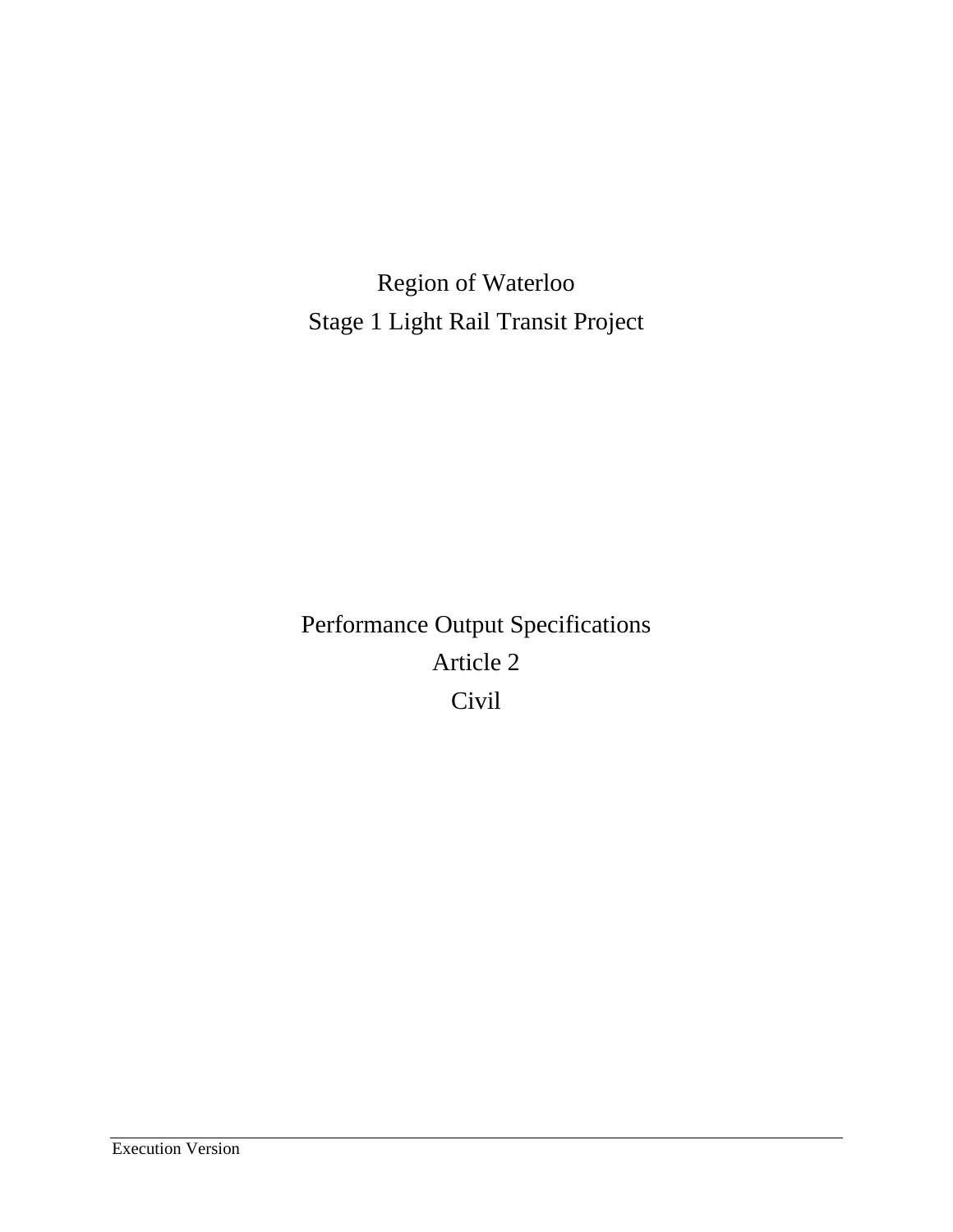# **Table of Contents**

| 2.1  |                                                                         |  |
|------|-------------------------------------------------------------------------|--|
| 2.2  |                                                                         |  |
| 2.3  |                                                                         |  |
| 2.4  |                                                                         |  |
| 2.5  |                                                                         |  |
| 2.6  |                                                                         |  |
| 2.7  |                                                                         |  |
| 2.8  |                                                                         |  |
| 2.9  |                                                                         |  |
| 2.10 |                                                                         |  |
| 2.11 |                                                                         |  |
| 2.12 |                                                                         |  |
| 2.13 |                                                                         |  |
| 2.14 |                                                                         |  |
| 2.15 |                                                                         |  |
| 2.16 |                                                                         |  |
| 2.17 |                                                                         |  |
| 2.18 |                                                                         |  |
| 2.19 |                                                                         |  |
| 2.20 | Access Management and Right-of-Way, Perimeter and Security Fencing 2-69 |  |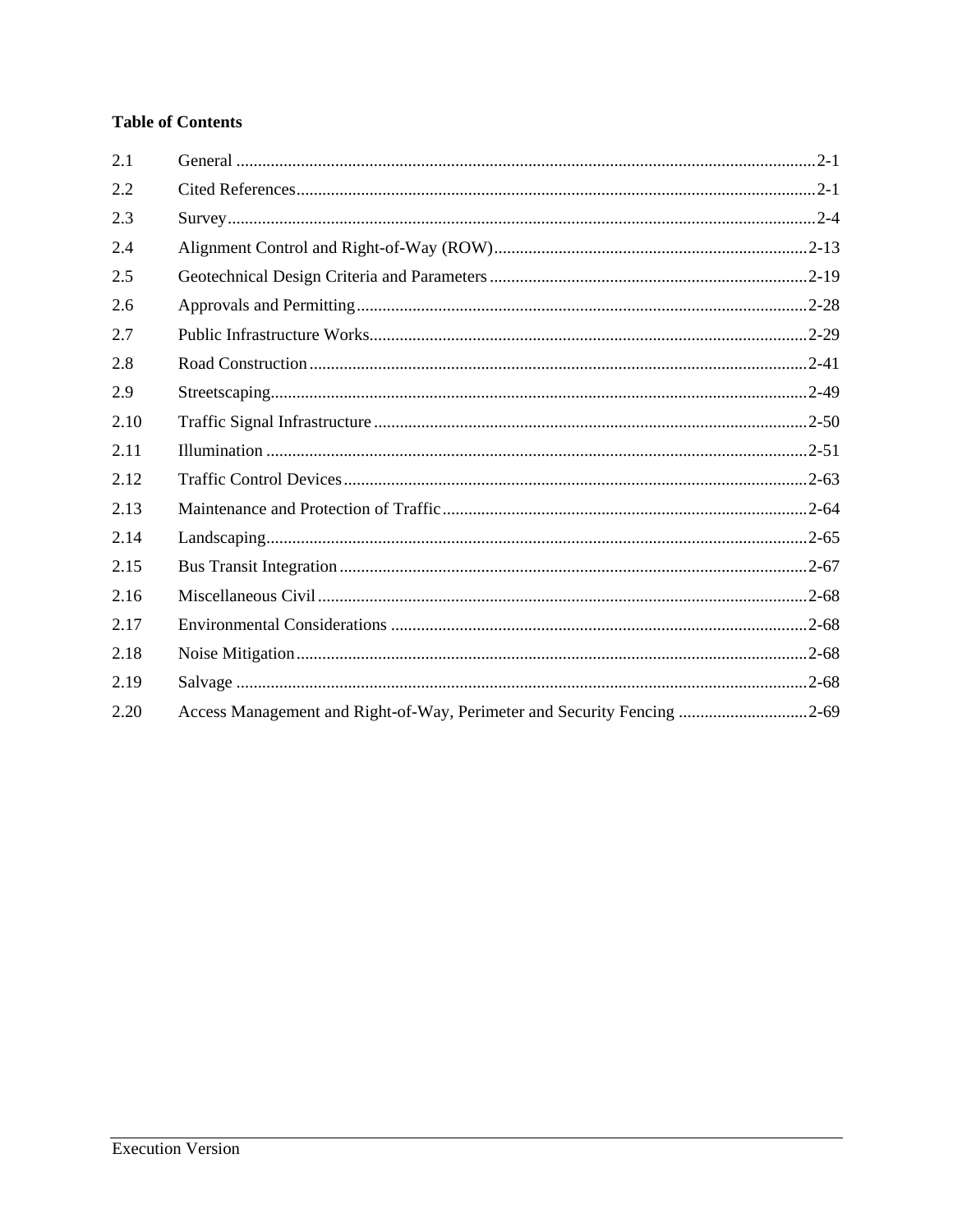Page 2-1

# **ARTICLE 2 CIVIL**

### **2.1 General**

- (a) The purpose of this Article is to provide design specifications for the Surface Civil Works. Project Co's solution to Civil Works shall meet or exceed these requirements. Project Co shall prepare a Basis of Design Report – Civil with specifications and concept drawings, which explain Project Co's approach to Civil design work in greater detail and in a site specific manner. The presentation of specific Civil design requirements within this Article must not be construed to limit or modify in any way Project Co's responsibility to provide a holistic, comprehensive, and fully functional solutions to all Civil conditions. The Basis of Design Report – Civil shall address every aspect of the Civil design requirements cited in this Article. The rationale for all deviations or variances from any requirement cited in this Article must be fully described in the Basis of Design Report – Civil, which is referred to within this Article as the Basis of Design Report.
- (b) This Section describes the design requirements for the LRT and associated infrastructure improvements:
	- (i) Survey
	- (ii) Alignment Control
	- (iii) Geotechnical Design Criteria and Parameters
	- (iv) Approvals and Permitting
	- (v) Public Infrastructure Works
	- (vi) Road Construction
	- (vii) Traffic Signal Infrastructure
	- (viii) Roadway Illumination
	- (ix) Traffic Control Devices
	- (x) Maintenance and Protection of Traffic
	- (xi) Landscaping
	- (xii) Miscellaneous Civil
	- (xiii) Environmental Investigations
	- (xiv) Noise Mitigation
	- (xx) Salvage

### **2.2 Cited References**

- (a) The following is not intended to capture and/or cover all cited references of all applicable Codes, Standards and Regulations of design, construction, inspection, legal, quality and safety requirements and/or enforcement policies. Project Co shall comply with all during the Project Agreement.
- (b) Project Co shall in all cases of conflicting Code, Standard, and Regulation utilize the most Stringent Code, Standard and Regulation. Project Co shall utilize the latest edition and amendments in all cases.

**This document must not be copied or reproduced in any manner without the written permission of The Region of Waterloo and Ontario Infrastructure and Lands Corporation. Queen's Printer for Ontario © Copyright 2013.**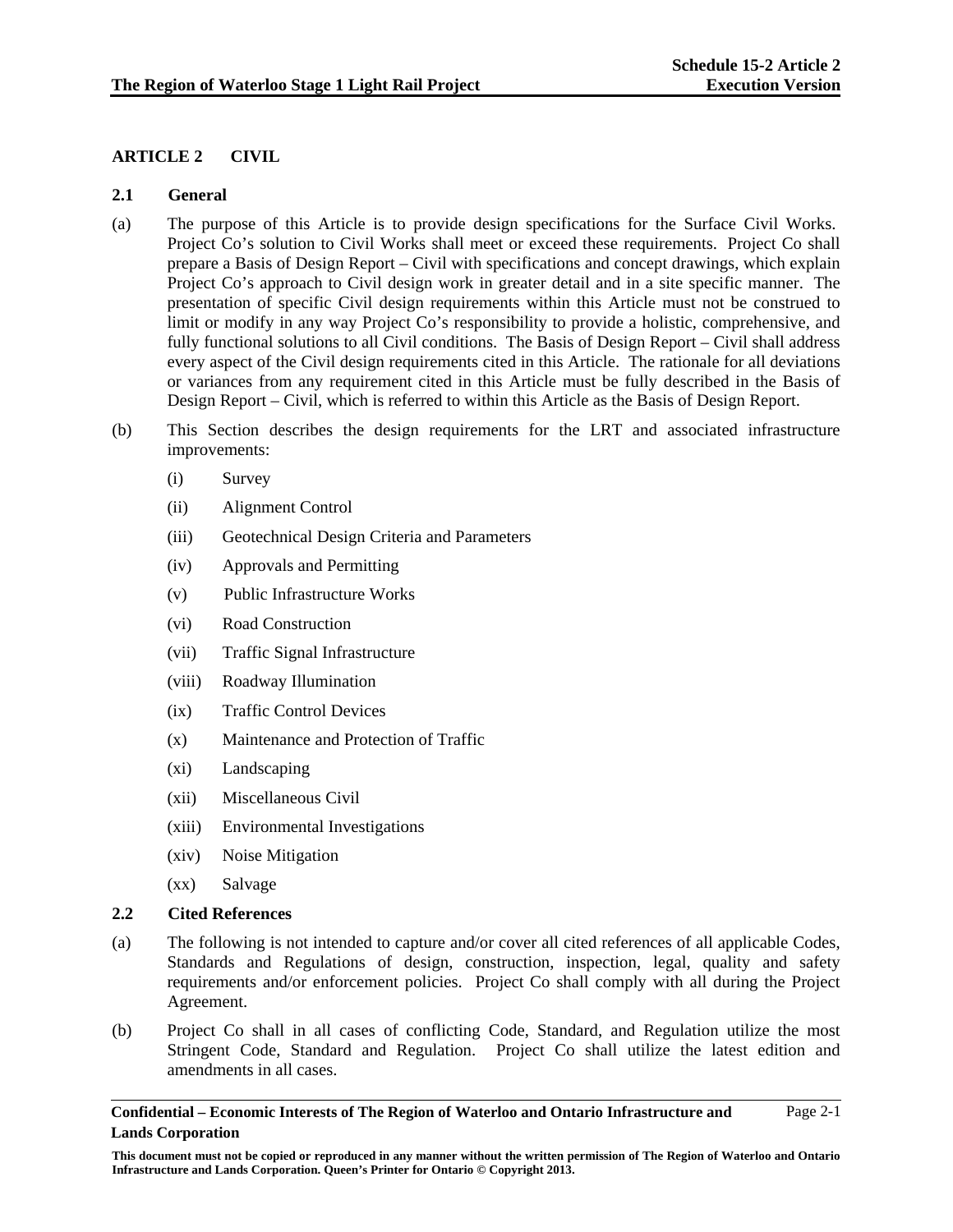- (i) Canada Standards Association (CSA)
- (ii) Canadian Environmental Protection Act
- (iii) Environmental Protection Act, R.S.O. 1990, c. E.19
- (iv) Ontario Water Resources Act, R.S.O. 1990, c. O.40
- (v) Occupational Health and Safety Act (OHSA)
- (vi) Department of Fisheries and Oceans Fisheries Act
- (vii) Grand River Conservation Authority (GRCA) Policies for the Administration of the Development, Interference with wetland and alterations to shorelines and watercourse regulation (O. Reg. 150/06)
- (viii) Region of Waterloo Regional Transportation Corridor Design Guidelines
- (ix) Region of Waterloo and Area Municipalities Design Guidelines and Supplemental Specifications for Municipal Services (DGSSMS)
- (x) Region of Waterloo Standard Specifications (RWSS), 2013 and as revised
- (xi) Region of Waterloo Standard Special Provisions (RWSSP), 2013 and as revised
- (xii) City of Kitchener Urban Design Manual
- (xiii) City of Waterloo Urban Design Manual
- (xiv) Canadian National Railway Design and Construction Standards (CN)
- (xv) Canadian Rail Operating Rules (CROR)
- (xvi) Transport Canada Rules and Regulations
- (xvii) Genesee & Wyoming (Goderich-Exeter Railway) (GEXR) Railroad Design and Construction Standards
- (xviii) Grand River Conservation Authority Erosion and Sediment Control Guidelines
- (xix) Ontario Ministry of the Environment Stormwater Management Planning and Design Manual 2003
- (xx) American Railway Engineering and Maintenance of Way Association (AREMA)
- (xxi) VIA Rail Design and Construction Standards
- (xxii) Metrolinx Design and Engineering Standards
- (xxiii) Illuminating Engineering Society of North America (IESNA) Standards
- (xxiv) Region of Waterloo Illumination Policy
- (xxv) Transportation Association of Canada Manual of Uniform Traffic Control Devices for Canada (1998)
- (xxvi) Transportation Association of Canada Geometric Design Guide for Canadian Roads
- (xxvii) Transportation Association of Canada Guide for the Design of Roadway Lighting
- (xxviii) Low Impact Development Stormwater Management Planning and Design Guide Version 1, 2010 – Credit Valley Conservation Authority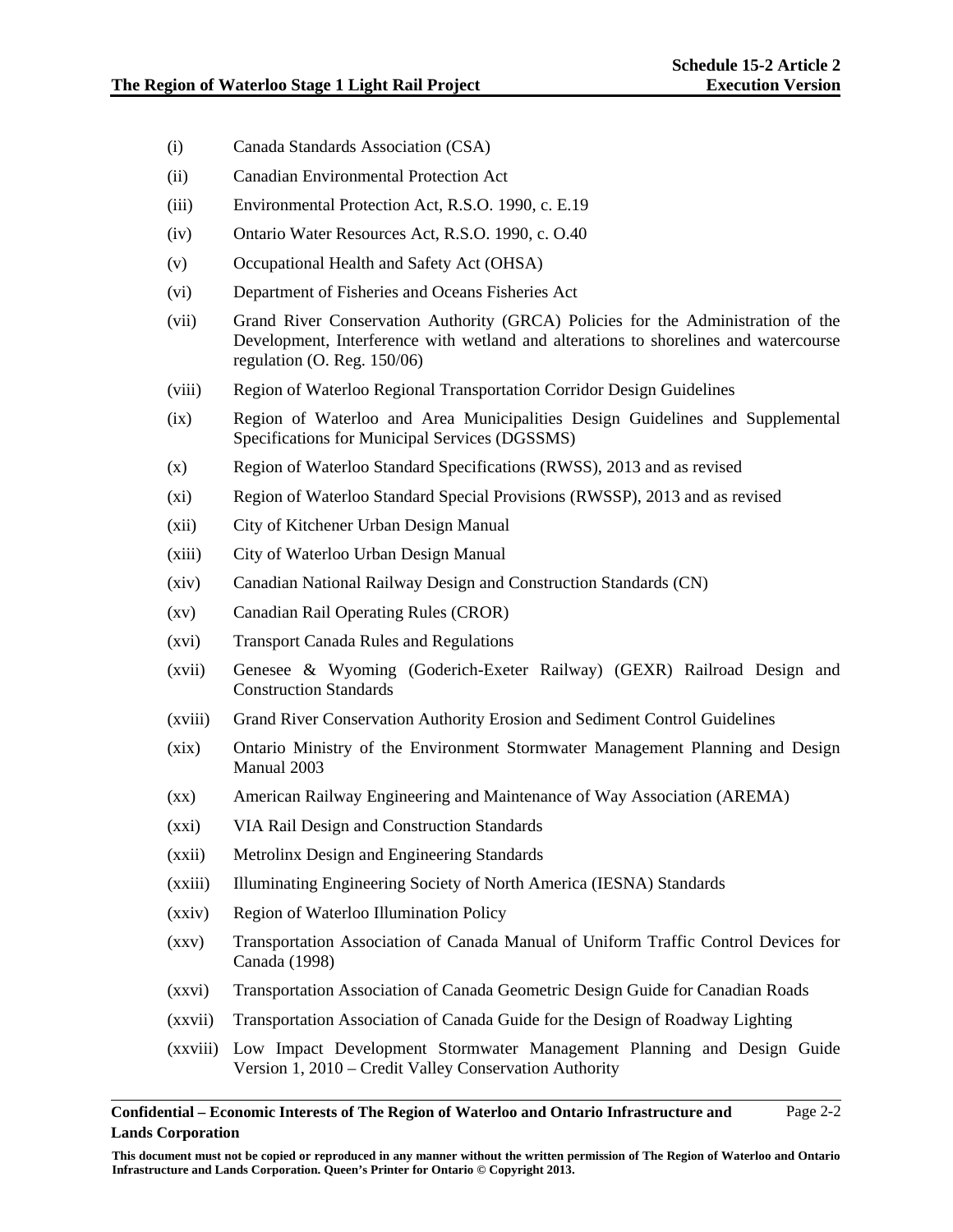Page 2-3

- (xxix) Canadian Portland Cement Association "Thickness Design for Concrete Highways and Street Pavements"
- (xxx) Environmental Guide for Fish and Fish Habitat, MTO
- (xxxi) Environmental Guide for Noise, MTO
- (xxxii) Region of Waterloo Construction Activity Vibration Specifications
- (xxxiii) Mix Design Method for Recycled Hot Mix, MTO
- (xxxiv) Ontario Provincial Standards and Specifications (OPS) User's Guide
- (xxxv) OPS Specifications for Roads and Municipal Services, Vol. 1, General Conditions of Project Agreement and Specifications for Construction (Div. 1 to 9), as revised
- (xxxvi) OPS Specifications for Roads and Municipal Services, Vol. 2, Specifications for Material, as revised
- (xxxvii) OPS Specifications for Roads and Municipal Services, Vol. 3, Drawings for roads, barriers, drainage, sanitary sewers, watermains and structures, as revised
- (xxxiii) OPS Specifications for Roads and Municipal Services, Vol. 4, Drawings for Electrical Work, as revised
- (xxxix) Ontario Structure Inspection Manual, MTO
- (xl) Ontario Traffic Manual (OTM) Series
- (xli) Ontario Traffic Signal Control Equipment Specifications
- (xlii) Retained Soil System (RSS) Guidelines (2007)
- (xliii) Seeding and Cover Quality Assurance Visual Inspection Field Guide
- (xliv) Transportation of Dangerous Goods, Transport Canada
- (xlv) 1993 AASHTO Guide for the Design of Pavement Structures for Rigid and Flexible Pavements
- (xlvi) City of Kitchener Development Manual
- (xlvii) City of Kitchener Standard Specifications for Construction
- (xlviii) City of Kitchener Cycling Master Plan
- (xlix) City of Kitchener Constructed Asset Data Submission Manual November 29, 2012 or as revised.
- (l) Manual of Uniform Traffic Control Devices for Canada (MUTCD)
- c) Reference Drawings
	- (i) AutoCAD Standard Drawing Layout and Linetypes
	- (ii) Plan and Profile Drawings Appendix I
	- (iii) Public Infrastructure Works Scope Drawings Appendix N
	- (iv) Areas of Region with Existing Concrete Road Base Appendix P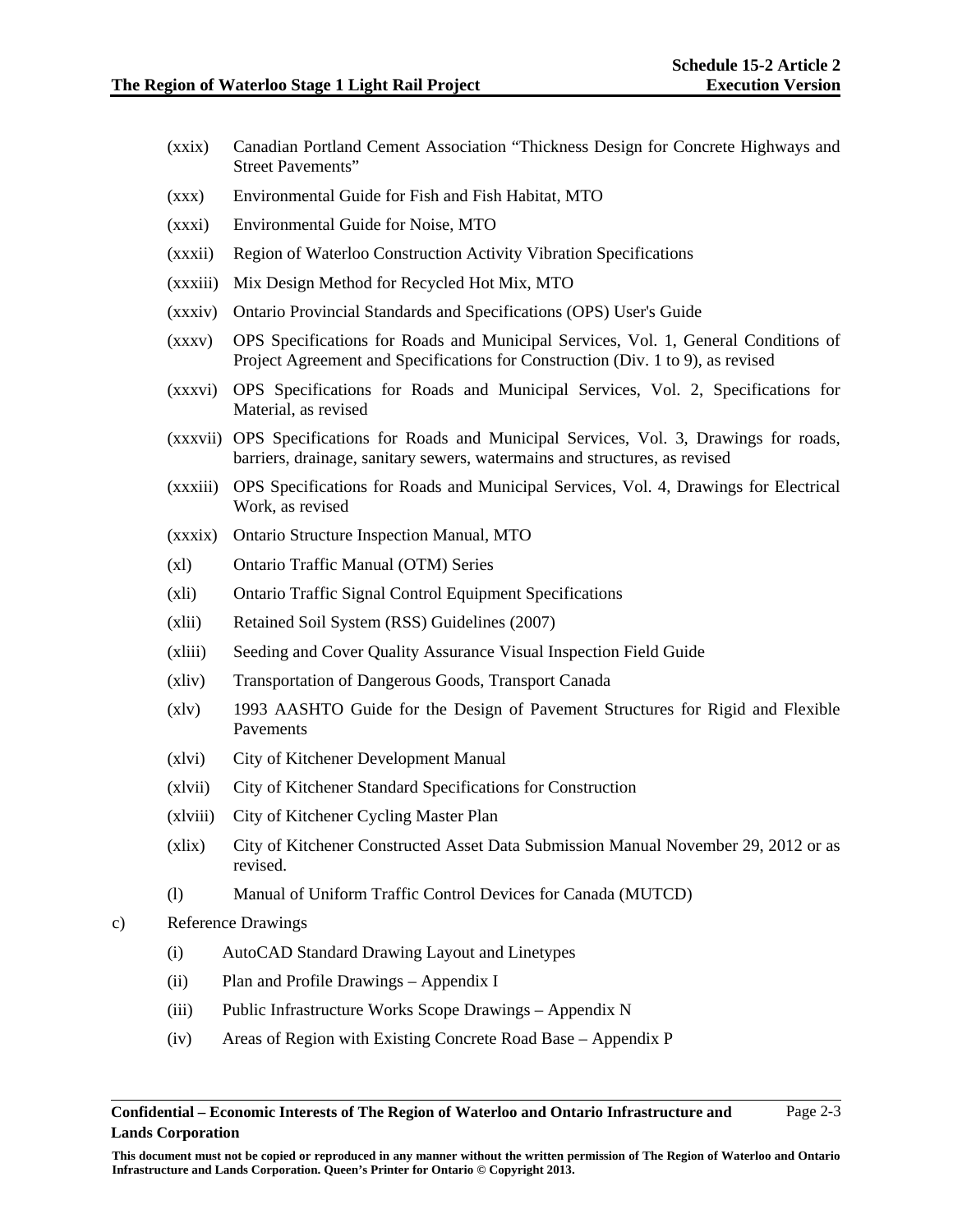## **2.3 Survey**

- (a) A base reference survey shall be provided by the Region. These drawings are provided in AutoCAD Civil 3D for reference purposes only. It is intended that these documents are complete and accurate; however, it is the responsibility of Project Co to field confirm site conditions prior to design and construction.
- (b) Road Alignment
	- (i) The alignment shall be per existing plans (Drawing Set C-PP, Appendix I), provided the alignment fits the pavement C/L within 0.3 metres, and shall be integrated with the primary horizontal control information provided.
	- (ii) The Functional Design for the Project starts at station 0+026 as shown on Drawing C-PP-01 and the chainage shall be continuous running from north to south. A separate chainage has been developed for each of the northbound and southbound tracks. Project Co shall use the same chainage approach for the design.
- (c) Vertical Project Control
	- (i) Vertical Project Control shall be set at a maximum of 250 metre intervals, and shall be of a permanent nature. Vertical Project Control Points in rock/concrete shall be at least 10 metres from centreline and nail and washers set in tree roots shall be at least 10 metres from centreline. In areas of potential conflict the distance from centreline the vertical control points are set, shall increase accordingly.
	- (ii) Maintain all existing control points installed by the Region as detailed in Exhibit 2.3-1. Any control points removed or disturbed shall be replaced by an Ontario Land Surveyor (O.L.S.) at Project Co's expense.

| Monument<br>No. | Description                                                     | Location                                                                             | Easting    | <b>Northing</b> | Elevation |
|-----------------|-----------------------------------------------------------------|--------------------------------------------------------------------------------------|------------|-----------------|-----------|
| 029-11-001      | <b>Brass</b><br>cap<br>concrete cylinder –<br>flush with ground | in   Northwest corner of King  <br>Northfield<br>and<br>Street<br>Drive Intersection | 537689.879 | 4816646.602     | 345.858   |

## Exhibit 2.3-1 List of Control Points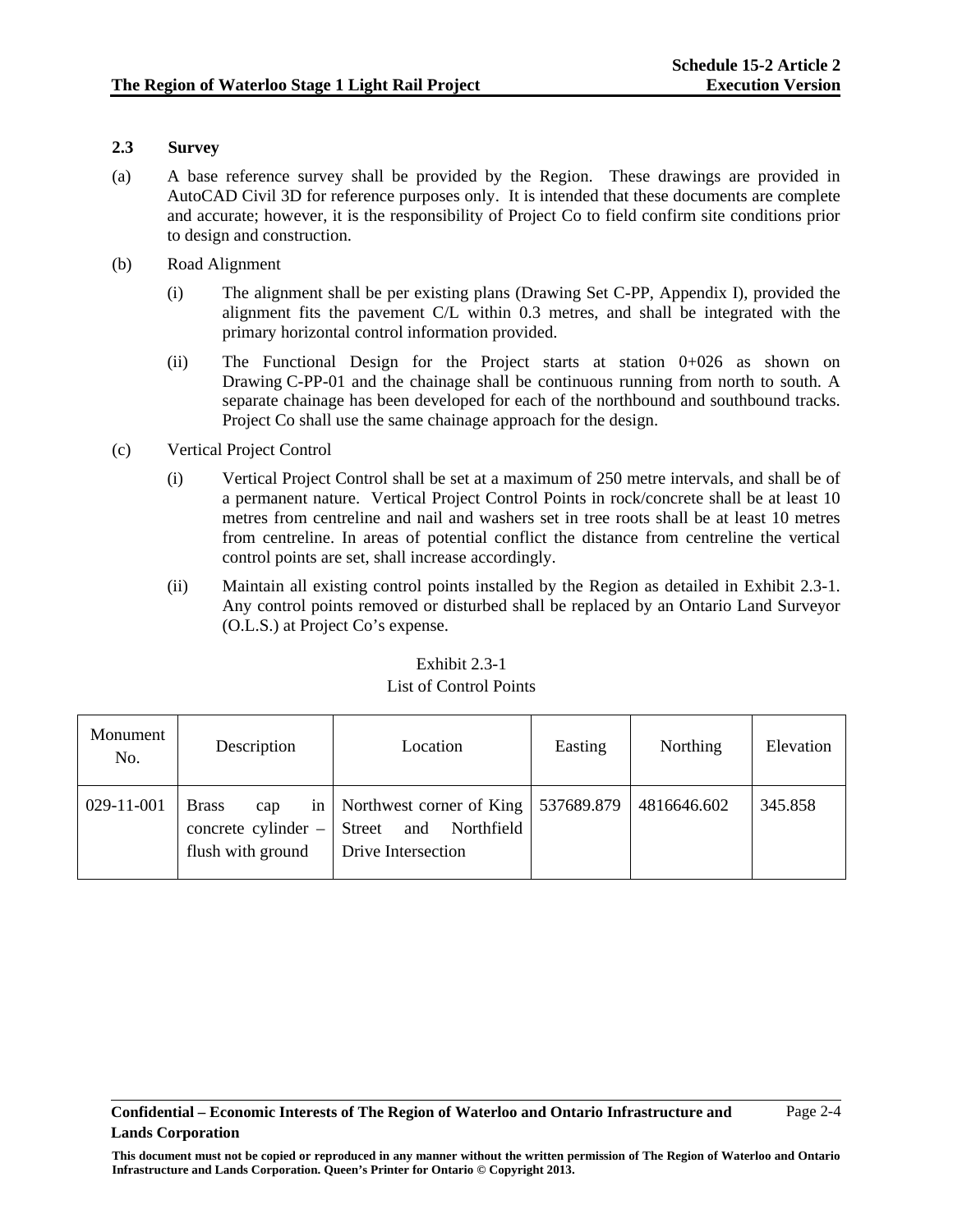| Monument<br>No. | Description                                                           | Location                                                                                                                                                                                                     | Easting    | Northing    | Elevation |
|-----------------|-----------------------------------------------------------------------|--------------------------------------------------------------------------------------------------------------------------------------------------------------------------------------------------------------|------------|-------------|-----------|
| 029-11-002      | <b>Brass</b><br>cap<br>in<br>concrete cylinder -<br>flush with ground | Easterly limit of Railway<br>lands,<br>City<br>in<br>of<br>Waterloo, West of ramps<br>Conestoga Parkway,<br>to<br>Approximately<br>160<br>South<br>of<br>metres<br>Northfield<br>Drive,<br>Waterloo          | 536976.670 | 4816063.567 | 337.337   |
| 029-11-003      | <b>Brass</b><br>cap<br>in<br>concrete cylinder -<br>flush with ground | South<br>side<br>of Weber<br>Street North, West of<br>Dutton Drive, East of<br>Parkside Drive and 5.6<br>metres West of West End<br>of a Concrete and Metal<br>Bridge Railing in the City<br>of Waterloo     | 537047.528 | 4815600.657 | 348.638   |
| 029-11-004      | <b>Brass</b><br>in<br>cap<br>concrete cylinder -<br>flush with ground | North side of Bearinger<br>Road between Parkside<br>Drive and Albert Street,<br>City of Waterloo, 20<br>metres West of Rail Line                                                                             | 536811.546 | 4814849.952 | 341.889   |
| 029-11-005      | <b>Brass</b><br>in<br>cap<br>concrete cylinder -<br>flush with ground | North side of Columbia<br>West,<br>West of<br>Street<br>Phillip<br>Street,<br>City of<br>Waterloo, opposite the<br>University of Waterloo<br>School of Optometry<br>Building, 14 metres west<br>of Rail Line | 536946.489 | 4813779.513 | 336.354   |

Exhibit 2.3-1 List of Control Points

**This document must not be copied or reproduced in any manner without the written permission of The Region of Waterloo and Ontario Infrastructure and Lands Corporation. Queen's Printer for Ontario © Copyright 2013.**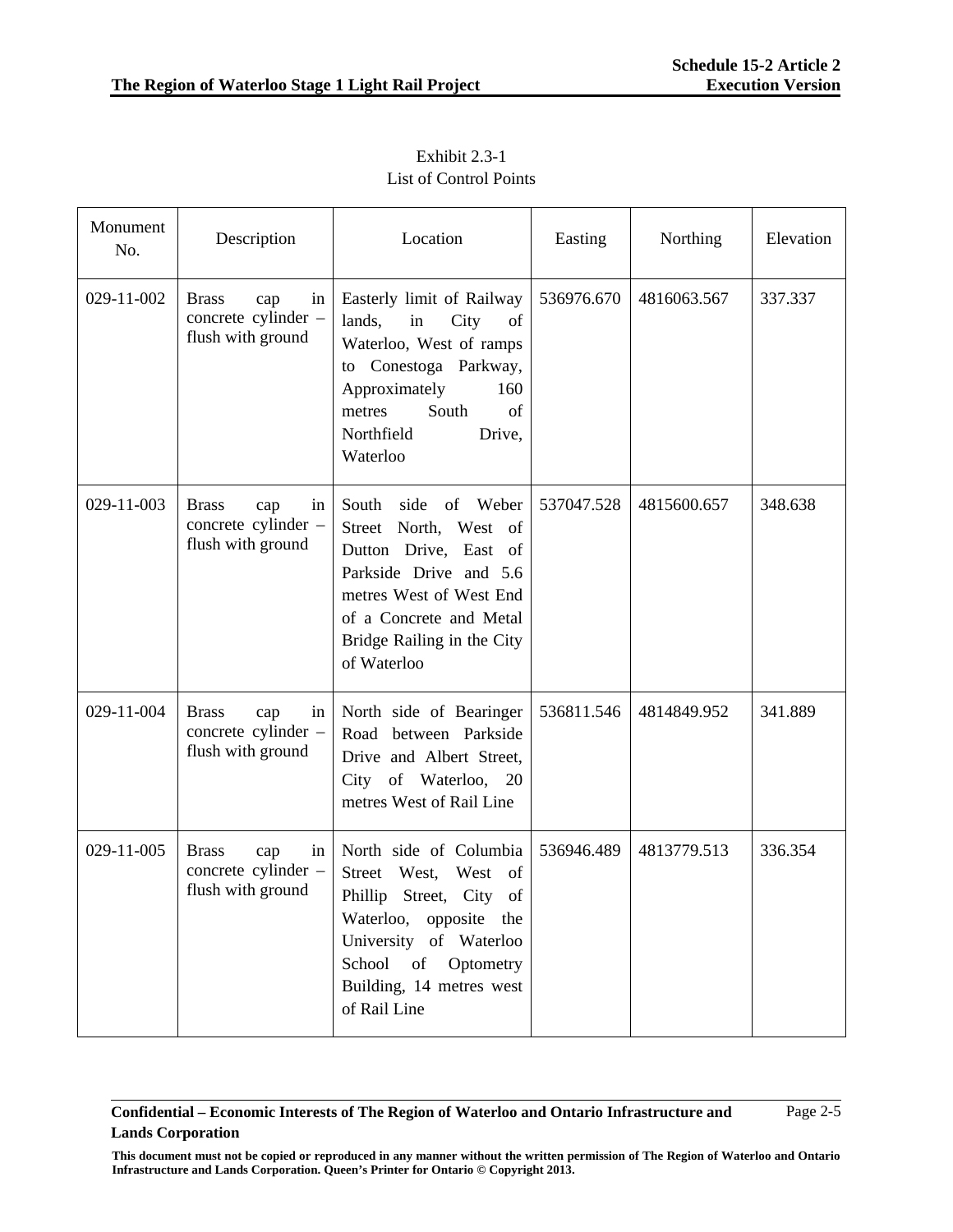| Monument<br>No. | Description                                                           | Location                                                                                                                                                                                                              | Easting    | Northing    | Elevation |
|-----------------|-----------------------------------------------------------------------|-----------------------------------------------------------------------------------------------------------------------------------------------------------------------------------------------------------------------|------------|-------------|-----------|
| 029-11-006      | <b>Brass</b><br>cap<br>in<br>concrete cylinder -<br>flush with ground | North side of University<br>Avenue West, Southwest<br>of Phillip Street, City of<br>Waterloo, opposite "East<br>Side Mario's" and 19.4<br>metres East of Rail Line                                                    | 537371.860 | 4813241.702 | 334.851   |
| 029-11-007      | <b>Brass</b><br>in<br>cap<br>concrete cylinder -<br>flush with ground | Northeasterly<br>of<br>side<br><b>Father David Bauer Drive</b><br>in the City of Waterloo,<br>Approximately<br>300<br>metres Northwest of Erb<br>Street and approximately<br>25 metres West of Rail<br>Line, Waterloo | 538016.150 | 4812585.876 | 326.112   |
| 029-11-008      | <b>Brass</b><br>cap<br>in<br>concrete cylinder -<br>flush with ground | Easterly side of Caroline<br>Street South in City of<br>Waterloo, North of Willis<br>Way, South of Erb Street<br>Approximately<br>and<br>6<br>metres South of Rail<br>Line, Waterloo                                  | 538442.824 | 4812462.188 | 323.274   |
| 029-11-009      | <b>Brass</b><br>cap<br>in<br>concrete cylinder -<br>flush with ground | North side of Allen Street<br>in the City of Waterloo,<br>Approximately 63 metres<br>East of King Street and<br>18 Metres West of Mary<br>Street, Waterloo                                                            | 538942.773 | 4812107.808 | 326.540   |

Exhibit 2.3-1 List of Control Points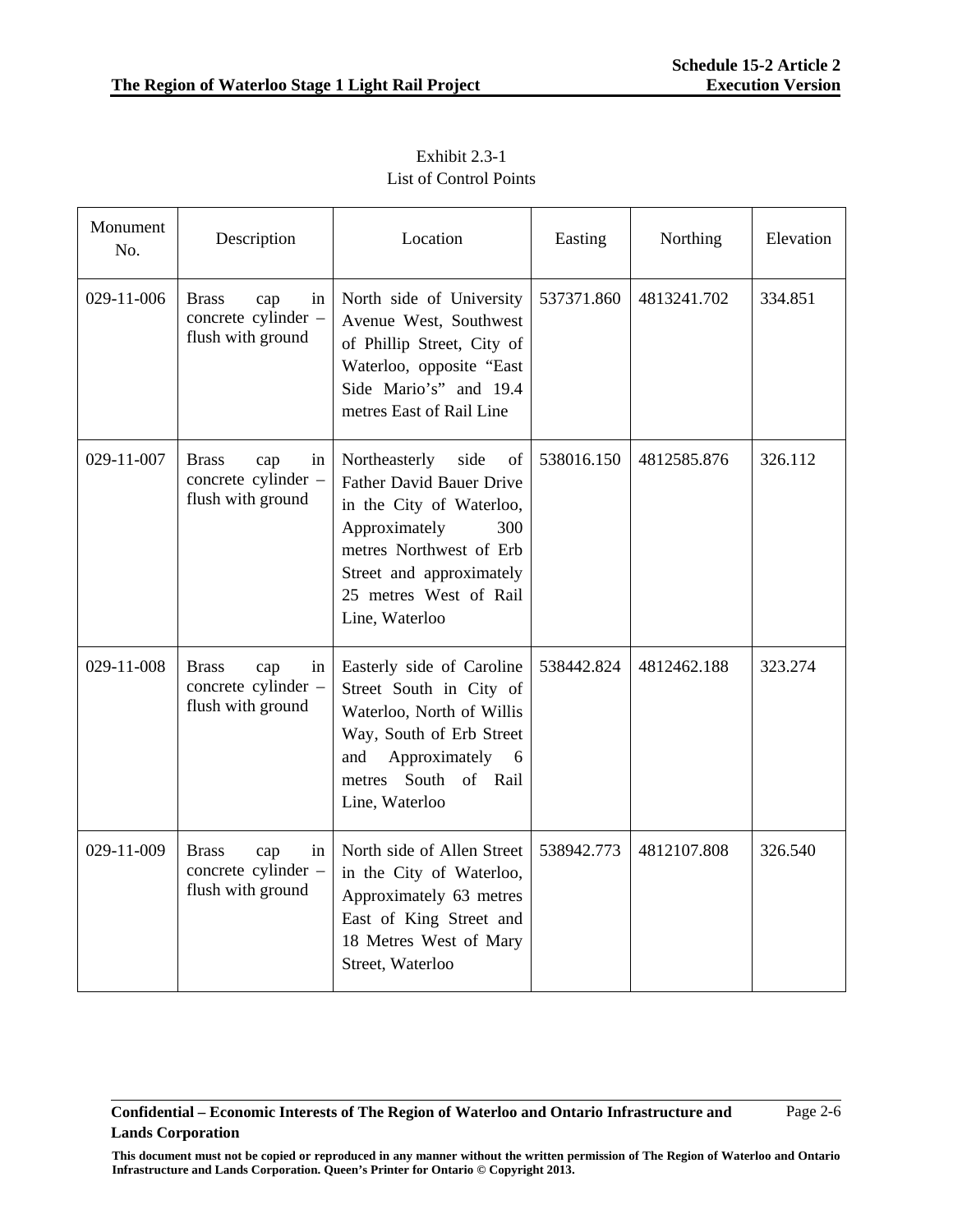| Monument<br>No. | Description                                                           | Location                                                                                                                                                                                         | Easting    | Northing    | Elevation |
|-----------------|-----------------------------------------------------------------------|--------------------------------------------------------------------------------------------------------------------------------------------------------------------------------------------------|------------|-------------|-----------|
| 029-11-010      | <b>Brass</b><br>in<br>cap<br>concrete cylinder -<br>flush with ground | Easterly side of Mount<br>Hope Street in City of<br>Kitchener, North of Park<br>and<br><b>Street</b><br>15<br>metres<br>South of King<br>Street,<br>Kitchener                                    | 539372.251 | 4811732.410 | 336.140   |
| 029-11-011      | <b>Brass</b><br>cap<br>in<br>concrete cylinder –<br>flush with ground | Louisa<br>North<br>side<br>of<br>Street, West of<br>Moor<br>Avenue,<br>and<br>approximately 62 metres<br>East of<br>King<br>Street,<br>Kitchener                                                 | 540146.616 | 4811482.683 | 343.326   |
| 029-11-012      | <b>Brass</b><br>in<br>cap<br>concrete cylinder -<br>flush with ground | Westerly side of Francis<br>Street, North of Charles<br>Street and Approximately<br>22 metres south of King<br>Street, Kitchener                                                                 | 540717.928 | 4811131.355 | 330.800   |
| 029-11-013      | <b>Brass</b><br>in<br>cap<br>concrete cylinder -<br>flush with ground | South<br>side of<br>Charles<br>Street<br>between<br>Benton<br>and Eby Streets in the<br>of<br>City<br>Kitchener,<br>approximately 57 metres<br>East of Benton Street in<br>front of House No. 19 | 541456.521 | 4810691.886 | 338.826   |

Exhibit 2.3-1 List of Control Points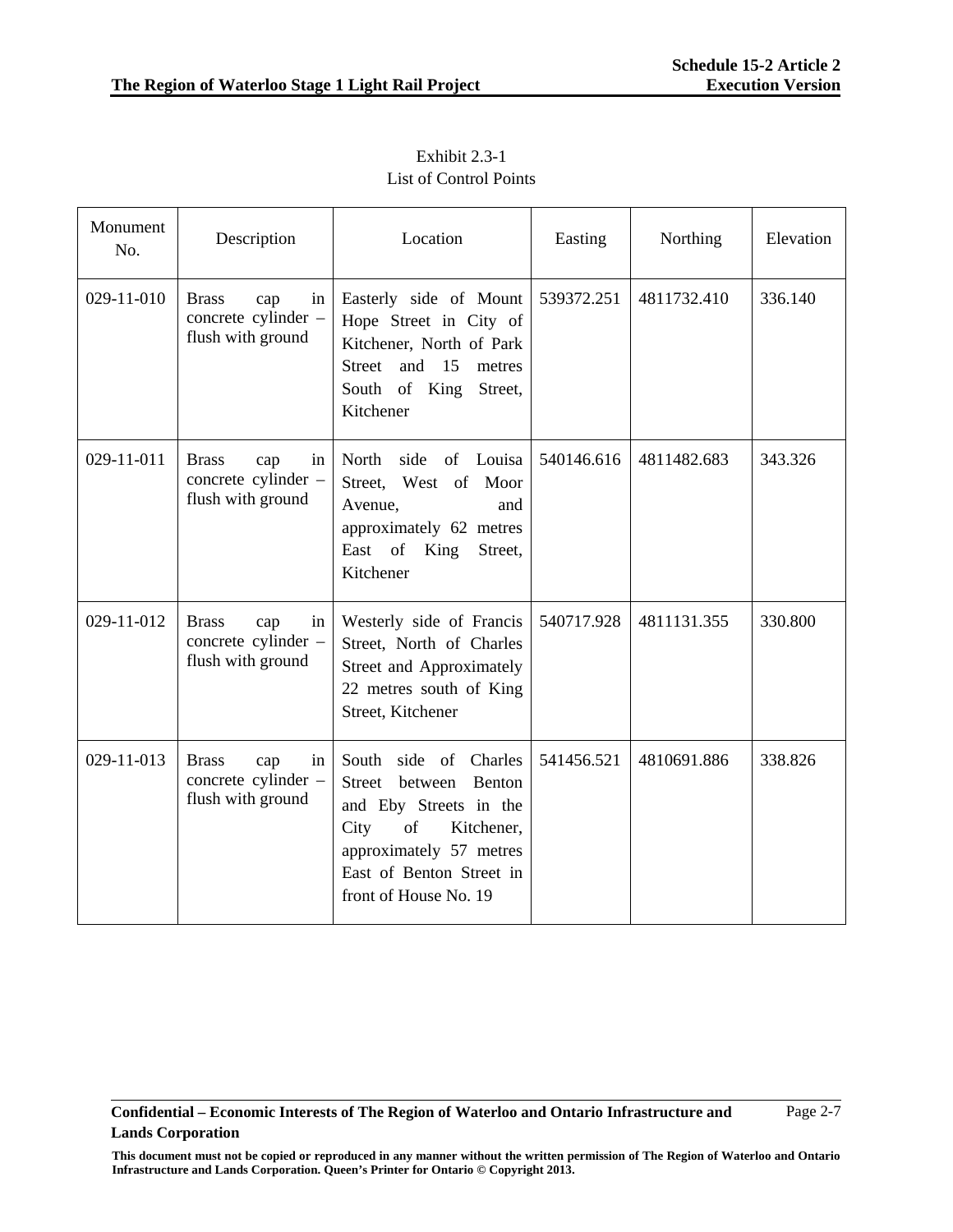| Monument<br>No. | Description                                                           | Location                                                                                                                                                                                                                                                                    | Easting    | Northing    | Elevation |
|-----------------|-----------------------------------------------------------------------|-----------------------------------------------------------------------------------------------------------------------------------------------------------------------------------------------------------------------------------------------------------------------------|------------|-------------|-----------|
| 029-11-014      | <b>Brass</b><br>cap<br>in<br>concrete cylinder -<br>flush with ground | Northwesterly side<br>of<br>Pandora Avenue South<br>between King Street and<br>Charles Street in the City<br>of Kitchener, 25.5 metres<br>northeast<br>of<br>Charles<br><b>Street</b>                                                                                       | 542118.733 | 4810325.638 | 323.632   |
| 029-11-015      | <b>Brass</b><br>in<br>cap<br>concrete cylinder -<br>flush with ground | Northwesterly side<br>of<br>Borden Avenue, South of<br><b>Street</b><br>King<br>and<br>approximately 17 metres<br>north of Charles Street,<br>City of Kitchener                                                                                                             | 542543.014 | 4810078.803 | 321.989   |
| 029-11-016      | <b>Brass</b><br>in<br>cap<br>concrete cylinder -<br>flush with ground | Northeast side of Alley,<br>Northeast of the Railway,<br>Northwest<br>of<br>Ottawa<br>Street and approximately<br>24 metres Southwest of<br>Grenville Avenue, City of<br>Kitchener                                                                                          | 512103.236 | 4809291.212 | 324.951   |
| 029-11-017      | <b>Brass</b><br>in<br>cap<br>concrete cylinder -<br>flush with ground | North side of Overland<br>Drive,<br>South<br>side<br>of<br>Conestoga Parkway, East<br>of Ardelt Place and 18.2<br>East<br>the<br>metres<br>of<br>Easterly<br>rail<br>of<br>the<br>National<br>Canadian<br>Railway,<br>City<br>$% \left( \mathcal{M}\right)$ of<br>Kitchener | 542651.030 | 4808675.776 | 317.868   |

Exhibit 2.3-1 List of Control Points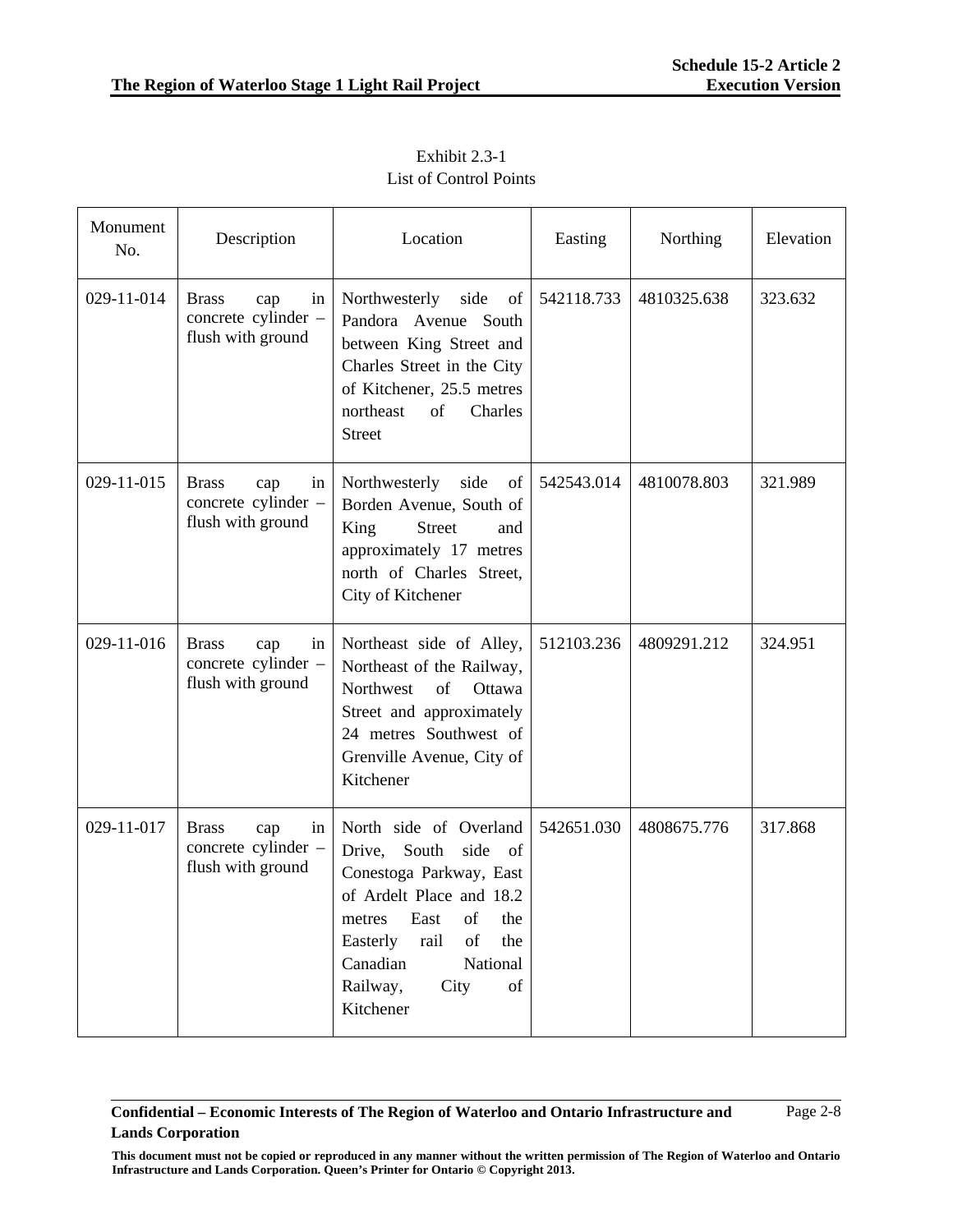| Monument<br>No. | Description                                                           | Location                                                                                                                                                             | Easting    | Northing    | Elevation |
|-----------------|-----------------------------------------------------------------------|----------------------------------------------------------------------------------------------------------------------------------------------------------------------|------------|-------------|-----------|
| 029-11-018      | <b>Brass</b><br>cap<br>in<br>concrete cylinder -<br>flush with ground | Westerly<br>side<br>of<br>Courtland Avenue, South<br>of Walton Avenue and<br>approximately 20 metres<br>North<br>of<br>Hayward<br>of<br>City<br>Avenue,<br>Kitchener | 543190.934 | 4808344.550 | 320.674   |
| 029-11-019      | in<br><b>Brass</b><br>cap<br>concrete cylinder -<br>flush with ground | South side of Siebert<br>Avenue, West of Vanier<br>Drive and approximately<br>East<br>20<br>metres<br>of<br>Courtland Avenue, City<br>of Kitchener                   | 543921.217 | 4807710.983 | 314.548   |
| 029-11-020      | in<br><b>Brass</b><br>cap<br>concrete cylinder -<br>flush with ground | Easterly side of Wilson<br>Avenue, North of the<br>Railway<br>Lands,<br>approximately 74 metres<br>South of Fairway Road,<br>City of Kitchener                       | 545140.806 | 4807640.430 | 326.738   |

Exhibit 2.3-1 List of Control Points

- (iii) Fly levels shall be run between Primary Vertical Control Points and adjusted through all Project Horizontal & Vertical Control Points, (Bench Marks and Total Station Points).
- (iv) The adjusted fly level elevations for the benchmark, total station control, and Horizontal Control Points shall be inserted as the elevation attribute.
- (v) All Primary and Project Horizontal and Vertical Control Points require a Centreline of rail chainage and an offset distance.
- (d) Horizontal Project Control
	- (i) The Project shall be co-ordinated in UTM Zone 17N using the primary horizontal NAD 83 CSRS control values provided.
	- (ii) Project Co shall add intermediate project control points as necessary to allow for the data capture of any Right-of-Way monumentation or topographic features as per the coverage requirements.

**This document must not be copied or reproduced in any manner without the written permission of The Region of Waterloo and Ontario Infrastructure and Lands Corporation. Queen's Printer for Ontario © Copyright 2013.**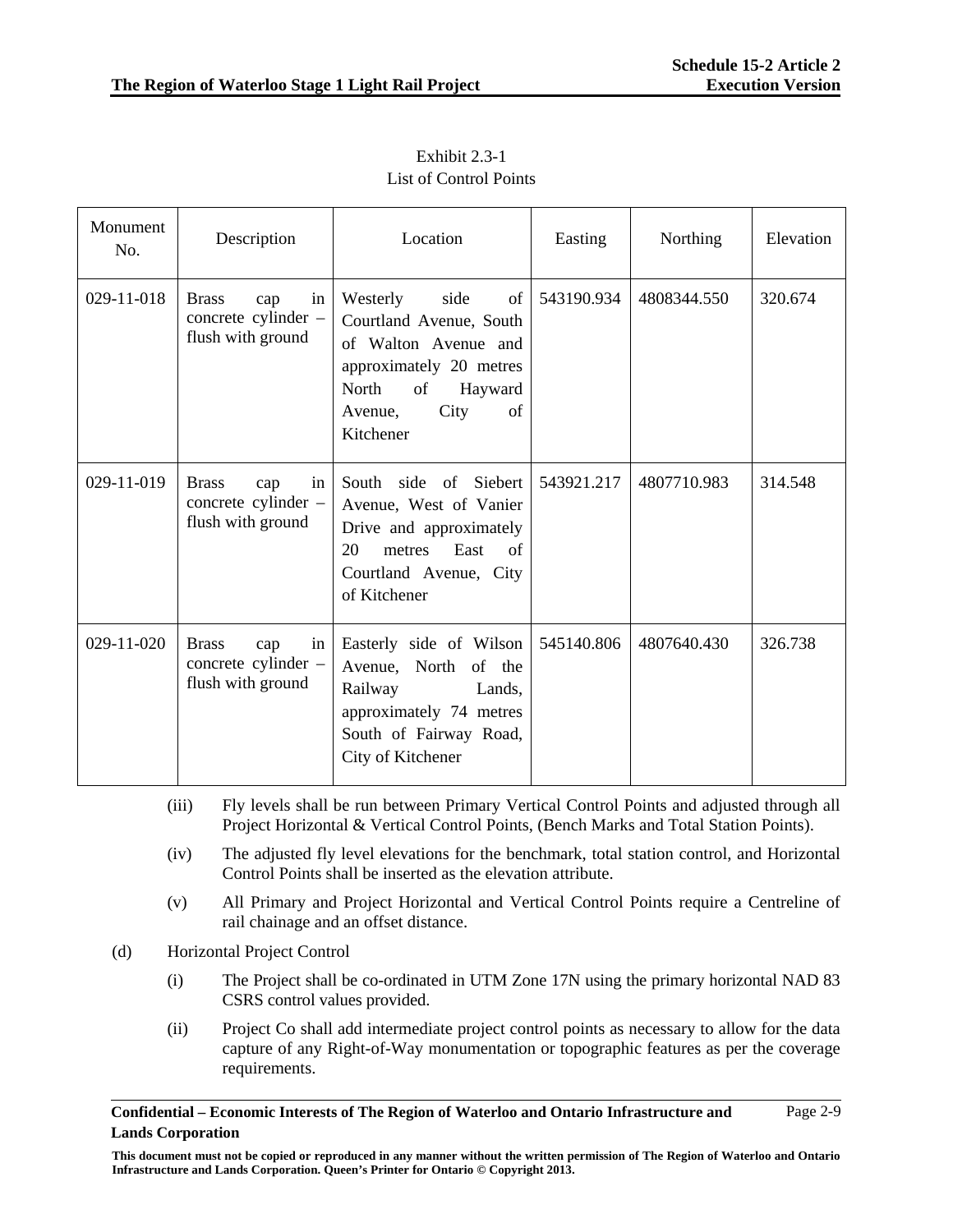- (iii) Each new monument shall be intervisible with at least two other Horizontal Project Control and/or Primary Horizontal Control Network points. The monuments shall be set within the LRT Right-of-Way corridor and out of the grading area such that they shall likely not be destroyed during construction and also set at a maximum spacing of 250 metre intervals.
- (iv) Orange wooden marker stakes (1.2 metres in length and 5 centimetres square) shall be placed beside all Project Control Points with the exception of stakes that may interfere with traffic. Project Co shall supply and install all stakes.
- (e) Detail
	- (i) The Region will supply a common coding list with proper identifiers for AutoCAD Civil 3D.
	- (ii) All manmade and topographical features shall be detailed to 10 metres past the existing Right-of-Way limit or to building face where buildings are located.
- (f) Digital Terrain Model
	- (i) Break lines along edges of features shall be followed and used as fault lines in the Digital Terrain Model (DTM).
	- (ii) All topographic features shall be shown whether natural or manmade.
	- (iii) Field notes and sketches shall be kept to ensure that any natural break lines are used as fault lines.
	- (iv) One model is required for the entire alignment.
	- (v) The TIN shall respect all fault lines as noted in the standards. It shall be cleaned up with extraneous vectors removed and vectors flipped if necessary to prevent aberrations in the contours. Points with elevations, which do not properly reflect the ground elevation, shall not be used for the TIN, (examples: top of Right-of-Way monuments, bars, top of openings of culverts, etc.)
	- (vi) Coverage Limits:
		- A. Minimum coverage right and left of centreline shall be
			- 1. a minimum 5 metres past the existing LRT Right-of-Way limits along property frontages
			- 2. a minimum of 15 metres on to existing entrances to confirm tie in slopes and drainage;
			- 3. extending a minimum of 100 m along intersecting streets
- (g) Cross Sections
	- (i) The ground model shall be of sufficient coverage and density to generate cross-sections from the applicable centreline to 5 metres beyond the existing or proposed Right-of-Way limits or to the drainage breakpoint at the following intervals:
		- A. 25 metres plus breaks in number of lanes, changes in cross-section, intersections, mid-block between intersections and at platform locations.

**Confidential – Economic Interests of The Region of Waterloo and Ontario Infrastructure and Lands Corporation**  Page 2-10

**This document must not be copied or reproduced in any manner without the written permission of The Region of Waterloo and Ontario Infrastructure and Lands Corporation. Queen's Printer for Ontario © Copyright 2013.**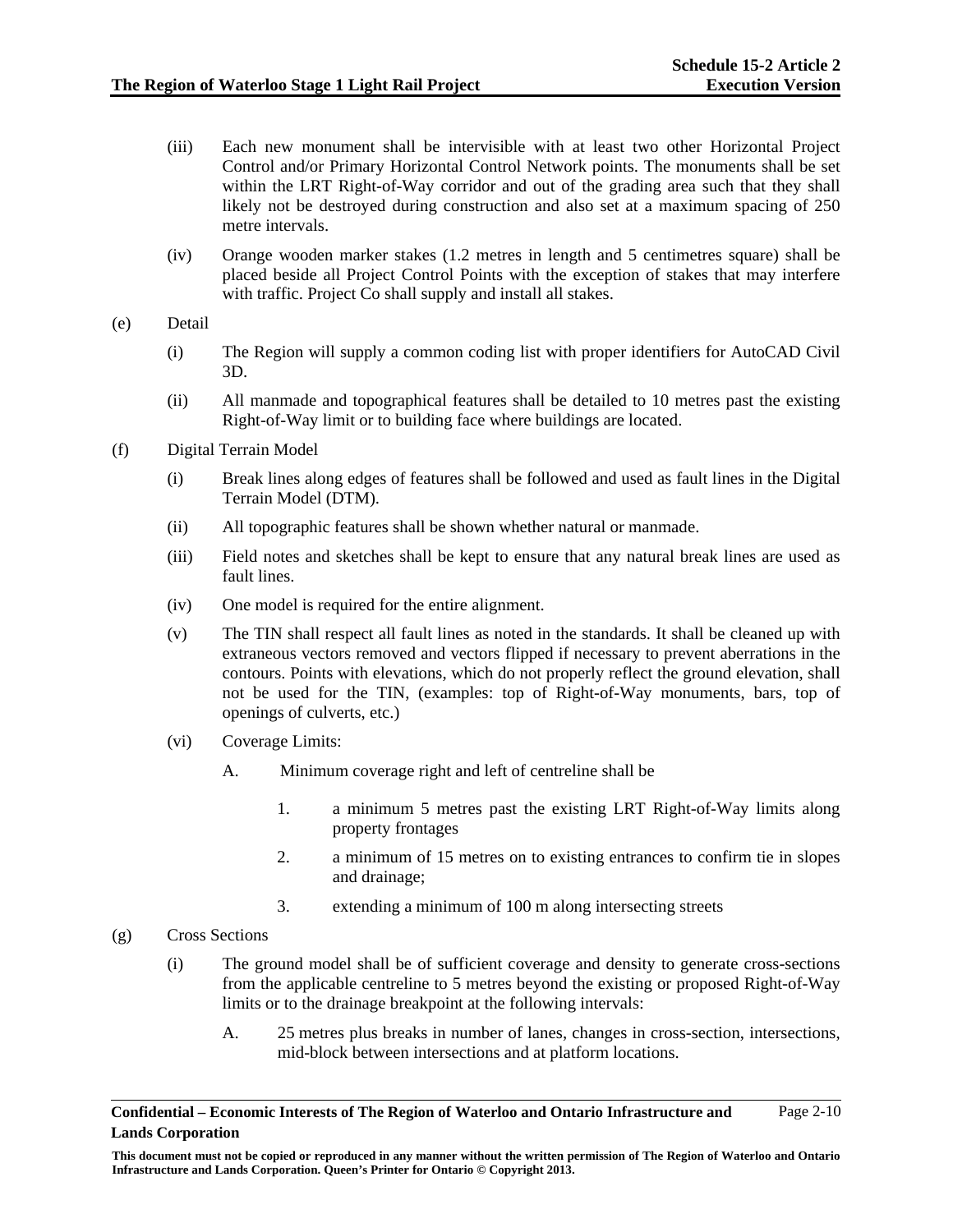- (h) Commercial Entrances
	- (i) Entrance alignments shall be generated to a minimum of 15 metres, from the centreline of proposed alignment or 5 metres past the existing Right-of-Way limit (which ever is greater). The ground model shall be of sufficient coverage and density to generate crosssections every 10 metres with an additional section at the Right-of-Way to 15 metres right and left.
- (i) Sideroads
	- (i) Side roads shall have alignments and profiles generated to 100 metres from the applicable centreline. The ground model shall be of sufficient coverage and density to generate cross-sections at 10.0, 25.0, 50.0, 75.0 and 100.0 metres from the centreline.
- (j) Plan and Profile
	- (i) Plans and Profiles shall be produced.
	- (ii) The plan portion shall show all main road and side road alignments with the stationing and curve data and all detail features as per Region of Waterloo CAD Standards.
	- (iii) Each plan shall illustrate a maximum of approximately 250 metres of LRT alignment.
	- (iv) All features shall be correctly labelled.
	- (v) All existing Right-of-Way monumentation shall be located and limits shown as per the property plans supplied.
	- (vi) Reference Plan mark-ups of found, missing and disturbed monumentation shall accompany each relevant survey submission.
	- (vii) The profile portion shall show the datum grid with the alignment stations and the centreline profile plotted. Culverts shall be plotted with the correct description and with the chainages, offsets and elevations shown for each end.
- (k) Field Inspection
	- (i) A set of roll plans demonstrating that a complete and thorough survey field check has been completed is to be submitted. All data shall be crosschecked with existing and new plans and any disagreement shall be noted in red and corrected.
- (l) Plans General
	- (i) Drawings shall be in AutoCAD Civil 3D 2013, \*.dwg format. Scale shall be 1:250 horizontal and 1:50 vertical.
	- (ii) All plans, profiles, ground model and alignment shall be co-ordinated (NAD 83, CSRS values in MTM 3° Zone 17 co-ordinates).
	- (iii) The plan title block shall conform to the Region of Waterloo Standards.
	- (iv) Each plan is associated to an AutoCAD Project. The Project shall contain all of the required digital data. The Project shall be named after the plan number. The Project shall include the raw field data in the survey folder. The Horizontal and Vertical control files shall be named according to the plan number with "hv" added to the beginning of the plan number.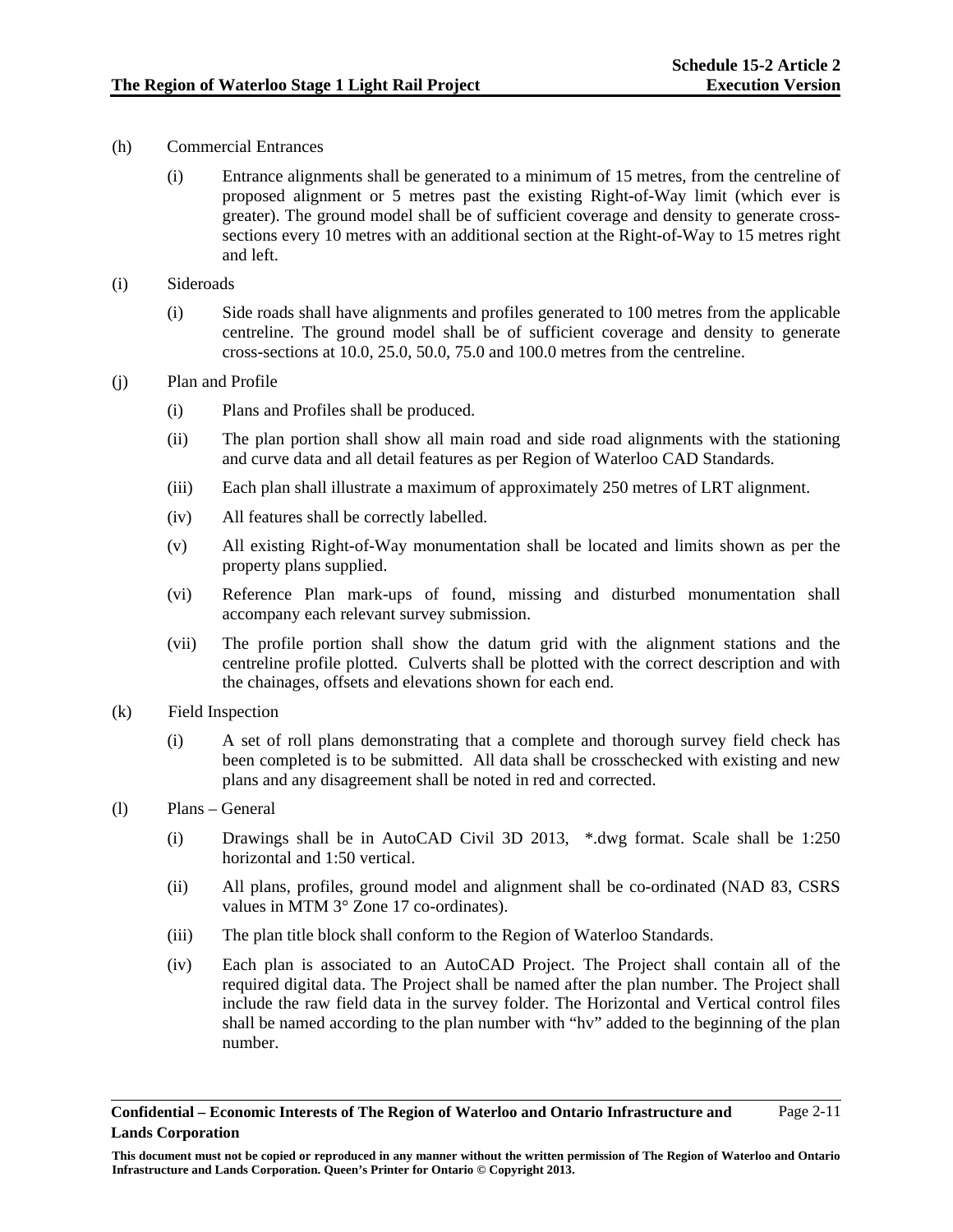- (v) As-Constructed Plans Drawings shall be prepared to allow for the submission of asconstructed plans to each governing authority (Region, City of Kitchener, City of Waterloo, CN, and GEXR). All drawings and data submissions shall comply with the most stringent standard which is the City of Kitchener Constructed Asset Submission Manual. The number of hardcopies to be submitted shall be three (3) hard copies to the governing authority and two (2) copies to the Region Rapid Transit for review. Final documents shall be submitted in digital format and hardcopy on Mylar (2 copies per governing authority).
- (m) Right-of-Way
	- (i) Project Co shall locate field survey and coordinate all of the existing Right-of-Way monumentation in order to illustrate the Region lands as indicated below.
	- (ii) An identification plaque and 25 mm (1") sq galvanized tube delineator post shall be placed beside all monumentation.
	- (iii) Coordinated field observations, in conjunction with plan and document information from LRT/Region of Waterloo and Land Registry Offices, are to be used to illustrate the current limits of the LRT/Region of Waterloo Right-of-Way and adjacent lot fabric.
	- (iv) LRT/Region of Waterloo limits are to be depicted as per the Existing Conditions Drawings with the defining reference plan number labelled outside the limits and using the arrow leader feature to illustrate inside the LRT/Region of Waterloo limit.
- (n) Legal Survey Monument Protection Program
	- (i) LRT/Region of Waterloo has experienced significant damage to Right-of-Way monumentation due to construction. In an effort to minimize this damage, the service provider shall supply and erect marker posts at all iron bars or standard iron bars planted on the roadway Right-of-Way limits unless conditions (such as parking lots, residential areas) make it impractical or unsafe.
	- (ii) A marker post may also be excluded if it shall be within 3m of another marker and a marker stake may be used instead.
- (o) Legal Survey Monument Marker Post
	- (i) Provide and place legal survey monuments in accordance with Ontario Land Survey Standard practice.
- (p) Staking
	- (i) White enamel paint shall be used on existing paved surfaces. Markings on pavement shall be in this format:  $10+1$ ,  $+, +5$ ,  $+, 10+2$ . (Full station is required every 100 metres.)
	- (ii) Alignment is to be painted on the edge of the northbound lane at a consistent offset.
	- (iii) Stationing shall reflect the start and end chainages outlined above and the best-fit approved alignment generated during processing.
	- (iv) Alignment curve points (TS, SC, CS, ST, BC, and EC) shall be painted as well.
- (q) Pavement Markings

**This document must not be copied or reproduced in any manner without the written permission of The Region of Waterloo and Ontario Infrastructure and Lands Corporation. Queen's Printer for Ontario © Copyright 2013.**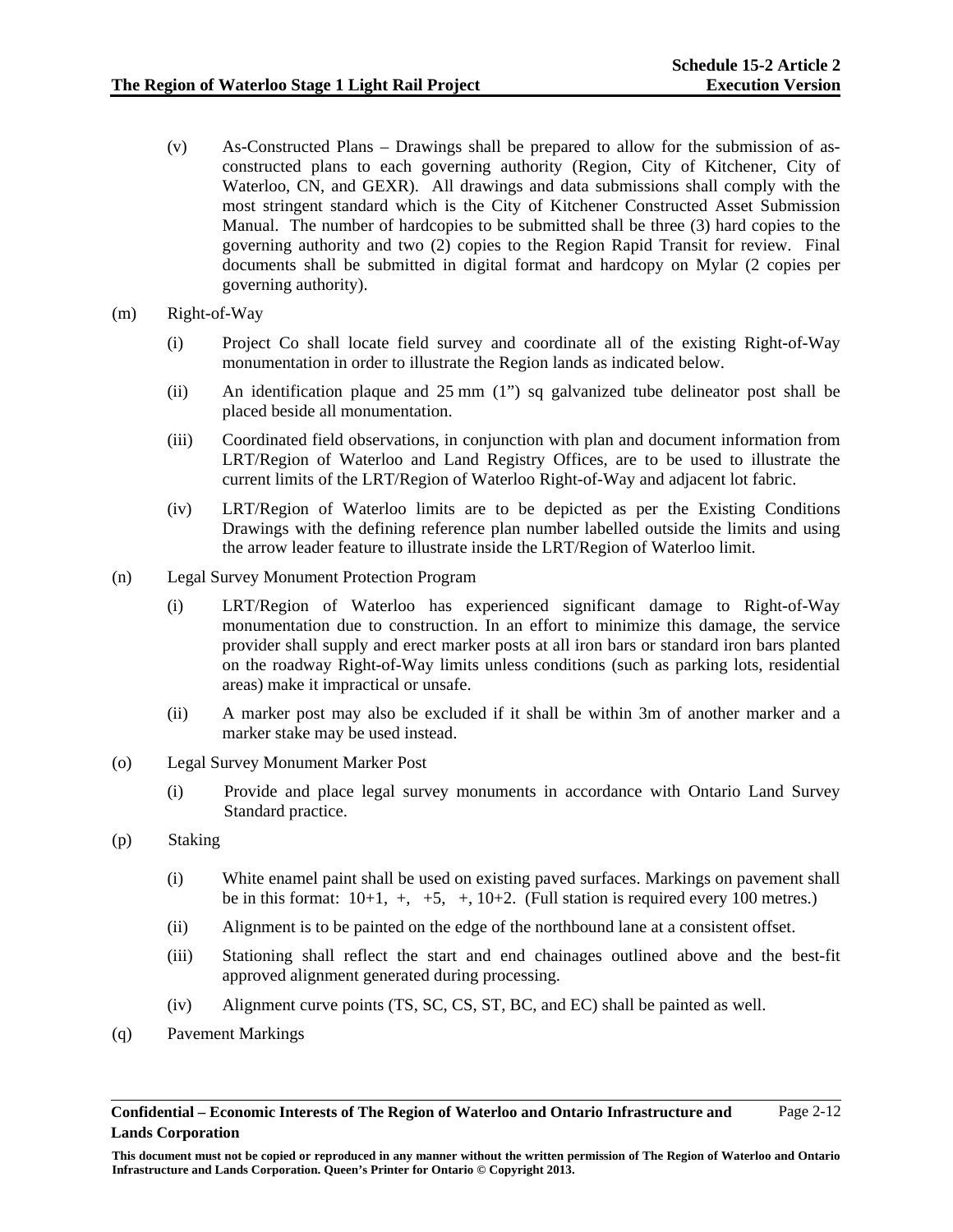- (i) Pavement Marking Detail Notes shall be recorded after the approved alignment has been staked.
- (iii) The preparation of plans, profiles and the Digital Terrain Model shall be in AutoCAD Civil 3D 2013.
- (r) Permission to Enter
	- (i) Every effort shall be made by Project Co to obtain permission from the property owner, prior to entering onto privately owned property for the purposes of obtaining preengineering survey data. Project Co shall clearly inform the property owner the purpose of the survey and to update engineering plans information with no immediate effect on the existing Right-of-Way limits.

### **2.4 Alignment Control and Right-of-Way (ROW)**

- (a) Control Survey
	- (i) A control survey of the proposed corridor shall be performed by Project Co. using an Ontario Land Surveyor (O.L.S.).
	- (ii) This line shall serve as the baseline for construction. Primary control points shall be set approximately every 1000 metres. These control points shall be tied to all Region, local, utility, railway, provincial or federal monuments within the corridor. A coordinate  $(x, y, z)$ z) value shall be established for each control point and other monuments in each of the various coordinate systems within the area.
	- (iii) The points shall be numbered with consecutive numbers in the direction of the survey. Primary control points shall start with alpha characters GPS-xxx. Secondary points shall start with the alpha character S-xxx. Photo control points shall start with the alpha character T-xxx.
	- (iv) Horizontal Control
		- A. Primary control points shall be located using a Global Positioning System (GPS) to meet or exceed horizontal accuracy of Order "C" 1:100,000 closure, as defined by the Federal Geodetic Control Committee. The secondary control points shall be located by traverse. The traverses shall begin and end at a primary control point with a horizontal closing accuracy of 1:50,000 and triangular closure average not to exceed 100 mm. Closure results and adjustments shall be provided to the Region for all traverse lines.
	- (v) Vertical Control
		- A. Project Co shall provide elevations for all of the monuments to the nearest 0.001 meter, following the requirements of Federal Geodetic Control Committee Classification for Second Order Class II. All points shall be turned through using differential levels on NGVD 1929. Levels shall begin from a basic control benchmark, go to the point, and then carry the levels back to the original benchmark or to a second benchmark. The point itself shall be included as a turning point in the level line, and the rod reading itself shall not be observed as a side shot.

**Confidential – Economic Interests of The Region of Waterloo and Ontario Infrastructure and Lands Corporation**  Page 2-13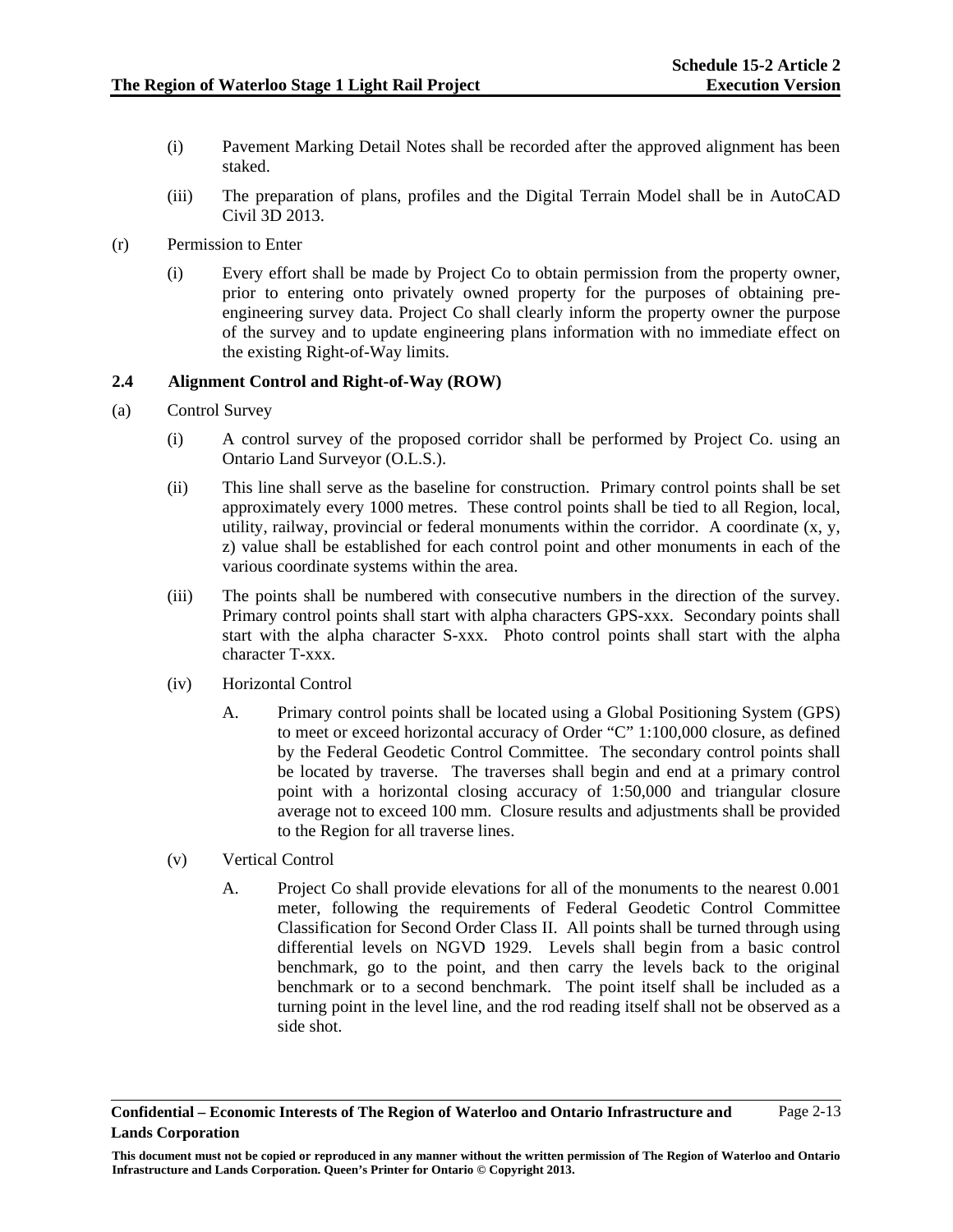# (vi) Monumentation

- A. Primary control points for all locations described in this Article shall be marked with a 16 mm (5/8") diameter iron rod with a 63 mm (2.5") brass cap, set flush. Monuments shall be located in a place where local disturbance is at a minimum and out of the way of future construction. In locations where iron rods may not be driven, a substitute material may be used, provided that it shall last.
- B. The monuments shall be witnessed by a minimum of three local swing ties. The location of these ties shall be carefully noted in the certified field notes. The field notes shall include a sketch with a description, distance, and bearing from the monument. Project Co shall take a vertical photograph in the field showing the monument and the witness points. The back of the photo shall contain the date, monument number, and the swing tie direction from the monument; e.g., ESE of Monument GPS-015.
- C. Elevations for monuments shall conform to the requirements of this Article and to the requirements of the Region. Datum's shall conform to Region standards.
- (vii) Note Keeping
	- A. Field Books When field notes are kept in field books, they shall be neat and orderly and generally in accordance with The Handbook of Survey Note Keeping (F. Wm. Pifford, Wiley & Sons, Inc.). Original field notes shall be submitted to the Region.
	- B. Each session shall be preceded by the following information: date; time; party member's function, first initial and last name only (no nickname); general weather conditions; instrument(s), including serial number(s); and north arrow on sketches. All lettering shall be at least 6.35 mm (1/4") in height, neatly written, and legible. Adequate space shall be left for reduction of all notes.
	- C. Electronic Field Notes Data gathered electronically shall be transmitted via CD/DVD or transferred electronically AutoCAD Civil 3D 2013 compatible with Digital Terrain Models (DTMs) in Design Web Format (DWF) format. The disks shall also contain data in an ASCII file, which shall list point number, x value, y value and z value, along with an identification label.
	- D. Hard copies shall also be transmitted. The hard copies shall be paper plots of data on 558.8 mm x863.6 mm (22" x 34") drawing size, and 215.9 mm x 279.4 mm (8.5"x11") printouts of the ASCII file. Each printed copy shall have the logo/name of the surveyor, Project name, date of survey, time, party member's function (first initial, last name only - no nicknames), general weather conditions, instrument including serial number, location and type of survey. The layering, symbols and format shall be furnished by the Region.
	- E. Every sheet shall have a certification for a "true and correct copy" of data, attested to by an Ontario Licensed Surveyor (OLS). Any digital format shall also contain the same certification.
	- F. Samples of the above shall be submitted to the Region for review.

**Confidential – Economic Interests of The Region of Waterloo and Ontario Infrastructure and Lands Corporation**  Page 2-14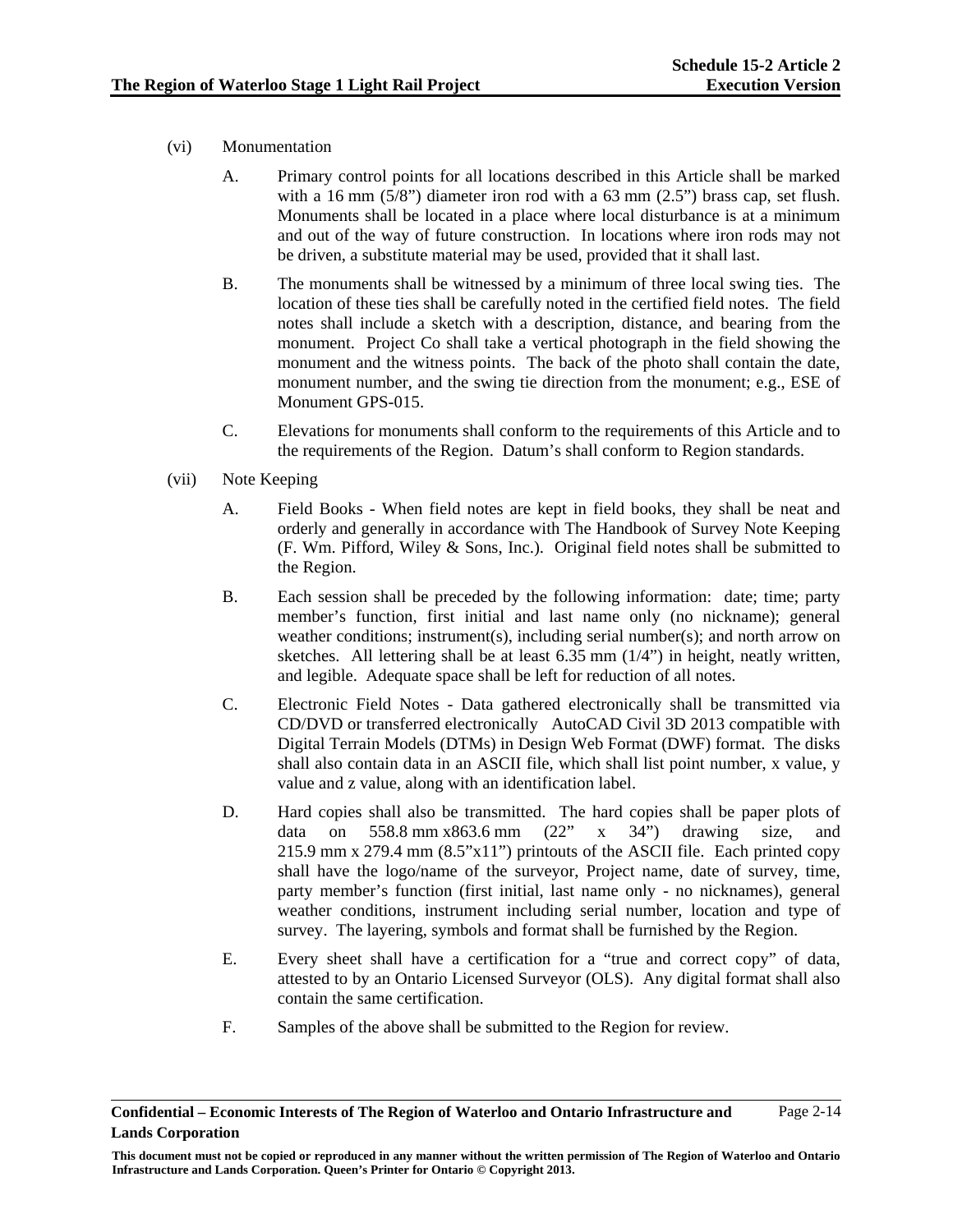- G. Supplementary sketches and field notes, during electronic field data acquisition, particularly in areas of complexity, shall be provided.
- (viii) Miscellaneous Surveys
	- A. Pre-construction utility, structure and pavement condition surveys shall be prepared by the Project Co. These surveys shall identify existing utilities, structures, and pavement conditions, on and adjacent to the construction site, which have the potential to be damaged by Project Co's construction operations.
	- B. Clearance field surveys shall be performed to check areas of tight clearance in the horizontal and vertical plane. The surveys shall be on an "as-needed basis" per particular site.
	- C. Cadastral field surveys shall be performed in areas where Right-of-Way purchases or long-term easements require precise delineation for the preparation of land descriptions when transferring property title.
	- D. Surveys shall be performed to field locate and verify utilities along the LRT alignment.
	- E. Topographic and planimetric field surveys shall supplement aerial mapping in areas needing further definition. Areas requiring supplemental data may include the undersides of bridges along the alignment, intersections of roadways (for definition of grading requirements), and other areas where required.
	- F. For construction survey requirements see Schedule 15-2 Article 18.
- (ix) Permits and Access Rights
	- A. Project Co shall prepare all necessary applications including any necessary attachments to secure all necessary and required permits, access rights, and other jurisdictional approvals, for these efforts on this Project. Copies of all applications and associated attachments shall be forwarded to the Region. Permits and access rights on private property shall be coordinated with the Region requirements.
- (b) Right-of-Way
- (i) The Region of Waterloo has or is in the process of obtaining the permanent land and easements required for the construction of the LRT. The existing and proposed permanent Right-of-Way limits are shown on the RFP drawings

Project Co shall design the System to stay within the proposed permanent Right-of-Way limits shown on the RFP drawings.

After Commercial Close, if Project Co. wishes consideration of acquisition of additional permanent land or easement(s) that may improve Project Co's design, then Project Co shall propose a Variation in accordance with Schedule 22 Variation Procedure. This process would have Project Co send the Region a Project Co. Variation Notice including sufficient detail to enable the Region to evaluate the land acquisition proposal in full, including cost savings to the Region and any other implications. If the Region, in its sole discretion, elects to consider the Variation, the Region would issue a Variation Enquiry and go through the Estimate process and Variation Confirmation process if approved by the Region.

**Confidential – Economic Interests of The Region of Waterloo and Ontario Infrastructure and Lands Corporation**  Page 2-15

**This document must not be copied or reproduced in any manner without the written permission of The Region of Waterloo and Ontario Infrastructure and Lands Corporation. Queen's Printer for Ontario © Copyright 2013.**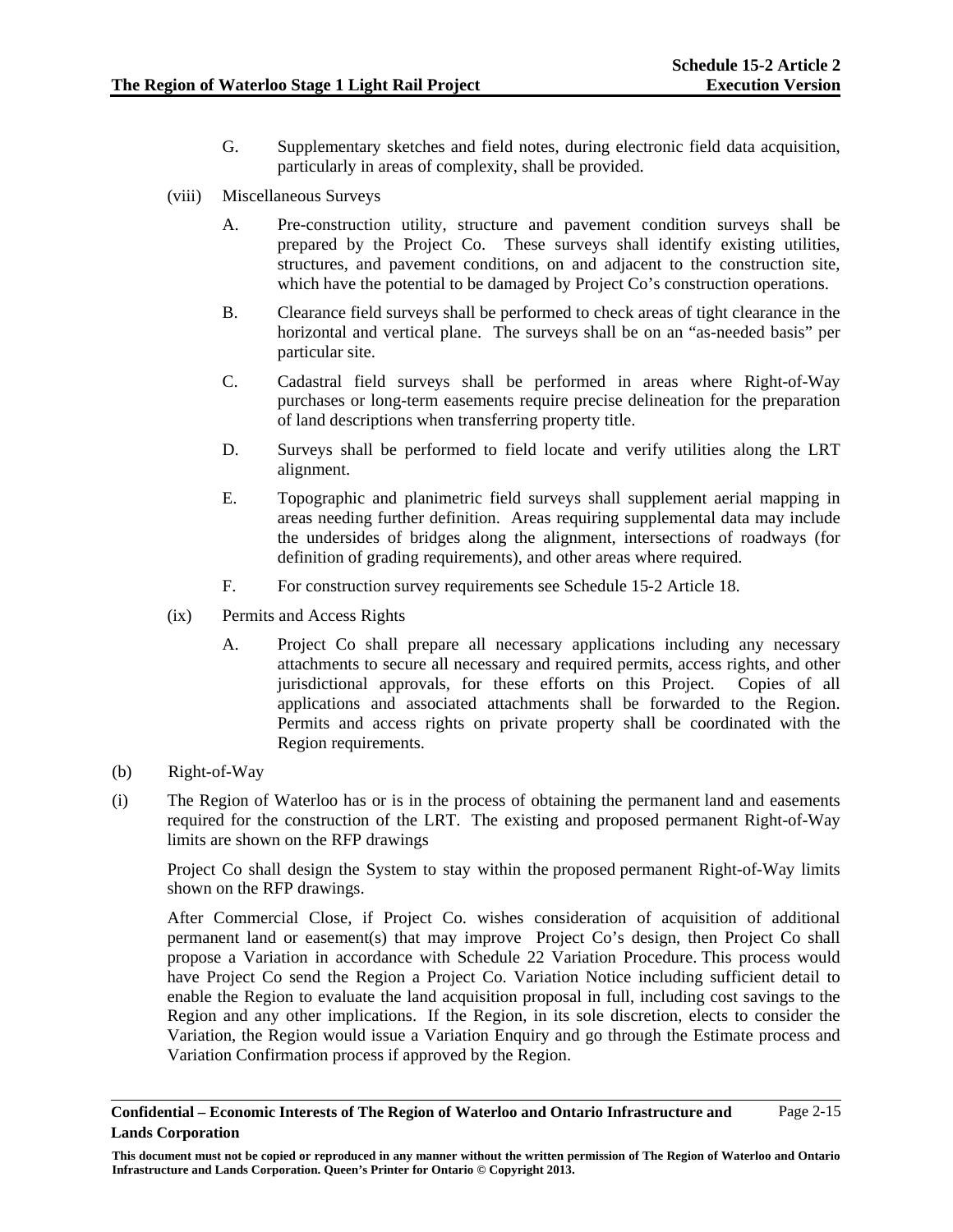Moreover, Project Co has been previously advised of the land expropriation process and its estimated time lines which shall be reflected in an updated Project Co. Schedule as part of the Variation procedure. Project Co. will not be compensated for any delay resulting from the land expropriation process whether within or in excess of any estimated timelines for land acquisition by expropriation or otherwise.

Temporary Right-of-Way rights also require a justification prepared by Project Co and submitted to the Region for approval and the above-noted provisions apply similarly to such proposed acquisition.

- (ii) Types of ROW and Definitions
	- A. Consent to Enter Verbal or written permission given by a property owner to a third party to enter lands owned by the property owner for a limited purpose and duration. Consents to Enter are typically not registered on title to the land owner's property and are typically appropriate where very minor encroachments may be necessary. As part of its negotiations with property owners expropriated for the Project, the Region has solicited written and/or contractual Consents to Enter to:
		- 1. Reconstruct/widen the adjacent Regional Road whose cross section shall include LRT and associated works, as well as, to relocate and replace utility infrastructure as deemed necessary by design (collectively, the "Work");
		- 2. Remedy or repair any physical impact to the property owner's retained lands resulting from the Work; and
		- 3. Assess the condition of the property owner's retained lands and/or any buildings thereon, as deemed necessary.

It is generally a requirement that entry be as minimally intrusive as reasonably possible. Any damage caused to property owners' lands must be rectified. The term of the Consent to Enter generally expires upon the "completion of the Work and associated remedial activity". Most expropriated property owners that the Region has negotiated a settlement with have agreed to the above wording or a modified version thereof. Negotiations with expropriated property owners are ongoing. Some property owners that have provided Consent to Enter have sought indemnity from the Region in the event that they suffer losses or damages as a result of the Consent to Enter. The Region solicited similar Consents to Enter from property owners along the Project alignment that are not being expropriated with minimal response. Where temporary access to private lands is essential, the Region may expropriate a Construction Easement. It is the Region's experience that expropriations can take between 6 and 12 months to complete. Project Co shall identify all properties where Project Co requires Consents to Enter (where entry onto private lands is minimal) or Construction Easements (where entry onto private lands is substantial) for the Region to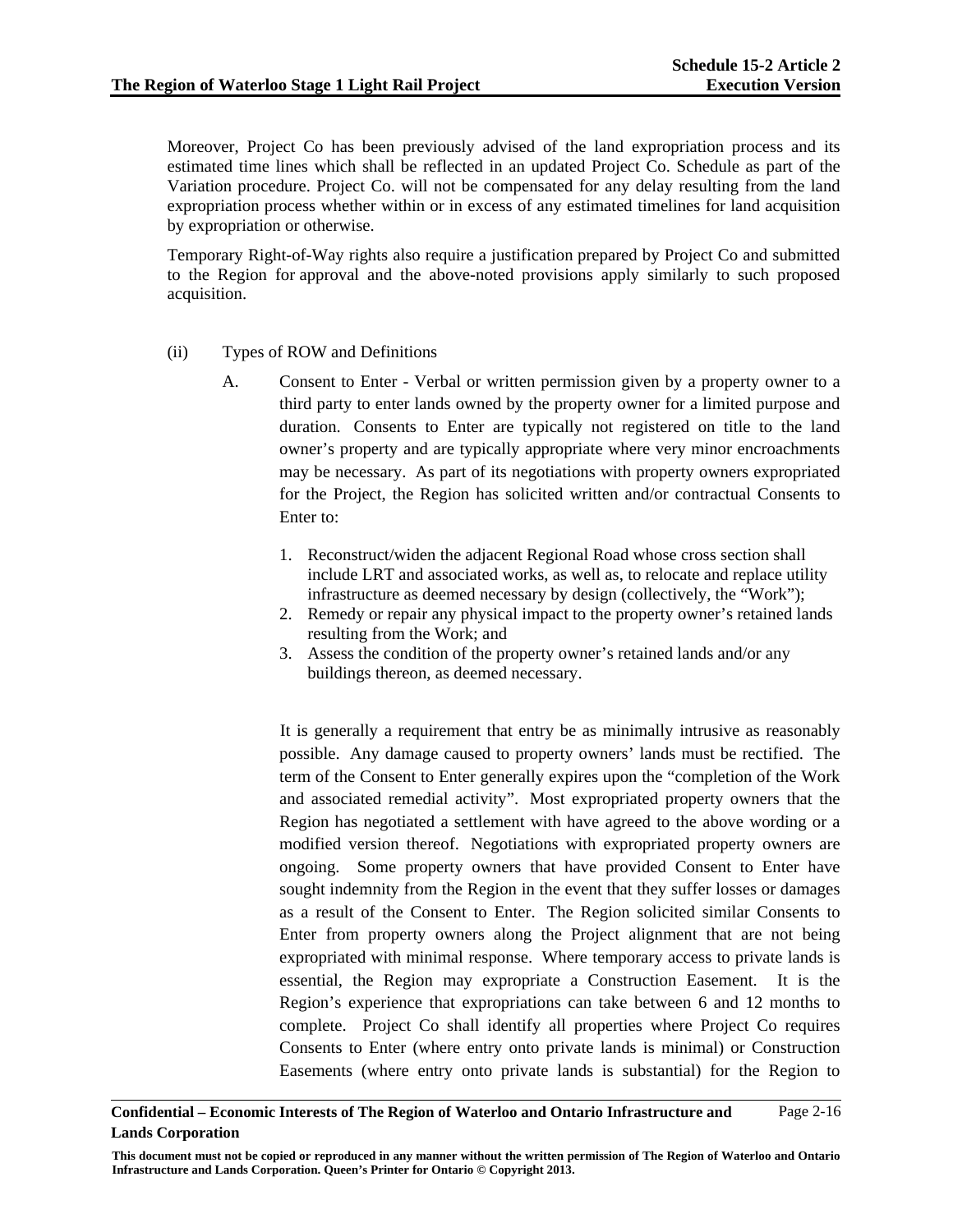consider pursuing on behalf of Project Co either by negotiation or by expropriation.

- B. Fee Simple Ownership Fee Simple Ownership is a condition in which ownership of the property purchased extends radially from the center of the earth outward through specified lateral limits on the surface of the earth to the sky subject to any Crown statutory, or title abstract reservations. Any fee acquisition of lands by the Region shall include sufficient space for the construction, operation, and maintenance of the facility to be constructed, at, above, or below surface. The recommended width incorporates basic track width, drainage, supporting slopes, utilities, and overall effect on the affected property. (Typical examples of Fee Simple Ownership include sites for traction power substations, adjacent streets, highways, and railroads.)
- C. Permanent Easement\* In some cases, such as within railroad Rights-of-Way or utility easement areas, it may not be advisable economical or possible to acquire timely fee simple interests. In these cases a permanent easement in lieu of fee ownership may be acquired. Permanent Easements are registered on title to the affected property and contain appropriate terms of use, as well as, conditions and covenants that must be fulfilled. Easements typically require the transferee to rectify any physical impacts caused to easement lands as a result of work carried thereon. The transferor of a Permanent easement is typically required to refrain from any action that interferes with the transferee's works or the transferee's ability to access its works from time to time.
- D. Slope Easement\* A Slope Easement is a permanent easement that is obtained for the specific purpose of supporting slopes for the LRT facility or relocated roads or streets. This easement may be discontinued in the future if the fee simple owner provides alternative support satisfactory to the Region or the owning municipality. This easement shall have definite lateral limits and will be registered on title.
- E. Aerial Easement\* An Aerial Easement is a permanent easement that provides aerial rights in relation to a portion of the LRT facility. This easement type is registered on title to affected lands and has definite lower and side limits. Upper limits shall be described only where special limiting features exist. The instruments of conveyance for aerial easement shall include language to restrict the use of the surface under the structures to prevent storage of hazardous materials or any usage that may have a detrimental effect on the LRT structure or transit operation.
- F. Construction Easement\* A Construction Easement (temporary occupancy) is, in most cases, an easement or short-term lease that provides sufficient space to allow for the temporary use of property by Project Co during construction. This easement shall have definite lateral limits and is typically registered on title to affected lands. Construction Easements are advisable where the constructor is required to encroach in more than a de minimus way on private lands that are adjacent to the construction. For purposes such as slope construction and cutand-cover construction, a Construction Easement may be required over the subsurface easement that shall envelop the structure. Where an aerial easement is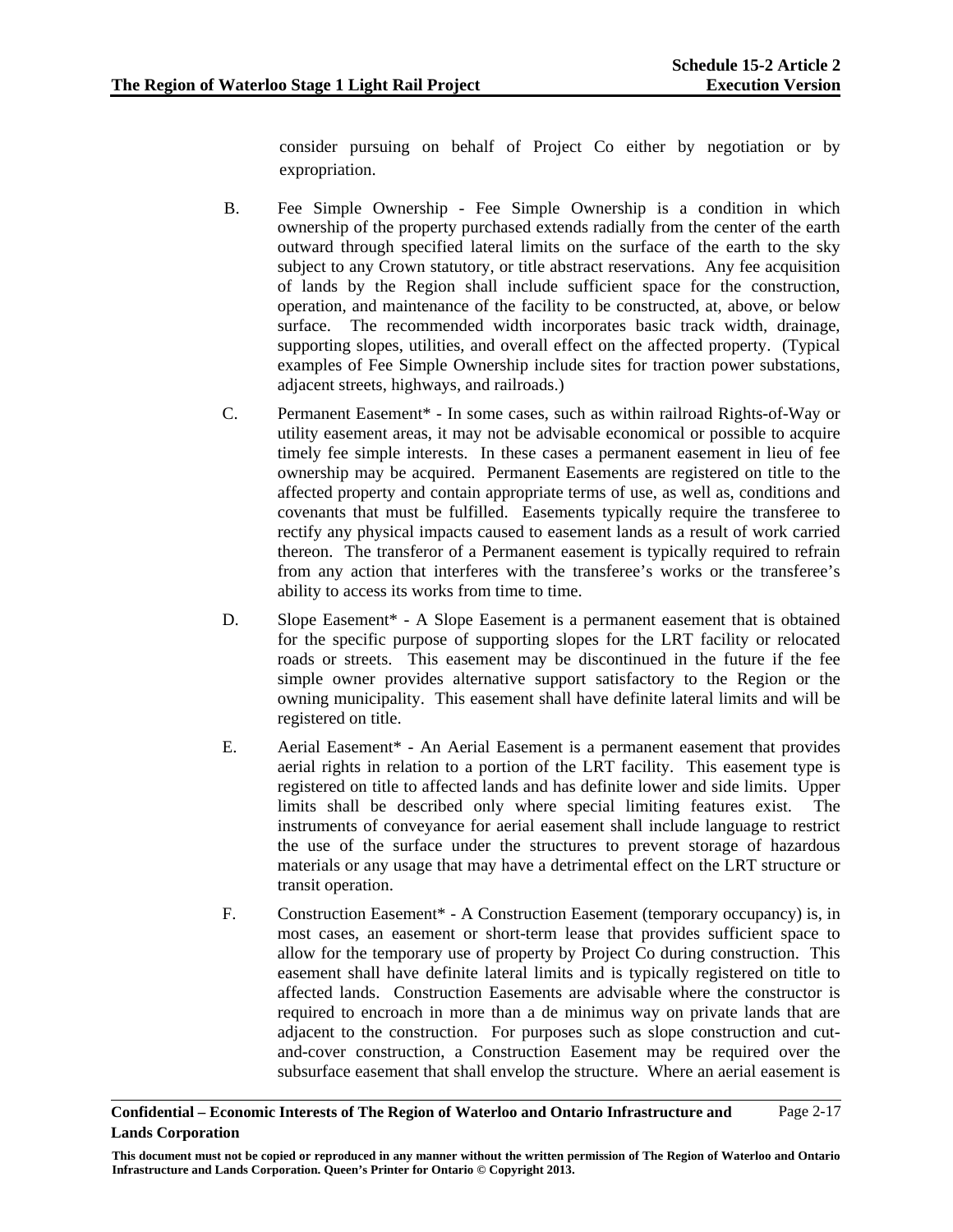to be acquired, a Construction Easement may be required under the aerial structure. Project Co shall restore the surface to its original condition, unless otherwise directed, at the completion of work within the Construction Easement area. This easement has a defined duration, but is temporary in nature.

- G. Access Easement\* An Access Easement may be either permanent or temporary. Access Easements are typically registered on title to affected lands and provide temporary or permanent rights of access to a defined area (such an LRT facility) when other access is not available. Access Easements may authorize ingress and egress, as well as, the transportation of materials equipment and people, as necessary. This easement shall have definite lateral limits and, if temporary, shall have a definite duration. If this easement is acquired for Project Co's use, Project Co shall restore the surface to its original condition, unless otherwise directed, at the completion of the use of this easement.
- H. Utility Easement A Utility Easement is a permanent easement that provides space for the relocation of extension utilities or the installation and maintenance of required utilities. Any Utility Easement acquired for facilities other than those owned by the Region may be transferred to the agency responsible for maintenance of said facility upon completion of construction. Utility Easements are typically registered on title to affected lands.
- I. Drainage Easment -A Drainage Easement shall be considered a Utility Easement.
- J. The instruments conveying permanent easements shall include language to provide for review and approval of plans for all construction over or under the easement. The instruments covering temporary easements shall include the duration of the easement and provide for incremental extensions, should they be required.
- K. \*Reference must be made to easement documents at all material times in order to ensure compliance with applicable terms and conditions. It is to be noted that, among other things, easement agreements may require for certain notices to be provided to the fee simple owner, tenants, or otherwise prior to the use of the easement lands by the transferee of the easement and/or may define the periods in which the easement lands can be accessed by the said transferee. The fee simple owner may have the right to review plans in relation to the works proposed on affected lands.
- (iii) Criteria
	- A. The following criteria are provided as a guideline for establishing the ROW limits. The dimensions given are for general conditions and are to be modified where engineering or real estate requirements dictate. It is particularly important to avoid taking where possible. This may be accomplished by reducing or increasing the distance from the LRT facility or by stepping the limits around a certain property. The ROW limits shall be established to include any required security fence and its support structure. The following distances are offered only as a guide in establishing the final ROW requirements early in the design and are subject to change as individual circumstances require. All ROW limits shall be horizontal or vertical planes.

**This document must not be copied or reproduced in any manner without the written permission of The Region of Waterloo and Ontario Infrastructure and Lands Corporation. Queen's Printer for Ontario © Copyright 2013.**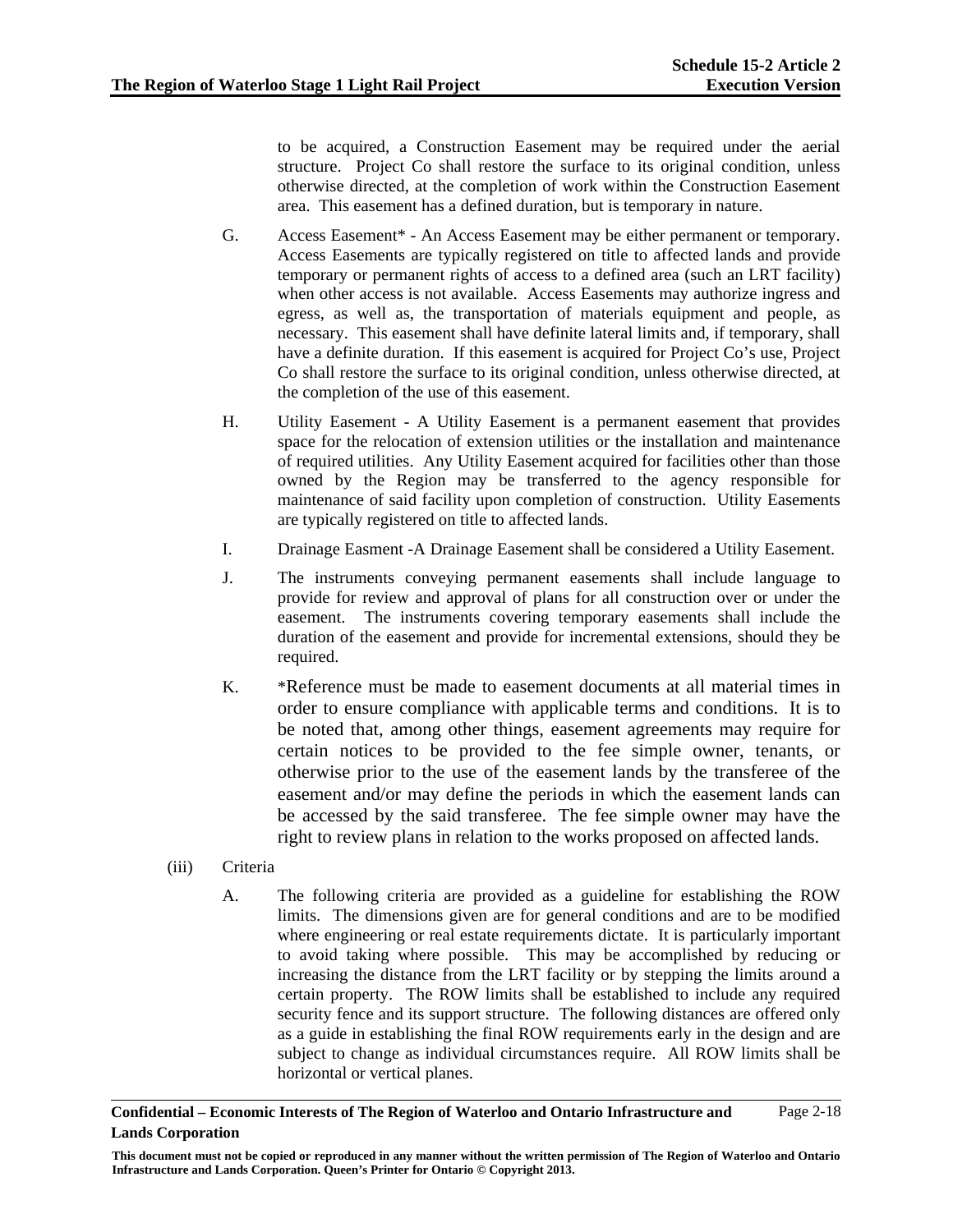- B. It shall be noted that most subsurface easements shall have a maximum loading restriction on the upper limits.
- C. Construction Easements
	- 1. Construction easements shall be delineated to provide sufficient room for the Project Co to actively proceed with the work without adversely impacting adjacent properties. Where necessary to avoid additional taking, it may be advisable to constrain the construction methods and establish tighter easement limits.
	- 2. As construction easements are required for a limited period of time, the duration of the easement shall be defined.

## **2.5 Geotechnical Design Criteria and Parameters**

- (a) Project Co. shall provide a Draft Geotechnical Design Report and Final Geotechnical Design Report for each structure that contain sufficient detail to describe the geotechnical assessments completed to develop the Design, rehabilitation or modification of each structure. Project Co. shall address all Engineer review comments to the satisfaction of the Owner Engineer before issuing the Final Geotechnical Design Report.
- (b) Design Codes, Manuals, and Specifications
	- (i) Unless otherwise specified herein, the geotechnical and foundation design shall be governed by the current editions of the following codes, manuals or specifications:
		- A. The criteria included in this Article;
		- B. The applicable codes used for the structural design shall be as follows:
			- 1. Structures subjected to LRT loading: Canadian Highway Bridge Design Code CAN/CSA-S6-06(R11).
			- 2. Structures subjected to railway loading: CN Engineering Specifications for Industrial Tracks & AREMA – American RAILWAY Engineering of Maintenance-of Way Association, Manual for Railway Engineering 2012.
			- 3. Other structures: Ontario Building Code (OBC) 2006 & National Building Code (NBC) 2005.
		- C. OPSS and MTO standards
		- D. Canadian Foundation Engineering Manual, 4th Edition
		- E. Region of Waterloo Building codes, by-laws, codes, enforcements, ordinances, permits, policies, procedures, standards, statues, regulations, etc.
- (c) Geotechnical Investigation and Data Analysis
	- (i) The conceptual geotechnical data reports, subsurface investigation data, boring plans and profiles, foundation information and the presentation of boring sheets provide baseline geotechnical information. The geotechnical documents included in the RFP shall not serve as the basis for preliminary nor final design. Project Co. shall plan and perform subsurface investigations and laboratory testing, interpret the results of the field investigations and laboratory testing programs, and conduct studies and analyses that

**This document must not be copied or reproduced in any manner without the written permission of The Region of Waterloo and Ontario Infrastructure and Lands Corporation. Queen's Printer for Ontario © Copyright 2013.**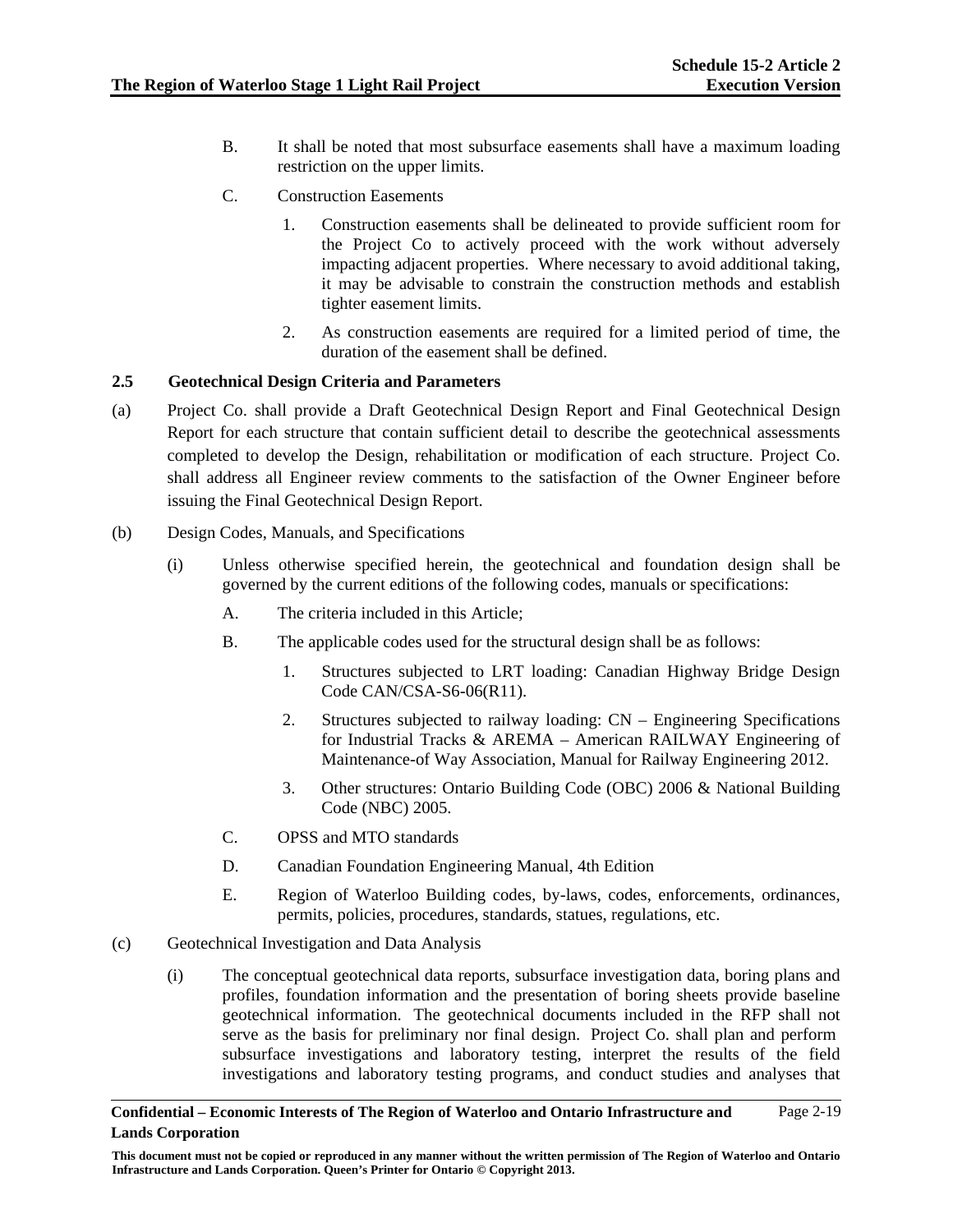incorporate the results of these investigations and tests to provide the basis for the geotechnical and foundation design for the LRT. Project Co. shall provide the results of investigations and testing to the Region for review.

- (ii) Except as specified herein, Region standards shall be followed with respect to planning, performing and reporting subsurface exploration programs as defined in the RFP documents. Among the requirements for the borings and laboratory investigations to be performed for the design of the LRT are the following:
	- A. Marking boreholes on site and obtain all utility clearances, including Ontario 1 Call, for all the borehole locations prior to the drilling operation.
	- B. Supervision All boring and in situ testing inspection and all laboratory classification and testing shall be performed by qualified technicians under the direct supervision of a licensed professional engineer. All boreholes should be backfilled with drill cuttings mixed with bentonite hole plug. The backfill material should be compacted with the drill rig. As such, the boreholes shall be abandoned in accordance with O. Reg. 903 requirements.
	- C. Environmental field screening (visual and photoionization detector) of boring samples shall be completed to assess any additional localized environmental areas of concern. Any areas of concern shall be communicated to the Region immediately.
- (iii). Location and Ground Surface Elevation Project Co. shall determine the coordinate location and ground surface elevation for each boring and shall show both the coordinates and the elevation on the individual boring logs
- (iv) Project Co. shall make an independent interpretation of the available factual information related to subsoil and groundwater conditions, and based on this interpretation, shall select appropriate parameters for the design of temporary and permanent work. The baseline geotechnical data may not present all of the data available for the Project area. Project Co. shall collect and review all available geologic, subsurface, groundwater and foundation information. Project Co. shall propose additional field and laboratory investigation work to supplement available information, as required for both preliminary and final design. All subsurface investigation and laboratory testing shall be performed in accordance with the appropriate ASTM standards.
- (d) Geotechnical Design Report
	- (i) The geotechnical Design Report shall, as a minimum include the following data:
		- A. A summary of all geotechnical data and findings, including the results of the review of existing information, results of the field subsurface investigations, results from laboratory tests, geotechnical and foundation analyses and design, shall be prepared in the form of a series of Geotechnical Reports. The reports shall include:
			- 1. Site Description
				- I. Briefly describe the site including general topography, rock outcrops, sinkholes, existing improvements, existing embankments, waterways, underground utilities, cisterns, etc., which could affect

**Confidential – Economic Interests of The Region of Waterloo and Ontario Infrastructure and Lands Corporation**  Page 2-20

**This document must not be copied or reproduced in any manner without the written permission of The Region of Waterloo and Ontario Infrastructure and Lands Corporation. Queen's Printer for Ontario © Copyright 2013.**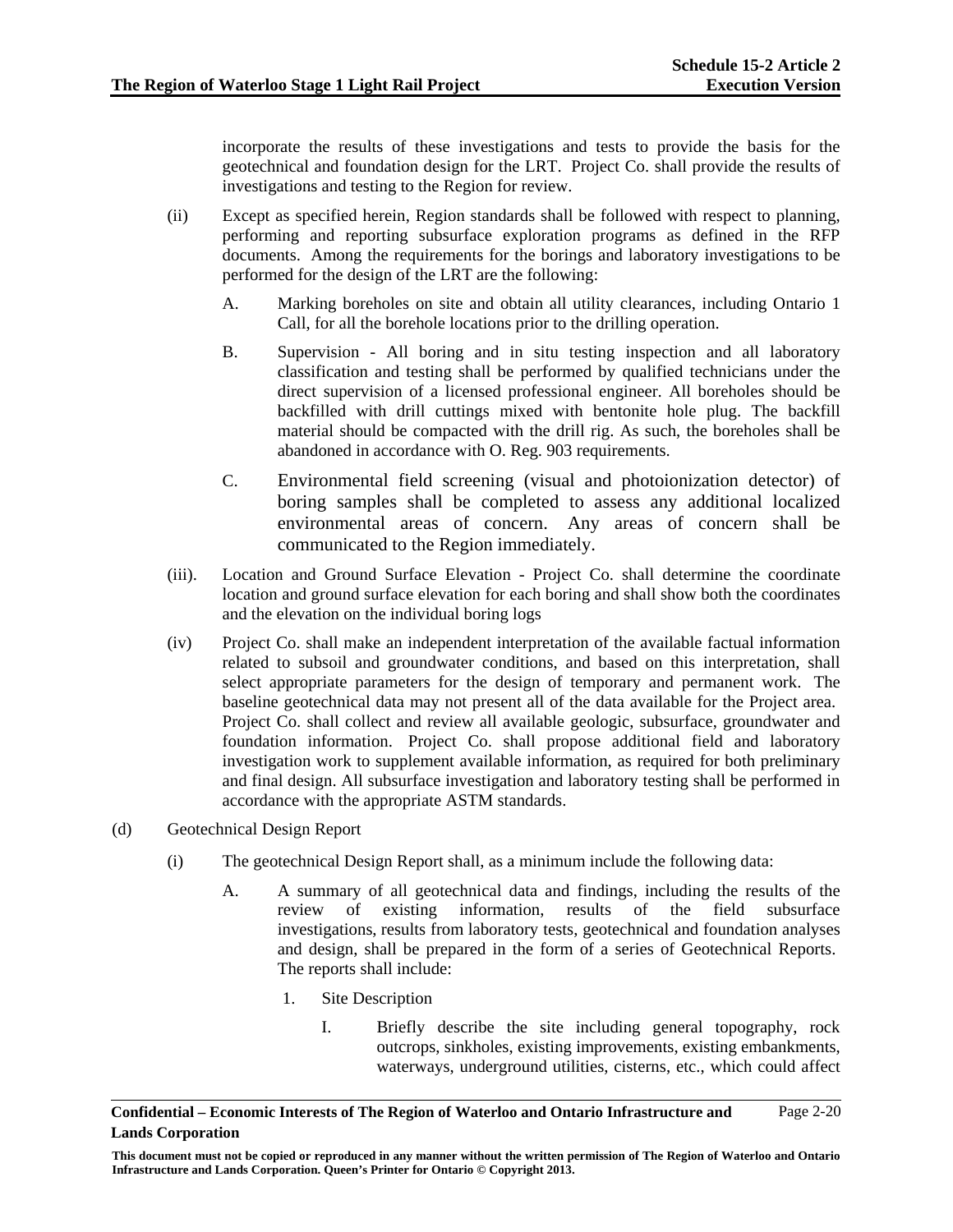site development. Give a brief geologic description of soils and bedrock. Describe the subsurface soil conditions based on site borings. Comment on potential for swelling or shrinking, corrosion, landslides, sinkhole, collapse, creeping, and seismic activity / liquefaction known to exist locally and/or at the site. Provide the seismic site class information requested in this Article.

- 2. Boring Logs: Provide individual boring logs of all test borings on 215.9 mm x 279.4 mm  $(8\frac{1}{2}$ " x 11") sheets in the report showing:
	- I. ground surface elevation (USGS Datum);
	- II. depth and thickness of various subsurface strata;
	- III. strata classifications;
	- IV. soil classifications per ASTM International (ASTM) D2487 or D2488;
	- V. sampler size;
	- VI. Type And Weight Of Hammer;
	- VII. Distance Of Hammer Drop;
	- VIII. Penetration Resistance Numbers;
	- IX. Description Of Moisture Contents In Soil;
	- X. Core Barrel Size;
	- XI. Core Recovery Ratios;
	- XII. Rock Quality Designation (RQD);
	- XIII. Ground Water Levels; and
	- XIV. Measurement Data.
- 3. Groundwater: State whether or not groundwater was observed. If applicable, indicate depth of groundwater from existing grade. Provide recommendations to control groundwater across the site where high groundwater is anticipated during and/or following construction. This shall include the need for a Permit to Take Water or other hydrogeological works.
- 4. Boring Location Drawings: On a scaled site plan that includes the proposed alignment, roadway or building/structure location show all boring locations, benchmark location(s), and description. Include the location of additional explorations (test pits or piezometers) on the drawing.
- 5. Engineering Analysis and Recommendations: Include recommendations for site development including excavation and fill requirements, foundation types, pavement design, allowable bearing pressures, liquefaction potential, potential static and seismic settlement, recommended fill types, moisture conditioning of soil to be used as fill, and any other information on soil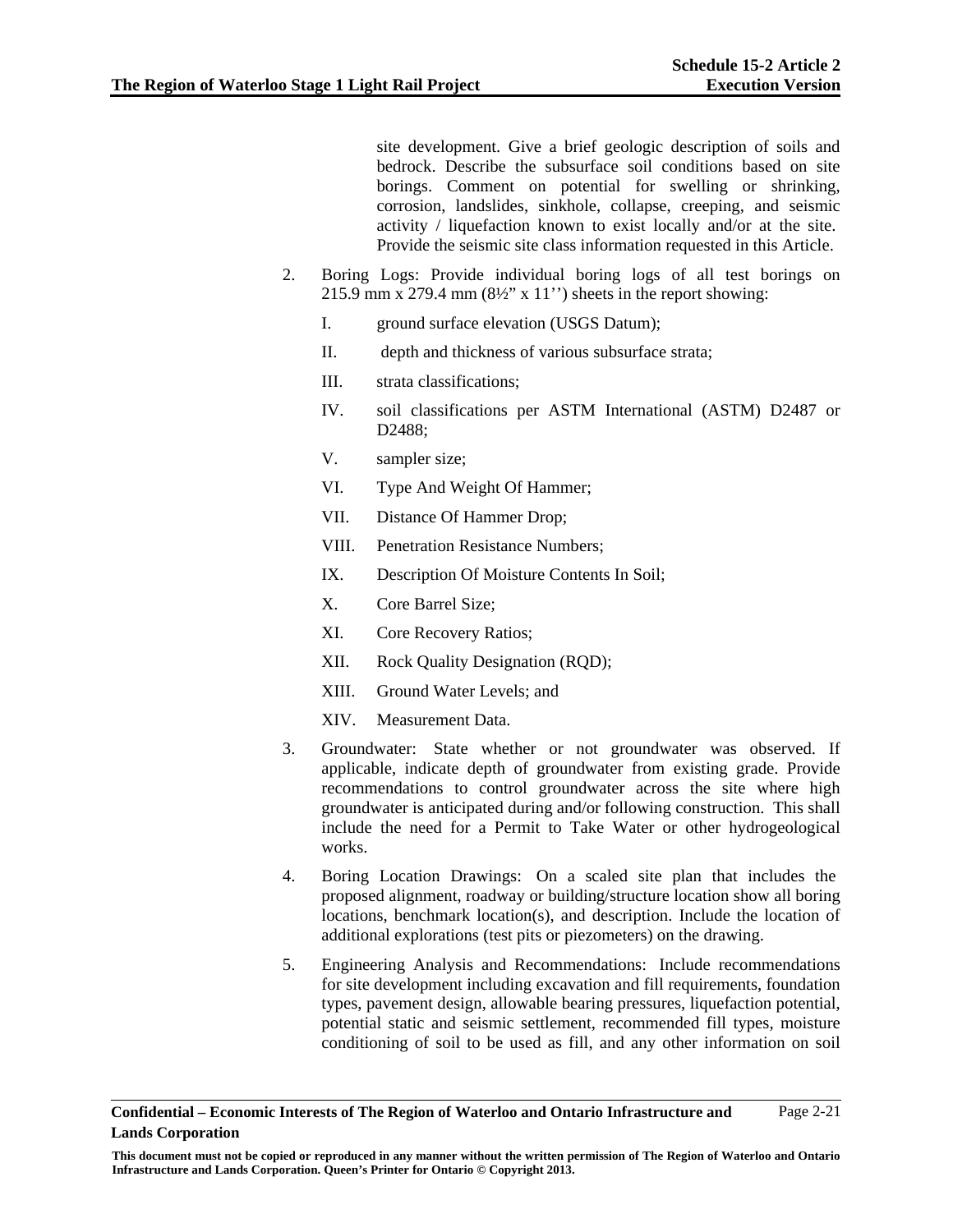utilization, or behavior likely to influence the integrity of the proposed Project.

- 6. Seismic Analysis: Provide all seismic parameters including site class, based on latest CAN/CSA-S6-06(R11) or Ontario Building Code and latest National Building Code, as applicable, for Seismic Hazard Calculation.
- 7. Lateral Earth Pressure: Provide allowable bearing pressure for site retaining walls if different from building foundations. Provide recommended values of the following parameters for on-site material and for free-draining engineered fill:
	- I. Active pressure;
	- II. At-rest pressure;
	- III. Passive pressure;
	- IV. Coefficient of sliding friction; and
	- V. Ultimate values (no factor of safety included) for the passive earth pressure and coefficient of sliding friction, so state in report;
	- VI. Protection Depth;
	- VII. Potential liquefaction of susceptible granular soils;
	- VIII. Potential settlement problems, potential stability problems; and
	- IX. Recommendation for the excavation, backfilling, and construction comments for dewatering, etc.
- (e) Foundation Design
	- (i) The criteria set forth herein shall pertain to the geotechnical and foundation design for bridge, at-grade, and retained earth structures and embankments of the track structures, and bridge station platforms supported on the bridge track structure. Foundation and geotechnical design for these facilities shall conform to the applicable design code. Refer to Schedule 15-2, Article 15 Structures among other Project Agreement requirements not mentioned or stated herein.
	- (ii) Settlement Analyses shall be conducted to estimate the soil settlement induced by the foundation loads. Immediate settlements for granular soils and both immediate and primary and secondary consolidation settlements for cohesive soils shall be considered. Shallow foundations shall be designed to keep estimated settlements within the allowable values. Effects of adjacent foundations and surcharge loads shall be considered when evaluating foundation settlements and bearing capacity. Shallow foundations shall be designed such that the resultant load falls within the middle third of the foundation for non-seismic loading. Settlement induced by the deep foundation group in the subsoil shall be evaluated. In addition, settlement of the individual deep foundation elements shall also be evaluated
	- (iii) Corrosion Protection Project Co. shall conduct a corrosion study and evaluate the need for corrosion protection for the foundations of all LRT structures. The study shall be based on available information together with information developed as a result of field

**Confidential – Economic Interests of The Region of Waterloo and Ontario Infrastructure and Lands Corporation**  Page 2-22

**This document must not be copied or reproduced in any manner without the written permission of The Region of Waterloo and Ontario Infrastructure and Lands Corporation. Queen's Printer for Ontario © Copyright 2013.**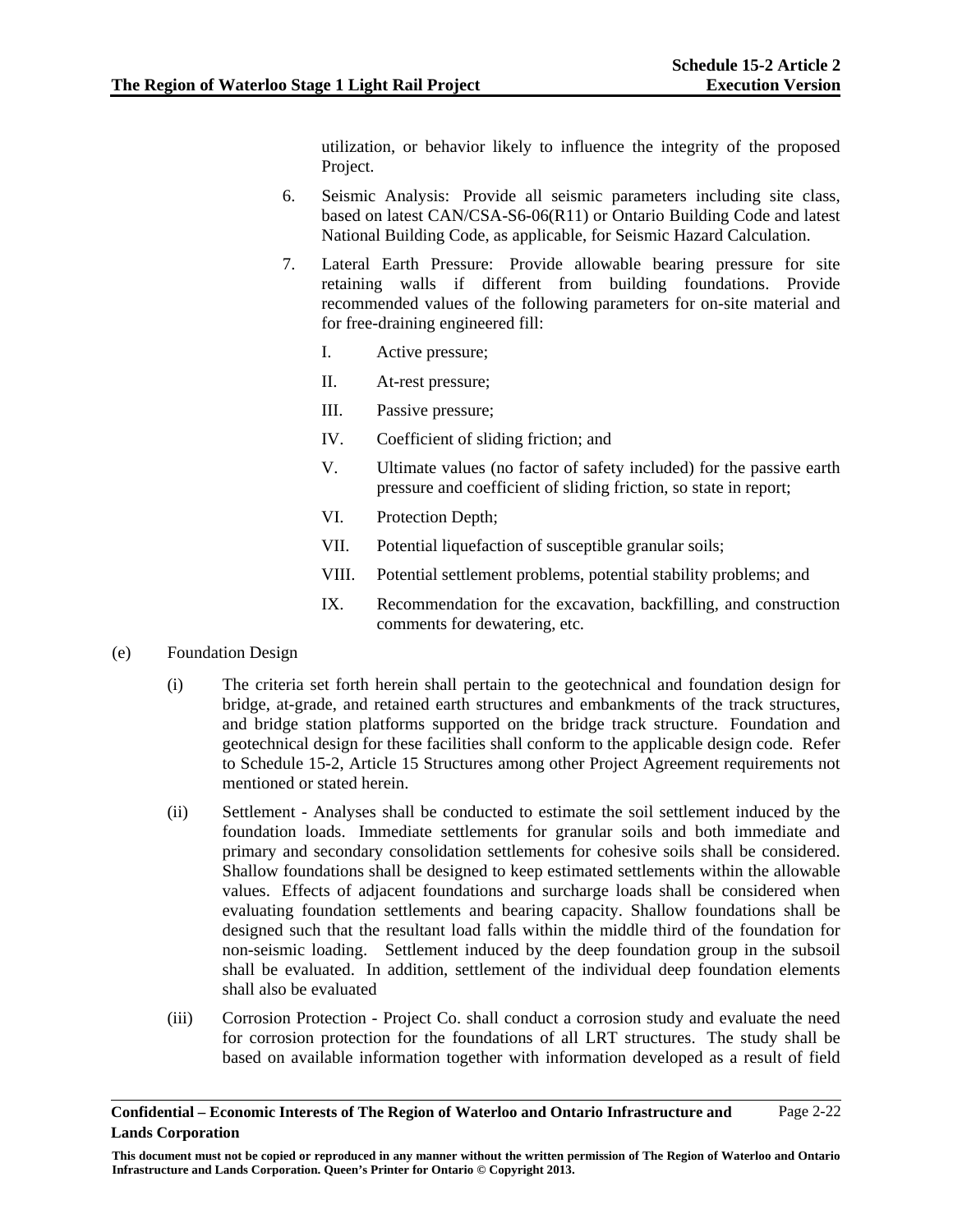and laboratory investigations conducted by Project Co. The results of these investigations shall be presented in a report. The report shall be submitted to the Region for review. The report shall include conclusions regarding the need for corrosion protection and recommendations concerning the type and extent of the protection required, if any. Based on the findings reported, Project Co. shall modify the proposed protection as directed by the Region.

- (iv) Conventional and non-conventional retaining walls shall be evaluated for use along the LRT alignment. Conventional walls shall include gravity, cantilever, steel sheet-piling, and soldier pile and lagging. Non-conventional walls shall include mechanically stabilized walls consistent with the designs of other elements established by the Region. The lateral pressures on retaining walls shall be evaluated on the basis of anticipated structure movements and site-specific subsurface conditions and construction methods. The design of all earth retaining structures shall conform to current engineering practice. These walls shall be designed to resist all anticipated dead, live, vertical, seismic, and lateral loads. These loads shall include those induced by soil, groundwater, live load, surcharge, and construction equipment.
- (v) Where liquefaction of soils can occur, lateral resistance calculations shall assume zero soil support from the design water level to the bottom of the zone of potential liquefaction. The lateral displacement in either direction at the pile cap level shall be limited to a value consistent with the design limits of the superstructure and expansion joints. A detailed structural analysis shall be provided to include induced foundation lateral and axial loadings as well as vertical loading on batter piles, stability and pile bending stress determinations during the occurrence of liquefaction.

In conjunction with the evaluation of potentially liquefiable zones within the Project area, analyses to establish estimates of seismically induced settlement shall be made by Project Co., during preliminary and final design, to determine the need for soil improvement or other measures to limit such settlement, as required, within at-grade and embankment sections of the LRT. These estimates shall be based on available subsurface information and new subsurface and soil properties information developed as a result of the field and laboratory explorations performed by Project Co.. Project Co. shall utilize the results of the liquefaction evaluation and estimates of seismically induced settlement to establish the most cost-effective design for the LRT. The liquefaction potential shall be evaluated using procedures considered as standard practice in the field of earthquake geotechnical engineering (e.g., Seed et al., 1985), yet accounting for site-specific data and findings of recent research and development.

(vi) Shallow foundations for retaining walls shall be designed in accordance with recommendations in this Article. Base pressure shall not exceed the allowable soil bearing capacity in accordance with this Article. In order to minimize differential settlement, walls shall be proportioned so the resultant of all forces acting falls within the middle third of the base when on soil. Where the combination of foundation soil compressibility and base pressure is such to produce differential settlement of such a magnitude that outward tilting of walls is excessive, walls shall be proportioned to have the resultant of all forces acting fall closer to the center of the base to provide a more uniform settlement.

**This document must not be copied or reproduced in any manner without the written permission of The Region of Waterloo and Ontario Infrastructure and Lands Corporation. Queen's Printer for Ontario © Copyright 2013.**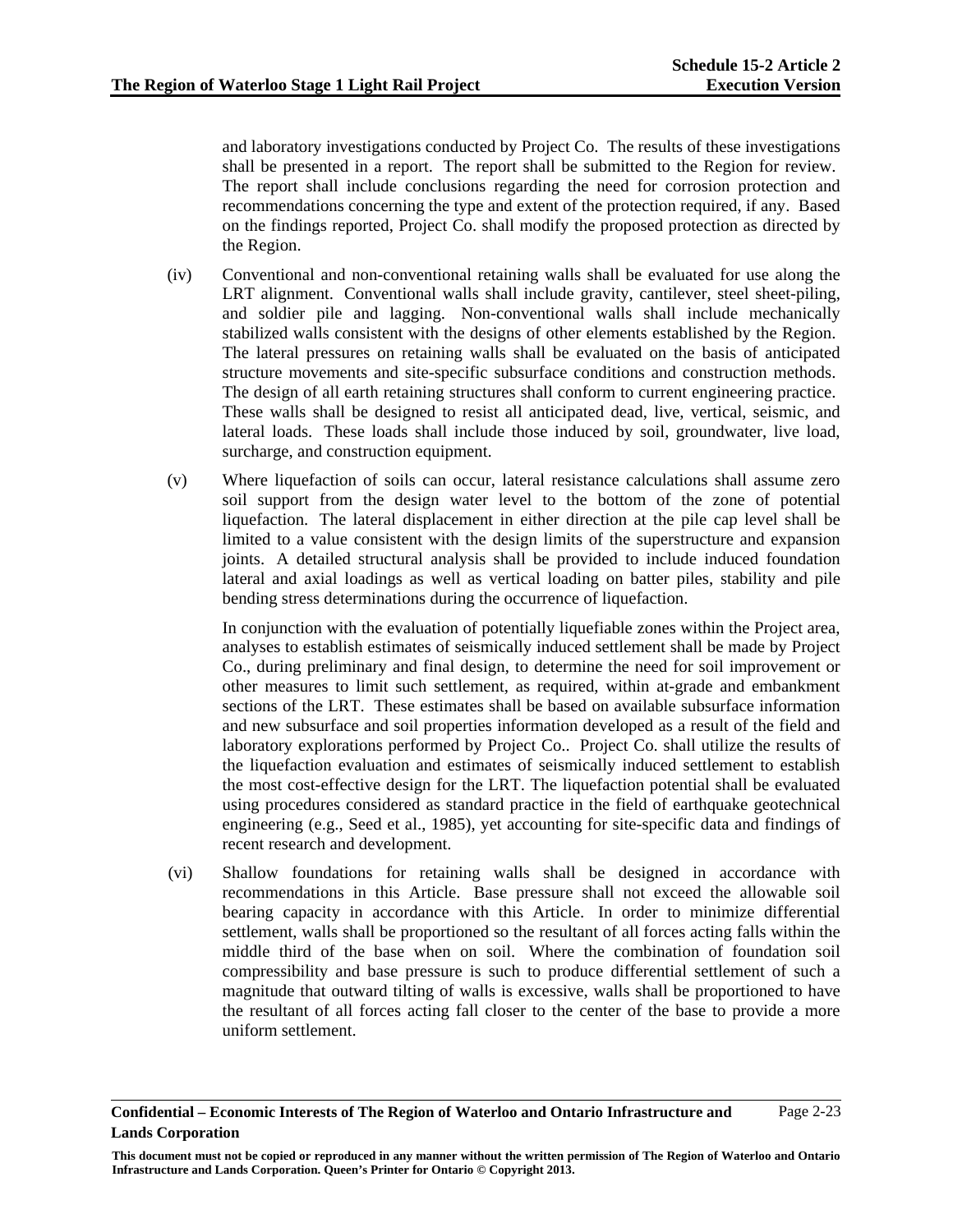- (vii) Where the base pressure exceeds the allowable soil bearing capacity, or where the base pressure is such to produce excessive total or differential settlement; walls shall be founded on piles, provided that a more economical solution cannot be obtained by changing the wall proportions.
- (viii) External stability analyses shall be conducted in accordance with the applicable Design Code for all retaining structures. The external analyses shall include sliding, overturning, global slope stability, bearing capacity, and local shear failure. Passive earth pressure in front of the foundation shall not be considered in the evaluation of sliding and overturning failures. Mechanically stabilized earth walls shall also be analyzed for internal stability, which shall include tension in the reinforcement and pull-out resistance along the soil-reinforcement interface.
- (f) Pavement Design
	- (i) Geotechnical investigations shall be completed in accordance with the data requirements of the TAC Pavement Design and Management Guide.
- (g) Design Loads
	- (i) Vertical Loads The loads used in the design of permanent Work shall be in accordance with the requirements of the relevant design codes and standards, except where herein modified or augmented.
	- (ii) Estimation of loads due to pedestrian, road, or rail traffic shall be in accordance with the requirements of Schedule 15-2 Article 15.
	- (iii) Loads due to soils or backfill shall be derived using the maximum values of the saturated densities. Only where it can be clearly demonstrated the fill is well drained, and shall remain well-drained in the future, shall any reduction in the degree of saturation be allowed. The submerged densities shall be used for soil unless the location is above the standing water table.
	- (iv) Lateral Pressure Lateral earth pressures shall be estimated on the basis of the anticipated movement of the structure. For yielding retaining structures, Rankine's active pressure theory shall be used. However, for unyielding structures, where the movement of the structures is not sufficient to mobilize active pressures, and/or where compacted backfill is placed behind the structure, the lateral pressure on the structures shall be evaluated on the basis of anticipated movements, site-specific subsurface conditions and construction methods as specified in this Article. The pressure on unyielding structures may be higher than at-rest pressure but in no case shall the pressure be less than at-rest pressure. The earth pressures used in the design of non-conventional walls shall follow established standards for these specialized types of structures.
	- (v) Hydrostatic pressure induced by the groundwater table shall be included in the lateral pressures.
	- (vi) Lateral pressure induced by surcharge loads applied at the ground surface behind the wall shall be included as appropriate. These surcharge loads shall be evaluated on a sitespecific basis, and may include uniform surcharges, strip loads, line loads, point loads, area loads, and construction equipment loads. The lateral pressure induced by these surcharges shall be no less than two times the pressure estimated using elastic theory.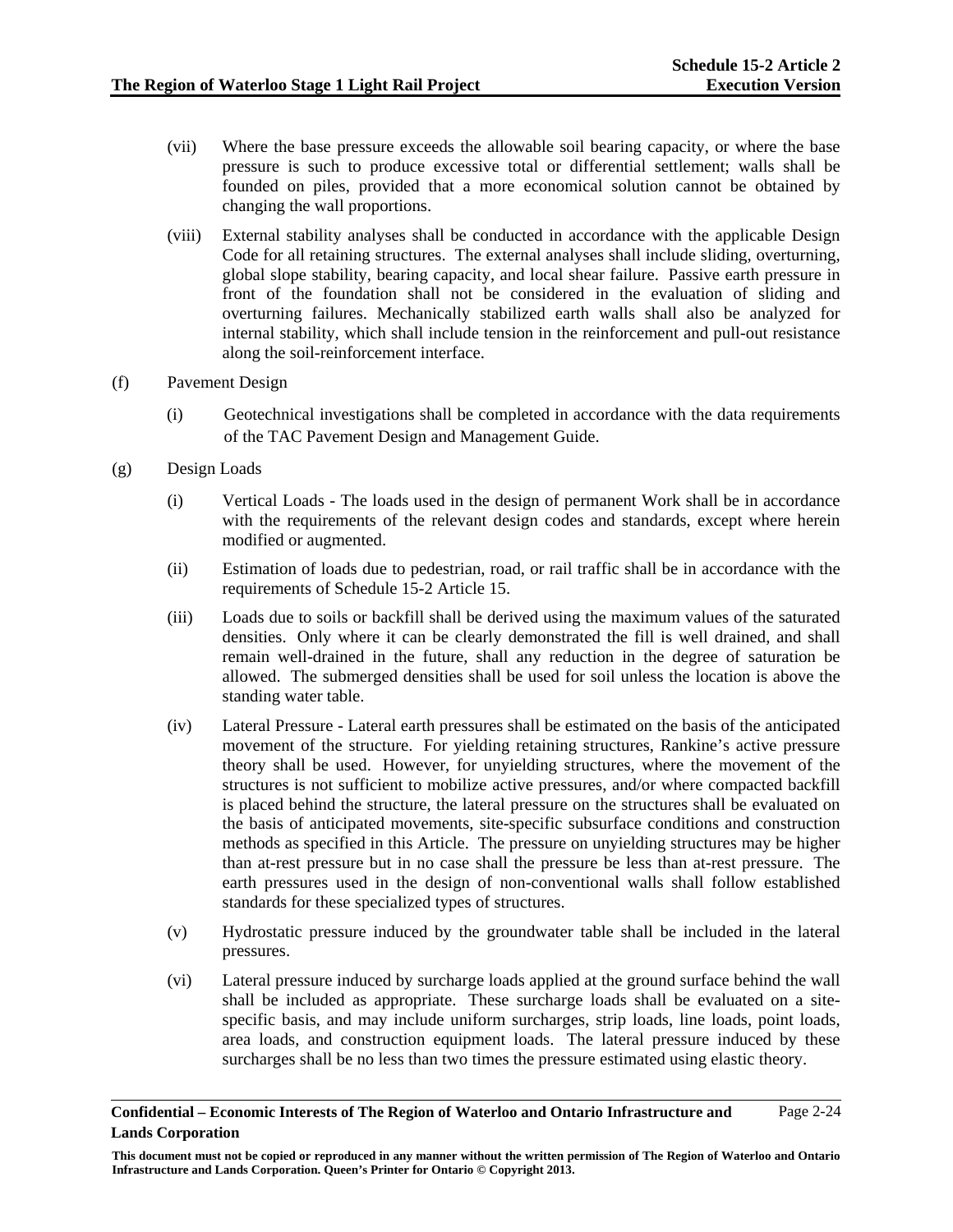- (vii) Dynamic Earth Pressure Dynamic earth pressure induced by seismic events shall be included in the design of retaining structures. For structures that can displace horizontally, these pressures shall be estimated, in general, using the pseudo-static approach developed by Mononobe and Okabe.
- (viii) The minimum factors of safety that shall be used in the external and internal stability analyses are per the applicable design code.
- (h) Construction Considerations
	- (i) General
		- A. Alternative methods of embankment construction shall be compared for safety and cost-effectiveness. The main consideration shall be to provide an adequate safety factor against bearing capacity failure and to reduce the settlement to within the allowable range.
		- B. Soil Improvement Consideration of methods of soil improvement shall be allowed in the design. It shall be necessary to demonstrate their suitability for local conditions and installation methods.
		- C. Drainage Provision shall be made in the design for an adequate system of drainage which incorporates sufficient capacity for the design rainfall run-off.
		- D. Drainage of large areas may be provided by the use of a drainage layer, either a suitable fill material or geotextile. Notwithstanding the requirements of the relevant standards, consideration shall be given to the long-term performance of the drainage system under local conditions.
		- E. Vertical Drains The use of vertical drains may be included in the design in order to expedite the consolidation of areas, where it is required to increase bearing capacity or reduce post-construction settlements. Selection of the type of vertical drain shall depend on the engineering properties of the subsoil, but factors such as material quality, performance, supply and installation time, and available expertise shall also be considered.
		- F. All vertical drainage systems shall be designed using a recognized method, with allowance being made for installation disturbance.
		- G. Earthwork Supporting Rail Tracks The track foundation shall consist of ballast, sub-ballast, and, if required because the subgrade consists of fine-grained material subject to saturation, a geotextile suitable for the application shall be provided.
		- H. The design of the geosynthetic shall depend on the ground condition at subgrade level. On embankment, the geosynthetic shall be designed to preclude saturation of the subgrade and prevent migration of fines into the ballast. In cuts where the subgrade could become waterlogged, the geosynthetic shall assist drainage and prevent fines from rising into the ballast under the pumping action of the wheel loading.
		- I. In order to minimize settlement, the track construction depth shall be increased as necessary in cuts or on embankments, depending on the condition of the subgrade. Fill material shall be graded to minimize long-term settlement with the aid of compaction and overfilling.

**This document must not be copied or reproduced in any manner without the written permission of The Region of Waterloo and Ontario Infrastructure and Lands Corporation. Queen's Printer for Ontario © Copyright 2013.**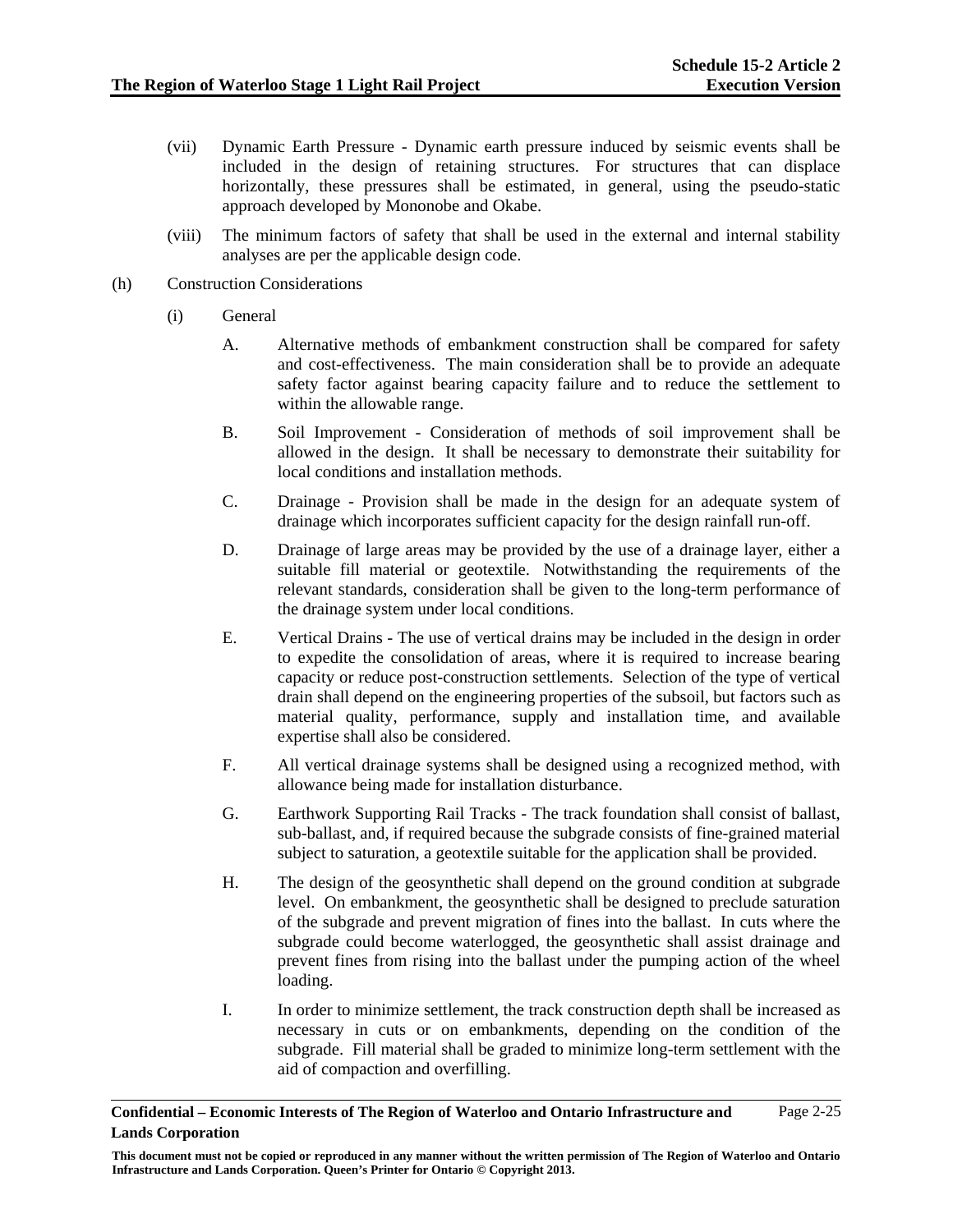- J. The subgrade shall be sloped to gradients such that the required slope is maintained after settlement is complete.
- K. The design of the trackwork foundation shall limit settlement to the allowable design values.
- L. Drains shall be provided on both sides of the track bed and shall be tied into the Regional stormwater system at reasonable intervals in a manner to minimize surcharging of the storm sewer into the subdrain system.
- M. Transition Slabs The transition slab shall have a length not less than 6 metres.
- (ii) The cut-and-cover structures shall be designed for the loading conditions described herein and the Project Agreement. Existing structures over and adjacent to the cut-and-cover structures that shall remain in place shall be considered in the design. Existing structures to remain over the structure shall be underpinned to not transfer any load onto the LRT structure. Each existing structure adjacent to the cut-and-cover construction shall be considered on its own merits when evaluating dead and live loads. The detailed design of the temporary bracing systems shall be the responsibility of Project Co.
- (iii) Embankments shall be designed such that the bearing capacity of the underlying soil has a minimum safety factor of 3.0 against loads from the embankment and against any train and surcharge loading. Particular attention shall be given to the design of all side slopes, whether temporary or permanent. The analyses shall consider the effects of deterioration and loss of soil resistance due to local climatic and construction conditions. All slopes shall be designed to minimize erosion by rainfall and runoff. Slope stability analyses shall be performed to confirm the embankment slopes have adequate factors of safety against failure under static, dynamic and seismic loads.
- (i) Instrumentation and Monitoring The design shall provide and protect all adjacent structures, facilities, plants, utilities and like items against damage due to the construction and upon completion of the permanent Work. Limiting values of movement (horizontal and vertical) and distortion on each building, structure and utility, etc. within the zone of influence of the Work and the work being performed shall be established. To establish these limiting values, the Designer shall consider, inter alia, the nature of the buildings within the sphere of influence of the construction of the LRT, including their foundation systems, structural design and current condition. Records of buildings, structures and utilities, where available, shall be examined during the design stage and, where no records exist, assessments shall be made and clearly stated. These assessments shall be the subject of verification at the commencement of the construction phase prior to the adjacent LRT construction activity. Monitoring of each structure shall be required during construction, as specified herein.
- (ii) As part of the design of all permanent structures, a system of construction monitoring shall be established to include but not limited to the following:
	- A. Measurement of ground water levels and ground water pressure;
	- B. Measurement of strut loads;

Page 2-26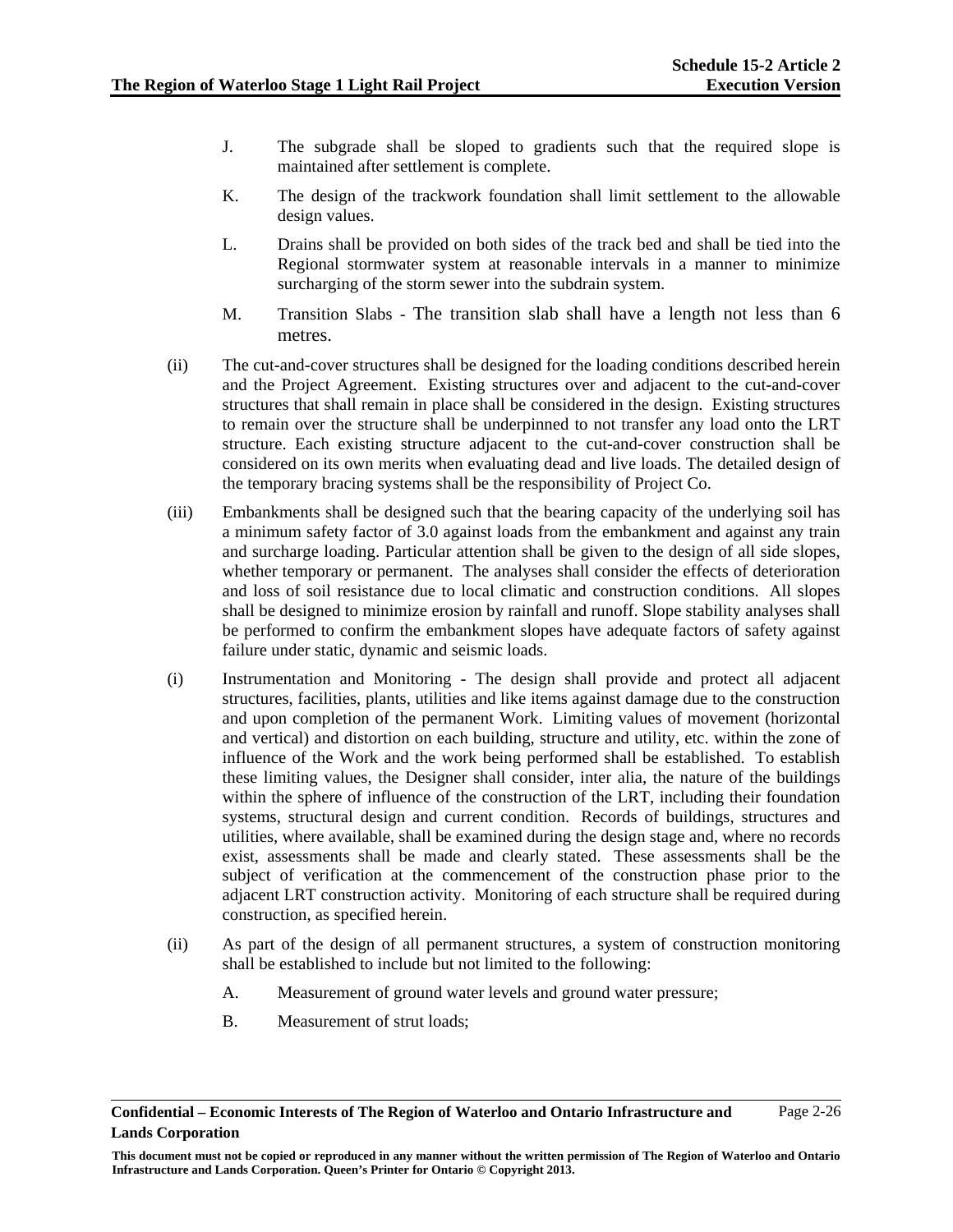- C. Monitoring of settlement of the permanent structures and surrounding area both prior to, during, and after construction. In all cases, monitoring shall be initiated well in advance of construction to establish baseline readings; and
- D. Measurement of lateral movement of excavation support walls and permanent structures.
- (iii) The extent of the monitoring program shall depend on the size and type of the facilities, work to be performed, adjacent structures, etc. A detailed monitoring program shall be prepared for each structure affected by the Work, subject to review by the Region.
- (iv) Where adjacent properties may be affected by the works, the monitoring program shall allow for readings on fixed points on the structures and buildings, to allow both total and differential settlements to be assessed and lateral movements to be determined.
- (v) The instrumentation and monitoring program shall include appropriate types and quantities of monitoring instruments capable of measuring horizontal and vertical movements, tilt of adjacent structures, soil pore pressures, vibrations, and noise, as applicable. Instrumentation to be used in the monitoring programs to control and assist design and construction shall include:
	- A. Piezometers and observation wells
	- B. Inclinometers
	- C. Survey stations on structures and at ground level locations
	- D. Tiltmeters
	- E. Deep settlement points and extensometers
	- F. Strain and load-measuring devices
	- G. Seismographs and others.
- (vi) The types and numbers of instruments shall depend on factors including the size, type and location of proposed work. The design and distribution of instrumentation shall demonstrate an understanding of the need, purpose and advantages of using each proposed type.
- (vii) Responsibilities for design, procurement, installation, recording, maintenance and protection shall be clearly stated in the specifications and Project Agreement Documents. These shall also contain the procedures to be followed when readings, during construction, reach any specified threshold values; or when construction changes are deemed necessary. Threshold values and response plans shall be developed by Project Co., subject to review by the Region.
- (viii) The design shall include consideration of environmental effects such as temperature, rain, sun, wind, corrodibility, and electromagnetic wave interference.
- (ix) Test installations shall be performed, as required, to demonstrate the compliance and acceptability of instrumentation in relation to the Project Agreement requirements.
- (x) Deep Foundation Testing and Monitoring An adequate amount of testing shall be performed for deep foundations to evaluate foundation capacity and integrity, to verify design assumptions, to determine foundation installation characteristics, to evaluate the

**This document must not be copied or reproduced in any manner without the written permission of The Region of Waterloo and Ontario Infrastructure and Lands Corporation. Queen's Printer for Ontario © Copyright 2013.**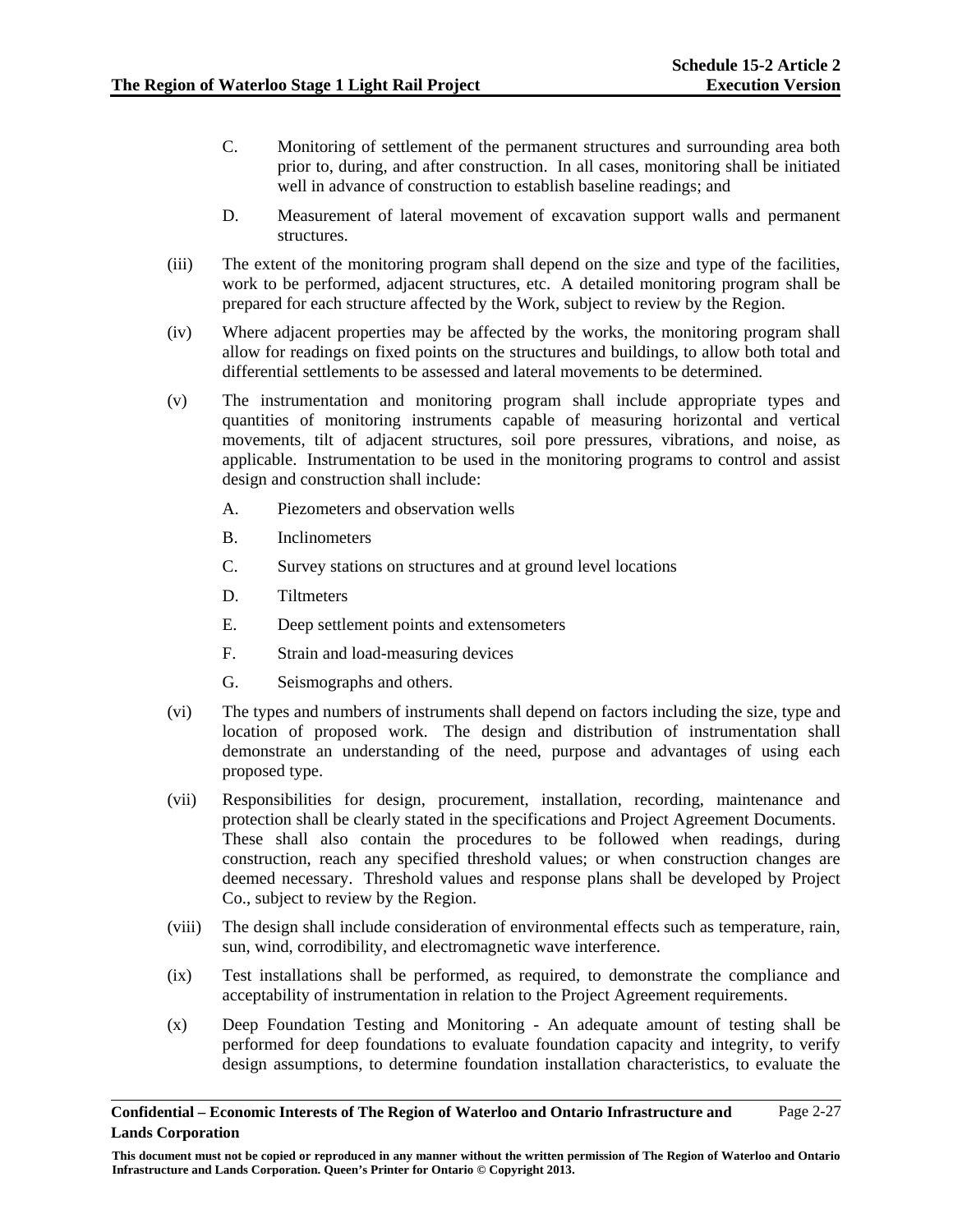pile driving system performance, and to establish foundation depths. The foundation testing and monitoring shall include all necessary test piles or shafts, dynamic testing, static load testing, non-destructive integrity testing, and quality control testing. A pile driving analyzer shall be used to determine if the energy required by the design is being delivered by each hammer. Each hammer used to drive test piles and production piles shall deliver a minimum of 45 percent of the rated hammer energy. Foundation testing and monitoring shall be performed on both test and production deep foundations, and shall be located so that they shall address all conditions of foundation type, capacity and soil conditions encountered. Project Co shall prepare and submit a detailed description of the proposed foundation testing and monitoring programs in accordance with the requirements of this RFP. The description shall include detailed specifications and plans presenting the type, purpose, number, location, and procedures for each test, and the recording and reporting procedures. The number, location, type, procedures, and extent of testing of the deep foundations shall be subject to review by the Region. Testing and monitoring of deep foundations shall be in accordance with the applicable ASTM specifications.

## **2.6 Approvals and Permitting Periods**

- (a) General
	- (i) Project Co shall be responsible for all planning, design, construction and close-out approvals and permitting including all of the costs of preparing, submitting and review of the permits by the approving authority.
	- (ii) The Region of Waterloo will review and sign all permits that require owner consent. This review and signature shall be coordinated with the milestone submissions and review periods designated in the RFP.

# (b) Anticipated Permitting

- (i) Refer to PLAA Table.
- (ii) Approval Review Period

Project Co. must ensure that all permit applications are complete and accurate prior to submission for review. All utilities and approval agencies have been notified of the Project and have committed to the following review periods based on complete and accurate submissions:

| Review Agency                         | <b>First Review</b>                                         | Resubmissions |
|---------------------------------------|-------------------------------------------------------------|---------------|
| City of Kitchener                     | 10 business days plus 1 day per<br>100 m of corridor length | Case by Case  |
| City of Waterloo                      | 10 business days plus 1 day per<br>100 m of corridor length | Case by Case  |
| Grand River Conservation<br>Authority | 30 days                                                     | 30 days       |
| Ministry of Transportation            | 35 days                                                     | 20 days       |

### **Confidential – Economic Interests of The Region of Waterloo and Ontario Infrastructure and Lands Corporation**  Page 2-28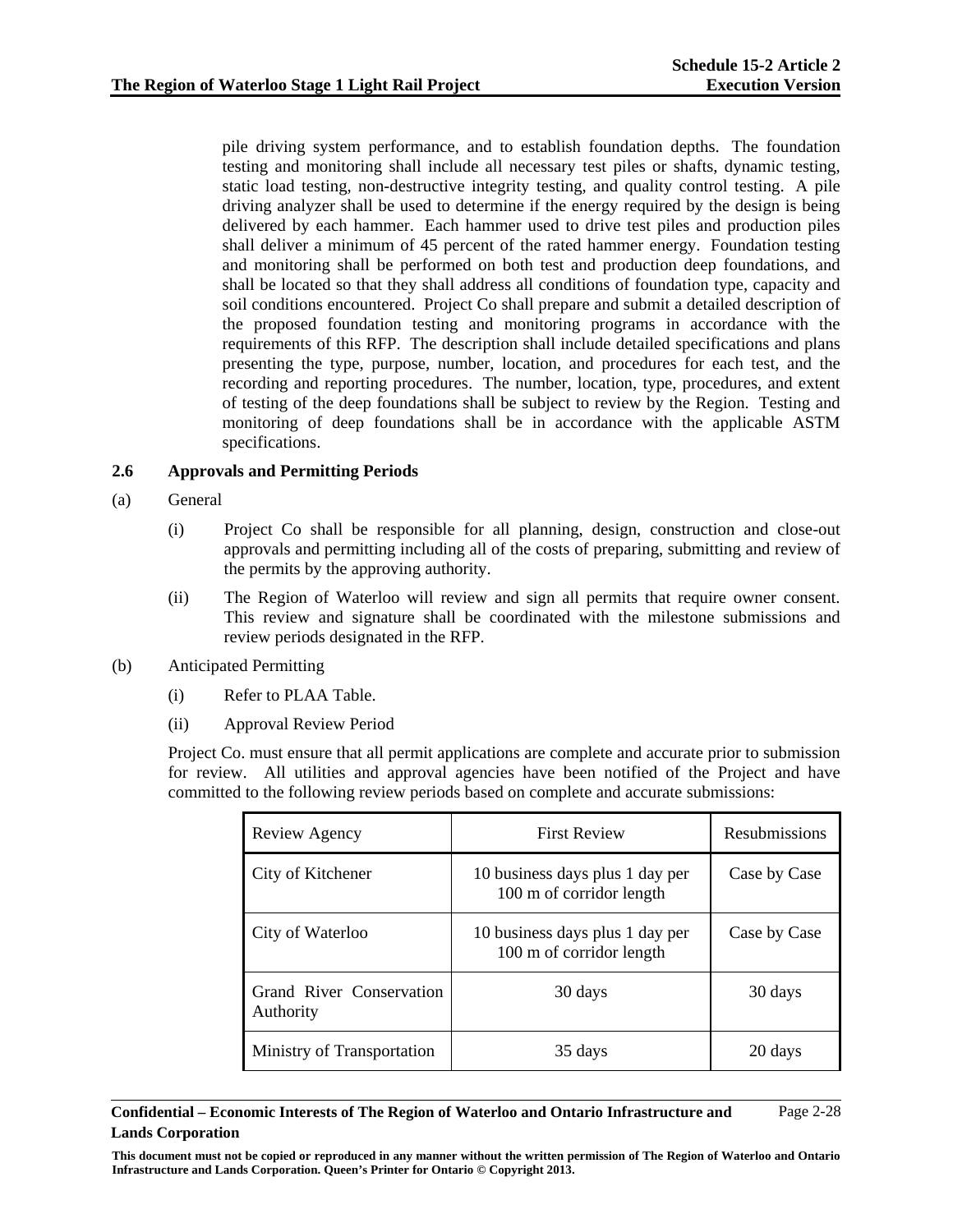| Review Agency  | <b>First Review</b> | Resubmissions |
|----------------|---------------------|---------------|
| <b>CN Rail</b> | 20 days             | 20 days       |

# **2.7 Public Infrastructure Works**

(a) The Region and Municipalities have proposed capital projects that intersect, overlay or are adjacent to the proposed LRT corridor. **"Public Infrastructure Work (PIW)"** is defined as work elements that Project Co has design, construction, testing and acceptance responsibilities but has no responsibility for ongoing maintenance after PIW is accepted for beneficial use by the Authority Having Jurisdiction. Project Co shall be responsible for the maintenance and up keep of all Public Infrastructure Work (PIW) performed by Project Co within the Project Agreement and on behalf of the Region, respective City, railroad, and public agency having jurisdiction and ownership rights of the plant until acceptance and beneficial use of the PIW on or before the commencement of Light Rail Transit revenue operation by Project Co; or until the Region, respective City, railroad, and agency having jurisdiction and ownership rights takes control of the plant in accordance with the Project Agreement "Possession and Use" requirements. This does not include Project Co's responsibility for control of all maintenance and up keep of the LRT guideway infrastructure. It is the intent of the Region that Project Co complete some or all of these works as part of the overall project to avoid undue or duplication of disruption to residents and businesses along the corridor. Exhibit 2.7-1 illustrates a schematic of the proposed projects. A list of the proposed projects is detailed in Exhibit 2.7-1. Public Infrastructure Works Drawings (Appendix N) illustrates the details of the complementary projects to be completed by Project Co.

| Project No.                      | <b>Location</b>                                                 | Project Co. Scope                                                                                                                                                                                                                                                                                                                                                                                                                                        | <b>Drawing Reference</b>                                 |
|----------------------------------|-----------------------------------------------------------------|----------------------------------------------------------------------------------------------------------------------------------------------------------------------------------------------------------------------------------------------------------------------------------------------------------------------------------------------------------------------------------------------------------------------------------------------------------|----------------------------------------------------------|
| Region of<br>Waterloo PR<br>5391 | King St. N, Conestoga<br>Parkway (Hwy85) to<br>Northfield Drive | •New 3m wide asphalt multi-use<br>trail<br>•Durable marking at intersections<br>•Construct NB left turn lane with<br>65m storage at Northfield Dr<br>•Conversion of Catchbasins to side<br>inlets, Relocation to be completed<br>under main project scope.<br>•Proposed street lighting on west<br>side of roadway from limit of work<br>to Northfield Dr.<br>•Pavement Reconstruction<br>450mm Granular B<br>150mm Granular A<br>140mm HMA or Superpave | $C-PIW-001$<br>$C-PIW-002$<br>$C-PIW-003$<br>$C-PIW-004$ |

# **Exhibit 2.7-1 Public Infrastructure Works**

### **Confidential – Economic Interests of The Region of Waterloo and Ontario Infrastructure and Lands Corporation**  Page 2-29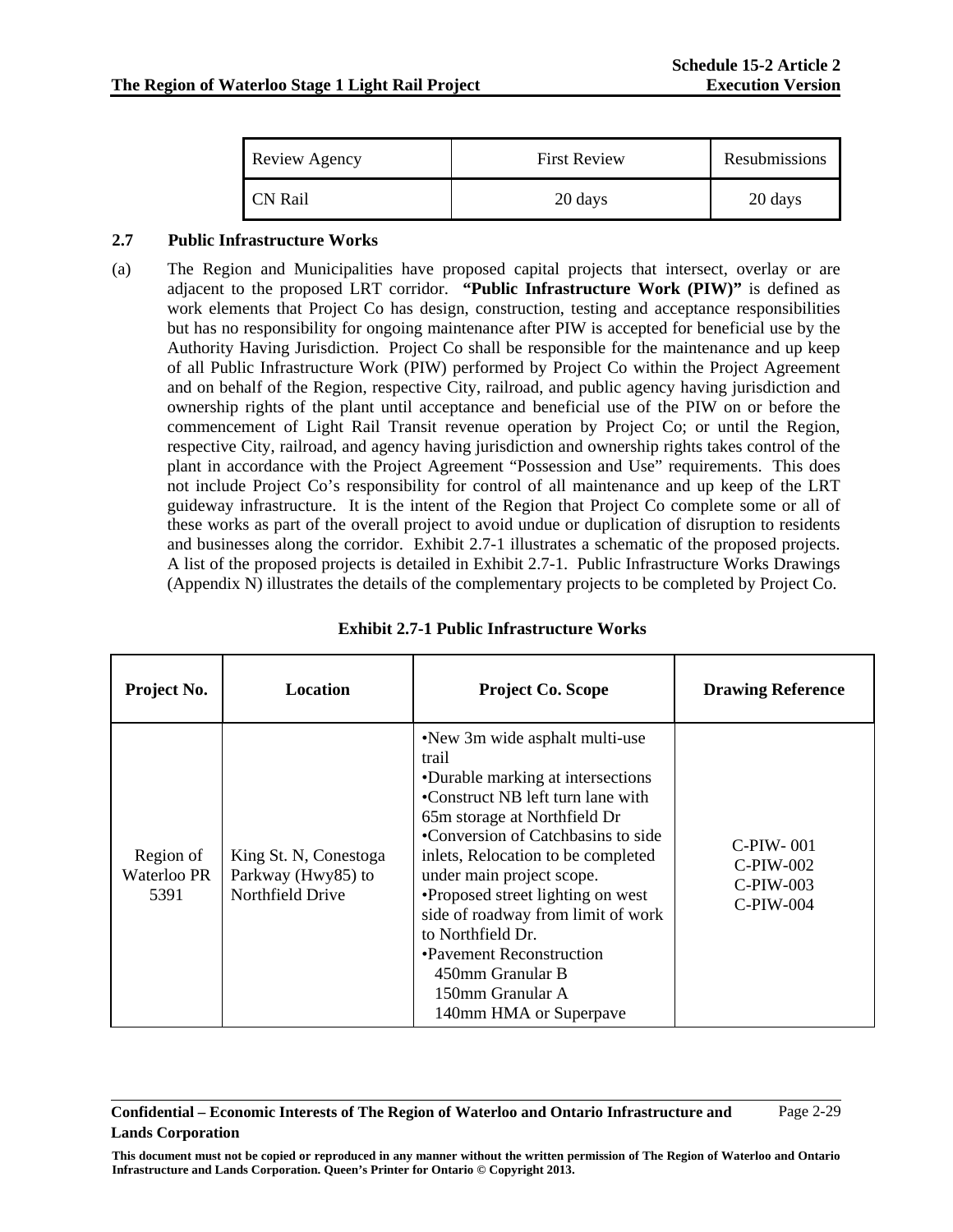| Project No.                      | <b>Location</b>                                          | <b>Project Co. Scope</b>                                                                                                                                                                                                                                                                                                                                                                               | <b>Drawing Reference</b>              |
|----------------------------------|----------------------------------------------------------|--------------------------------------------------------------------------------------------------------------------------------------------------------------------------------------------------------------------------------------------------------------------------------------------------------------------------------------------------------------------------------------------------------|---------------------------------------|
| Region of<br>Waterloo PR<br>7216 | King St. N/Conestogo<br>Rd. Intersection<br>Improvements | $\bullet$ New 1.8m sidewalk<br>•Street lighting upgrades to comply<br>to Regional Standards<br>•Full Replacement of traffic signals<br>•Revised drop curbs to match new<br>sidewalk layout<br>•Durable markings to comply with<br><b>Regional Standards</b><br>•Replace water utility in<br>intersection<br>•Pavement Reconstruction<br>450mm Granular B<br>150mm Granular A<br>140mm HMA or Superpave | C-PIW-002                             |
| Region of<br>Waterloo PR<br>7316 | Northfield Dr., King St.<br>to Kraus Dr.                 | •Dual WB LT lane at king with<br>50m storage<br>•Resurfacing of pavement, to be<br>supported by geotechnical<br>•Maintain existing 1.5m sidewalk,<br>if removed replace with 1.8m<br>sidewalk<br>•New sidewalk on north side of<br>Northfield<br>•New boulevard landscaping<br>•New lighting on each side of<br>Northfield<br>•Major modernization of traffic<br>signals                               | C-PIW-004<br>C-PIW-401<br>$C-PIW-402$ |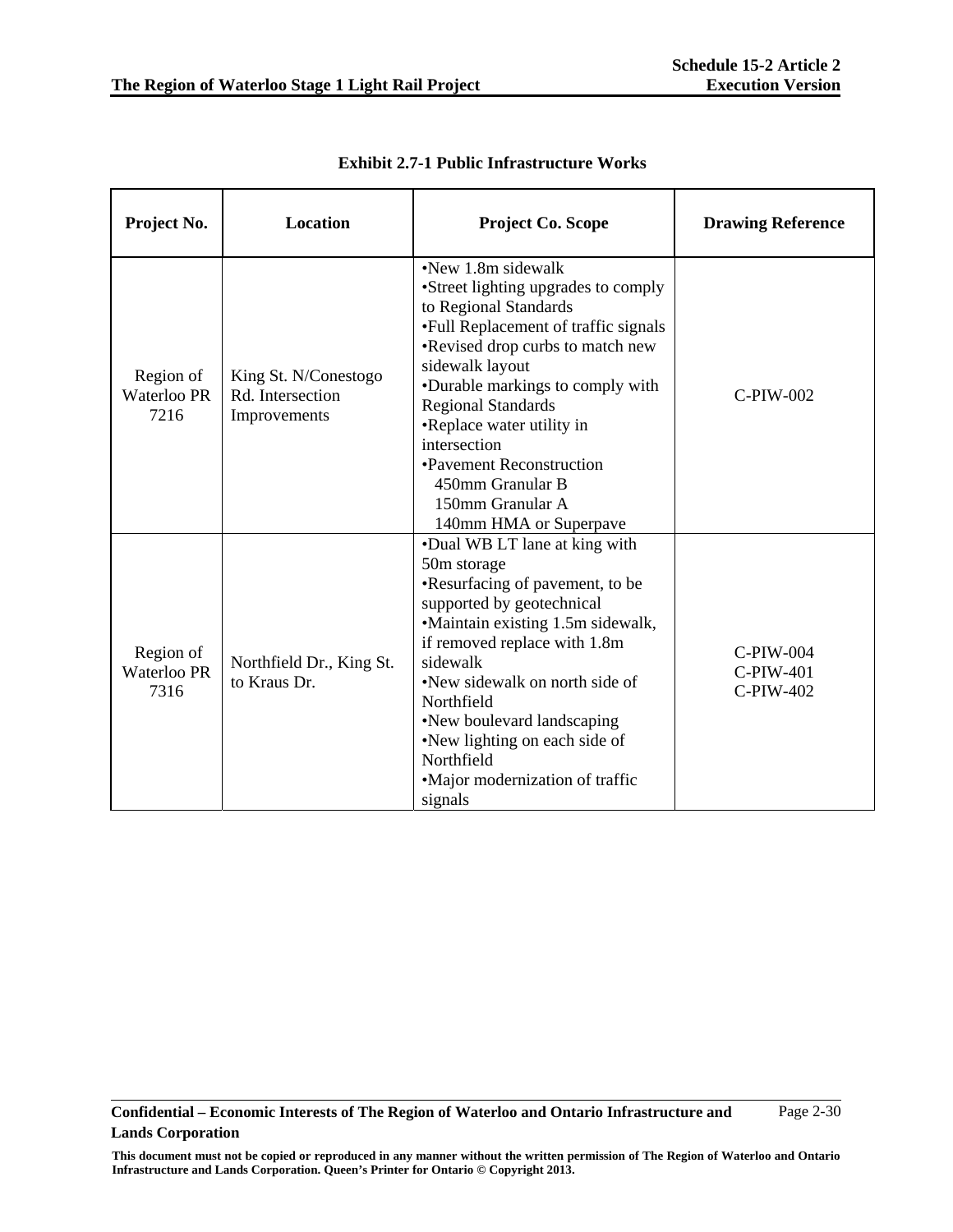| Project No.                      | <b>Location</b>                                  | <b>Project Co. Scope</b>                                                                                                                                                                                                                                                                                                                                                                                                                                                                                                                                | <b>Drawing Reference</b>    |
|----------------------------------|--------------------------------------------------|---------------------------------------------------------------------------------------------------------------------------------------------------------------------------------------------------------------------------------------------------------------------------------------------------------------------------------------------------------------------------------------------------------------------------------------------------------------------------------------------------------------------------------------------------------|-----------------------------|
| Region of<br>Waterloo PR<br>5798 | Northfield Dr.,<br>Davenport Rd. To Kraus<br>St. | •Increase storage capacity at<br>existing designated left turn lanes<br>at Northfield and Kraus<br>•Resurfacing of pavement, to be<br>supported by geotechnical<br>•Maintain existing 1.5m sidewalk,<br>if removed replace with 1.8m<br>sidewalk<br>•New sidewalk on north side of<br>Northfield<br>•New boulevard landscaping<br>•New lighting on each side of<br>Northfield<br>•Major modernization of traffic<br>signals<br>•Replacement of traffic signals and<br>traffic equipment upgrades<br>•Revised drop curbs to match new<br>sidewalk layout | $C-PIW-402$<br>$C$ -PIW-403 |
| Region of<br>Waterloo PR<br>1028 | King St. N, North of<br>Northfield               | Resurfacing of pavement, to be<br>supported by geotechnical.<br>Minimum 140 mm final asphalt<br>thickness                                                                                                                                                                                                                                                                                                                                                                                                                                               | $C-PIW-004$<br>$C-PIW-400$  |

**Exhibit 2.7-1 Public Infrastructure Works**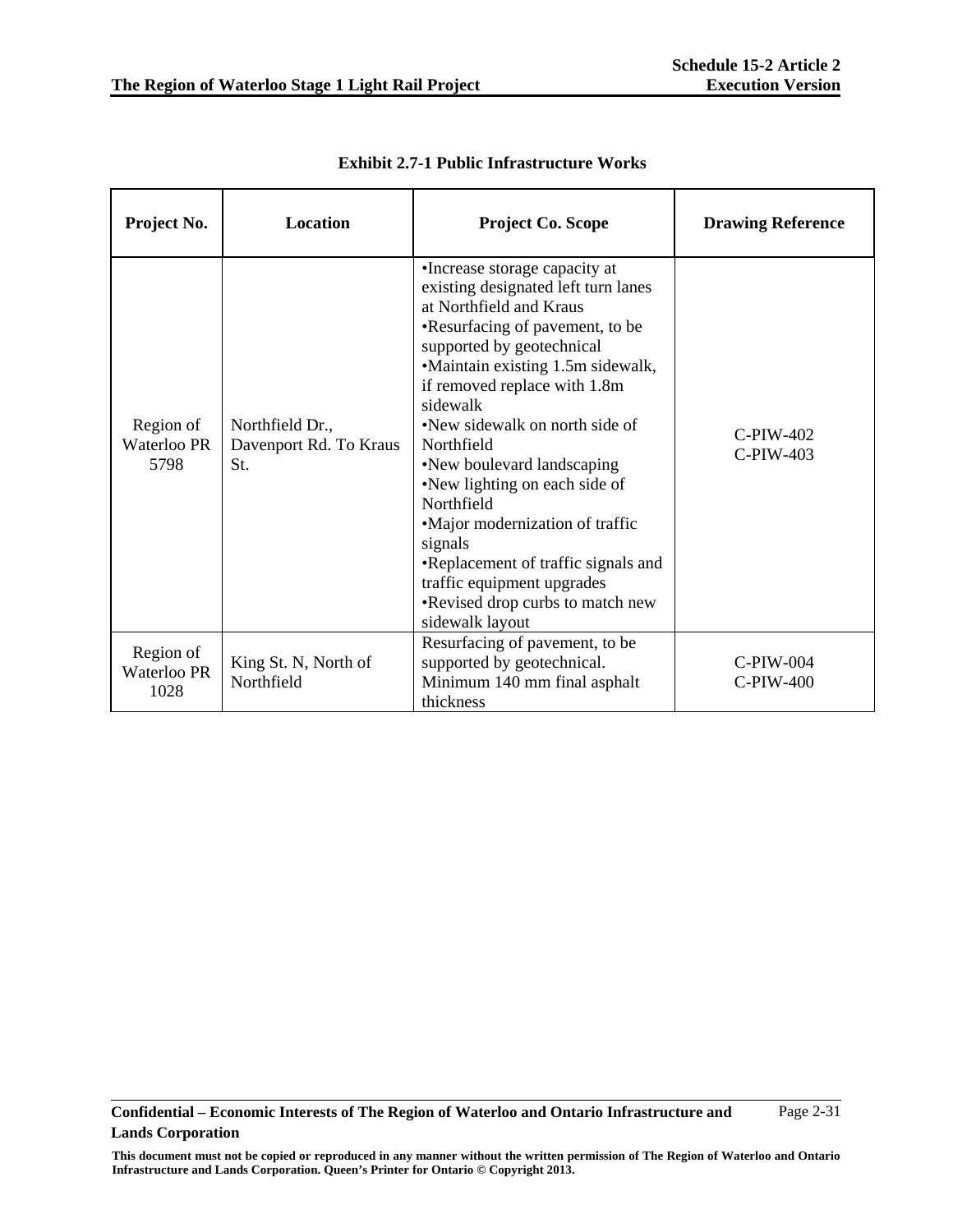| Project No.                      | Location                                           | Project Co. Scope                                                                                                                                                                                                                                                                                                                                                                                                        | <b>Drawing Reference</b>                                                          |
|----------------------------------|----------------------------------------------------|--------------------------------------------------------------------------------------------------------------------------------------------------------------------------------------------------------------------------------------------------------------------------------------------------------------------------------------------------------------------------------------------------------------------------|-----------------------------------------------------------------------------------|
| Region of<br>Waterloo PR<br>5407 | Northfield Dr., King St.<br>N to Tracks            | •New sidewalk on north side of<br>Northfield<br>•Full replacement of traffic signals<br>•New street lighting on north side<br>of Northfield Dr.<br>•Street lighting upgrades to comply<br>with MTO standards<br>•Guide rail and cables<br>replacement/repair<br>•Tie-in to existing Hwy 85 Ramps,<br>comply with MTO standards<br>•Road Reconstruction<br>450mm Granular B<br>150mm Granular A<br>140mm HMA or Superpave | C-PIW-004<br>C-PIW-005<br>C-PIW-006<br>C-PIW-007<br><b>C-PIW-008</b><br>C-PIW-009 |
| Region of<br>Waterloo PR<br>5696 | Northfield Dr., Tracks<br>to Weber St.             | •Widening of Northfield Dr. to<br>include the installation of bike<br>lanes in both sides.<br>•Full reconstruction of sidewalks                                                                                                                                                                                                                                                                                          | $C$ -PIW-010<br>C-PIW-406<br>C-PIW-407<br><b>C-PIW-408</b><br>C-PIW-409           |
| City of<br>Waterloo<br>PIW       | Replace box culvert and<br>headwalls               | Remove and replace existing box<br>culvert and head walls at stn $1+670$<br>with a hydraulically equivalent<br>structure                                                                                                                                                                                                                                                                                                 | C-PIW-011                                                                         |
| Region of<br>Waterloo PR<br>5389 | Erb St. Reconstruction<br>and major rehabilitation | •Full pavement reconstruction to<br>be confirmed by geotechnical<br>•Replace storm sewer<br>•Full replacement of traffic signals<br>•Remove brick side walk and<br>install durable ladder type<br>crosswalks at intersections<br>•Bike lanes both sides of road                                                                                                                                                          | C-PIW-035                                                                         |

**Exhibit 2.7-1 Public Infrastructure Works**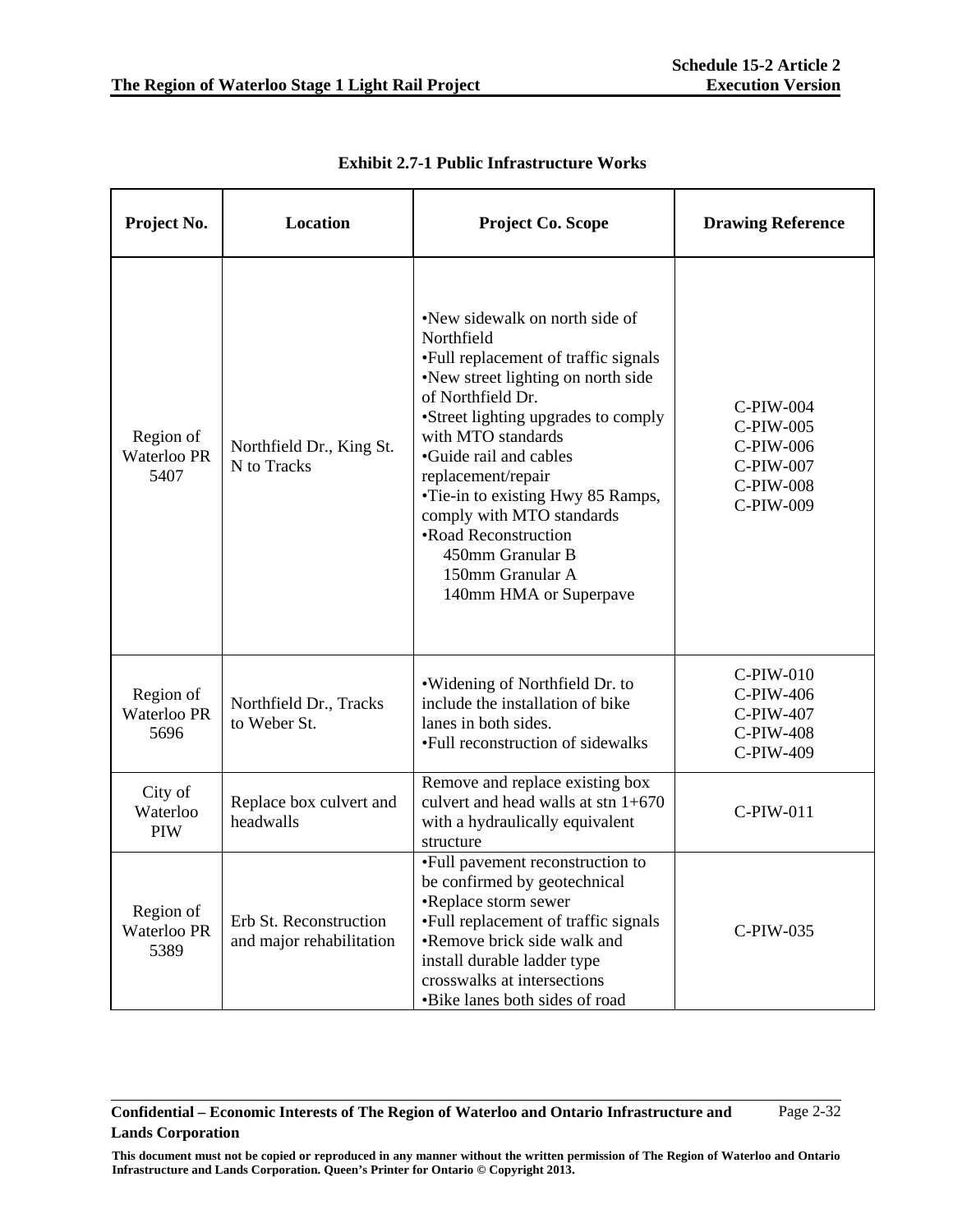Page 2-33

| Project No.                      | <b>Location</b>                                                                                                         | <b>Project Co. Scope</b>                                                                                                                                                                                                                                                                                                                                                                                                                                                                                                                        | <b>Drawing Reference</b>                                                                        |
|----------------------------------|-------------------------------------------------------------------------------------------------------------------------|-------------------------------------------------------------------------------------------------------------------------------------------------------------------------------------------------------------------------------------------------------------------------------------------------------------------------------------------------------------------------------------------------------------------------------------------------------------------------------------------------------------------------------------------------|-------------------------------------------------------------------------------------------------|
| Region of<br>Waterloo PR<br>5490 | Erb St. Reconstruction<br>and major rehabilitation                                                                      | •Bikes lanes added from east limit<br>of work to intersection on Erb St.<br>•Replace watermain from east limit<br>of work to west limit of work on<br>Erb St.<br>•Replace sanitary sewer from east<br>limit of work to limit of<br>intersection work on Erb St.<br>•Replace storm sewer through<br>intersection to east limit of work<br>•Drainage Improvements within<br>intersection of Erb and Caroline<br>•Pavement Reconstruction<br>supported by geotechnical.<br>Min. Granular B<br>Min. 150mm Granular A<br>Min. 140mm HMA or Superpave | C-PIW-035                                                                                       |
| City of<br>Waterloo              | <b>Uptown Streetscaping</b><br>Upgrades in addition to<br>in-kind replacement and<br>LRT stop streetscaping<br>upgrades | Pedestrian Level lighting<br>$\bullet$<br>to City Standard as per<br>Section 2.11<br>Spur (Erb/Caroline to<br>$\circ$<br>King/Urban Sq.),<br>King (William to<br>$\circ$<br>Union),<br>Caroline (Erb to Allen,<br>O<br>Allen (Caroline to<br>$\circ$<br>King)<br>Sidewalk Banding to City<br>$\bullet$<br>Standard as per Detail<br>(Appendix J) or City<br>approved alternate<br>King (William to<br>$\circ$<br>Union),<br>Caroline (Erb to<br>$\circ$<br>Allen),<br>Allen (Caroline to<br>$\circ$<br>King)                                    | No drawing reference $-$<br>location designations are<br>inclusive of terminal<br>intersections |

**Exhibit 2.7-1 Public Infrastructure Works**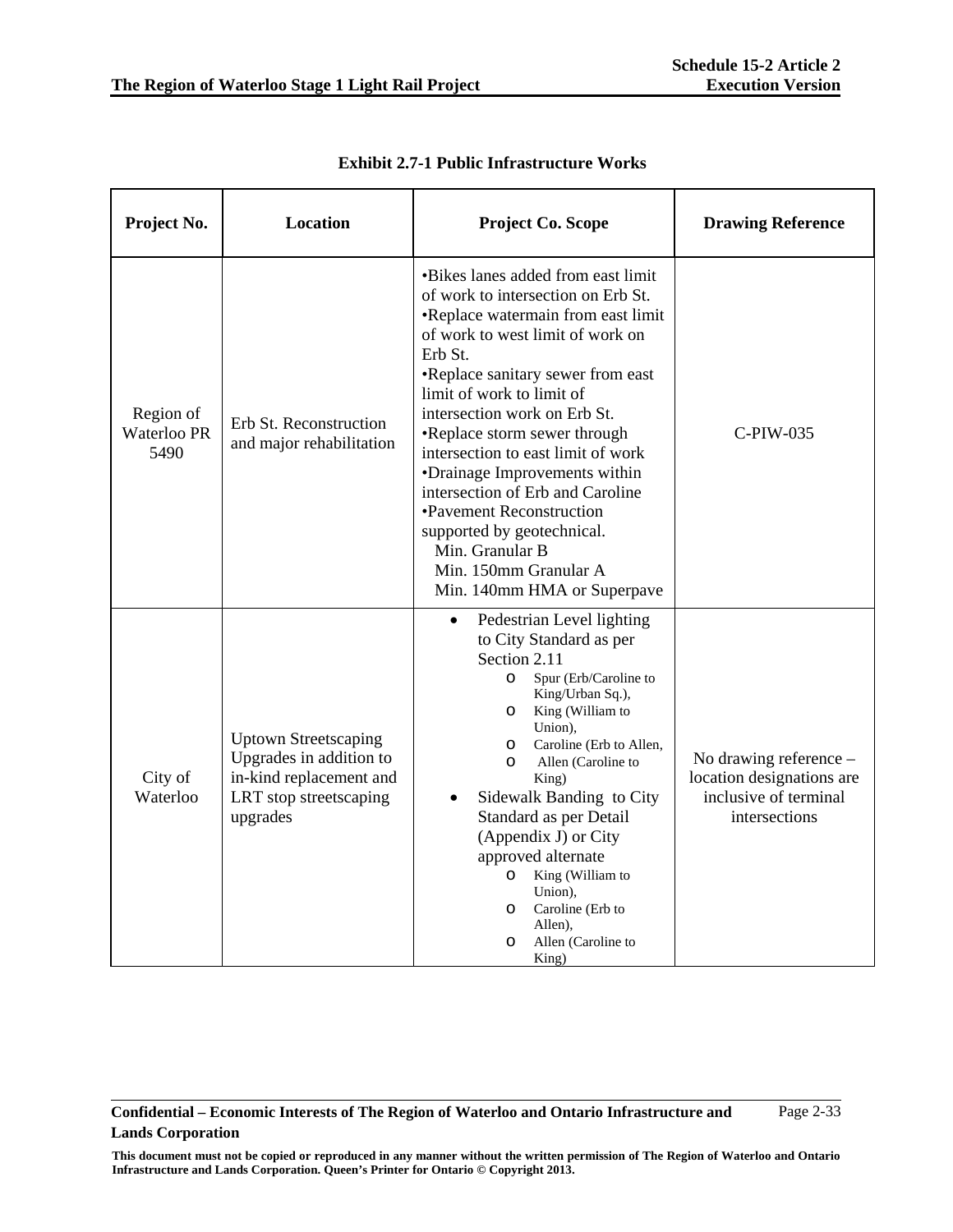| Project No.                           | <b>Location</b>               | Project Co. Scope                                                                                                                                                                                                                                                                                                         | <b>Drawing Reference</b>                                                                                                       |
|---------------------------------------|-------------------------------|---------------------------------------------------------------------------------------------------------------------------------------------------------------------------------------------------------------------------------------------------------------------------------------------------------------------------|--------------------------------------------------------------------------------------------------------------------------------|
| City of<br>Waterloo<br><b>REF 831</b> | Union St.                     | •Pavement Reconstruction as<br>supported by geotechnical.<br>Min. 450mm Granular B<br>Min. 150mm Granular A<br>Min. 140mm HMA or Superpave<br>•Replace storm sewer from stn.<br>$7+160$ to $7+723$<br>•Replace sanitary sewer from stn.<br>$7+160$ to $7+723$<br>•Replace water utilities from stn.<br>$7+160$ to $7+723$ | $C-PIW-043$                                                                                                                    |
| City of<br>Waterloo<br><b>REF 764</b> | Willis Way at King St.        | Replace 300mm sanitary sewer<br>with 450mm                                                                                                                                                                                                                                                                                | C-PIW-037                                                                                                                      |
| City of<br>Waterloo                   | Willis Way at Caroline<br>St. | Upsize Sanitary on Willis Way to<br>450mm                                                                                                                                                                                                                                                                                 | C-PIW-037<br>C-PIW-101                                                                                                         |
| City of<br>Waterloo                   |                               | •Remove sanitary siphon under<br>Laurel creek culvert.<br>•Re-profile sewer to drain away<br>from culvert, towards Erb St. N<br>•Re-route 375mm and 250mm<br>sanitary at stn 6+330 NB                                                                                                                                     | C-PIW-035<br>C-PIW-037                                                                                                         |
| City of<br>Waterloo                   | King St Sanitary              | Upsize sanitary on King St. to<br>300mm, Erb St to southern limit                                                                                                                                                                                                                                                         | C-PIW-037<br>C-PIW-038<br>C-PIW-039<br>C-PIW-040<br>C-PIW-041<br>C-PIW-042<br>C-PIW-043<br>C-PIW-044<br>C-PIW-045<br>C-PIW-046 |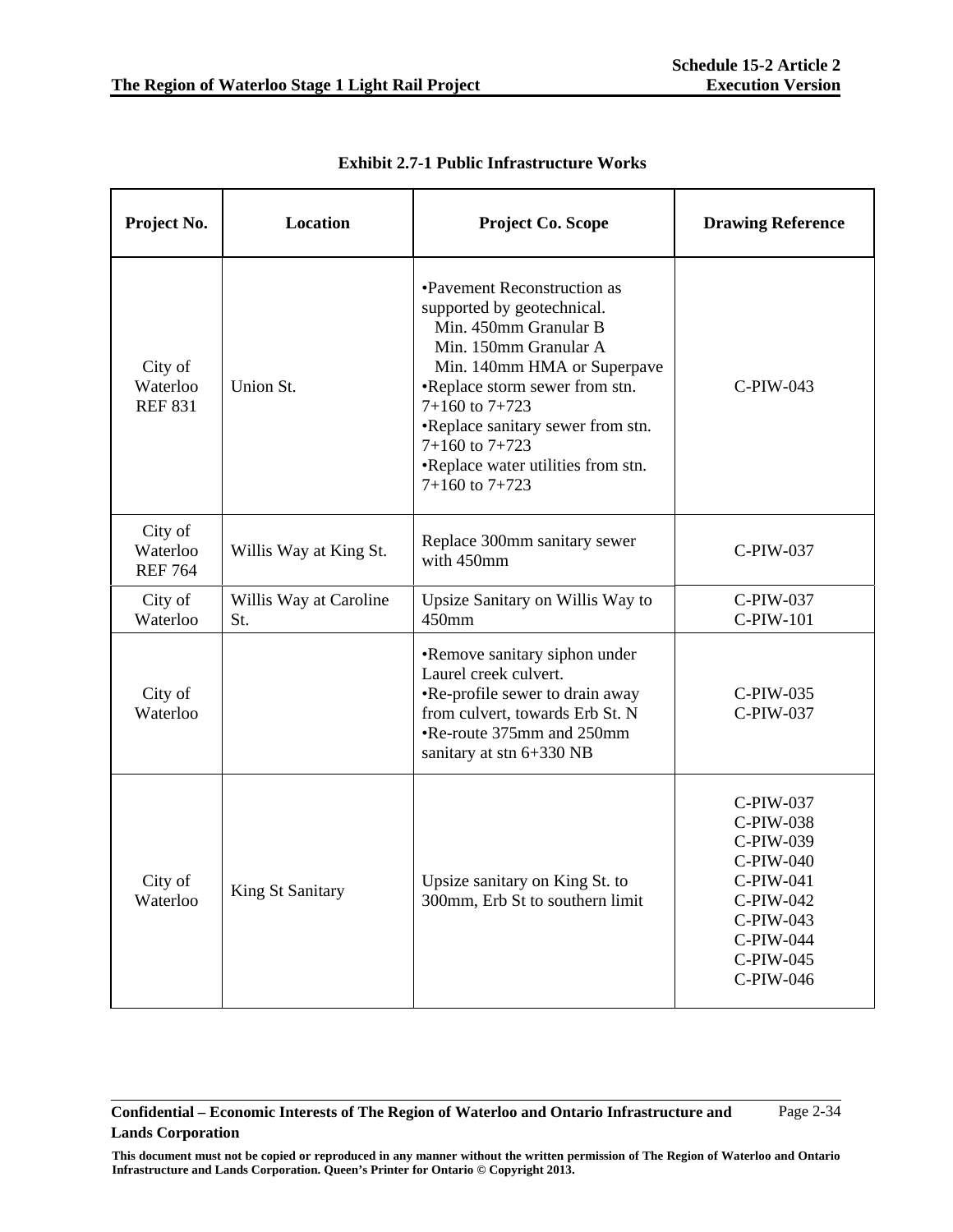| Project No.                                      | Location                                   | <b>Project Co. Scope</b>                                                                                                                                                                                                                                                                                                 | <b>Drawing Reference</b>                                                   |
|--------------------------------------------------|--------------------------------------------|--------------------------------------------------------------------------------------------------------------------------------------------------------------------------------------------------------------------------------------------------------------------------------------------------------------------------|----------------------------------------------------------------------------|
| City of<br>Waterloo<br><b>REF</b><br>770/794/795 | Caroline St., Allen St. to<br>Erb St.      | •Replace watermain from Stn.<br>6+050 to Stn. 6+750<br>•Replace sanitary sewer from Stn.<br>6+050 to Stn. 6+750<br>•Replace storm sewer from Stn.<br>Stn. 6+050 to Stn. 6+750                                                                                                                                            | C-PIW-035<br><b>C-PIW-101</b><br>C-PIW-102<br>$C$ -PIW-103<br>C-PIW-104    |
| Region of<br>Waterloo PR<br>6206                 | King St. N, Central<br>Market to Union St. | •Replace storm and sanitary pipes,<br>and structures<br>•New sidewalks<br>•Road crown and drainage<br>improvements including new curb<br>•Pavement Reconstruction<br>450mm Granular B<br>150mm Granular A<br>140mm HMA or Superpave                                                                                      | $C-PIW-043$<br>C-PIW-044<br>C-PIW-045<br>C-PIW-046<br>C-PIW-047            |
| City of<br>Kitchener                             | King St. N                                 | • Upsize Sanitary on King St to<br>300mm diameter                                                                                                                                                                                                                                                                        | $C-PIW-043$<br>C-PIW-044<br>$C-PIW-045$<br>C-PIW-046<br>C-PIW-047          |
| Region of<br>Waterloo PR<br>5041                 | King St., Central Market<br>to Victoria St | •Replace storm and sanitary pipes,<br>and structures<br>•New sidewalks<br>•Road crown and drainage<br>improvements including new curb<br>•Illumination upgrades at<br>intersections to conform with<br>regional standards.<br>•Pavement Reconstruction<br>570mm Granular B<br>150mm Granular A<br>140mm HMA or Superpave | C-PIW-046<br>C-PIW-047<br>C-PIW-048<br>C-PIW-049<br>C-PIW-050<br>C-PIW-051 |
| Region of<br>Waterloo PR<br>9621                 | King St. N intersection                    | •Traffic signal replacement<br>•Full road reconstruction of Agnes<br>St. intersection                                                                                                                                                                                                                                    | C-PIW-047                                                                  |

### **Confidential – Economic Interests of The Region of Waterloo and Ontario Infrastructure and Lands Corporation**  Page 2-35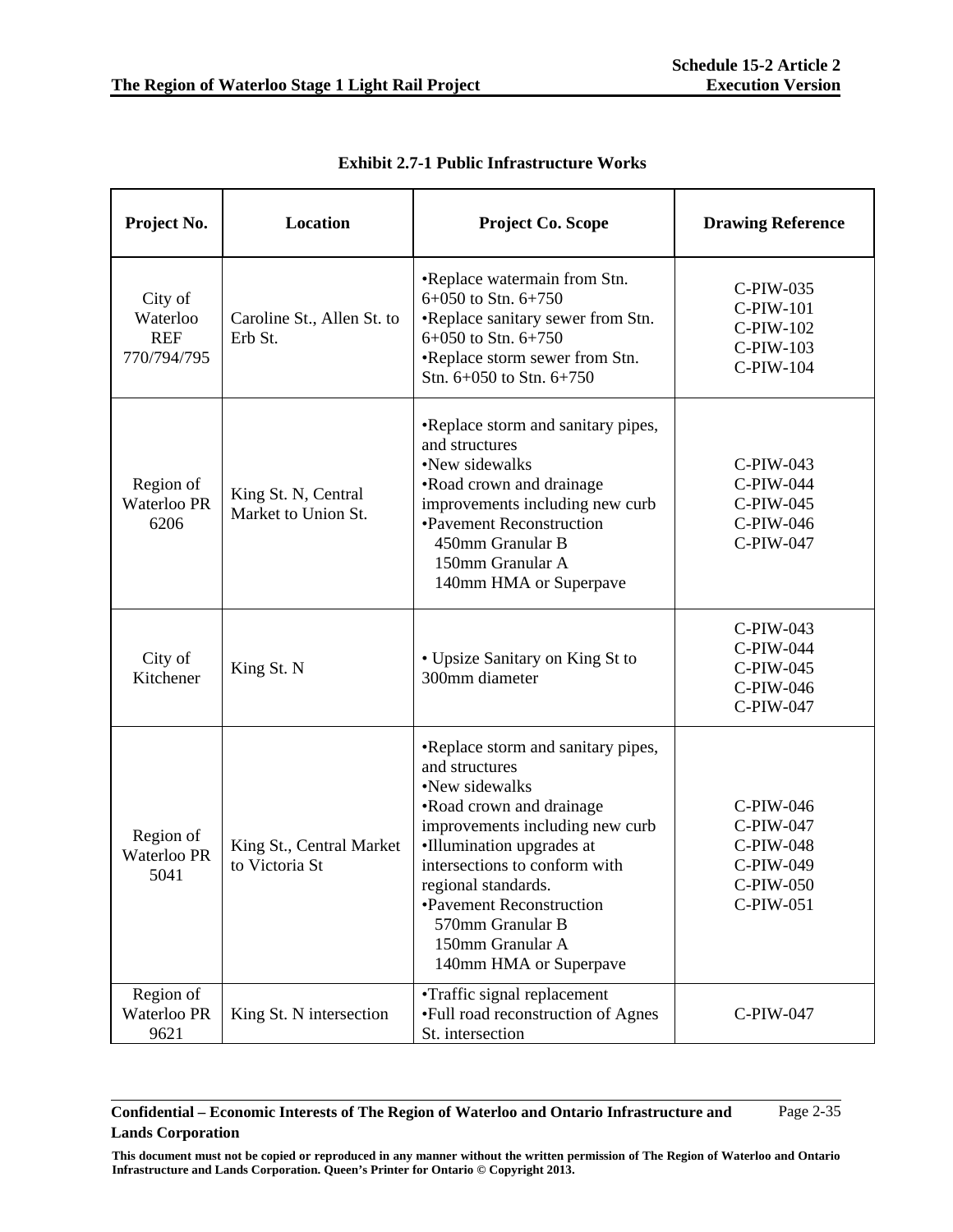| Project No.                      | Location                             | <b>Project Co. Scope</b>                                                                                                                                                                                                                                                                                                                                                                                                                              | <b>Drawing Reference</b>            |
|----------------------------------|--------------------------------------|-------------------------------------------------------------------------------------------------------------------------------------------------------------------------------------------------------------------------------------------------------------------------------------------------------------------------------------------------------------------------------------------------------------------------------------------------------|-------------------------------------|
| City of<br>Kitchener<br>Duke St. | Queen St. to Frederick<br>St.        | •Pavement Reconstruction as<br>supported by geotechnical.<br>Min. 450mm Granular B<br>Min. 150mm Granular A<br>Min. 140mm HMA or Superpave<br>•Replace watermain<br>•Replace sanitary sewer<br>• New curbs and sidewalks                                                                                                                                                                                                                              | C-PIW-056<br>C-PIW-057              |
| City of<br>Kitchener<br>Duke St. | College St. to Queen<br>Queen St.    | •Pavement Reconstruction as<br>supported by geotechnical.<br>Min. 450mm Granular B<br>Min. 150mm Granular A<br>Min. 140mm HMA or Superpave<br>• New curbs and sidewalks<br>•Upsize existing 225mm to min.<br>300mm diameter sanitary sewer at<br>$Stn, 9+440$<br>•Replace watermain from Stn.<br>$9+200$ to Stn. $9+630$<br>•Replace sanitary sewer from Stn.<br>$9+200$ to Stn. $9+630$<br>•Replace storm sewer from Stn.<br>$9+200$ to Stn. $9+630$ | C-PIW-055<br>C-PIW-056<br>C-PIW-057 |
| Region of<br>Waterloo PR<br>5612 | Frederick St. (Lancaster<br>to Duke) | •Pavement Reconstruction as<br>supported by geotechnical.<br>Min. 450mm Granular B<br>Min. 150mm Granular A<br>Min. 140mm HMA or Superpave                                                                                                                                                                                                                                                                                                            | C-PIW-057                           |

**Exhibit 2.7-1 Public Infrastructure Works**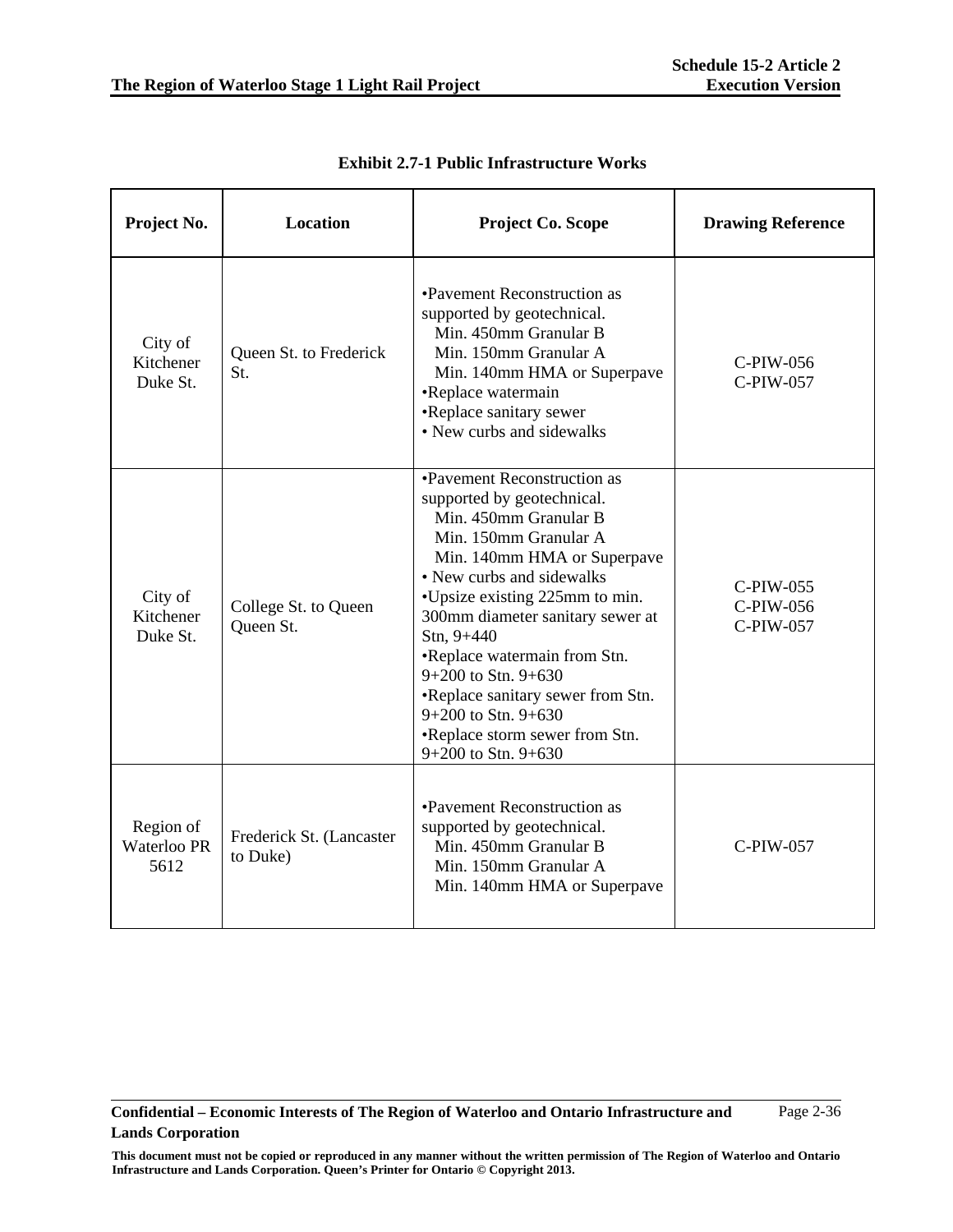| Project No.                             | <b>Location</b>                    | <b>Project Co. Scope</b>                                                                                                                                                                                                                                                                                                                                             | <b>Drawing Reference</b>                                                                                          |
|-----------------------------------------|------------------------------------|----------------------------------------------------------------------------------------------------------------------------------------------------------------------------------------------------------------------------------------------------------------------------------------------------------------------------------------------------------------------|-------------------------------------------------------------------------------------------------------------------|
| Region of<br>Waterloo PR<br>5922        | Frederick St. (Duke to<br>Charles) | •Traffic signal replacement at<br>Charles<br>•Replace watermain from Stn.<br>9+725 to Stn. 9+985<br>•Replace sanitary sewer from Stn.<br>9+725 to Stn. 9+985<br>•Replace storm sewer from Stn.<br>9+725 to Stn. 9+985<br>•New sidewalk, curb and gutter<br>•Pavement Reconstruction<br>Min. 610mm Granular B<br>Min. 150mm Granular A<br>Min. 140mm HMA or Superpave | C-PIW-057<br>C-PIW-058<br>C-PIW-059                                                                               |
| Region of<br><b>Waterloo PR</b><br>5381 | Benton St. (Frederick<br>$St.$ )   | •Pavement Reconstruction<br>Min. 610mm Granular B<br>Min. 150mm Granular A<br>Min. 140mm HMA or Superpave                                                                                                                                                                                                                                                            | C-PIW-059                                                                                                         |
| Region of<br><b>Waterloo PR</b><br>5743 | Charles St, Pandora to<br>Kent     | New sidewalk on north side of<br>Charles                                                                                                                                                                                                                                                                                                                             | C-PIW-063<br>C-PIW-064<br>C-PIW-065                                                                               |
| Region of<br>Waterloo                   | Charles St., Victoria to<br>Ottawa | Replace Regional 600mm<br>transmission main                                                                                                                                                                                                                                                                                                                          | C-PIW-059<br>C-PIW-060<br>C-PIW-061<br>C-PIW-062<br>C-PIW-063<br>C-PIW-064<br>C-PIW-065<br>C-PIW-066<br>C-PIW-067 |

**Exhibit 2.7-1 Public Infrastructure Works**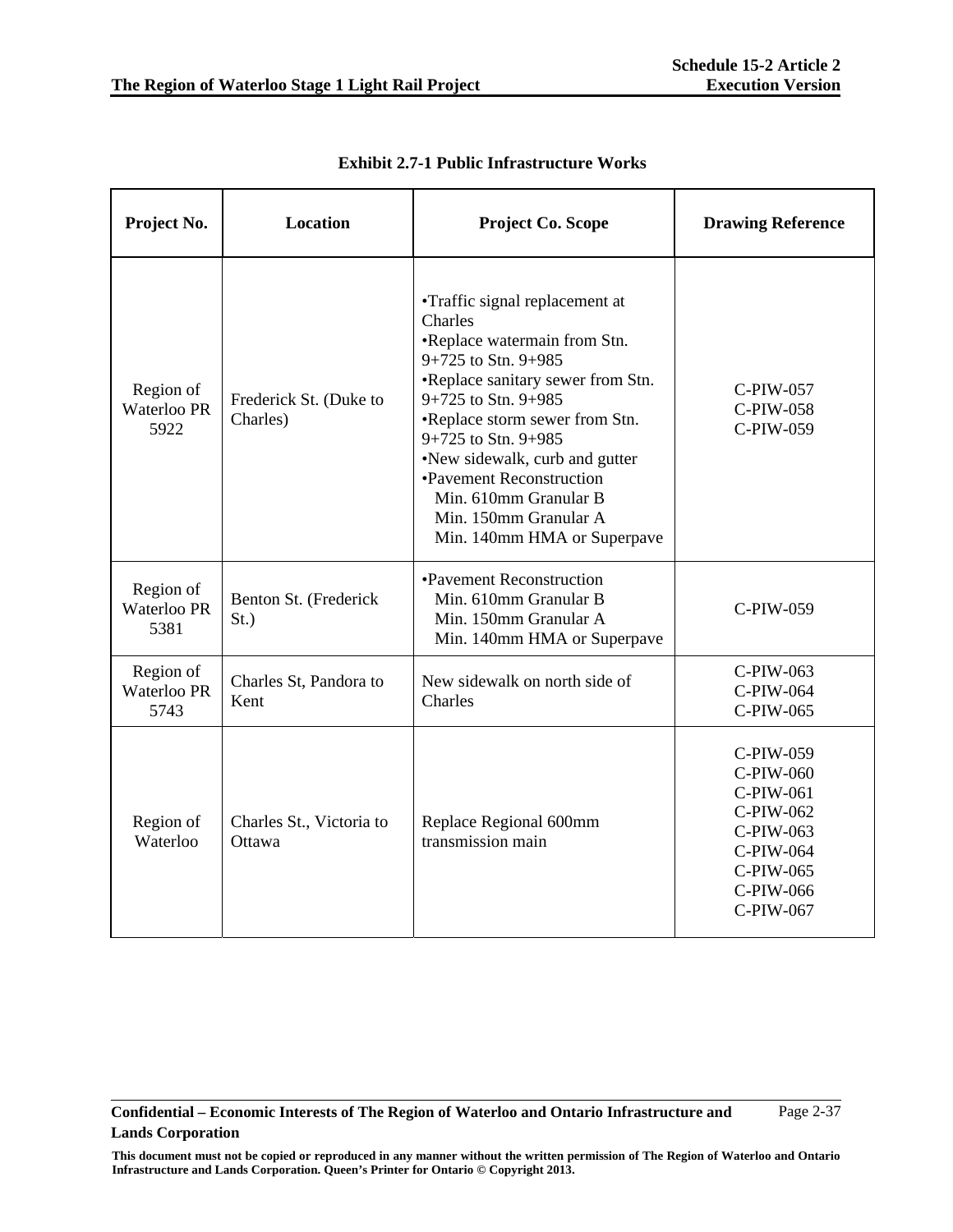| Project No.                             | Location                                                         | <b>Project Co. Scope</b>                                                                                                                                                      | <b>Drawing Reference</b>                                                                             |
|-----------------------------------------|------------------------------------------------------------------|-------------------------------------------------------------------------------------------------------------------------------------------------------------------------------|------------------------------------------------------------------------------------------------------|
| City of<br>Kitchener                    | <b>Charles St</b>                                                | Provide new 300mm watermain<br>from Cedar to Ottawa for<br>servicing, Remove services from<br>600mm watermain                                                                 | C-PIW-060<br>C-PIW-061<br>C-PIW-062<br>C-PIW-063<br>C-PIW-064<br>C-PIW-065<br>C-PIW-066<br>C-PIW-067 |
| City of<br>Kitchener                    | Ottawa St, Charles to<br>Mill                                    | Replace 150mm with 300mm<br>watermain including 300mm stubs<br>at all intersections and servicing                                                                             | C-PIW-068<br>C-PIW-069<br>C-PIW-070<br>C-PIW-071<br>C-PIW-072                                        |
|                                         |                                                                  |                                                                                                                                                                               |                                                                                                      |
| City of<br>Kitchener<br>Ottawa St.      | Mill St. to Huron Spur                                           | •Replace Watermain and gas main<br>from Mill to Huron Spur                                                                                                                    | C-PIW-067                                                                                            |
| Region of<br>Waterloo PR<br>5377        | Ottawa St. (Mill St. to<br>limit of Work)                        | •Extra road width for bike lane<br>•Pavement Reconstruction as<br>supported by geotechnical.<br>Min. 450mm Granular B<br>Min. 150mm Granular A<br>Min. 140mm HMA or Superpave | C-PIW-073                                                                                            |
| City of<br>Kitchener<br>Hayward<br>Ave. | Schneider Creek<br><b>Bridge to LRT</b><br><b>Track Crossing</b> | •Pavement Reconstruction<br>as supported by<br>geotechnical.<br>Min. 450mm Granular B<br>Min. 150mm Granular A<br>Min. 140mm HMA or<br>Superpave<br>• • Replace Watermain     | C-PIW-079<br>C-PIW-405                                                                               |

**Exhibit 2.7-1 Public Infrastructure Works** 

### **Confidential – Economic Interests of The Region of Waterloo and Ontario Infrastructure and Lands Corporation**  Page 2-38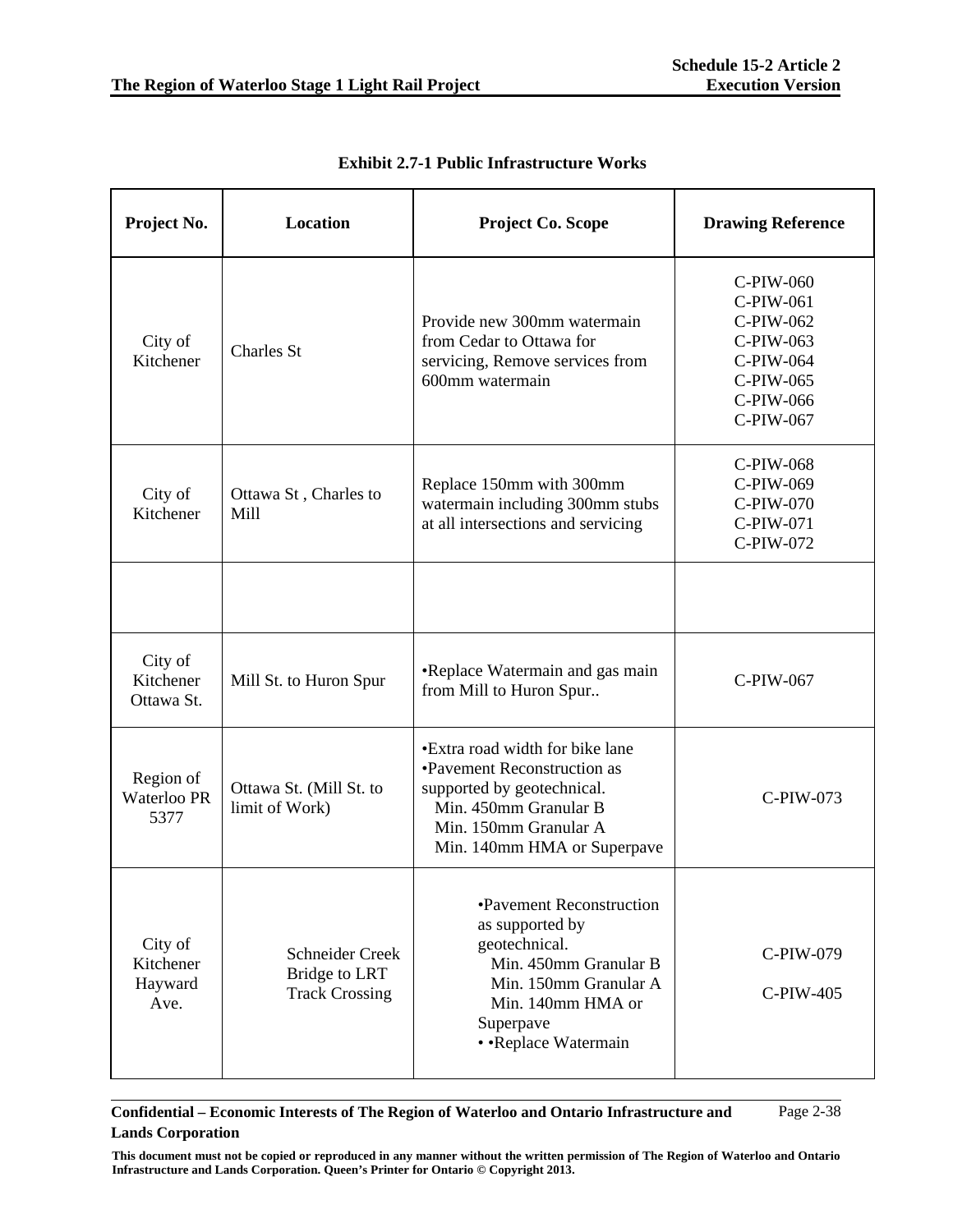| Project No.                             | <b>Location</b>                                     | Project Co. Scope                                                                                                                                                                                 | <b>Drawing Reference</b>                                                                                           |
|-----------------------------------------|-----------------------------------------------------|---------------------------------------------------------------------------------------------------------------------------------------------------------------------------------------------------|--------------------------------------------------------------------------------------------------------------------|
| City of<br>Kitchener<br>Hayward<br>Ave. | <b>LRT</b> Track<br>Crossing to<br>Courtland Ave.   | •Replace Watermain                                                                                                                                                                                | C-PIW-079<br><b>C-PIW-080</b><br>C-PIW-081                                                                         |
| Region of<br><b>Waterloo PR</b><br>5750 | Courtland Ave.,<br>Hayward Ave to<br>Hydro Corridor | Resurfacing of pavement,<br>to be supported by<br>geotechnical<br>Min 140mm final asphalt<br>thickness                                                                                            | C-PIW-081<br>C-PIW-082<br>C-PIW-083<br><b>C-PIW-084</b><br>C-PIW-085<br>C-PIW-086<br>C-PIW-087<br><b>C-PIW-088</b> |
| Region of<br>Waterloo PR<br>5291        | Courtland<br>Ave./Hayward<br>Ave. Intersection      | •Pavement Reconstruction<br>as supported by<br>geotechnical.<br>Min. 450mm Granular B<br>Min. 150mm Granular A<br>Min. 140mm HMA or<br>Superpave<br>•Replace sanitary sewer<br>•Replace Watermain | <b>C-PIW-081</b>                                                                                                   |

**Exhibit 2.7-1 Public Infrastructure Works**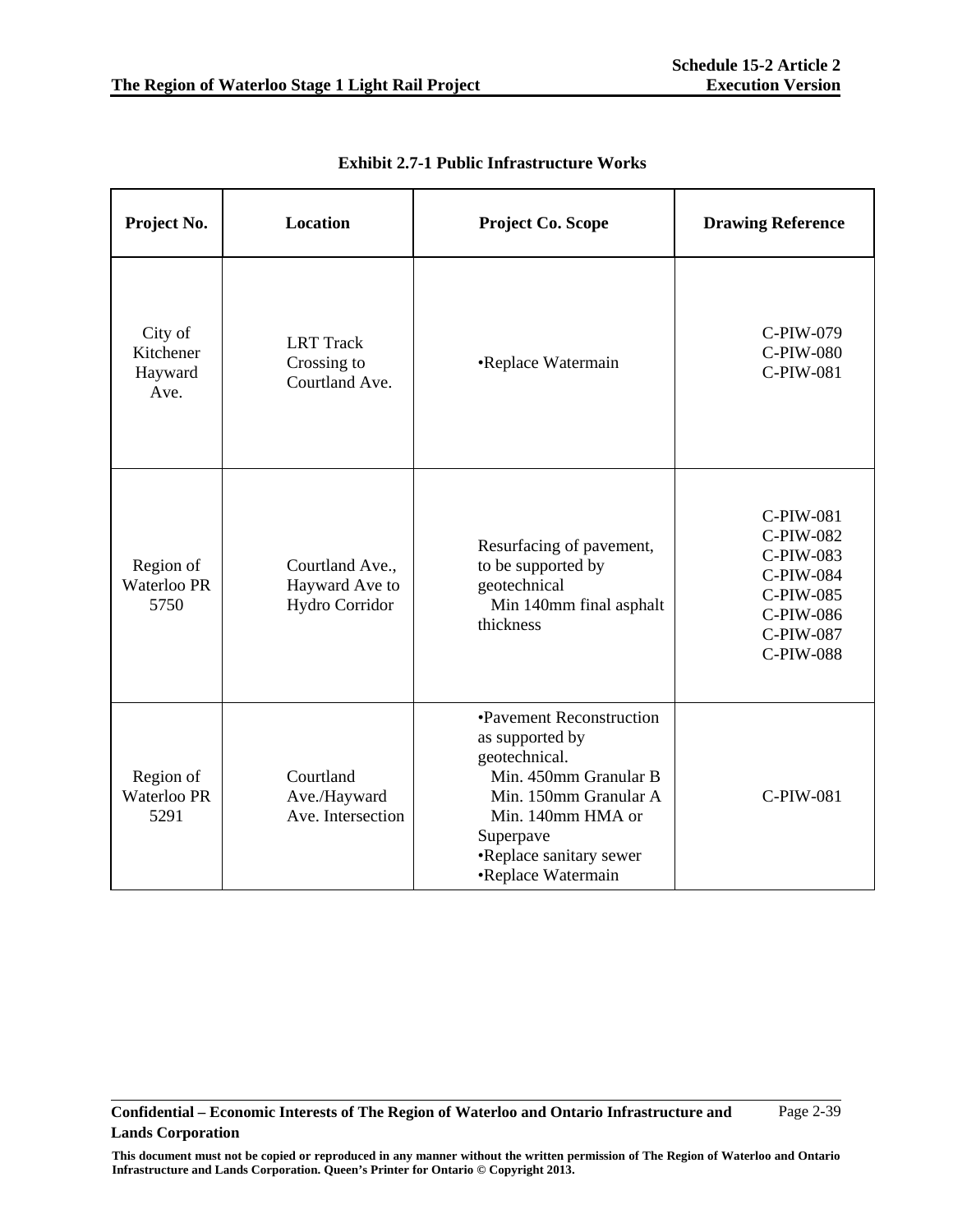| Project No.                      | Location                                        | Project Co. Scope                                             | <b>Drawing Reference</b> |
|----------------------------------|-------------------------------------------------|---------------------------------------------------------------|--------------------------|
| Region of<br>Waterloo PR<br>7171 | Courtland<br>Ave./Blockline<br>Rd. Intersection | Development related left<br>and right turn lanes.             | <b>C-PIW-084</b>         |
| City of<br>Kitchener             | Courtland Ave<br><b>Sanitary Sewer</b>          | Combine 750mm and<br>1200mm Sanitary sewer at<br>Stn $14+700$ | C-PIW-087                |

**Exhibit 2.7-1 Public Infrastructure Works** 

Drawing Revision

- C-PIW-053 Replacement of Sanitary, Storm and Water perpendicular to LRT tracks at intersection of Duke and Water St. is not required beyond LRT exclusion zone.
- C-PIW-056 Replacement of Sanitary, Storm and Water perpendicular to LRT tracks at intersection of Duke and Ontario St. is not required beyond LRT exclusion zone.
- C-PIW-109 Replacement of Sanitary, Storm and Water perpendicular to LRT tracks at intersection of Charles and Ontario St. is not required beyond LRT exclusion zone.

# Clarification:

Major Modernization of Traffic Signals – Full replacement of the traffic signals, controls and underground infrastructure.

Traffic Equipment Upgrades – Moving of individual signal poles without replacement of controls or conduit. Refer to Schedule 15-2, Article 18 Construction Criteria, 18.9 Traffic Management Plan for additional information and clarification.

(b) Charles St. 600 mm transmission watermain is a critical feature in the water supply for the area. Temporary shutdowns of this watermain shall be limited to overnight off peak periods as approved by the Region of Waterloo Water Operations

**Confidential – Economic Interests of The Region of Waterloo and Ontario Infrastructure and Lands Corporation**  Page 2-40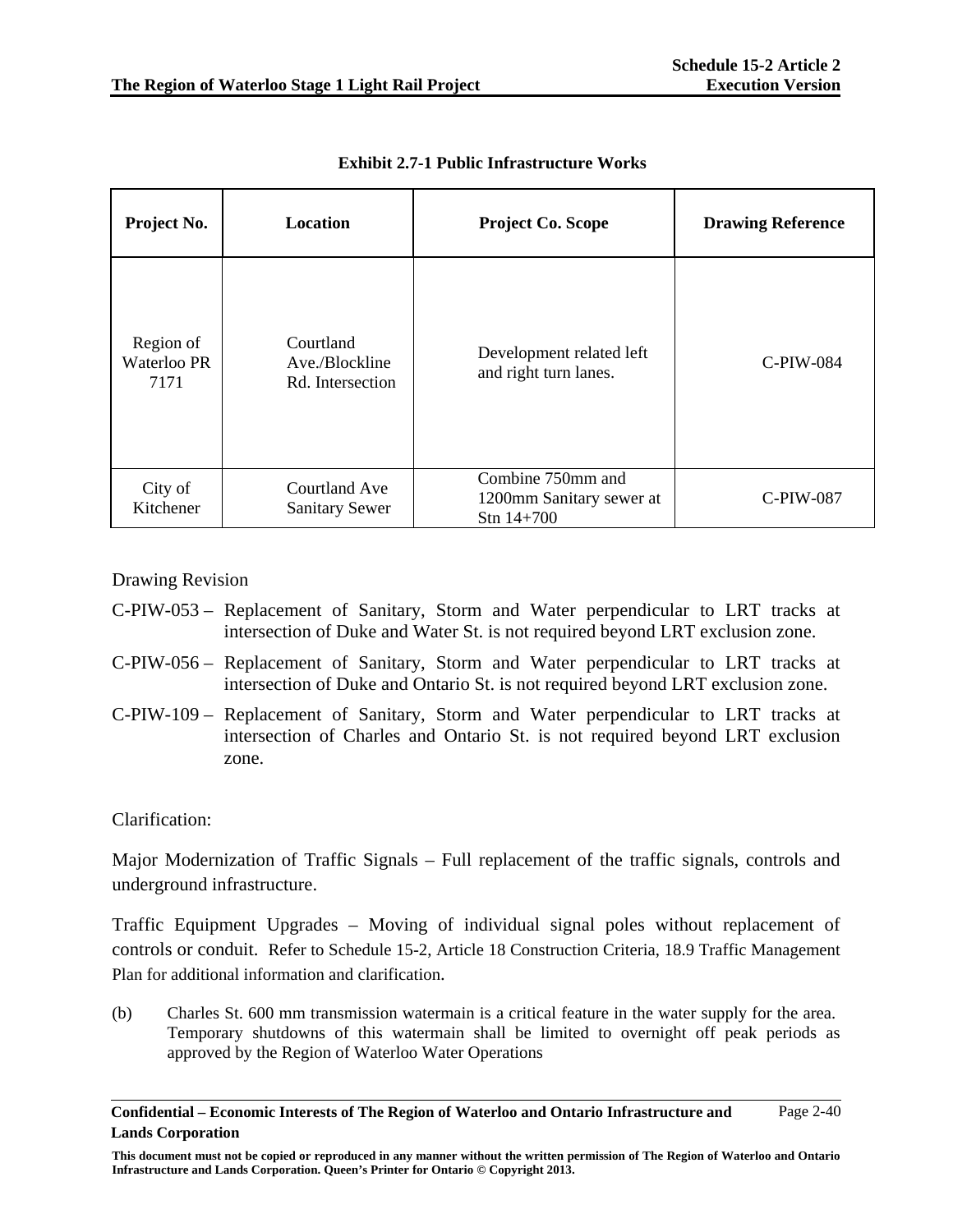## **2.8 Road Construction**

- (a) The construction of the Project is expected to have direct impacts on the roadway network and related facilities in the Project area. A range of reconstruction and restoration measures are proposed to mitigate these impacts and to re-establish traffic patterns and service levels.
- (b) The Basis of Design Report shall detail the process that has been taken to review and validate the functional design and additional improvements that have been made to maintain effective traffic progression along and crossing the LRT route. Furthermore, design cross-sections and preliminary geotechnical design of the pavement structure along the alignment in key road types (arterial, collector) shall be provided with the basis of design.
- (c) Intent:
	- (i) The intent of the roadway/LRT interaction is to minimize the impact of the LRT on existing road operations and maintain safe vehicle, pedestrian, and bicycle traffic in conjunction with LRT operations.
	- (ii) Segregation of the LRT corridor and vehicle traffic except at designated intersections and entrances including such measures as appropriate to alert/divert vehicular traffic from the LRT corridor (rumble strips, curbing, barriers, etc.).
	- (iii) Road design to allow for the progression of service vehicles (delivery, bus, commercial) without undue delay to passenger vehicles through the use of lay-bys, wide lanes, etc.
	- (iv) Road and curb design to ensure the progression of emergency vehicles using a combination of the roadway and LRT corridor to by-pass queuing traffic.
	- (v) Pedestrian environment to be improved over existing condition to promote the safe access/egress from LRT and other transit facilities.
	- (vi) Pavements, base and subbase materials outside of the LRT corridor shall be preserved and reused where practical. It may be necessary to re-profile the wearing course to meet road drainage requirements. Structural integrity and longevity of the pavement structure shall be the governing criteria for the preservation/replacement of existing materials. Installation of a final wearing course of asphalt shall be required along the entire road alignment and affected intersecting streets or roads, designed and installed by Project Co, prior to the re-opening of any road or street closure. Postponement of the final wear course to the following construction season or year is not acceptable. Refer to Schedule 15-2, Article 18 Construction Criteria for additional information and requirements.
	- (vii) Ontario Provincial Standard Specification (OPSS) shall be the basis for all non-LRT construction design components unless superseded by the DGSSMS.
- (d) Geometric Design of Roadways
	- (i) Wherever existing or proposed grades permit, the Transportation Association of Canada (TAC) Geometric Design Guide for Canadian Roads and the Local Municipal Guidelines shall be used as a basis for the geometric design of roadway facilities. This includes roadways, which, in accordance with Region practice, conform with TAC. In addition, the geometric design standards and criteria of other agencies having jurisdiction over a particular roadway shall be applied to the extent that they do not conflict with or undermine TAC criteria. In cases where application of TAC criteria would result in excessive impacts to adjacent property, Project Co shall, prepare concept design(s) that

**This document must not be copied or reproduced in any manner without the written permission of The Region of Waterloo and Ontario Infrastructure and Lands Corporation. Queen's Printer for Ontario © Copyright 2013.**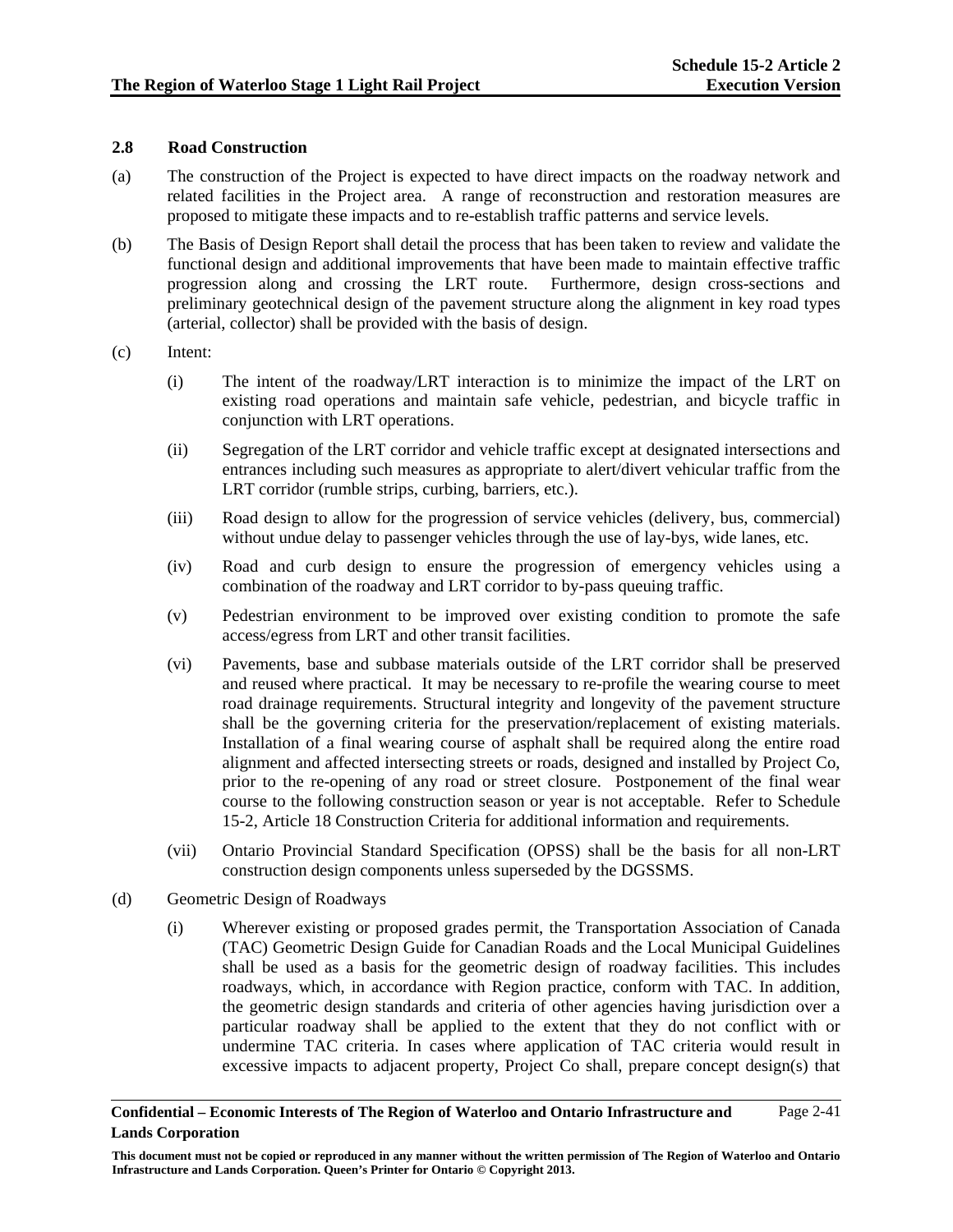achieve roadway conditions as close to the TAC criteria as practical during Phase 1. Project Co shall submit the concept designs to the Region in accordance with Section 20.3 (h) and Schedule 10 – Review Procedure.

- (ii) City of Kitchener Urban Design Manual shall be the basis for all roadway, sidewalk, parking and entrance configurations within the City of Kitchener.
- (iii) City of Waterloo Urban Design Manual shall be the basis for all roadway, sidewalk, parking and entrance configurations within the City of Waterloo.
- (iv) MTO Design Standards for Geometry shall be the basis for all roadway, sidewalk and entrance configurations within their jurisdiction.
- (e) Pavement
	- (i) All new and/or reconstructed pavements built by the Project shall provide a high-quality durable material and riding surface. They shall also be designed to support the capacity of the projected traffic volumes over the design life of the pavement structure. Pavement designs shall also incorporate provisions aimed at minimizing future maintenance requirements.
	- (ii) The design of pavement structures shall be performed in accordance with the pavement design reference of the agency having jurisdiction over the roadway. For each roadway facility, a range of pavement material alternates, including partial-depth rehabilitation, full-depth asphalt, full-depth concrete, and a composite pavement section, shall be evaluated to determine the most appropriate and cost-effective solution. Project Co is advised that the use of a durable, well jointed with transfer joint bars, and designed concrete pavement, i.e. slip formed or formed, that enables road traffic restoration in a timely manner is not precluded.
	- (iii) Available data on the soil conditions in the Project area shall be examined and supplemented as part of Project Co.'s geotechnical investigations to determine the potential benefits of subgrade drainage and bearing capacity improvement measures.
	- (iv) Project Co shall prepare and submit to the Region a summary of pavement design criteria, in accordance with the Design Standards used by the agency's having jurisdiction over the roadway, local streets and Region roadways.
	- (v) There are areas of the alignment that were originally constructed using concrete paving, brick, and/or cobblestone. Refer to Concrete Mapping (Appendix P)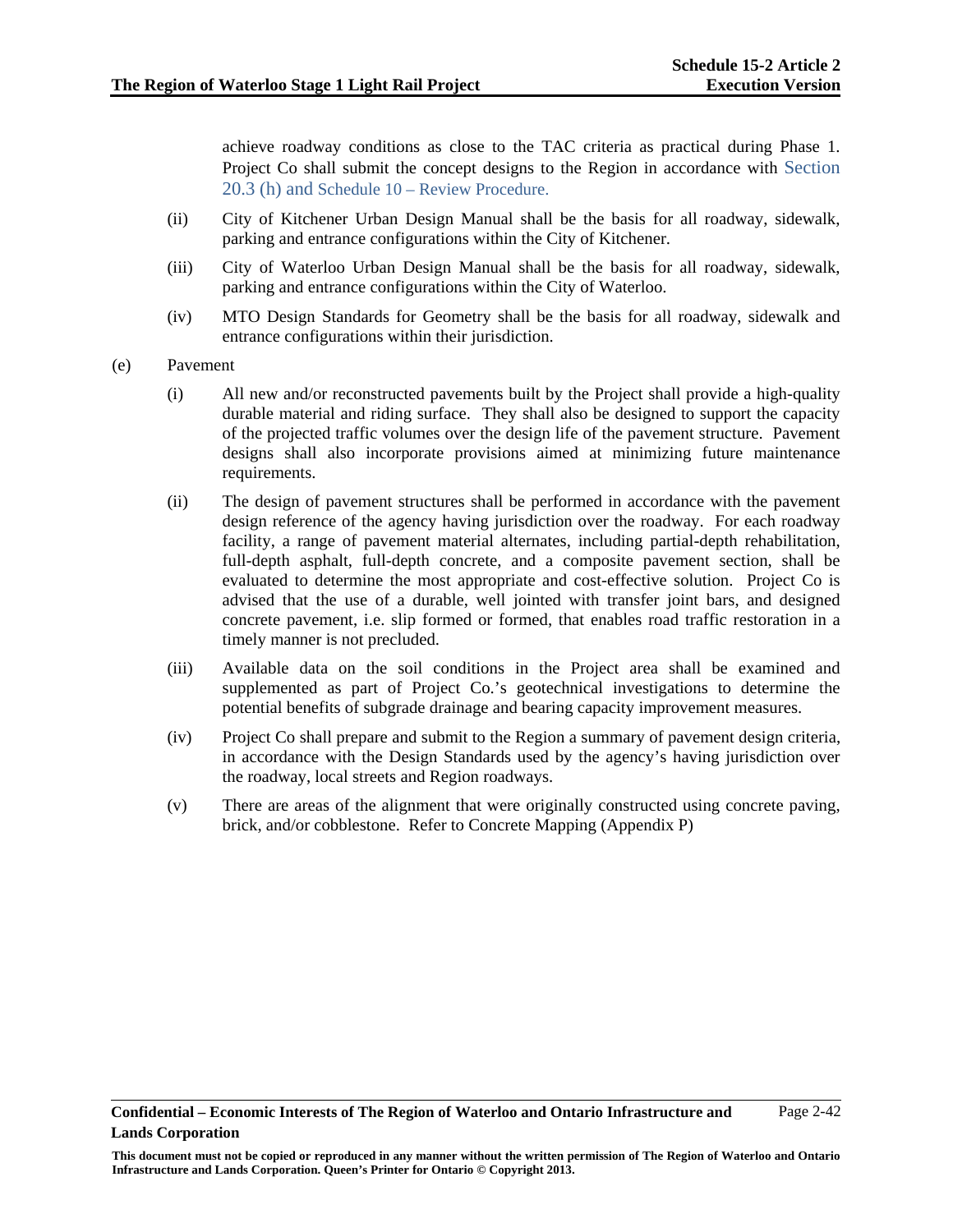|                                                           | <b>Arterial Streets</b> | <b>Collector Streets</b> | <b>Residential Streets</b> |
|-----------------------------------------------------------|-------------------------|--------------------------|----------------------------|
| <b>Criterion</b>                                          |                         |                          |                            |
| Design Speed (kph)                                        | 80 (Note 1)             | 60                       | 50                         |
| Level of Service                                          | C(Note 2)               | $C$ (Note 2)             | $C$ (Note 2)               |
| Travel Lane Width (metres)                                | $3.25 - 3.5$            | $3.25 - 3.5$             | $3 - 3.35$                 |
| Turning Lane Width (metres)                               | $3.05 - 3.5$ (Note 3)   | $3.05 - 3.5$ (Note 3)    | 3.05-3.5 (Note             |
| Shoulder Widths (metres)                                  |                         |                          | 3)                         |
| Right                                                     | $0 - 1.25$              | $0 - 1.25$               | $0 - 1.25$                 |
| Left                                                      | $0 - 1.25$              | $0-1.25$                 | $0 - 1.25$                 |
| Max. Grade (%)                                            | 6.0                     | 6.0                      | 6.0                        |
| Min. Grade (%)                                            | 0.5                     | 0.5                      | 0.5                        |
| <b>Stopping Sight Distance</b><br>(Hor. & Vert.) (metres) | 210 min. (Note 4)       | 130 min. (Note 4)        | 65 min.                    |
| Height of Eye (metres)                                    | 1.2                     | 1.2                      | 1.2                        |
| Height of Object (metres)                                 | 0.15                    | 0.15                     | 0.15                       |
| Radius (metres)                                           | $\pm 850$               | $\pm 230$                | ±145                       |
| Superelevation Rate (%)                                   | 8.0 max.                | 6.0 max.                 |                            |
| <b>Normal Pavement Cross</b>                              | 2.0                     | 2.0                      | $2.0$ min.                 |
| Slope $(\%)$                                              | 1.5 min.                | $1.5$ min.               |                            |
| Vertical Clearance (metres)                               |                         |                          |                            |
| -Major Bridge                                             | 5.4                     | 5.4                      | 5.4                        |
| -Minor Bridge                                             | 5.4                     | 5.4                      | 5.4                        |
| -Signal Structures                                        | 5.0                     | 5.0                      | 5.0                        |
| Rollover (%)                                              |                         |                          |                            |
| -Between Travel Lanes                                     | 4.0                     | 4.0                      | 4.0                        |
| -At Pavement Edge                                         | 8.0                     | 8.0                      | 4.0                        |
| Design Vehicle                                            | $WB-20$ (Note 5)        | $WB-20$ (Note 5)         | $LSU$ (Note 5)             |
| Sidewalk<br>Width                                         | $1.5 - 3.0$ (Note 6)    | $1.5 - 2.1$ (Note 6)     | $1.5 - 1.8$                |
| (meters)                                                  | $0.3$ (Note 7)          | $0.3$ (Note 7)           | $1.0$ (Note 7)             |
| Min.<br>Boulevard<br>Width (metres)                       |                         |                          |                            |

**Exhibit 2.8-1 Summary of Geometric Design Criteria – Version 3** 

Note 1 – Design Speed for Northfield Drive and Courtland Avenue shall be 80 kph. For the remainder of the arterial roads, 60 kph shall be permissible for areas of two lane traffic and 50 kph for areas of one lane traffic. Project Co. shall identify any areas where this is not achievable.

Note 2 – This is a desirable level of service. Minimum standard for level of service will be as indicated in the Region provided traffic analysis and forecasting.

**Confidential – Economic Interests of The Region of Waterloo and Ontario Infrastructure and Lands Corporation**  Page 2-43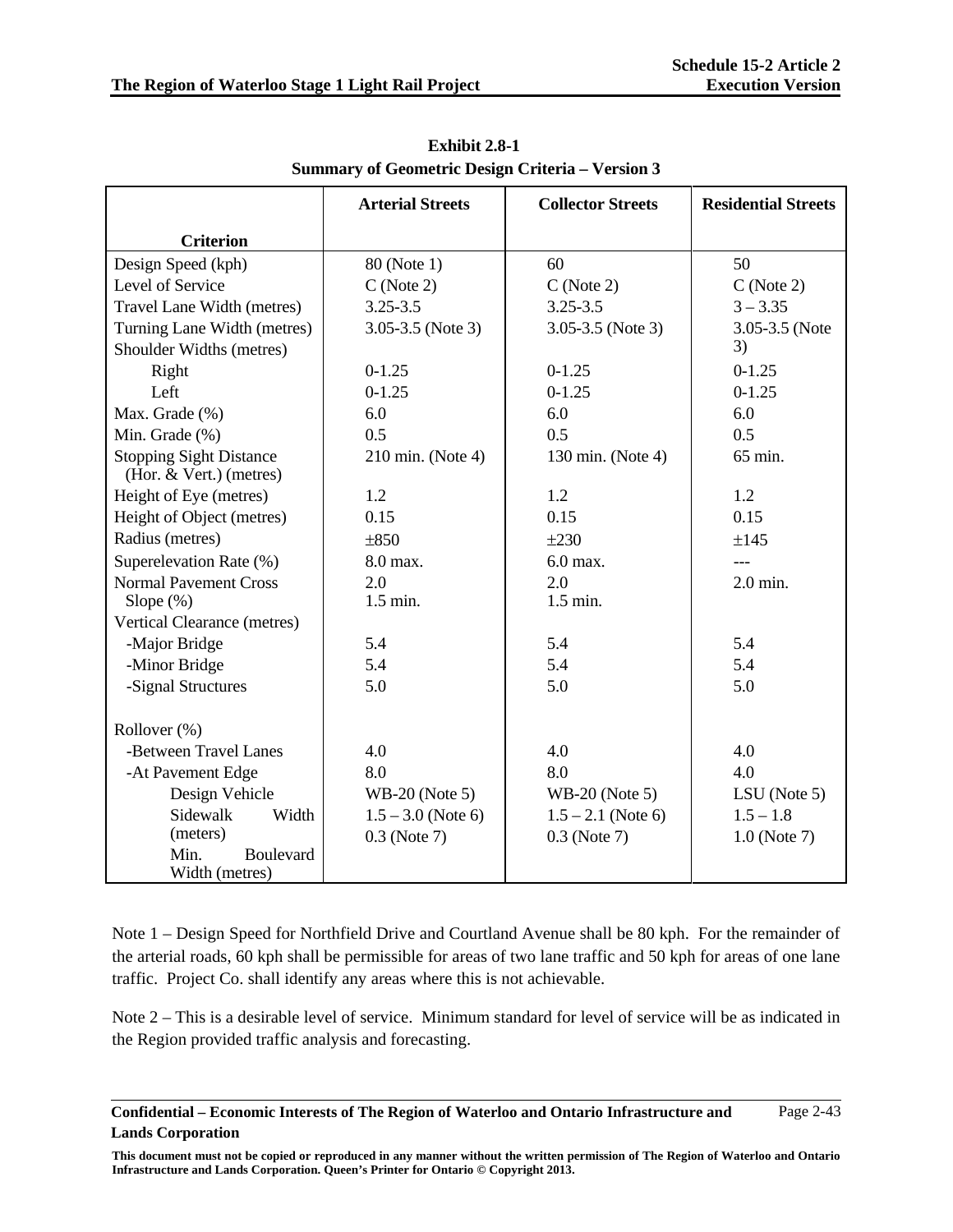Note 3 – Turning lane width shall be a minimum of 3.25m where GRT or truck routes are designated. 3.05 m shall be the minimum in other areas as identified on the Project Plan and Profile drawings.

Note 4 – TAC Design Standard for Conventional Braking Trucks. Realignment of roadways to comply with these standards shall be limited to existing available Right-of-Way.

Note 5 – The intent of the design vehicle is for geometric design and pavement design; WB-20 truck turning is required for all existing designated truck routes, however, it is not the intent that Project Co. is to correct all existing areas where trucks cannot stay in their lanes to make the necessary turning movement. The intent is that MSU vehicles should be able to make turning movements within their designated lanes; however, no additional land acquisition is proposed to achieve these turning movements.

Note 6 – Required minimum sidewalk widths are illustrated on the Project Plan and Profile Drawings and Public Infrastructure Works Drawings. Variations from sidewalk widths

Note 7 – Minimum 0.3 m coloured concrete boulevard to be provided. There are areas within the alignment where this is not possible due Right-of-Way limitations. These are illustrated on the Project Drawings and shall be minimized.

Note 8 - Travel Lane – Where the travel lane has curb on both sides of a single lane, the minimum width shall be 3.75 m for snow removal. This shall only apply on King Street between Allen Street and John Street as approved by the Region.

Note 9 - Shoulders – Where the LRT is centre running a 1.25m minimum (1.3m optimal) paved delineated shoulder shall be provided where there is only one travel lane of traffic (3.35m to 3.5m travel lane width) for a curb to curb width of 4.6m to 4.8m (4.8m optimal). The specific areas where this applies are:

- 1. Northfield Drive King St. N. to the Waterloo Spurt
- 2. King St. N. Allen St. to Victoria St.
- 3. Charles St. Benton St. to Borden Ave.
- (vi) Acceptable Materials
	- A. Asphalt to OPSS 1150
		- 1. Residential Roads minimum 100mm compacted thickness
		- 2. Arterial and Collector Roads minimum 140mm compacted thickness
	- B. Granular A Base to OPSS 1010 and OPSS 1004 minimum 150 mm compacted thickness
	- C. Granular B Subbase to OPSS 1010 and OPSS 1004 minimum 400mm compacted thickness.

**Confidential – Economic Interests of The Region of Waterloo and Ontario Infrastructure and Lands Corporation**  Page 2-44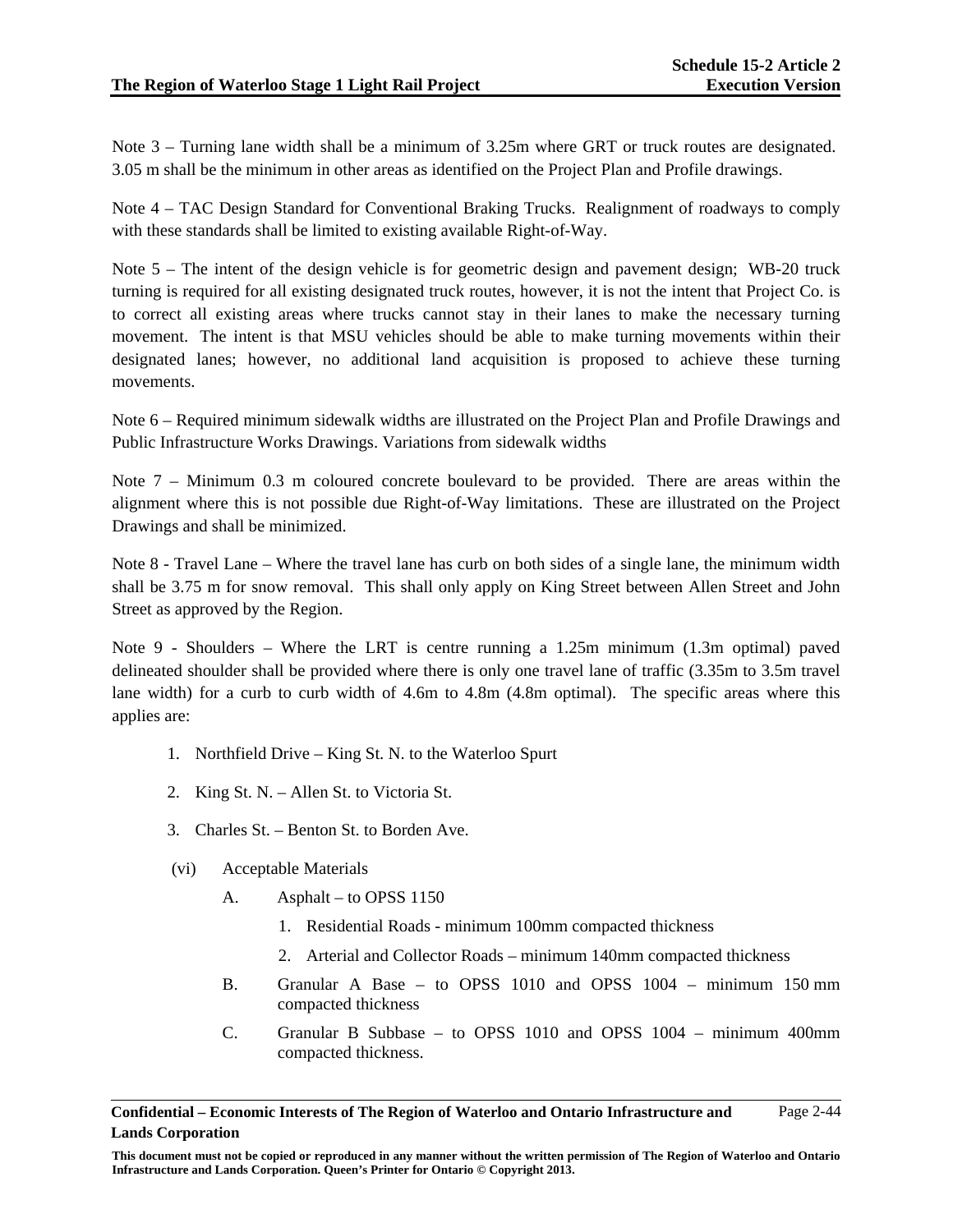- (vii) Design Loading
	- A. Appendix W of Schedule 15-2 shall be used for the design loading for the travelled lane pavement structure as a minimum standard.
- (f) Curbs and Sidewalks
	- (i) Intent
		- A. Curbing shall be configured consistent with Regional and Municipal guidelines for the roadway curbing to maintain traffic and drainage with appropriate depression or change in type of curbing for entrances, lay-bys, pedestrian crossings and other justifiable conditions.
		- B. Sidewalks shall be configured with the primary objective of the safe and comfortable passage of pedestrians during all seasons in accordance with Regional and Municipal guidelines. Project Co is advised that the Municipal Region of Waterloo and Cities utilizes enclosed single operator controlled motorized sidewalk sweepers and snow plows to clear and deice all sidewalks and multi-use trails on Regional road allowances and City streets and thus all sidewalks and curbs shall be designed to support the widths and loads imposed by this equipment and any adjacent structures are required to provide adequate overhead clearance. Project Co may contact each City to gain the equipment specifications for its use.
		- C. Sidewalks and curbing to be seamlessly integrated into Stop platforms with appropriate transitioning and widening to allow for pedestrian access/egress from the LRT to adjacent sidewalks and intersection pedestrian crossings.
		- D. LRT integration with Bus Stops shall be considered in the design to promote pedestrian flow to and from LRT platforms to adjacent Bus Stops.
	- (ii) The minimum standard shall be a 1.5 metres wide concrete sidewalk in accordance with OPSD 310.010 and OPSS 351. There shall be a requirement for a minimum clearance of 1.7 m (0.85m from centreline) for maintenance vehicles.
	- (iii) Boulevards greater than 900mmm in width shall be landscaped in accordance with the governing authority's urban design guidelines and specifications. Boulevards of less than 900 mm width shall be reinstated with coloured and impressed concrete (colour and impression to be pre-approved by the governing authority).
	- (iv) Cast Iron Truncated Dome Strips to be provided at every pedestrian crossing compliant with AODA guidelines and consistent with the Regional Standard.
	- (v) All curbing shall be of concrete cast-in-place construction in accordance with OPSD standards, at a minimum, for the specific curb type.
	- (vi) Connections to existing curbing to be configured with appropriate countersunk dowels. Sawcutting of existing sidewalk shall be at joints and full panels shall be replaced at all locations.
	- (vii) Site Specific Concerns
		- A. Uptown Waterloo Sidewalks shall be configured as per City of Waterloo Standards within the Uptown Waterloo Area – Union St. to Erb St. as follows: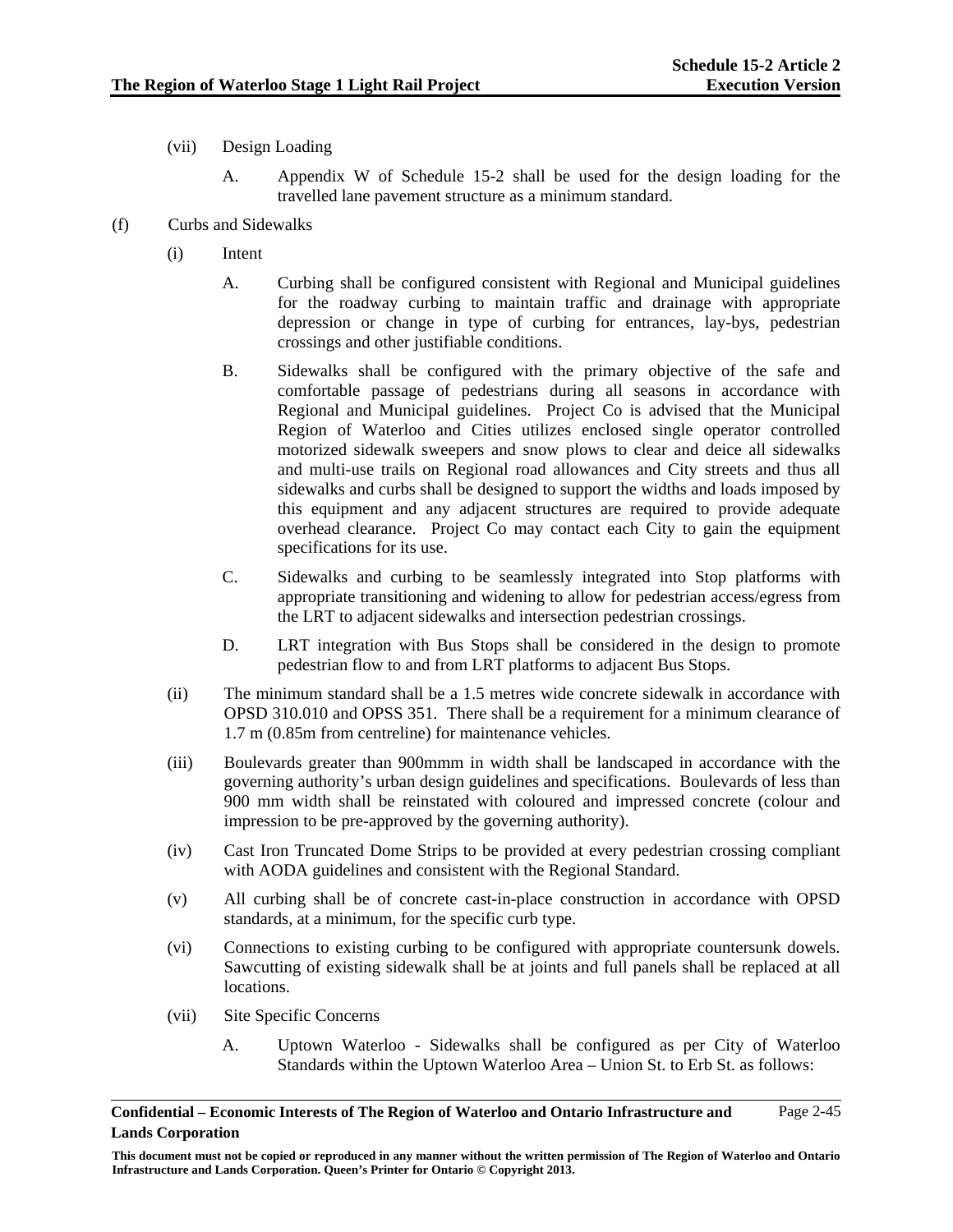- 1. Sidewalk Banding refer to Appendix J. The City of Waterloo is interested in lower maintenance and a simpler construction method alternative to their current standard sidewalk banding. Project Co shall provide an alternative approach that achieves an equivalent aesthetic treatment. Provide the alternative approach in the Basis of Design Report.
- 2. All pedestrian cross walks at LRT Stops and nearest street intersections shall be enhanced. Acceptable enhancements shall be full depth designed and engineered concrete with stampings, patterns, and colours meeting the urban fabric, AODA requirements, Region, City of Waterloo Urban Design Standards and Project Agreement.

Full depth asphalt, wear course over laid asphalt and laid-in/pressed type products in asphalt pavement for use as cross-walks with patterns, paint and typical painted ladders are not acceptable. Brick and cobble stone are also not acceptable material alternatives due to their long term maintenance and durability, potential for unevenness due to temperature fluctuations, vehicular traffic, freeze thaw and de-icing chemical use among other concerns.

- B. Downtown Kitchener Sidewalks shall be configured as per City of Kitchener Downtown Urban Standards.
	- 1. Sidewalk Banding refer to Appendix J.
	- 2. All pedestrian cross walks at LRT Stops and nearest street intersections shall be enhanced. Acceptable enhancements shall be full depth designed and engineered concrete with stampings, patterns, and colours meeting the urban fabric, AODA requirements, Region, City of Kitchener Urban Design Standards and Project Agreement.

Full depth asphalt, wear course over laid asphalt and laid-in/pressed type products in asphalt pavement for use as cross-walks with patterns, paint and typical painted ladders are not acceptable. Brick and cobble stone are also not acceptable material alternatives due to their long term maintenance and durability, potential for unevenness due to temperature fluctuations, vehicular traffic, freeze thaw and de-icing chemical use among other concerns.

C. Other Areas – In accordance with Region and applicable City Standards. The more stringent Standard shall apply.

# (g) Grading

- (i) Intent
	- A. The objectives of the proposed grading design (in order of importance) are to:
		- 1. Minimize disturbance of roadside areas, especially those including vegetation and landscaping.
		- 2. Protect against erosion.
		- 3. Maintenance of existing drainage patterns.

### **Confidential – Economic Interests of The Region of Waterloo and Ontario Infrastructure and Lands Corporation**  Page 2-46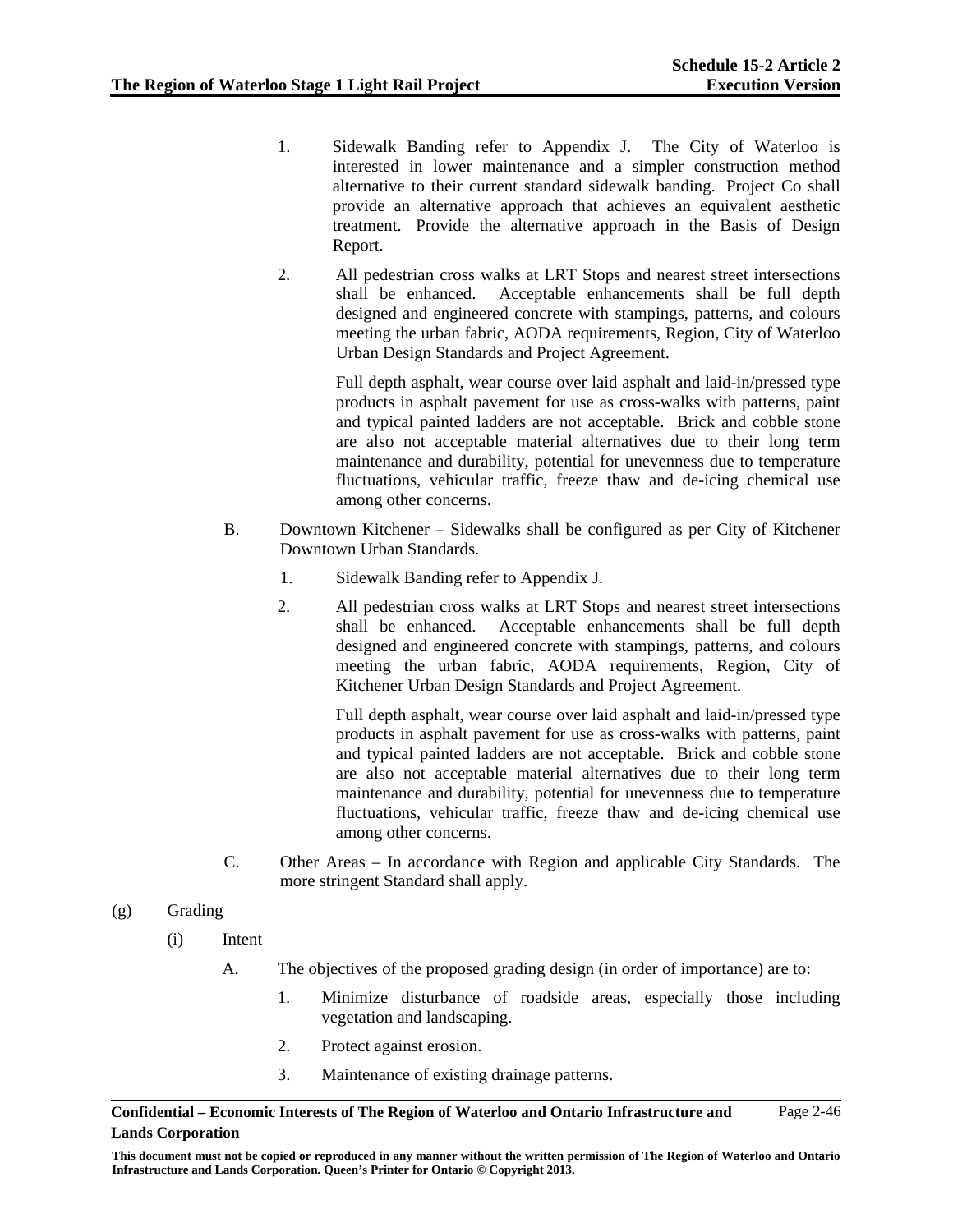- 4. Facilitate future maintenance operations.
- 5. Provide, where appropriate, suitably graded areas for pedestrian access.
- (ii) Slopes, Retaining Walls, and Pedestrian Grade Changes
	- A. The desirable maximum slope ratio to be used in roadside areas shall be 3 horizontal to 1 vertical, with an allowance of 2 horizontal to 1 vertical Minimum slope ratio shall depend on location, but shall not be less than 4 percent (desirable), or 2 percent (absolute minimum).
	- B. In some areas where maximum slopes cannot be achieved, retaining walls shall be employed as a grading feature. Back and fore slopes shall be designed to minimize the height of the walls, where practical. Architectural treatment of exposed wall surfaces shall be applied to lessen visual impacts of the designed walls. Standard wall architectural types shall be used as appropriate. Typical standard walls within the Region are:
		- 1. Up to 2.8 m high GRANDE Wall
			- I. Supplier Hanson Hardscape Products: RR#2, 1081 Rife Road, Cambridge ON N1R 5S3, Ph: 800 265 6496 or pre-approved equivalent
			- II. Average compressive strength of three coupons cut from units to be greater than 30 MPa with no individual coupon below 27 MPa when tested in accordance with ASTM C140.
			- III. Average absorption of three specimens to be less than 6% with no individual unit greater than 7% when tested in accordance CSA A165-Series.
			- IV. Average loss of three specimens less than  $600 \text{ g/m}$ 2 (17.7 oz/yd2) after 50 freeze-thaw cycles immersed in a 3% saline solution when tested in accordance with OPSS 1352.
			- V. Architectural fall protection and guide railings or fencing shall be provided for all retaining walls higher than 900 mm. Project Co is advised that those retaining walls are subject to the community, urban fabric and the application of the Urban Design Guide manuals from the respective City will dictate whether it is an architectural fall protection and guide railing or fencing. Project Co shall also refer to Schedule 15-2, Article 2 Civil, 2.20 Access Management and Right of Way, Perimeter and Security Fencing Project requirements.
	- C. Project Co shall coordinate, submit, and prepare and provide samples to the Region for review prior to the use of architectural treatments. Drainage shall be provided behind all walls and unless permanent easements are secured, the entire wall and subdrainage layer shall be placed within the LRT corridor Right-of-Way.
	- D. Conceptual renderings have been developed and been accepted by the landowners for several sites along the alignment. Project Co. shall design and construct these features to conform to the accepted conceptual design (Appendix R). Deviations

**Confidential – Economic Interests of The Region of Waterloo and Ontario Infrastructure and Lands Corporation**  Page 2-47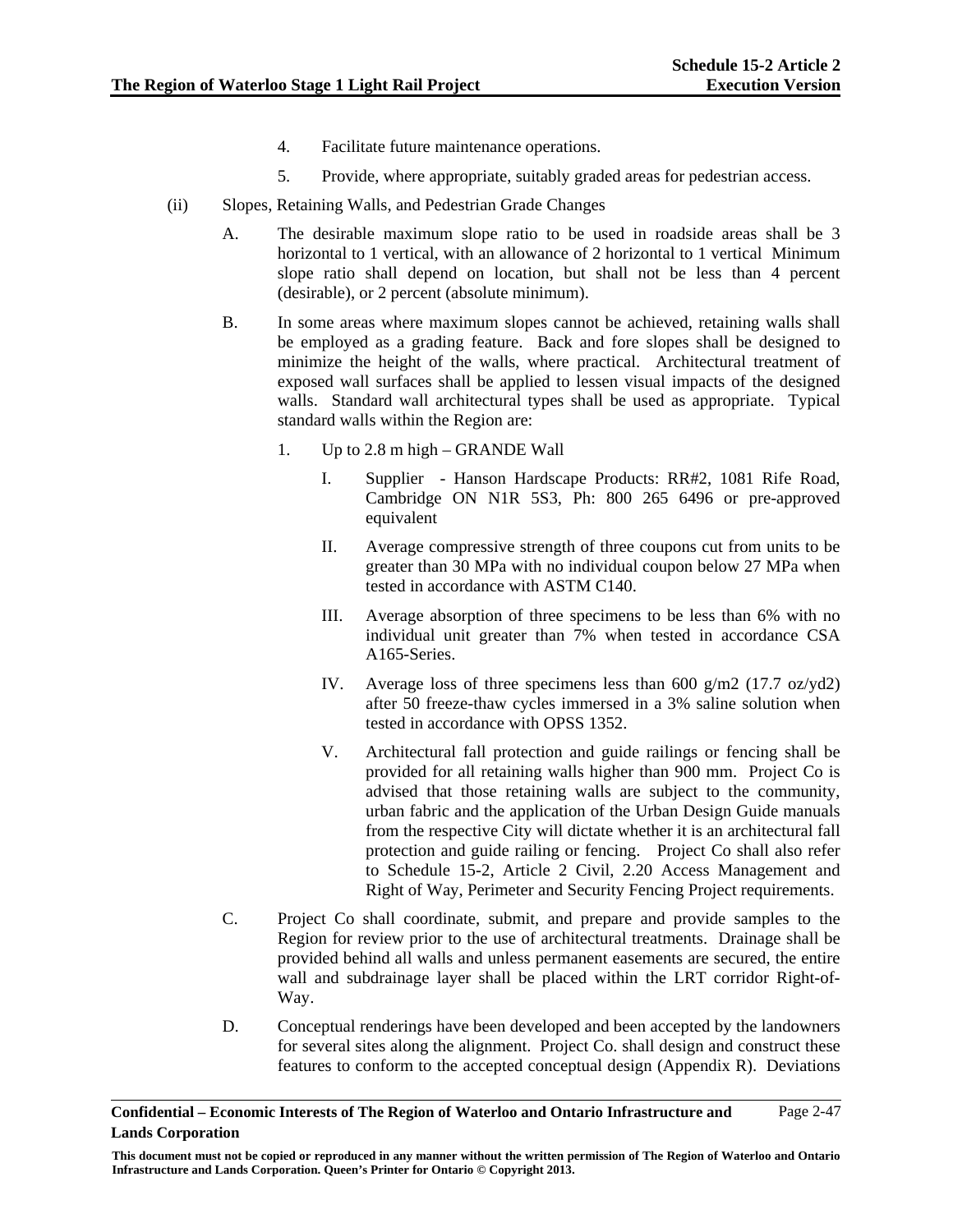from the design concept are subject to Region approval. The scope of work for these identified sites shall include the works on private property to complete the full scope as identified on the renderings. The Region shall secure Consent to Enter permissions from these landowners in accordance with Project Co.'s schedule for the work. The properties that have been accepted to date are as follows:

- 1. 727 King St. West, Kitchener Scope of work at this site is limited to a stormsewer service connection to property line.
- 2. 739 King St. West, Kitchener
- 3. 741 King St. West, Kitchener
- 4. 787 King St. West, Kitchener
- 5. 825 King St. West, Kitchener
- E. An additional area that has not been detailed is the area on the north side of the King St. Grade Separation. There are potential redevelopment proposals and renovations occurring at both 607 King St. West and 51 Breithaupt St. Project Co. shall coordinate with these landowners to allow for the following options.
	- 1. 607 King St. West Region will secure a Construction Easement to allow Project Co. to complete the following works on private property:
		- grading and decorative low maintenance landscaping treatment of the slope back onto the subject property rather than constructing a retaining wall between the Grade Separation and the Moore St. intersection
		- Construction of a new entrance to 607 King St. West at a slope that is compliant with City of Kitchener guidelines to maintain access to the site from the Moore St. intersection while minimizing the impact on parking in the area northwest of the Moore St. intersection.
	- 2. 51 Breithaupt St. Landowner will be evaluating potential for street level access from their basement. Project Co. to coordinate and provide a retaining wall penetration to permit this access. Any work on the existing building shall be by others.
- D. Exterior Stairways and Ramps Stairways and ramps shall confirm to AODA standards and the Ontario Building Code.
- (iii) Ditching and Swales
	- A. Along the alignment, where the LRT is not street running (i.e. Waterloo Spur, Huron Spur), a rural cross-section will be acceptable using trackside ditching and swales to intercept drainage from adjacent lands and from the trackway.
	- B. Ditches shall be constructed within available Right-of-Way using engineered sideslopes up to 2:1 Horizontal to Vertical, steeper slopes up to 1:1 may be considered and engineered with geotechnical supporting information and a method of erosion control/slope stabilization. Ditch inverts shall be configured to

**Confidential – Economic Interests of The Region of Waterloo and Ontario Infrastructure and Lands Corporation**  Page 2-48

**This document must not be copied or reproduced in any manner without the written permission of The Region of Waterloo and Ontario Infrastructure and Lands Corporation. Queen's Printer for Ontario © Copyright 2013.**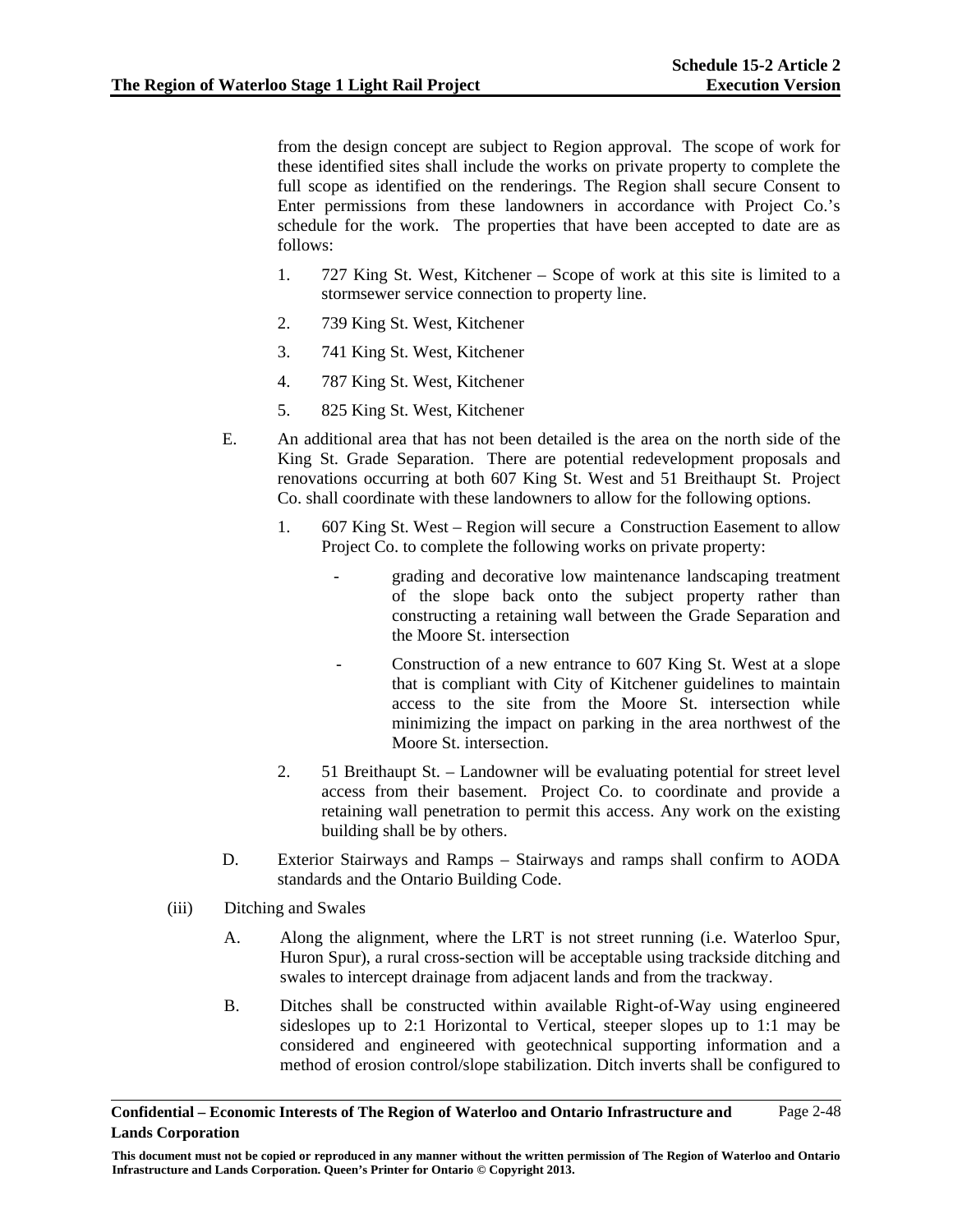maintain the free drainage of the ballast and sub-ballast materials to the subgrade material. This shall include outlets for track subdrainage without surcharging the subdrainage system. Minimum ditch/swale slopes shall be dictated by the hydraulic cross-section of the proposed ditching and the contributing drainage area.

- C. Calculations and design report information shall be consistent with the requirements for Storm Sewer systems as detailed in Schedule 15-2 Article 3.
- D. Where existing crossings of the rail will be impacted by ditching/swales, a culvert shall be utilized as per OPSD 300.010
- E. Reinstatement of drainage swales and ditches shall promote the establishment of vegetation as soon as possible following construction including the use of erosion control blankets and other methods to minimize soil loss.

### **2.9 Streetscaping**

- (a) Intent
	- (i) The intent of the streetscaping for the Project is to complement and enhance the existing urban environment within the limits of the LRT construction. Streetscaping outside of Uptown Waterloo (Erb to Union, Caroline to King) and defined areas of Downtown Kitchener shall be limited to Stop areas unless otherwise noted on the drawings. The Basis of Design Report must illustrate in terms of drawing designs and renderings of typical proposed streetscape configurations in both the Uptown Waterloo and Downtown Kitchener areas.
	- (ii) Uptown Waterloo Streetscaping Components
		- A. Pedestrian Level Lighting and Appurtenances As per Section 2.11
		- B. Street Trees and Tree Bed As per Section 2.14
		- C. Sidewalks and Pedestrian Cross-walks As per Section 2.8
		- D. Bike Racks As per City of Waterloo Standard Drawing W-607. Numbers to coordinate with Urban Design Guidelines.
		- E. Bike Share An allowance of space shall be provided within the streetscape on the east side of King Street between Waterloo Spur at-grade rail crossing and William Street intersection.
		- F. Street Furniture furnished and installed by others; Project Co shall design and provide space within its design and coordinate with the City of Waterloo these spaces in Uptown Waterloo.
		- G. For Pedestrian Crossings that are adjacent to or on the pedestrian desire lines from/to the proposed LRT Stops, Project Co. shall provide an upgraded aesthetic treatment of the pedestrian crossing consisting of full depth concrete construction and suitable high visibility durable markings/colouring to be consistent with the Stop architectural treatments. A minimum of four crossings shall be provided per Stop.

**Confidential – Economic Interests of The Region of Waterloo and Ontario Infrastructure and Lands Corporation**  Page 2-49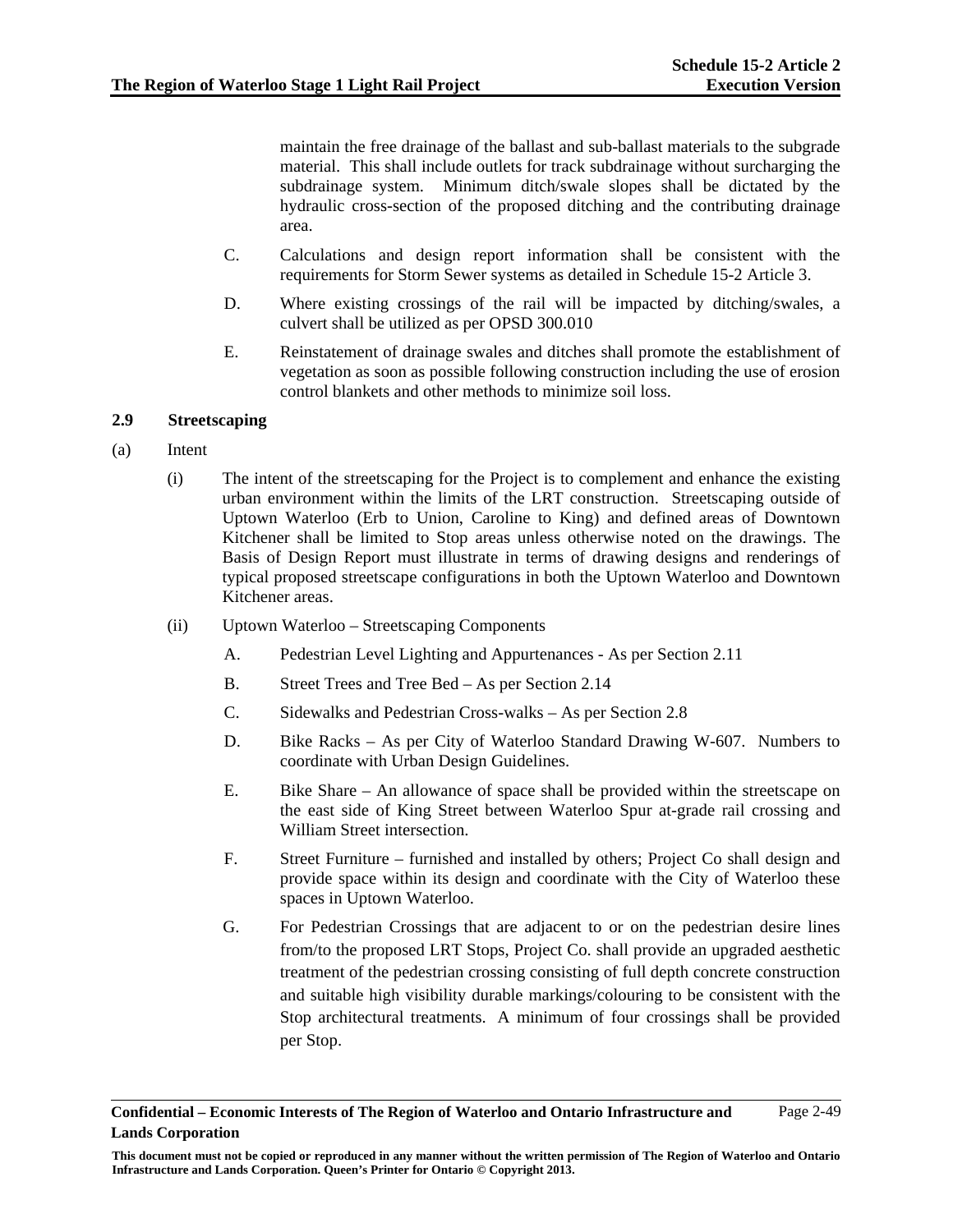- (iii) Downtown Kitchener Streetscaping Components
	- A. Pedestrian Level Lighting and Appurtenances As per Section 2.11
	- B. Street Trees and Tree Bed As per Section 2.14
	- C. Sidewalks and Pedestrian Cross-walks As per Section 2.8
	- D. Bike Racks Refer to Stop area planning
	- E. Bike Share Not proposed
	- F. Street Furniture furnished and installed by others; Project Co shall design and provide space within its design and coordinate with the City of Kitchener these spaces in Downtown Kitchener.
	- G. For Pedestrian Crossings that are adjacent to or on the pedestrian desired lines from/to the proposed LRT Stops, Project Co. shall provide an upgraded aesthetic treatment of the pedestrian crossing consisting of full depth concrete construction and suitable high visibility durable markings/colouring to be consistent with the Stop architectural treatments. A minimum of four crossings shall be provided per Stop.

## **2.10 Traffic Signal Infrastructure**

- (a) Components and Operation The operation and operational components of the traffic signals are addressed in Schedule 15-2 Article 9.
- (b) Project Co shall design the traffic signal layout and configuration in accordance with OTM Book 12 subject to the permitting and approval of the Region of Waterloo Traffic Operations. Project Co shall refer to Article 18 Construction Criteria for additional information to be considered.
- (c) The functional design does not currently show traffic signal islands. Project Co shall design and provide traffic signal islands, as necessary, to comply with the requirements of OTM Book 12 or alternatively provide alternative mounting locations that do not conflict with traffic or LRT operations. The Basis of Design Report shall indicate signal layout (plan and elevation) in areas where median islands may not be available and all intersections with a four lane traffic cross section and greater.
- (d) Wiring As per Schedule 15-2 Article 9 and Region of Waterloo Standards.
- (e) Components Exhibit 2.10-1 illustrates the standard components and suppliers used in the Region.

| Equipment   | <b>Product</b> | <b>Description</b>          | <b>Preferred</b> |
|-------------|----------------|-----------------------------|------------------|
|             | <b>Name</b>    |                             | <b>Supplier</b>  |
| Traffic     | LACAL          | <b>Sectional Steel Pole</b> | Polefab          |
| Signal Pole |                |                             |                  |
| Traffic     | <b>POWCO</b>   | <b>Octagonal Steel Pole</b> | Sentinel         |
| Signal Pole |                |                             |                  |

**Exhibit 2.10-1 – Standard Traffic Signal Components** 

**Confidential – Economic Interests of The Region of Waterloo and Ontario Infrastructure and Lands Corporation**  Page 2-50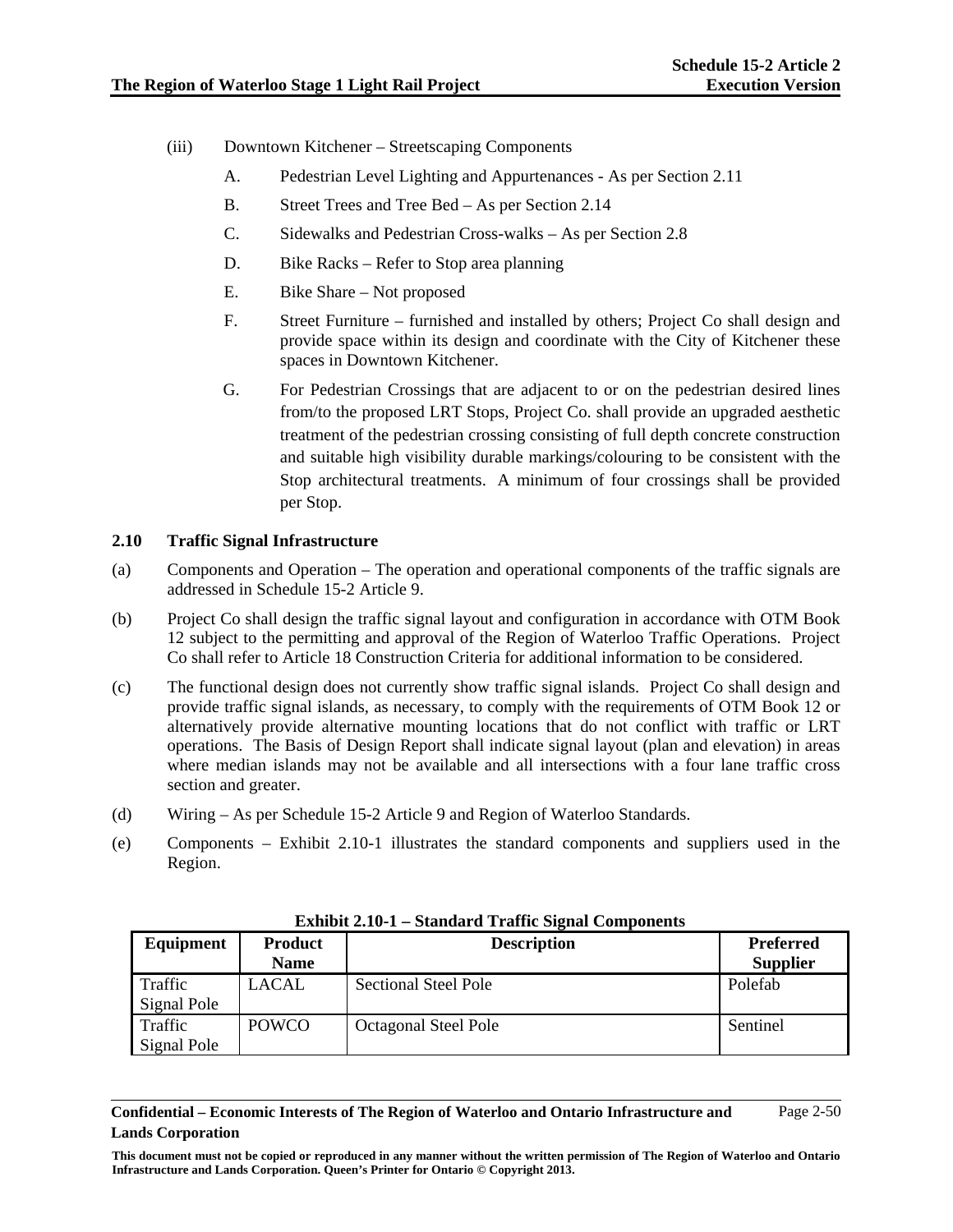| Equipment    | <b>Product</b><br><b>Name</b> | <b>Description</b>                                                                                                                                                                                                                                                                                                                                                                                                                                                                                                                                                                                                            | <b>Preferred</b><br><b>Supplier</b>   |
|--------------|-------------------------------|-------------------------------------------------------------------------------------------------------------------------------------------------------------------------------------------------------------------------------------------------------------------------------------------------------------------------------------------------------------------------------------------------------------------------------------------------------------------------------------------------------------------------------------------------------------------------------------------------------------------------------|---------------------------------------|
| Handwells    | Strongwell,<br>Quazite        | Concrete polymer reinforced boxes, no base, no<br>holes, dimensions 13x24x18" deep, Strongwell Cat.<br>No. PT1324BA18 complete with cover type CA,<br>Strongwell Cat. No PT1324CA46, Logo "Traffic<br>Signal"<br>Concrete polymer reinforced boxes, no base, no<br>holes, dimensions 10x15x18" deep, Strongwell Cat.<br>No. LT1015BA18 complete with cover type CA,<br>Strongwell Cat. No PG1015CA44, Logo "Electric"<br>Concrete polymer reinforced boxes, no base, no<br>holes, dimensions 17x30x18" deep, Strongwell Cat.<br>No. LT1730BA18 complete with cover type CA,<br>Strongwell Cat. No PG1730CA44, Logo "Electric" | <b>MVA</b> Power<br>Inc.,             |
| Signal Heads | Tendered                      | Must meet IMSA approved colour specs. OPS staff<br>may add in special conditions.                                                                                                                                                                                                                                                                                                                                                                                                                                                                                                                                             | Fortran,<br>Econolite,<br>Electromega |
| Hangers      |                               | Plumbized hangers are typically ordered in concert<br>with signal head order.                                                                                                                                                                                                                                                                                                                                                                                                                                                                                                                                                 | Awarded signal<br>head supplier       |

**Exhibit 2.10-1 – Standard Traffic Signal Components** 

- (f) Project Co is advised of the following non-signalized intersections along the Project alignment as identified in the Functional Plans.
	- King Street South and George Street in the City of Waterloo
	- Ottawa Street South and Maurice Street in the City of Kitchener
	- Ottawa Street South and Nyberg Street in the City of Kitchener
	- Ottawa Street South and Bedford Road. in the City of Kitchener
	- Ottawa Street South and Lilac Street in the City of Kitchener
	- Ottawa Street South and Acacia Street in the City of Kitchener
	- Charles Street and Eby Street in the City of Kitchener
	- Caroline Street South and Willis Way in the City of Waterloo
	- Caroline Street South and Alexandra Avenue in the City of Waterloo
	- Caroline Street South and Fullerton Street in the City of Waterloo
	- Caroline Street South and Norman Street in the City of Waterloo
	- Caroline Street South and Freemont Street in the City of Waterloo

Project Co shall replace and/or upgrade all existing signalized intersections as stated within the Project Agreement and appropriate Schedules not stated herein.

Project Co shall as a part of its scope and responsibility including but not limited to analyze, verify and confirm signal Warrants, obtain all permits where required, verify and vet all required Warrants, design where required and furnish and install where required based upon those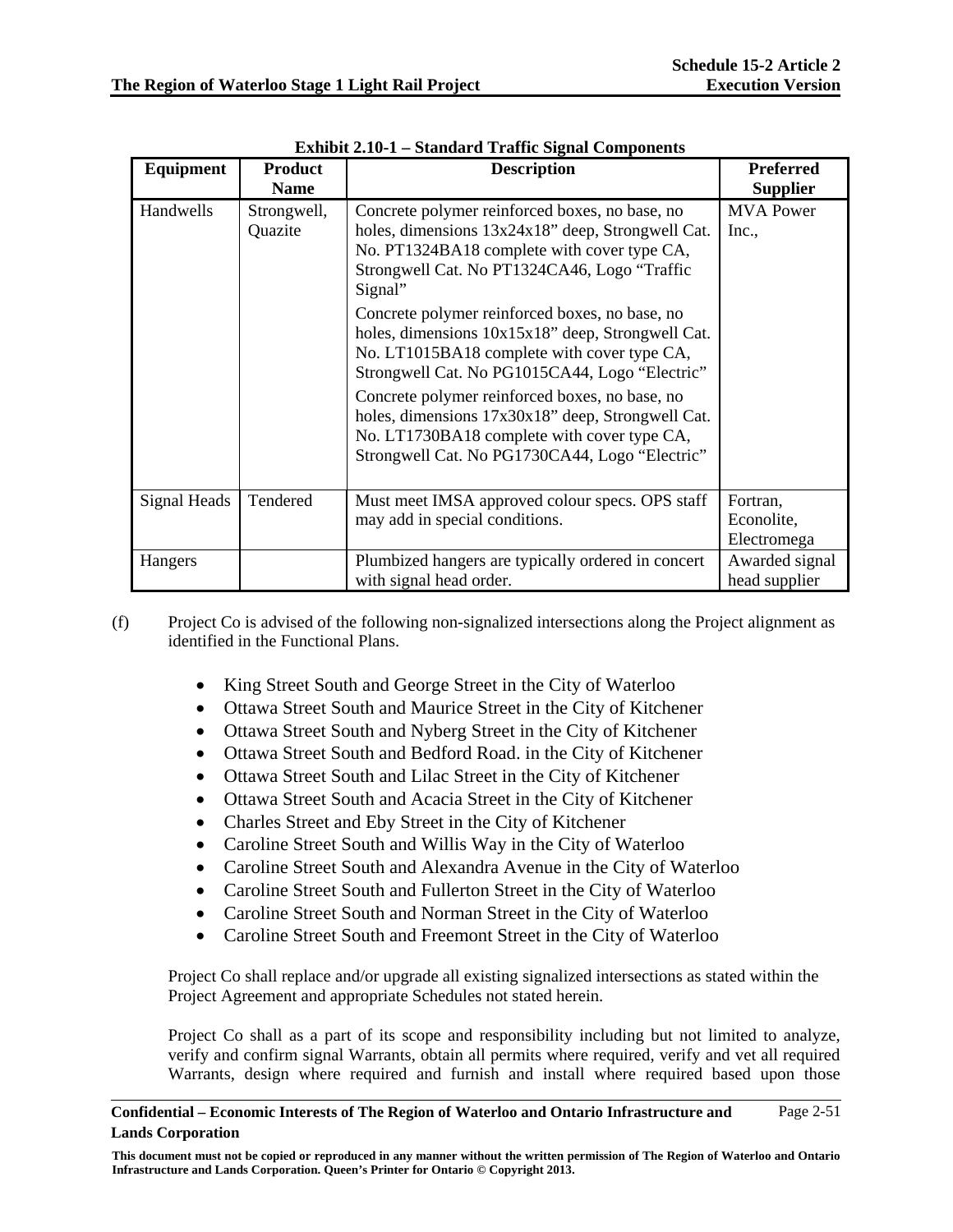approved signal Warrants new traffic signals for these non-signalized intersections, as required. Project Co shall also provide all engineering and design Record Documents and investigations among others for those intersections that remain non-signalized at the completion of the Project in accordance with the Project Agreement and appropriate Schedules.

Refer to Appendix Y for further details.

## **2.11 Illumination**

- (a) Facilities that shall require lighting include but not limited to all at-grade rail crossings, LRT guideway where required, OMSF and Yard, roadways, streets and road allowance, sidewalks, passenger LRT Stops and GRT bus integration sites, and parking areas among others. Project Co shall refer to the applicable Schedule 15 Article if not stated herein. Lighting installed by Project Co shall consist of two general types, at a minimum: replacement lighting to restore existing fixtures affected and new lighting for facilities created by the Project. Replacement lighting shall be designed to provide illumination equal or greater than current levels utilizing existing and new materials and compliant with the Region of Waterloo Illumination Policy, as a minimum, for street and roadway lighting. For all other areas, Project Co shall apply the Institute of Illuminating Engineers Standards, Ontario Building Code (OBC) among other Codes, Regulatory requirements and Standards. The Re-use of existing lighting and any new lighting shall be designed to meet or exceed applicable Codes and Standards, including Institute of Illuminating Engineers Standards, electrical codes and the Region of Waterloo Illumination Policy, where applicable.
- (b) Design Criteria
	- (i) For greater clarity, Project Co shall consider all LRT alignment locations within any street running environment to be a Region designated and controlled street and/or road allowance even if the street is currently a City street at the time of the RFP Submission. Project Co's lighting designs shall be prepared to provide sufficient illumination for the safe use and operation of the facility to be lighted, and typically involves meeting the minimum criteria for average illumination, and uniformity of illumination applicable to the facility. Design details such as mounting heights, equipment requirements, and system electrical specifications shall be based on the standards, practices, and codes that apply to the facility.
	- (ii) Lighting design shall be appropriate and consistent with the environment for both pedestrian and vehicular traffic. In the Uptown Waterloo and Downtown Kitchener area, pedestrian lighting shall be provided in accordance with City Standards and Urban Design Standards and Guides.
	- (iii) Project Co shall develop an existing illumination light intensity mapping of the Project alignment and adjoining areas affected by the Project, i.e. photometric, which shall be included in the Basis of Design Report and supplement existing lighting to achieve regulatory light levels for each area, where applicable. Further, Project Co shall also perform a post construction illumination light intensity mapping of the Project alignment and adjoining areas affected by the Project, i.e. photometric, and provided as a Record Document.

**Confidential – Economic Interests of The Region of Waterloo and Ontario Infrastructure and Lands Corporation**  Page 2-52

**This document must not be copied or reproduced in any manner without the written permission of The Region of Waterloo and Ontario Infrastructure and Lands Corporation. Queen's Printer for Ontario © Copyright 2013.**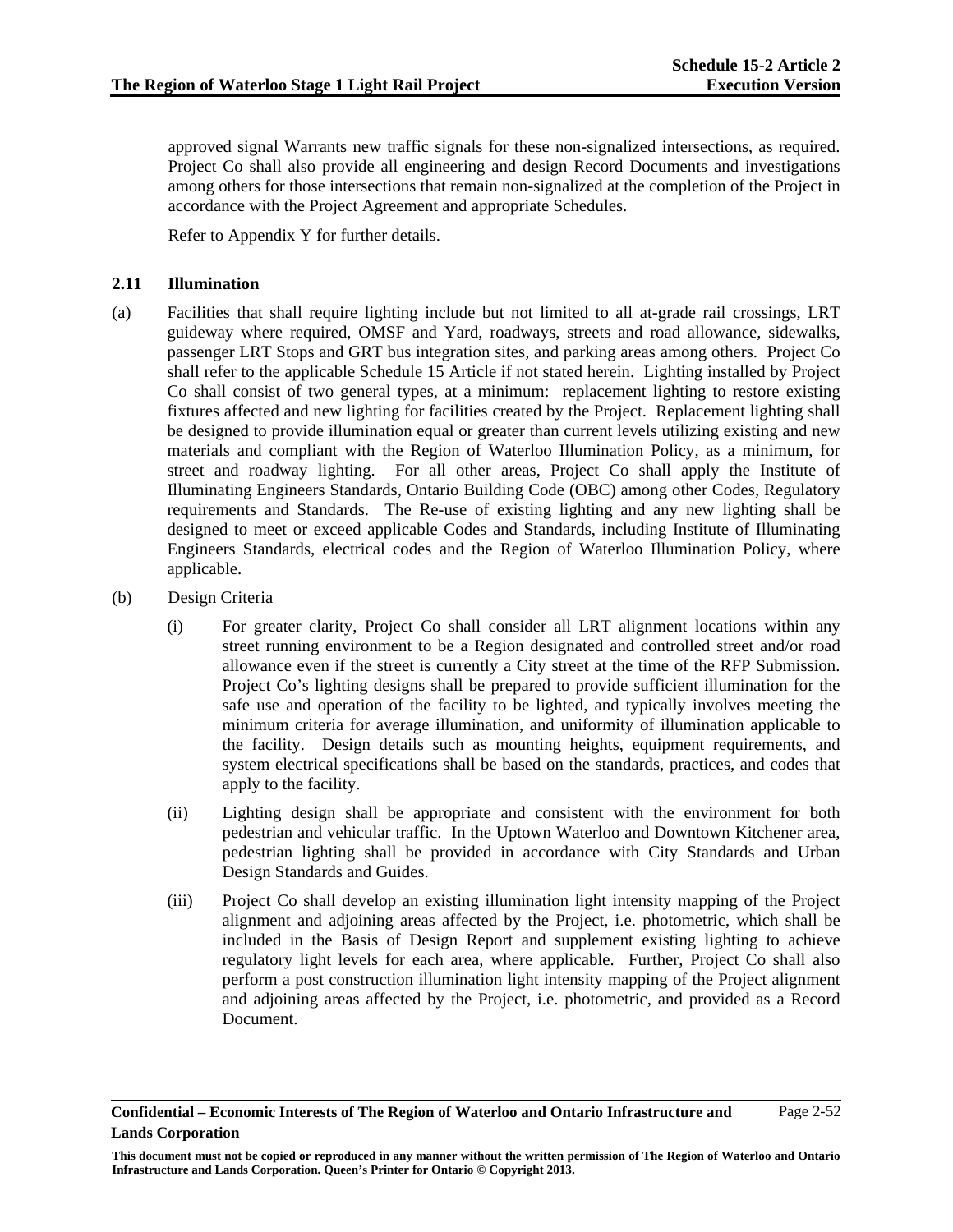- (iv) The Basis of Design Report shall clearly delineate the approach to achieve the required lighting levels including example lighting layout and integration approach to limit pole pollution while maintaining operation and maintenance access.
- (v) Street and Pedestrian Lighting Pole clutter should be "**minimized**" at all locations along the LRT alignment including the adjoining road allowance and intersecting streets in keeping with the Region's and City Policy. Joint use of street lighting and pedestrian lighting shall be "**maximized"** where allowed by Policy, Region, City and the local Hydro practice. Project Co is not precluded from utilizing the LRT catenary as a means of supporting its design for street lighting and pedestrian lighting. However, Project Co will become the sole maintainer of these lights, their appurtenances, and system with the exception of power consumption as stated in the Project Agreement.
- (c) Equipment
	- (i) To maintain consistent illumination on a given facility and to simplify future maintenance, the lighting equipment installed by Project Co shall consist of materials which are part of the common inventory of the owner and appropriate maintaining agency and in accordance with Project Co's approved design for other areas taking into account the facility and Project Co's maintenance and operations requirements Lighting designs shall be based on the performance specifications for these materials.
	- (ii) Acceptable Materials:
		- A. Poles
			- 1. City of Waterloo and Waterloo North Hydro Inc. (WNH)
				- (a) Project Co's design shall apply the Region of Waterloo Illumination Policy along King Street from the Project Limits at Conestoga Mall including Northfield Drive and the Waterloo Spur and Project affected adjoining intersecting streets and atgrade rail crossings including Caroline Street with its intersection with Erb Street, Allen Street, and along King Street from just east of William Street to Union Street (i.e. City of Waterloo Limits) and its adjoining intersections based upon the following:

Project Co, where required and relocated by design, replace existing poles with new poles and add new poles, where required, for all street lighting affected in accordance with the Region's Policy The re-use of existing poles is subject to the Region and local Hydro approval after the completion of a field condition assessment and report by Project Co, Region and local Hydro of the poles in question to be retained and re-used by Project Co. However, and for greater clarity, Project Co shall not rely on the re-use of existing poles for the purposes of its Proposal Submission. All poles shall be new materials with the exception of the joint use Caroline Street galvanized steel poles.

For greater clarity, currently Waterloo North Hydro Inc. (WNH) Policy is to utilize fully treated pine wood poles when WNH

**This document must not be copied or reproduced in any manner without the written permission of The Region of Waterloo and Ontario Infrastructure and Lands Corporation. Queen's Printer for Ontario © Copyright 2013.**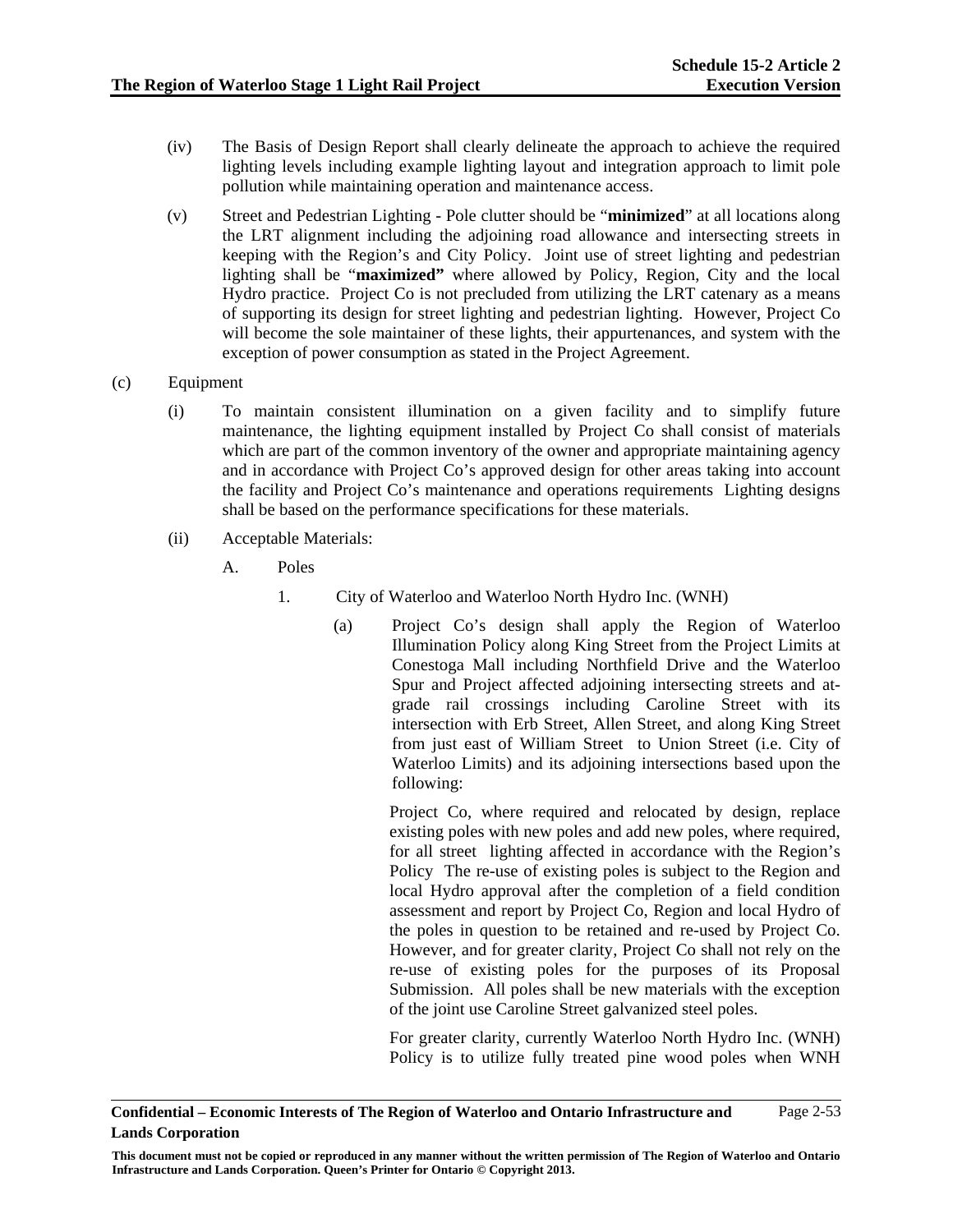primary and/or secondary are on the shared pole with the street lighting with the appropriate and Project Co designed appurtenances. If the street lighting is a standalone pole without WNH primary and/or secondary, concrete poles shall be utilized with the appropriate and designed Project Co appurtenances. Further, Project Co is advised that WNH currently employees the joint use of the primary and secondary along with street lighting on galvanized steel poles on Caroline Street from east of the Caroline/Erb Street intersection to Allen Street. Project Co shall confirm with WNH the application and enforcement and of its Policy prior to replacing and relocating these poles. It is envisioned these poles will be re-used by WNH, if relocated, as a result of Project Co's design and application of the Region's Policy.

(b) Project Co's design shall apply the Region of Waterloo Illumination Policy and City of Waterloo Standards for street and pedestrian lighting and utilize the City of Waterloo's ornamental and decorative lighting poles and fixtures within Uptown Waterloo for street and pedestrian lighting. This includes the intersection of Caroline Street and Erb Street, the portion of Waterloo Spur from Caroline/Erb intersection and adjacent Uptown Waterloo Square and adjoining Parking lots to King Street at-grade rail crossing, and King Street from the Waterloo Spur at-grade rail crossing to just east of William Street and all affected adjoining streets and intersections.

> For greater clarity, Project Co shall design, apply, furnish, install, and provide new City of Waterloo Uptown Waterloo Type D Light Pole pedestrian lighting in accordance with the City of Waterloo Standards at all LRT Stops on the same side of the LRT Stop when side running and on both sides of the street when center running and applied at the Caroline Street LRT Stop, Uptown Waterloo Waterloo Square LRT Stop and King Street and Allen Street LRT Stop. The distance and extent of the City's Standard Type D pedestrian lighting at these LRT Stops shall be based upon the length of the LRT Stop and the nearest pedestrian crossing at both ends of the LRT Stop. When the nearest street intersection is greater than 25 m from either end of a LRT Stop, Project Co shall terminate the Type D pedestrian lighting within a reasonable distance from the ends of the platform.

> Project Co shall salvage, store and repair as required to like new condition, and reuse all existing Uptown Waterloo ornamental and decorative poles affected by Project Co's design. New poles shall be furnished and installed by Project Co based upon its approved design to match existing poles Further, Project Co shall repair or replace all damaged appurtenances, re-ballast and re-lamp the luminaire, clean all lenses or replace cracked,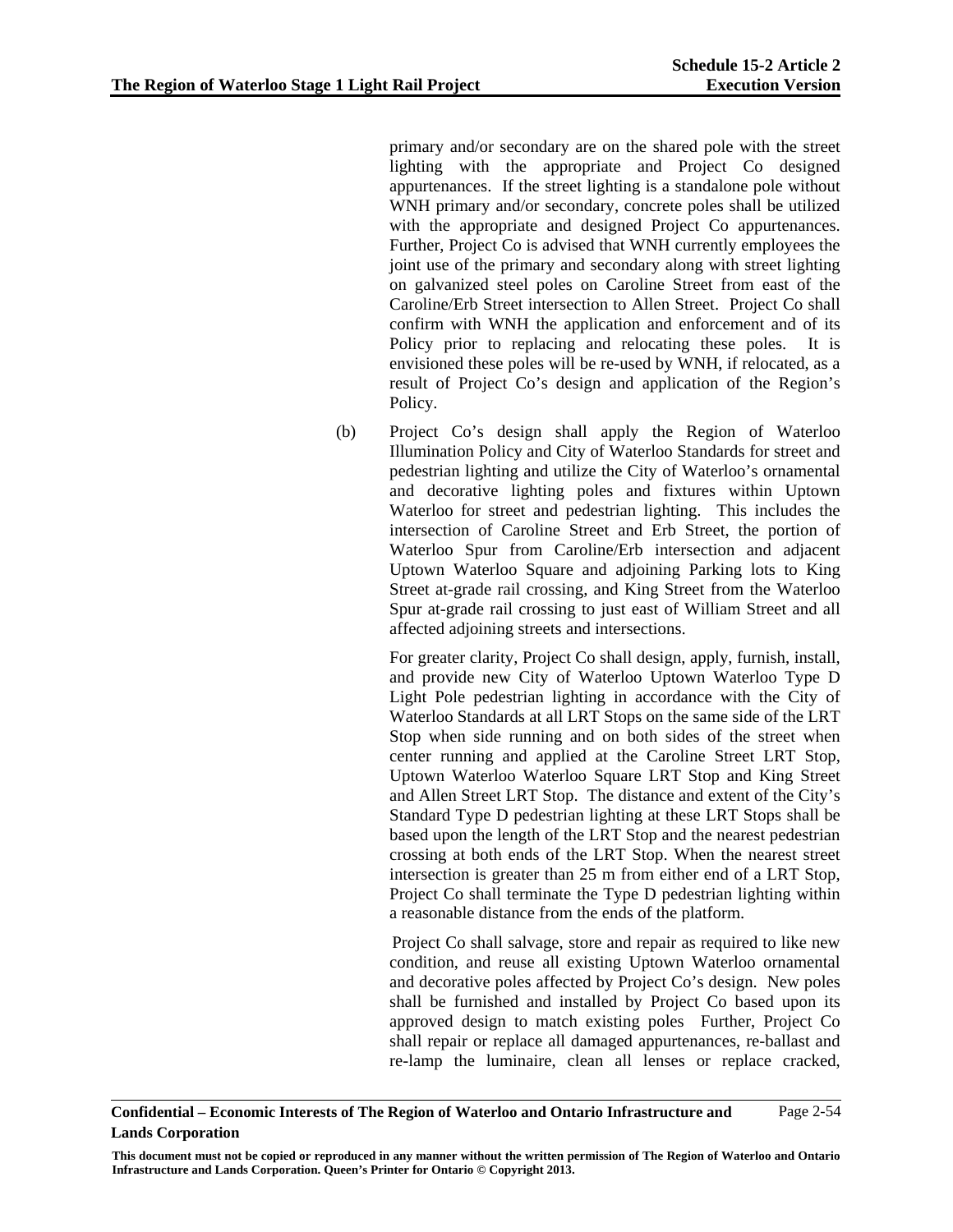damaged or missing lenses, replace all ground fault receptacles, paint, where required, among other to like new condition. Refer to Appendix J for the City of Waterloo Uptown Waterloo Type D Light Pole Detail.

- (c) Project Co's scope shall provide and make provisions for within its design, furnish and install including but not limited to an encased conduit duct bank with hand holes spaced at acceptable City of Waterloo Uptown Waterloo Type D Light Pole pedestrian spacing from the intersection of Caroline Street and Erb Street along both sides of Caroline Street to Allen Street intersection, along both sides of Allen Street from Caroline Street to King Street, along both sides of King Street from just east of William Street to Union Street to allow for the extension and expansion of the current ornamental and decorative pedestrian and street lighting and those required Type D lights and stated herein. These duct banks and their hand holes are intended for the future use by the City of Waterloo pedestrian lighting. They shall include pull wire of appropriate design tension for wiring at a future date by the City of Waterloo including all hand hole lids and appurtenances.
- (d) Project Co shall apply and take into consideration the Institute of Illuminating Engineers Standards, Ontario Building Code (OBC) among other Codes, Regulatory requirements and Standards, City and surrounding community when selecting the poles for the OMSF and Yard and Traction Power Substations (T.P.S.S.) among other facilities required as a result of Project Co's design.
- 2. City of Kitchener, City of Kitchener Defined Urban Districts and Kitchener-Wilmot Hydro Inc. (KWH) – Kitchener Downtown Standard (65710) refer to Appendix J and Kitchener-Wilmot Hydro Inc. Policy
	- (a) Project Co's design shall apply the Region of Waterloo Illumination Policy within the City of Kitchener and Project affected adjoining intersecting streets and at-grade rail crossings. Further, Project Co, where required and relocated by design, replace existing KWH poles with new poles for all street lighting affected. The re-use of existing KWH poles is subject to the Region and local Hydro approval after the completion of a field condition assessment and report by Project Co, Region and local Hydro of the poles in question to be retained and re-used by Project Co. However, and for greater clarity, Project Co shall not rely on the re-use of existing KWH poles for the purposes of its Proposal Submission.

 Project Co's design shall apply the Region of Waterloo Illumination Policy and City of Kitchener Standards for street and pedestrian lighting and utilize the City of Kitchener's existing ornamental and decorative lighting poles and fixtures

**Confidential – Economic Interests of The Region of Waterloo and Ontario Infrastructure and Lands Corporation**  Page 2-55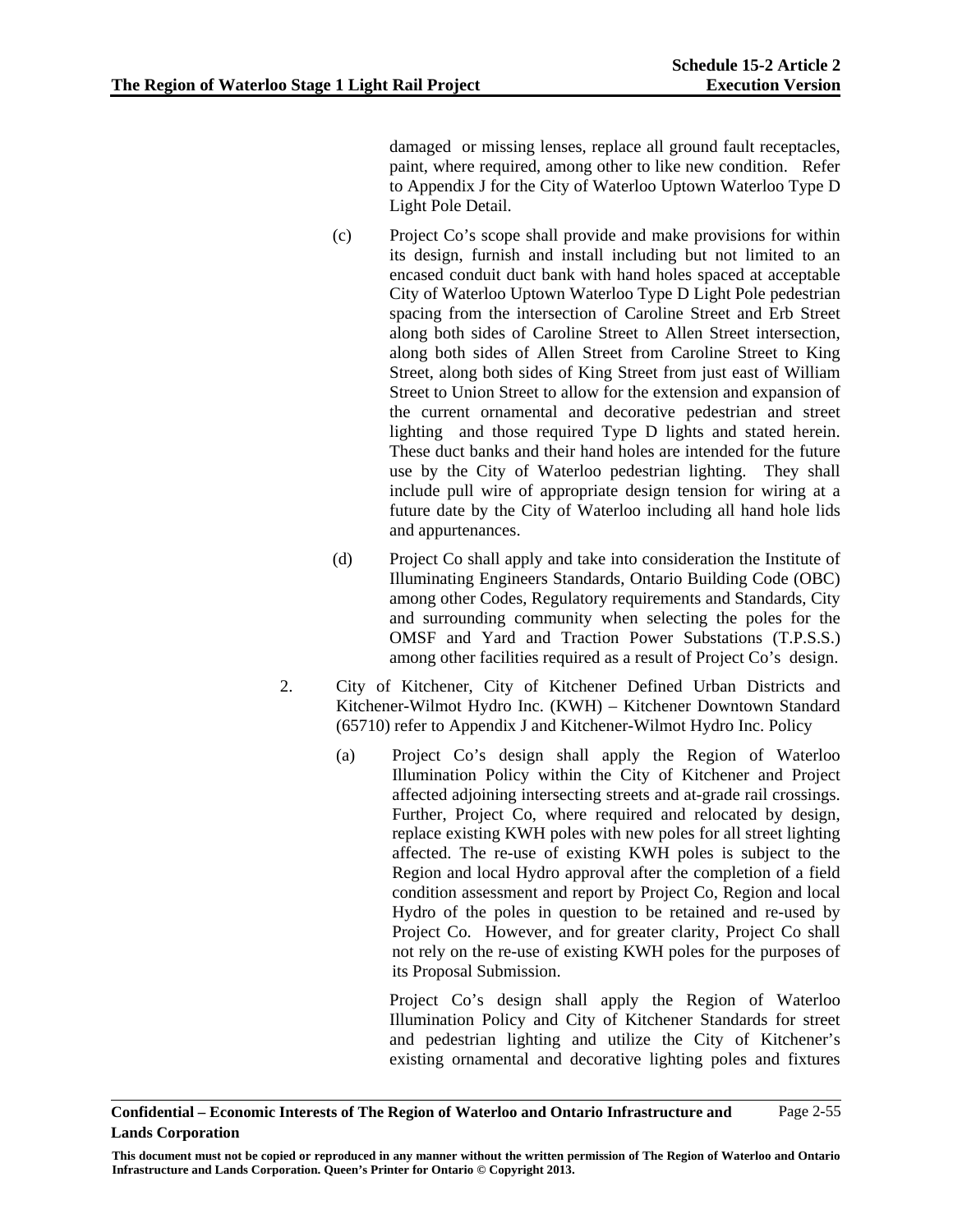within Downtown Kitchener for street and pedestrian lighting where they currently exist. Other existing ornamental and decorative poles shall also be re-used and relocated as required by Project Co's design. This includes as an example the intersection of King Street and Victoria Street and the Duke Street area of City Hall among others.

 For greater clarity, Project Co shall design, apply, engineer, furnish, install, and provide new City of Kitchener Downtown Standard (65710) street and pedestrian lighting in accordance with the City of Kitchener Standards at all street running LRT Stops on the same side of the LRT Stop when side running and on both sides of the street when center running and applied at all City of Kitchener LRT Stops. The distance and extent of the City's Downtown Standard pedestrian lighting at these LRT Stops shall be based upon the length of the LRT Stop and the nearest pedestrian crossing at both ends of the LRT Stop. When the nearest street intersection is greater than 25metres from a LRT Stop, Project Co shall terminate pedestrian lighting within a reasonable distance from the ends of the platform. Project Co shall for the King Street Grade Separation LRT Stop, i.e. HUB, consider Moore Avenue and Victoria Street as the termination points for the City Downtown Standard (65710). Project Co shall for the Ottawa and Mill Street LRT Stop apply the City Downtown Standard (65710) for street and pedestrian lighting for the entire intersection on Mill Street and Ottawa Street. Further, Project Co shall for the Block Line Road LRT Stop apply the City's Downtown Standard (65710) street and pedestrian lighting to the intersection at Block Line Rod and a reasonable termination distance north of the LRT Stop along Courtland Avenue.

Project Co shall salvage, store and repair as required to like new condition, and re-use all existing City of Kitchener Downtown Standard (65710), refer to Appendix J, and other ornamental and decorative poles affected by Project Co's design. New poles shall be furnished and installed by Project Co based upon its approved design to match the existing Downtown Standard, ornamental or decorative poles. Further, Project Co shall repair or replace all damaged appurtenances, re-ballast and re-lamp the luminaire, clean all lenses or replace cracked, damaged or missing lenses, replace all ground fault receptacles, paint, where required, among other to like new condition. Refer to Appendix J for the City of Kitchener Downtown Standard (65710).

For greater clarity, currently Kitchener-Wilmot Hydro Inc. (KWH) Policy is to utilize fully treated western cedar wood poles when KWH primary and/or secondary are on the shared pole with the street lighting. If the street lighting is a standalone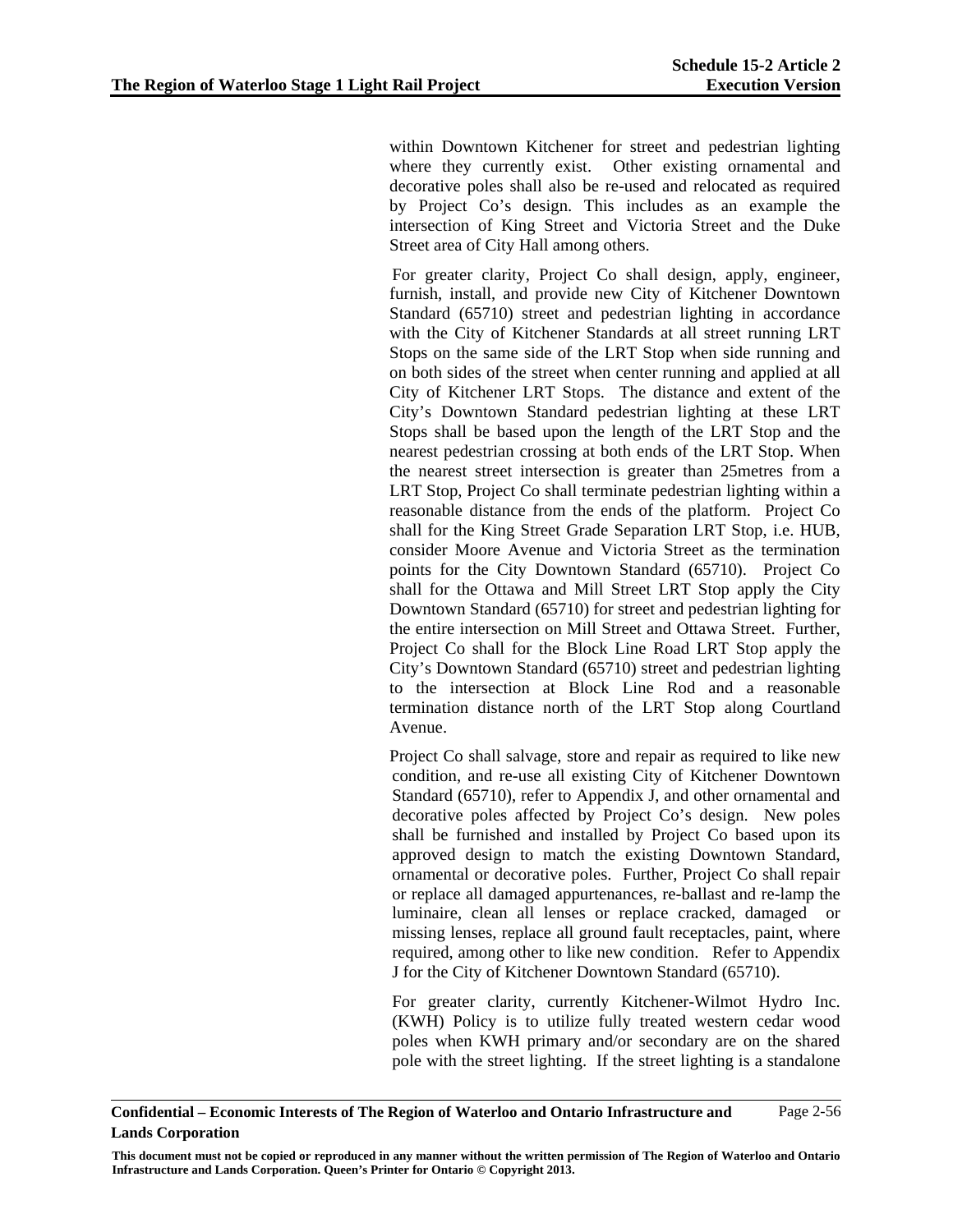pole without KWH primary and/or secondary, concrete poles shall be utilized. Project Co shall apply this requirement as stated herein under 2.11.

- (b) Project Co shall apply and take into consideration the Institute of Illuminating Engineers Standards, Ontario Building Code (OBC) among other Codes, Regulatory requirements and Standards, City of Kitchener and surrounding community when selecting the poles for the Traction Power Substations (T.P.S.S.) among other facilities required as a result of Project Co's design.
- B. Luminaire
	- 1. LED fixtures for all LRT Stops, LRT pedestrian bollards, and poles associated with the LRT Stops and LRT shelters including any GRT bus integration stop/shelters. Please refer to Article 14 LRT Stops and Stop Equipment. Project Co may use LED fixtures where allowed within the other Schedule 15-2 Articles.
	- 2. OMSF and Yard, Traction Power Substations (T.P.S.S).as well as other facilities Project Co is responsible for as a part of the Project apply in accordance with Institute of Illuminating Engineers Standards, Ontario Building Code (OBC) among other Codes, Regulatory requirements and Standards. Project Co shall consider the facility, its use, function, worker and public safety, security and respective City and surrounding community when selecting an appropriate luminaire, i.e. HPS, MH, Mercury Vapor or LED.
	- 3. High Pressure Sodium (HPS) fixtures for all street lighting in accordance with the Region of Waterloo Illumination Policy and local Hydro available materials and use as stated herein.
	- 4. City of Kitchener Kitchener Downtown Standard (65710) refer to Appendix J and use as stated herein and where impacted by Project Co's design.
	- 5. City of Waterloo Halophane Fort Washington Series refer to Appendix J and use as stated herein and where impacted by Project Co's design.
	- 6. Please note the following local Hydro street light materials available for use and consideration by Project Co in its Illumination design:

| <b>Exhibit 2.11-1</b><br><b>Waterloo North Hydro (WNH) Typical Street Lighting Material</b>                              |                               |                           |               |  |
|--------------------------------------------------------------------------------------------------------------------------|-------------------------------|---------------------------|---------------|--|
| <b>WNH</b><br><b>Model Number</b><br><b>Reference</b><br><b>Item Description</b><br><b>Manufacturer</b><br><b>Number</b> |                               |                           |               |  |
| 250W HPS Luminaire                                                                                                       | American Electric<br>Lighting | 20 25 SCT 120 R2 FG M2 CS | 870 040 00115 |  |

### **Confidential – Economic Interests of The Region of Waterloo and Ontario Infrastructure and Lands Corporation**  Page 2-57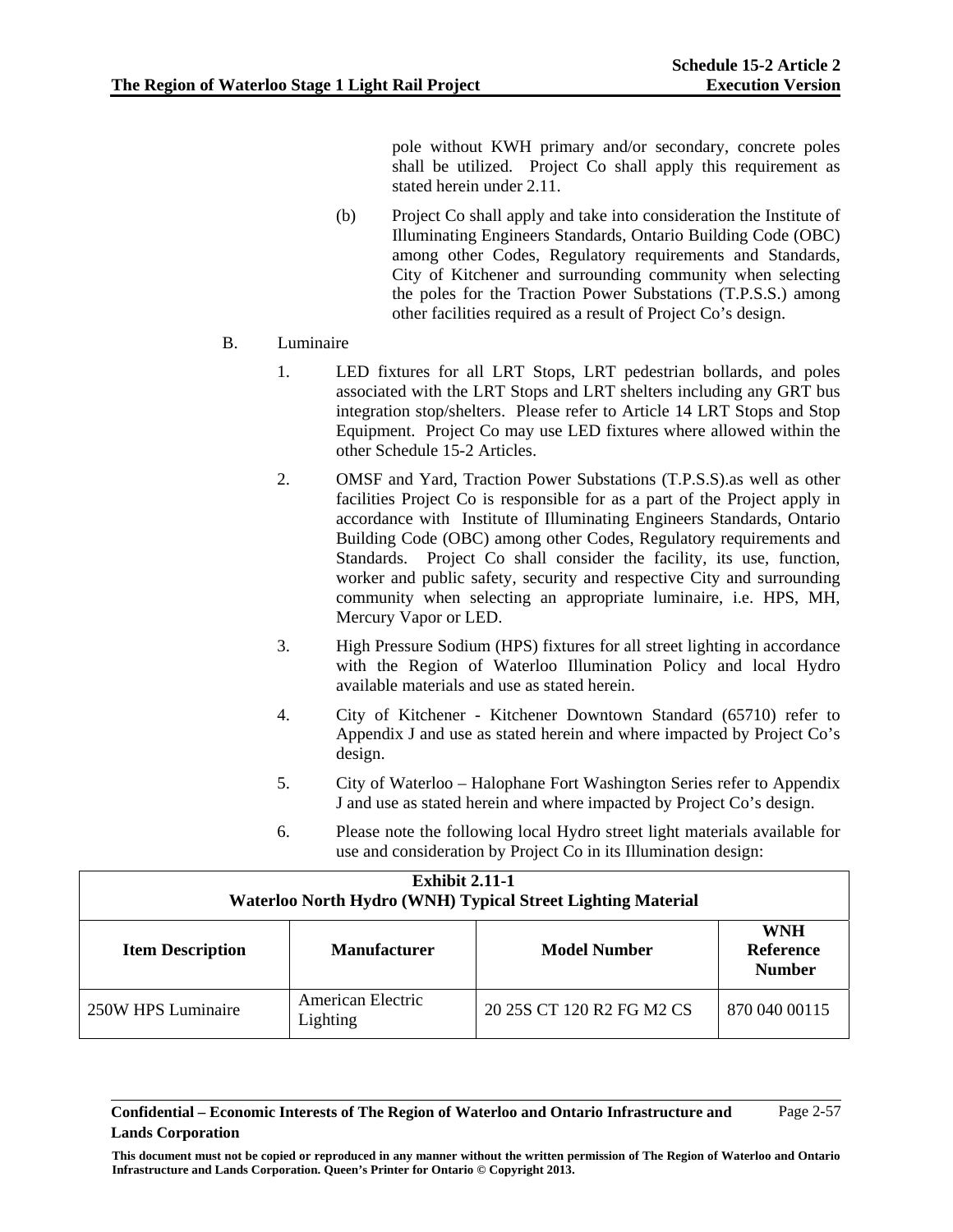| <b>Exhibit 2.11-1</b><br>Waterloo North Hydro (WNH) Typical Street Lighting Material |                                                 |                                                  |                                                 |  |
|--------------------------------------------------------------------------------------|-------------------------------------------------|--------------------------------------------------|-------------------------------------------------|--|
| <b>Item Description</b>                                                              | <b>Manufacturer</b>                             | <b>Model Number</b>                              | <b>WNH</b><br><b>Reference</b><br><b>Number</b> |  |
| 150W HPS Luminaire                                                                   | American Electric<br>Lighting                   | 20 15S CT 120 R2 FG M2 CS                        | 870 040 00085                                   |  |
| 100W HPS Luminaire                                                                   | American Electric<br>Lighting                   | 20 10S CT 120 R2 FG M2 CS                        | 870 040 00080                                   |  |
| 70W HPS Luminaire                                                                    | American Electric<br>Lighting                   | 20 07S CT 120 R2 FG M2 CS                        | 870 040 00075                                   |  |
| 250W Lamp                                                                            | Phillips                                        | C150S55/ALTO NC HPS                              | 870 030 00016                                   |  |
| 150W Lamp                                                                            | Phillips                                        | C150S55/ALTO NC HPS                              | 870 030 00015                                   |  |
| 100W Lamp                                                                            | Phillips                                        | C100S54/ALTO NC HPS                              | 870 030 00010                                   |  |
| 70W Lamp                                                                             | Phillips                                        | C70S62/ALTO NC HPS                               | 870 030 00005                                   |  |
| 15' Street Light Arm                                                                 | <b>USS Manufacturing</b>                        | TER15MA                                          | 870 010 00045                                   |  |
| 12' Street Light Arm                                                                 | <b>USS Manufacturing</b>                        | TER12MA                                          | 870 010 00040                                   |  |
| 10' Street Light Arm                                                                 | <b>USS Manufacturing</b>                        | TER10MA                                          | 870 010 00035                                   |  |
| 8' Street Light Arm                                                                  | <b>USS Manufacturing</b>                        | TER8MA                                           | 870 010 00025                                   |  |
| Photo Cell                                                                           | Lumatrol                                        | 120V, 1800VA, ECDV-AP-TD                         | 870 070 00010                                   |  |
| Fuse, 5 Amp                                                                          | Cooper Bussmann                                 | KTK-5                                            | 870 020 00005                                   |  |
| <b>Fuse Inline Holder</b>                                                            | Littelfuse                                      | 0LEB00AAX                                        | 870 100 00160                                   |  |
| <b>Fuse Inline Boot</b>                                                              | Littelfuse                                      | WPB1                                             | 870 100 00165                                   |  |
| On-Pole Breaker, 60 Amp,<br>22kA                                                     | <b>ENASCO</b>                                   | CPL072R                                          | 870 100 00150                                   |  |
| Cable/Conductor                                                                      | Nexans, General Cable,<br>Priority Wire & Cable | #4 Al Duplex, 1-#4 Al<br>Polyethylene, 1-#4 ACSR | 220 070 00031                                   |  |

| <b>Exhibit 2.11-2</b><br>Kitchener Wilmot Hydro (KWH) Typical Street Lighting Material |                                |                                    |                       |  |  |  |
|----------------------------------------------------------------------------------------|--------------------------------|------------------------------------|-----------------------|--|--|--|
| Hydro No.                                                                              | <b>Description</b>             | <b>Manufacturer</b><br><b>Name</b> | <b>Catalog Number</b> |  |  |  |
| 38S071000                                                                              | Stl-Photoeye&Bracket<br>811-21 |                                    | Various Approved      |  |  |  |

### **Confidential – Economic Interests of The Region of Waterloo and Ontario Infrastructure and Lands Corporation**  Page 2-58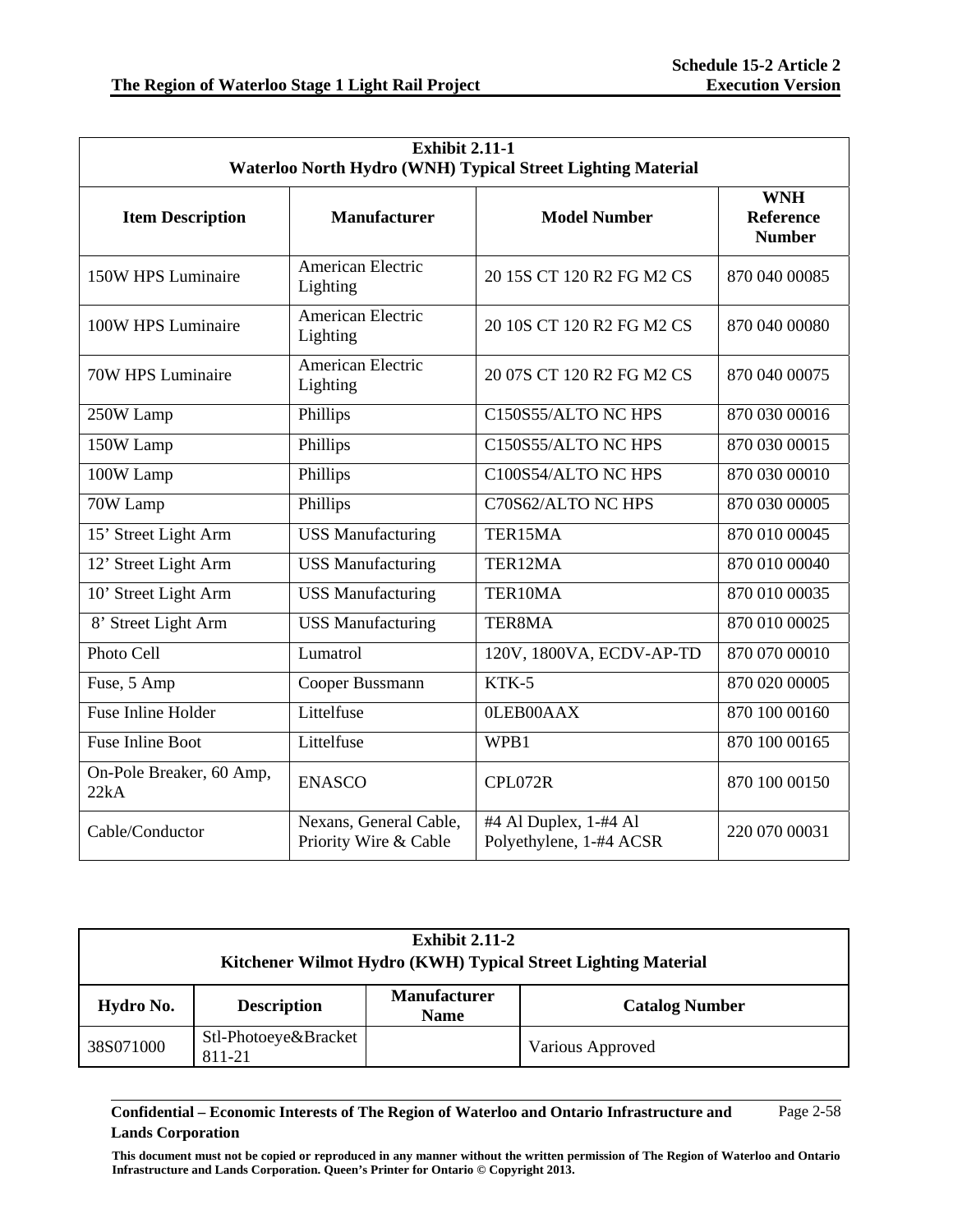| <b>Exhibit 2.11-2</b><br>Kitchener Wilmot Hydro (KWH) Typical Street Lighting Material |                                          |                                    |                               |  |  |
|----------------------------------------------------------------------------------------|------------------------------------------|------------------------------------|-------------------------------|--|--|
| Hydro No.                                                                              | <b>Description</b>                       | <b>Manufacturer</b><br><b>Name</b> | <b>Catalog Number</b>         |  |  |
| 38S071004                                                                              | <b>Stl</b> - Bracket RE8MA               |                                    | Various Approved              |  |  |
| 38S071005                                                                              | Stl - Bracket<br>TER10MA                 |                                    | Various Approved              |  |  |
| 38F088008                                                                              | Fuse 10 Amp                              |                                    | Various Approved              |  |  |
| 38F088009                                                                              | Fuse 15 Amp                              |                                    | Various Approved              |  |  |
| 38S071016                                                                              | Stl - Fuse KIt SLK-M                     | Homac                              | SLK-M                         |  |  |
| 38S072004                                                                              | Stl-150 Watt HPS<br>Lamp                 |                                    | Various Approved              |  |  |
| 38S072005                                                                              | Stl-200 Watt HPS<br>Lamp                 |                                    | Various Approved              |  |  |
| 38S072006                                                                              | Stl-250 Watt HPS<br>Lamp                 |                                    | Various Approved              |  |  |
| 38S073008                                                                              | STL-150w HPS F.<br>Lens Luminaire        | <b>American Electric</b>           | 11515SCT120R3FGM2UPCSNRECHKHP |  |  |
| 38S073009                                                                              | STL-200w HPS F.<br>Lens Luminaire        | <b>American Electric</b>           | 12520SCTDT1R3FGM2UPCSNRECHKHP |  |  |
| 38S073010                                                                              | STL-250w HPS F.<br>Lens Luminaire        | American Electric                  | 12525SCT120R3FGM2UPCSNRECHKHP |  |  |
| 38S074000                                                                              | STL-Photo Eye<br>Receptacle              |                                    | Various Approved              |  |  |
| 38S074001                                                                              | STL-Photo Eye Cell                       |                                    | Various Approved              |  |  |
| 38S074011                                                                              | Stl-Relay 60AMP No<br><b>Fuse Recept</b> | <b>EPAC</b>                        |                               |  |  |
| 38S074012                                                                              | Stl-Relay 60Amp No<br>Fuse No Rec        | <b>EPAC</b>                        |                               |  |  |
| 38S074013                                                                              | Stl-Relay 60Amp<br><b>Fuse Recept</b>    | <b>EPAC</b>                        |                               |  |  |
| 38S074004                                                                              | Stl-Relay 60Amp<br>Fuse No Recept        | <b>EPAC</b>                        |                               |  |  |
| 38S075000                                                                              | Stl-O/H Duplex 1-2/0,<br>1#2             | OH Aluminum                        | Various Approved              |  |  |
| 38S075001                                                                              | Stl-O/H Duplex #2C-<br>#4                | OH Aluminum                        | Various Approved              |  |  |
| 38S075002                                                                              | Stl-Wire 2/C #12                         |                                    | Various Approved              |  |  |

### **Confidential – Economic Interests of The Region of Waterloo and Ontario Infrastructure and Lands Corporation**  Page 2-59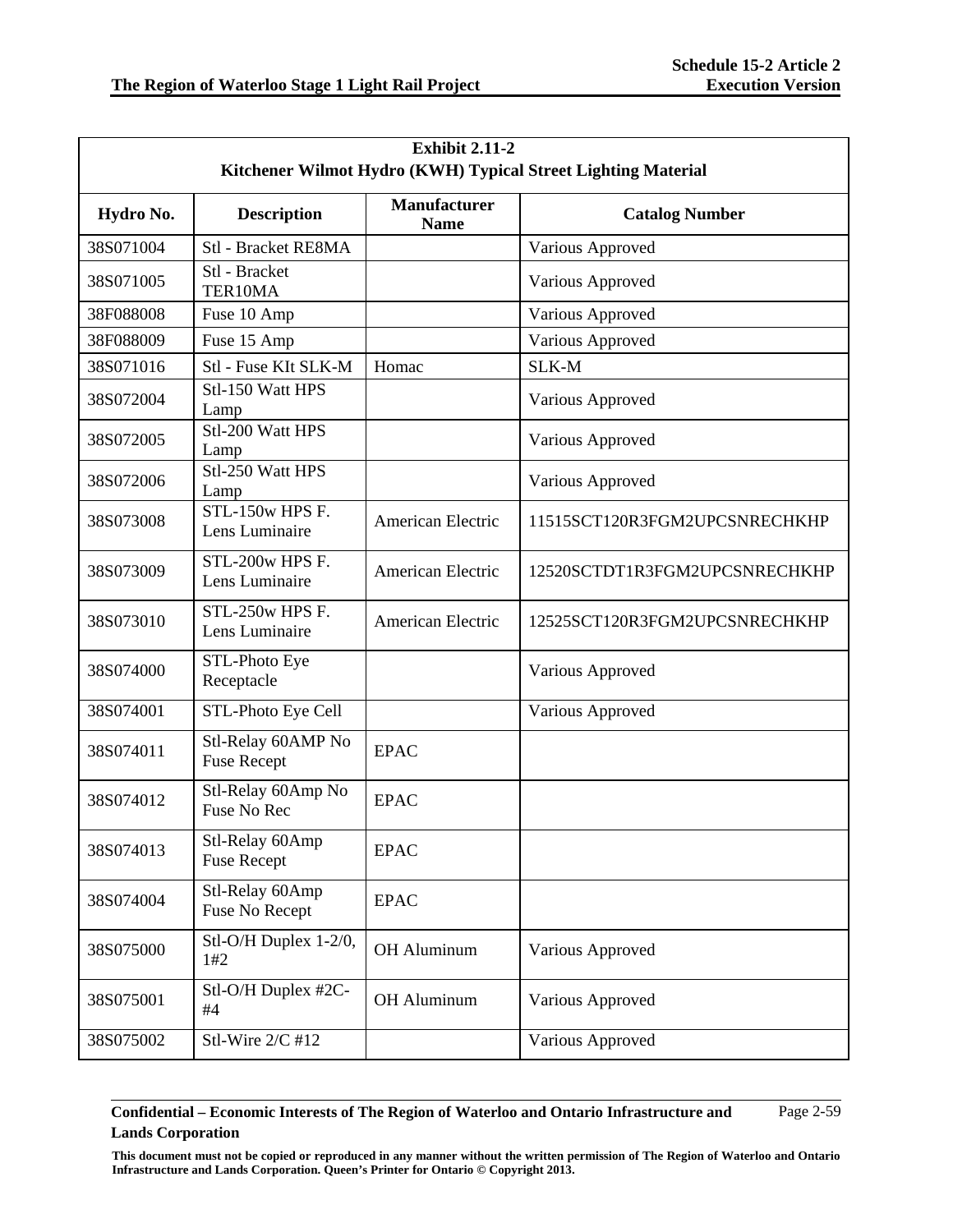| Exhibit $2.11-2$<br>Kitchener Wilmot Hydro (KWH) Typical Street Lighting Material |                                       |                                    |                       |  |  |  |
|-----------------------------------------------------------------------------------|---------------------------------------|------------------------------------|-----------------------|--|--|--|
| Hydro No.                                                                         | <b>Description</b>                    | <b>Manufacturer</b><br><b>Name</b> | <b>Catalog Number</b> |  |  |  |
| 38S075003                                                                         | Stl-Wire $2/C$ #4-1/C<br>#6 UG Copper | <b>Nexans</b>                      |                       |  |  |  |
| 38S076001                                                                         | Stl-Serv Ent Switch<br>2CCt Red W     | Enasco                             |                       |  |  |  |

- C. Controls New photocell controlled, consistent, compatible and applicable with the materials stated and noted herein.
- (iii) Acceptable Materials City of Waterloo
	- A. Uptown Waterloo Refer to Appendix J Uptown Waterloo Type D Light Pole Detail, its appurtenances, use and applied as stated herein under 2.11.
	- B. All other areas along the LRT alignment, adjoining streets and intersections, and at-grade rail crossings refer to, use and apply the information stated herein under 2.11.
	- C. Other private property ingress/egress lighting Project Co shall design and coordinate the reuse of the existing lighting and appurtenances as a result of Project Co's design. Project Co's scope shall include but not limited to the furnishing and installation of new conduit, cleaning of the existing lighting, new foundations and connections where required, new hand holes with lids, new junction boxes with lids, painting as required, pull wire, re-ballasting and re-lamping, testing, commissioning, wiring, and any required and/or relocated local Hydro metering and fuse/breaker tie-ins among others to like new condition. Damages caused by Project Co will result in the complete replacement of the existing material at no cost to the Region, City and property owner.
- (iv) Acceptable Materials City of Kitchener and City of Kitchener Defined Urban Districts
	- A. King St. West Corridor Union Street to King Street Grade Separation to just west of the Moore Street Intersection –

Project Co shall apply the Region's Illumination Policy and replace all existing street and pedestrian lighting with new materials affected by Project Co's design in accordance with Region and KWH Policy.

Grand River Hospital (GRH) – Project Co shall design, coordinate, salvage and re-use all existing GRH affected access and parking lot lighting affected by Project Co's design. Project Co's scope shall include but not limited to the furnishing and installation of new conduit duct bank and encased as required by

**This document must not be copied or reproduced in any manner without the written permission of The Region of Waterloo and Ontario Infrastructure and Lands Corporation. Queen's Printer for Ontario © Copyright 2013.**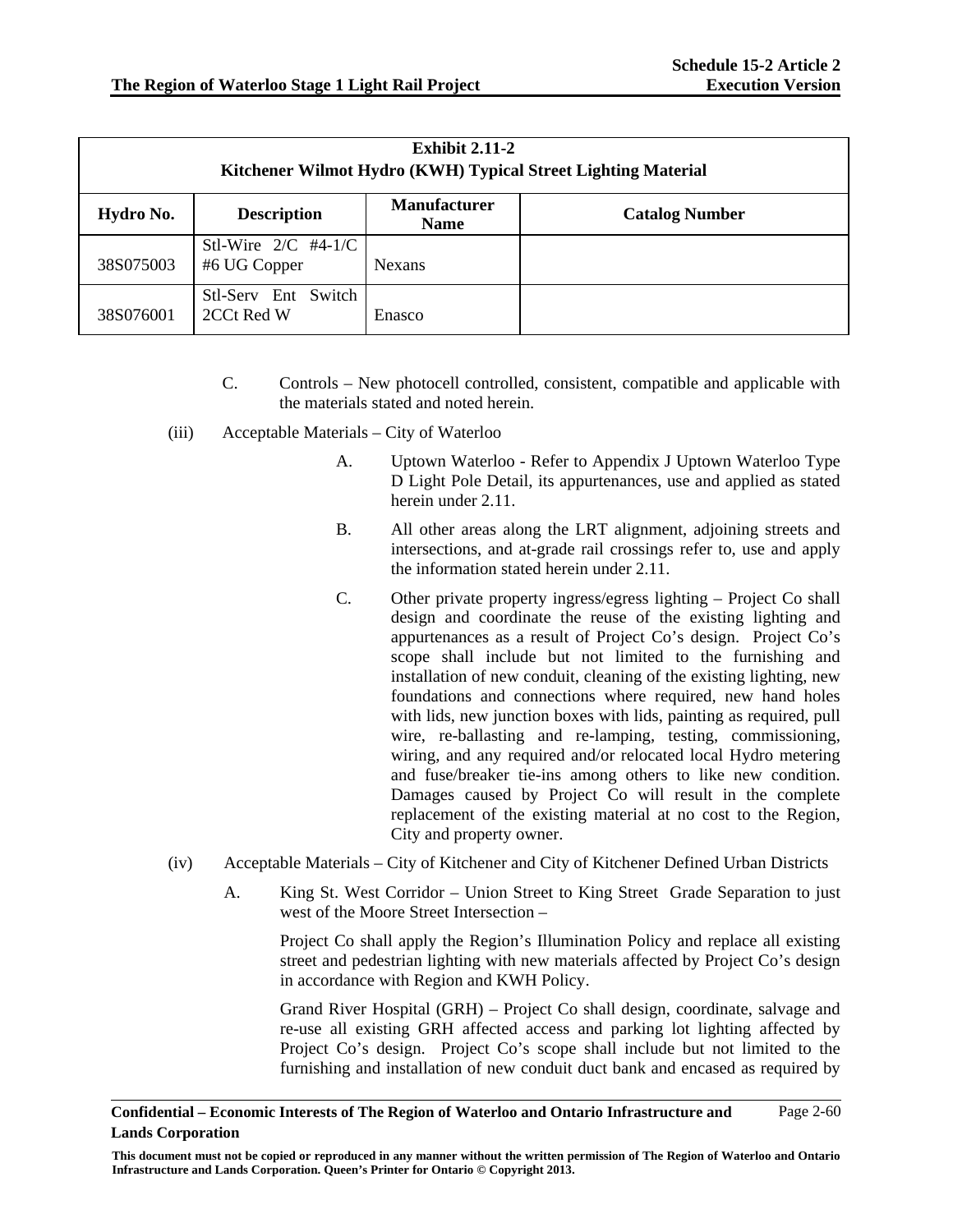Code, cleaning of all equipment and luminaire lenses, new foundations and connections, new hand holes, new junction boxes, painting as required, new pull wire of appropriate tension, replacement of all luminaire ballast and re-lamping, repairing to like new condition, re-installation, testing and commissioning, new wiring, and any required and/or relocated local Hydro metering and fuse/breaker tie-ins. Any damaged lighting and appurtenances caused by Project Co's activities will result in the complete replacement at no cost to the Region, GRH, City and local Hydro.

Other existing City ornamental or decorative pedestrian lighting and private property owner ingress/egress lighting – Project Co shall deign, coordinate, salvage and re-use the existing lighting and its appurtenances as a result of Project Co's design. Project Co's scope shall include but not limited to the furnishing and installation of new conduit duct bank, cleaning of all existing equipment and luminaire lenses, new foundations and connections, new hand holes, new junction boxes, new pull wire of appropriate tension, painting as required, replacement of all luminaire ballast and re-lamping, re-installation, repairing to like new condition, testing and commissioning, new wiring, and any required and/or relocated local Hydro metering and fuse/breaker tie-ins among others. Damages caused by Project Co will result in the complete replacement of the existing material at no cost to the Region, City, local Hydro and private property owner.

B. Warehouse District – King Street Grade Separation from just east of Moore Avenue to Francis Street Intersection (This includes the affected portions of Charles Street and Victoria Street) –

Project Co shall apply the Region's Illumination Policy and replace with new materials all existing street lighting affected by Project Co's design in accordance with Region and KWH Policy. The exception will be the City's ornamental and decorative lighting on King Street and Victoria Street and at intersections. These shall be salvaged, repaired as stated herein under 2.11 and as required, and reinstalled by Project Co

All other existing ornamental or decorative light poles, luminaires and appurtenances and Other private property owner ingress and egress lighting – As stated and noted herein under 2.11.

C. City Centre District – Francis Street to Frederick/Benton Street Intersection (This includes Charles Street and Duke Street) –

Project Co shall apply the Region's Illumination Policy and replace with new materials all existing street lighting affected by Project Co's design in accordance with Region and KWH Policy.

All existing City of Kitchener Downtown Standard (65710) Appendix J lighting in the vicinity of City Hall and other downtown ornamental or decorative light poles, luminaires and appurtenances and Other private property owner ingress/egress lighting – As stated and noted herein under 2.11.

D. Market Stop – Frederick/Benton Street to Cedar Street Intersection –

**Confidential – Economic Interests of The Region of Waterloo and Ontario Infrastructure and Lands Corporation**  Page 2-61

**This document must not be copied or reproduced in any manner without the written permission of The Region of Waterloo and Ontario Infrastructure and Lands Corporation. Queen's Printer for Ontario © Copyright 2013.**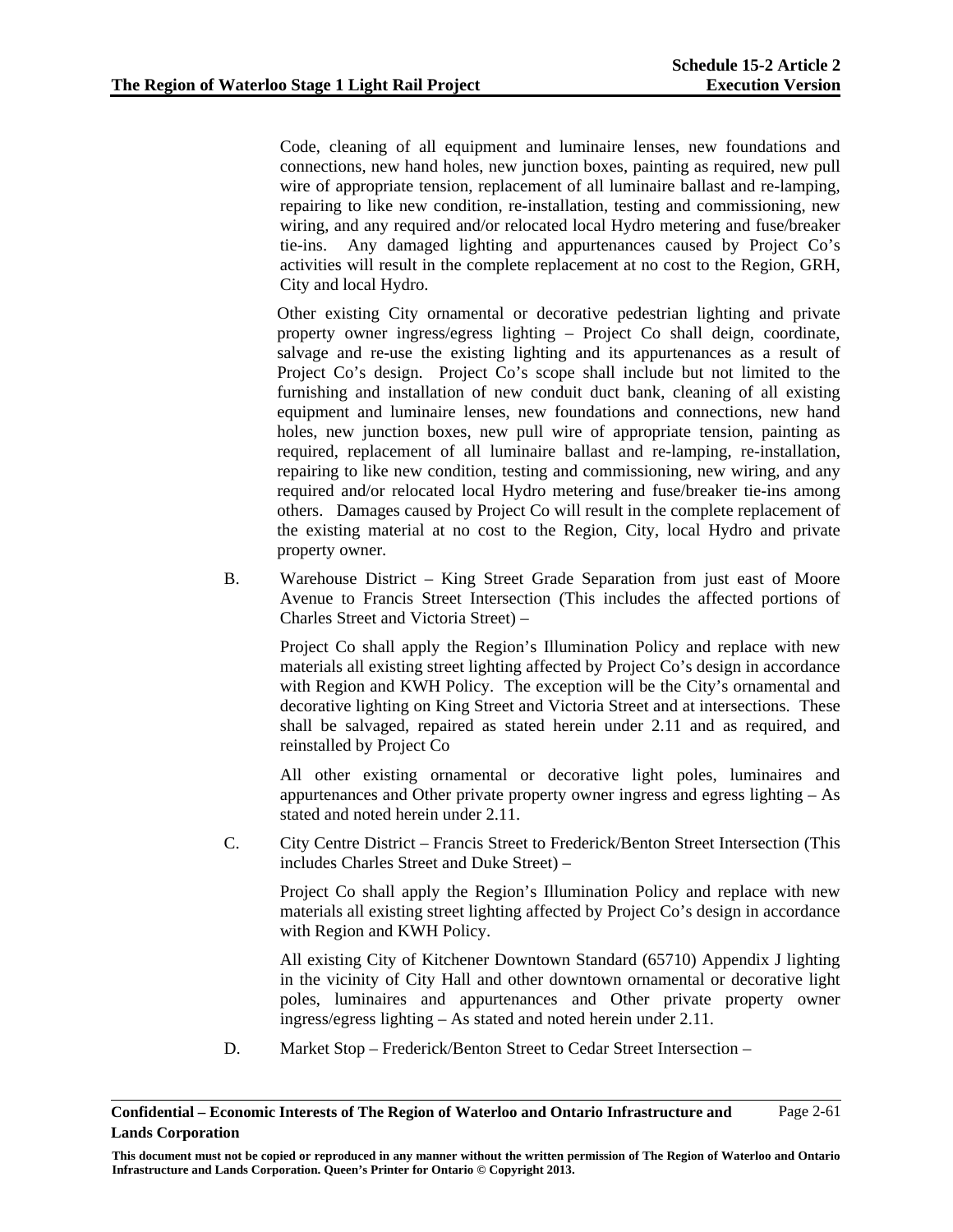Project Co shall apply the Region's Illumination Policy and replace with new materials all existing street lighting affected by Project Co's design in accordance with Region and KWH Policy.

All existing ornamental or decorative light poles, luminaires and appurtenances and Other private property owner ingress/egress lighting – As stated and noted herein under 2.11

E. Charles Street from east of the Cedar Street Intersection and Kitchener Market LRT Stop to Borden Street and Ottawa Street, Borden Avenue, Ottawa Street, Mill Street, Hayward Avenue, Courtland Avenue, Balzer Road, Wilson Avenue, all At-Grade Rail Crossings and adjoining streets and intersections -

Project Co shall apply the Region's Illumination Policy and replace with new materials all existing street lighting affected by Project Co's design in accordance with Region and KWH Policy.

All existing ornamental or decorative light poles, luminaires and appurtenances and Other private property owner ingress/egress lighting – As stated and noted herein under 2.11.

### (d) Maintenance

- (i) Future maintenance of the lighting systems installed within the LRT Stop areas or within the LRT trackway corridor shall be the responsibility of Project Co. All other lighting shall be maintained by the agency that currently has jurisdiction over the lighted facility.
- (e) LRT Stop Area Lighting
	- (i) LRT Stop area lighting shall include internal site circulation and access to the LRT Stop. The placement of luminaires shall not obstruct the movement of vehicles or pedestrians. Luminaire placement shall be coordinated with the landscape and site plans to protect light standards located adjacent to roadways and to ascertain that planting shall not obscure the lighting distribution pattern.
	- (ii) Project Co. shall coordinate with Schedule 15-2 Article 14 for LRT Stop lighting.
- (f) Vehicular Access Lighting
	- (i) Vehicular access lighting shall provide a natural lead-in to the bus and kiss-and-ride areas. The illumination on all access and egress roads shall be graduated up or down to the illumination level of the adjacent street or highway.
- (g) Parking Lot Lighting
	- (i) Lighting poles shall be located generally along the parking barriers and the parking lot perimeter. The placement of poles shall present a minimum obstruction to movement and parking of cars.
	- (ii) Parking lot illumination shall be controlled to direct light to the parking areas, while minimizing spillover of illumination to adjacent properties.
	- (iii) All parking lot and walkway lighting shall be controlled automatically by photocell and time-clock switch. For security lighting, circuits shall be designed so that approximately 15 to 25 percent of normal parking area and roadway entrance lighting is controlled by

**This document must not be copied or reproduced in any manner without the written permission of The Region of Waterloo and Ontario Infrastructure and Lands Corporation. Queen's Printer for Ontario © Copyright 2013.**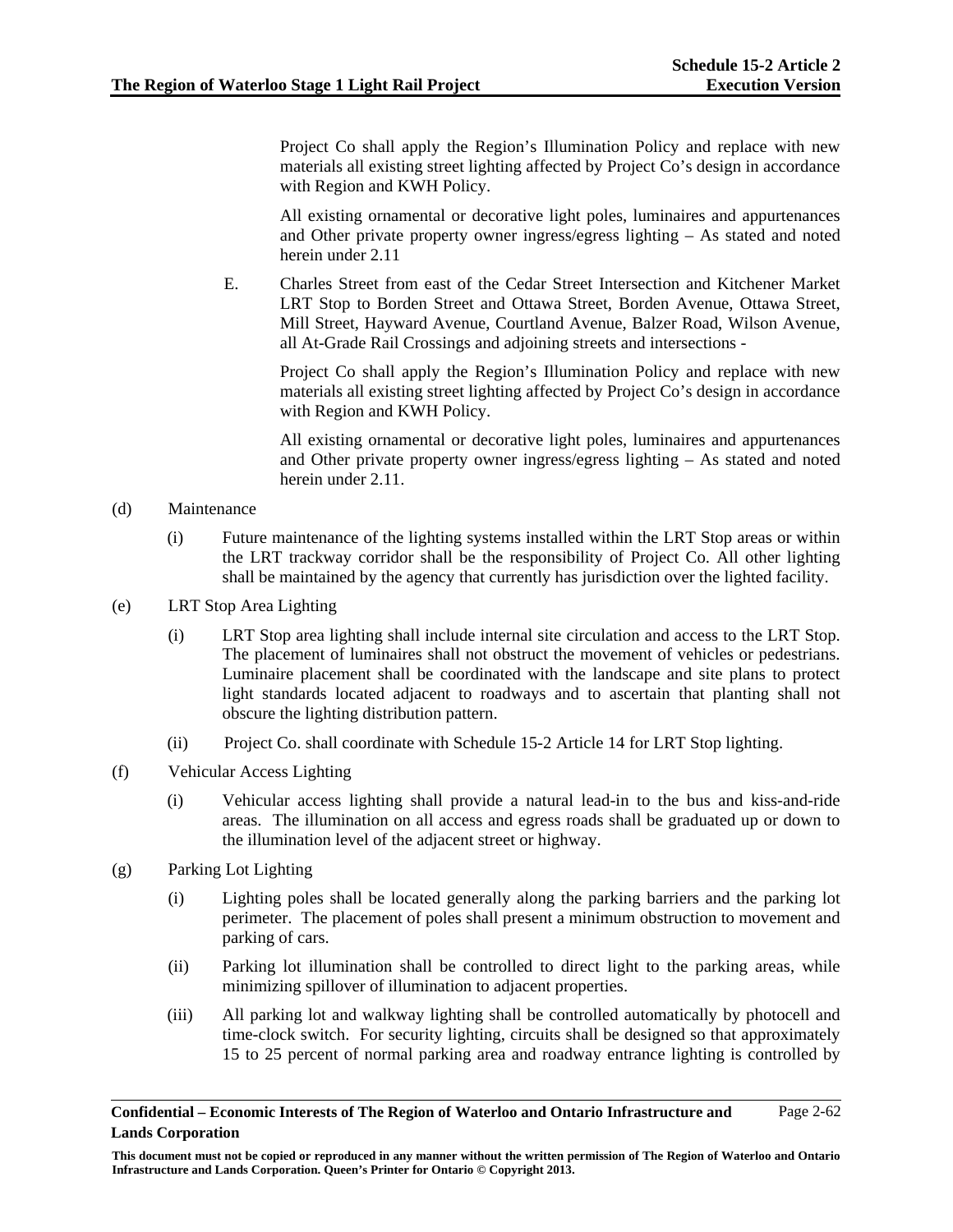photocells. The remainder of exterior lighting shall be controlled by photocells, but shall be turned on and off by time-clock switches.

- (h) Application of Municipal Region of Waterloo Illumination Policy
	- (i) For greater clarity, Project Co shall apply the Municipal Region of Waterloo Illumination Policy for street and/or road allowance lighting as follows:
		- A. Treat all center running LRT alignment locations as two equivalent vehicular travel lane widths when determining the overall lane configuration of the resulting Project Co design of the street and/or road allowance.
		- B. Treat all side running LRT alignment locations as one equivalent vehicular travel lane width when determining the overall lane configuration of the resulting Project Co design of the street and/or road allowance.
	- (ii) Intersections: signals are lit by installing luminaires on each primary signal head over the crosswalk on the receiving lane. Unsignalized intersections do not require specialized lighting unless there is not adequate coverage from the existing street illumination on the hydro poles.
	- (iii) midblock roadway: The design guidelines prefer to use the local Hydro poles whenever possible. Regional practice is to install the lights at approximately 45m apart (standard Hydro spacing).
	- (iv) pedestrian crossings: Standard regional practice is: intersection crossings are lit by intersection lighting above. Mid-block pedestrian crossings are lit on both sides of the road in advance of the crossing (8-10m).
	- (v) walkways: the policy states that walkways not on the roadway are a local responsibility. Sidewalks/ walkways are not considered. This does not apply to walkways and pedestrian crossings to LRT Stops. Full illumination in accordance with TAC low intensity lighting is required in these areas as a minimum.
	- (vi) GRT stops for both vehicles and pedestrians: not considered, however, GRT stops (along with a sidewalk) do trigger illumination if none exist.
	- (vii) The criteria would be typically a 150w HPS luminaires (different models in Kitchener and Waterloo) spacing of typical 45m, double sided if over 4 lanes and 3.0m arms. Mounting height would typically be  $\pm 9m$  which would put the luminaire around 10.5m. However, Project Co shall apply the Region's Illumination Policy and determine the pole spacing, wattage, arms lengths, among other appurtenances to satisfy Project Co's design and the materials, requirements provided and stated herein under 2.11.

## **2.12 Traffic Control Devices**

- (a) The road reconstruction or restoration necessitated by the Project shall require the relocation or replacement of various permanent traffic control devices, including traffic signs, pavement markings, and traffic signals.
- (b) Objectives
	- (i) The design of traffic control devices to be installed by the Project shall seek to restore the conditions in place prior to construction, except where introduction of the LRT requires modifications to the existing conditions. Modifications to the existing traffic controls

**This document must not be copied or reproduced in any manner without the written permission of The Region of Waterloo and Ontario Infrastructure and Lands Corporation. Queen's Printer for Ontario © Copyright 2013.**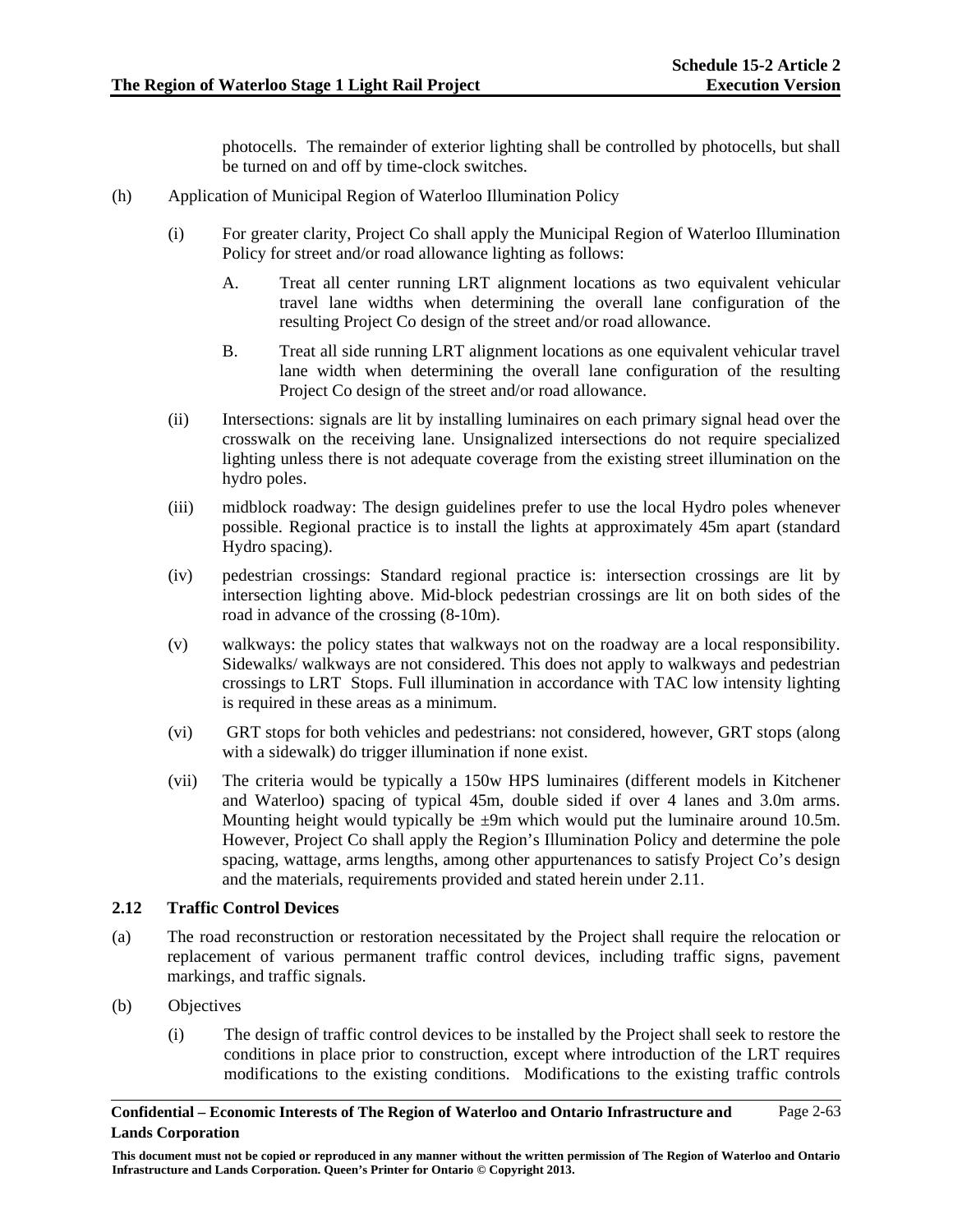shall be designed in accordance with the requirements of the Region, Local Municipality and Manual of Uniform Traffic Control Devices for Canada (MUTCD).

- (ii) In areas of transition of LRT trackway location and at intersections, appropriate signing and warning devices (i.e. rumble strips and coloured concrete) shall be used to prevent vehicle and pedestrians from entering the trackway at any point.
- (c) Signing
	- (i) Regulatory, guide, and warning sign panels installed or relocated by the Project shall meet the requirements of the Manual of Uniform Traffic Control Devices for Canada (TAC and Region/Municipal standards). Sign structure, posts, and mounting designs shall meet the criteria and standards of the jurisdictional and maintaining agency. Existing sign bridges and ground-mounted signs shall be relocated as necessary.
	- (ii) Minimum vertical clearances to overhead sign structures shall be based on the type of facility over which the sign is suspended. Where necessary, sign lighting shall be installed. Destination and information signs shall be designed in accordance with Region standards for sign coloring, lettering, and readability. Pedestrian signage shall comply with AODA guidelines and the Active Transportation Master Plan (ATMP). In some instances, municipal and municipal agencies (GRT) signs may be mounted on the LRT structure; the design of the LRT structures shall account for this possibility.
- (d) Pavement Markings
	- (i) All pavement delineation devices and materials shall comply with the requirements and specifications of the Manual of Uniform Traffic Control Devices for Canada and Ontario Traffic Manual Book 11 Pavement Markings with OTM Book 11 taking precedence in the event of a conflict between the two manuals.
	- (ii) All pavement markings shall be Durable Pavement Markings and comply with RWSSP 710 and OPSS 710.
	- (iii) Pedestrian Crossings at intersections and LRT stops shall be Ladder Type Durable Pavement Markings.
- (e) Lane/Obstacle Delineation
	- (i) Ground mounted high visibility flexible delineators may be used to direct lane transitions where the LRT transitions from centre running to side running and vice versa.
	- (ii) Pavement markings and texture shall be used to clearly delineate areas where vehicle/LRV dynamic envelope conflicts could occur. Particular care should be taken on turns, transitions and complex intersections.

### **2.13 Maintenance and Protection of Traffic**

- (a) As the Project area includes some of the busiest roadways in the Region, construction activities associated with a Project of this magnitude may impact traffic patterns on the adjoining roadways. In some cases, traffic within the limits of construction shall be subject to speed reductions, altered traffic patterns, and reduced levels of service. Refer to Schedule 15-2 Article 18 for the overall traffic management requirements.
- (b) Objectives

**This document must not be copied or reproduced in any manner without the written permission of The Region of Waterloo and Ontario Infrastructure and Lands Corporation. Queen's Printer for Ontario © Copyright 2013.**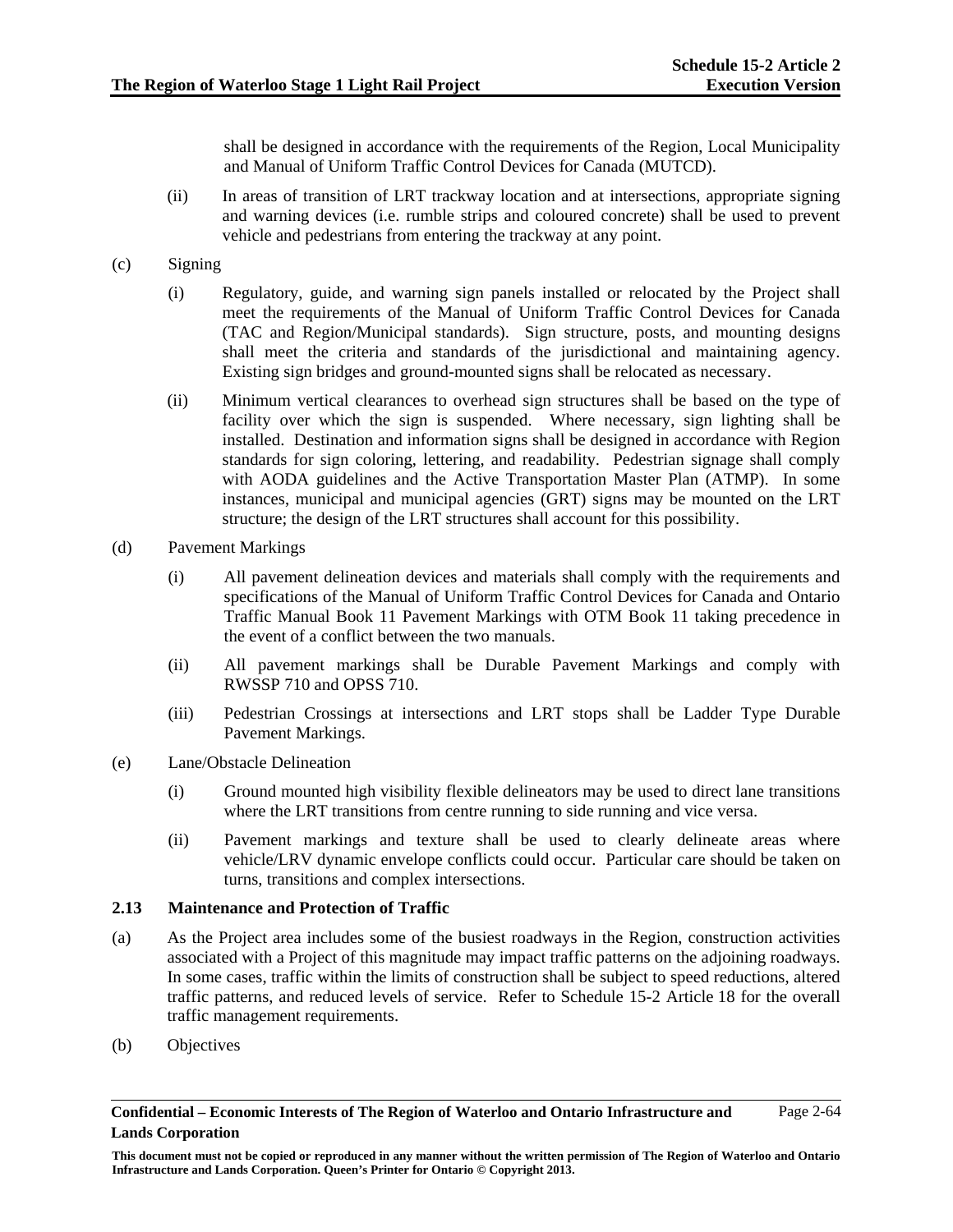- (i) As part of the design process, detailed schemes for the maintenance and protection of traffic (MPT) shall be developed. These schemes shall provide safe temporary operations during construction, while minimizing disruption of traffic and impacts to the adjacent communities.
- (c) References
	- (i) Ontario Traffic Manual Book 7 Temporary Conditions
- (d) Design Criteria
	- (i) The following design issues shall be considered in the development of maintenance and protection of traffic schemes in accordance with Region standards:
		- A. Safety of motorists
		- B. Worker safety
		- C. Maintenance of existing traffic patterns
		- D. Maintenance of pedestrian access
		- E. Maintenance of bike access
		- F. Maintenance of parking facilities
		- G. Maintenance of Business access
		- H. Construction vehicle access
		- I. Temporary signing and traffic control
		- J. Utility relocations
		- K. Temporary drainage
		- L. Temporary lighting
		- M. Temporary pavement
		- N. Dust and erosion control/mitigation
		- O. Noise control and mitigation
		- P. Vibration control and mitigation
		- Q. Protection of existing vegetation to remain
		- R. Maintenance of fire protection system (in accordance with NFPA 13, Building
		- S. City of Kitchener and City of Waterloo Standards
		- T. Province of Ontario Regulations
		- U. Maintenance of Emergency Services for Ambulance, Fire and Police

**This document must not be copied or reproduced in any manner without the written permission of The Region of Waterloo and Ontario Infrastructure and Lands Corporation. Queen's Printer for Ontario © Copyright 2013.**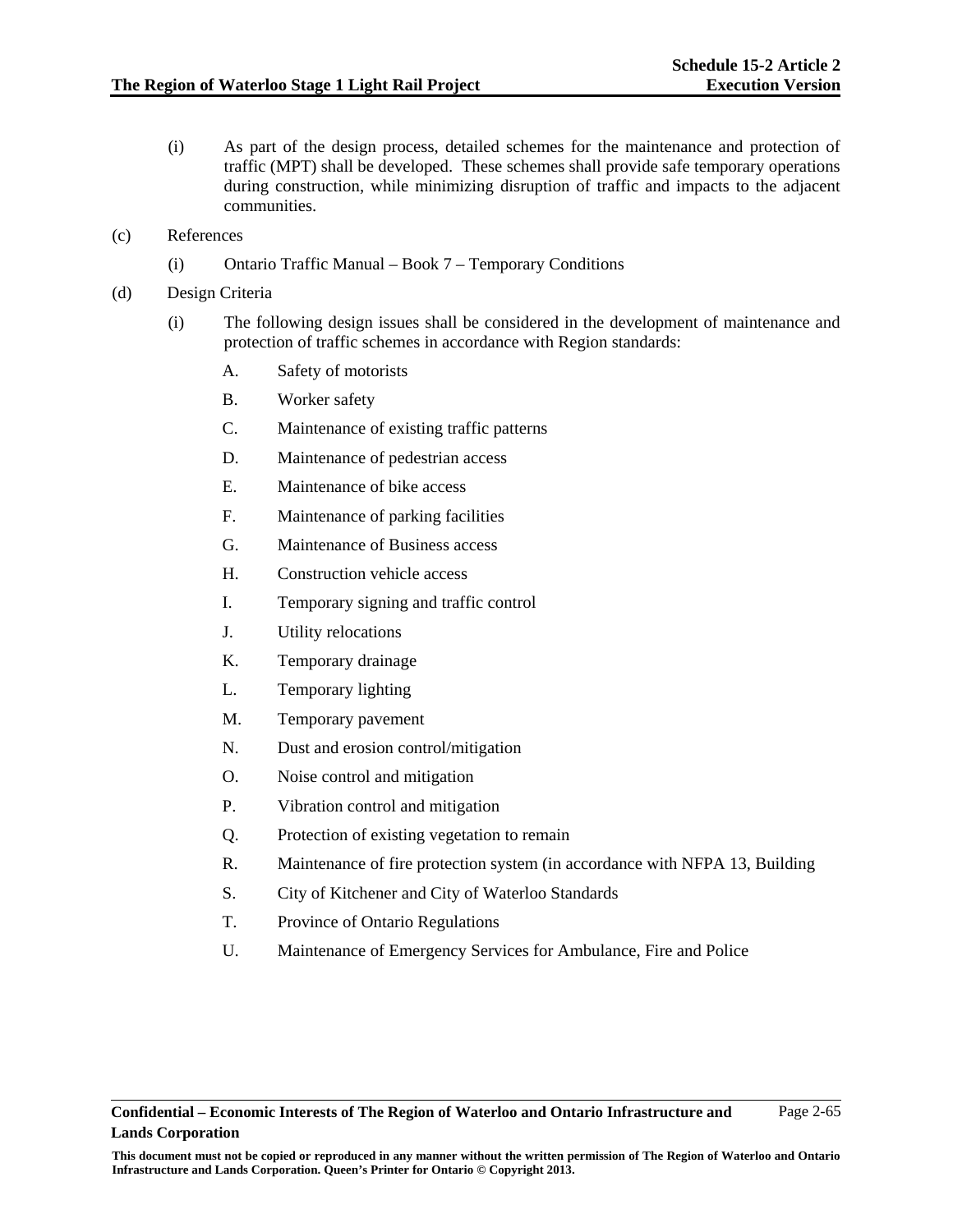## **2.14 Landscaping**

- (a) Intent
	- (i) Project Co. shall replace all existing landscaping along the alignment with new landscaping consistent with the specific area requirements as identified by the City's Urban Design Guidelines.
	- (ii) A significant length of the corridor does not provide adequate boulevard for plantings or landscape features. Project Co shall identify areas to be set aside for planting and proposed landscaping configurations in accordance with the appropriate municipality's urban design guidelines. In LRT Stop areas, planting areas shall be provided with a source of irrigation water and irrigation system if appropriate; however, in general terms, the preference will be for native plants and xeriscaping
	- (iii) The Basis of Design Report shall detail typical landscaping features for Stop areas, median island and tree compensation layouts in both urban and suburban areas.
	- (iv) City of Kitchener
		- A. Urban Trees As per City of Kitchener Tree List Species selection shall be appropriate for height restrictions associated with the OCS.
		- B. Tree Frame and Grate As a basis for bid in the RFP and subject to change during negotiations with the successful Proponent, Project Co shall refer to and apply in its design the City of Waterloo, Uptown Waterloo Tree Grate Details shown in Appendix J.
		- C. Tree Bed
			- 1. Urban Boulevard Silva Cell or approved equal as per City of Kitchener Detail UF.3.3 – Minimum soil volumes to correspond to City of Kitchener Detail UF.3.1
			- 2. Suburban Areas (Huron Spur, Courtland Ave) as per City of Kitchener Detail UF.4.1
		- D. As an alternative to in-kind replacement of built landscaping beds in Downtown Kitchener – King St. Grade Separation to Cedar St. Station Stop, provide moveable planters (Barkman Concrete Products) Contempra Square in Ebony finish gfrc standard Model (105318 – 18"x30", 105320 – 20"x40", 105321 – 35"x17") with the requirement to provide as a minimum equal surface area to current beds.
- (b) Specific Details
	- (i) Huron and Waterloo Spur Topsoil and Hydroseed as per OPSS 802 and 804 or approved native groundcover.
	- (ii) All other areas Topsoil and Sod as per OPSS 802 and 803
	- (iii) City of Waterloo
		- A. Urban Trees As per City of Waterloo Tree List Species selection shall be appropriate for height restrictions associated with the OCS.
		- B. Tree Frame and Grate Refer to Appendix J.

**This document must not be copied or reproduced in any manner without the written permission of The Region of Waterloo and Ontario Infrastructure and Lands Corporation. Queen's Printer for Ontario © Copyright 2013.**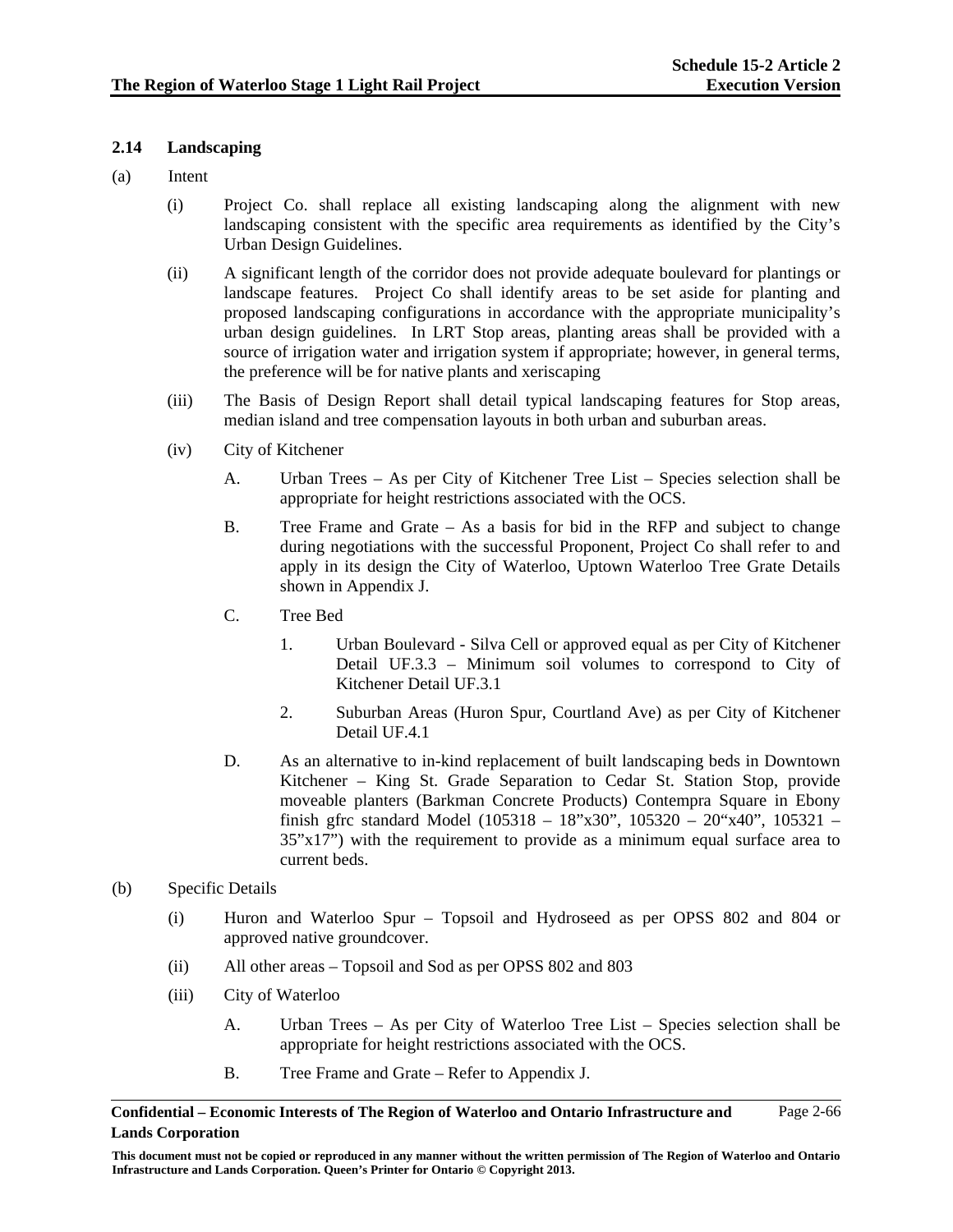- C. Tree Bed
- 1. Urban Boulevard Silva Cell or approved equal as per City of Kitchener Detail UF.3.3 – Minimum soil volumes to correspond to City of Kitchener Detail UF.3.1
- 2. Suburban Areas (Waterloo Spur) as per City of Kitchener Detail UF.4.1
- (iv) As an alternative to in-kind replacement of built landscaping beds in Uptown Waterloo on King St. and Caroline, provide moveable planters (Barkman Concrete Products) Contempra Square in Ebony finish gfrc standard Model (105318 – 18"x30", 105320 –  $20"x40"$ ,  $105321 - 35"x17"$  with the requirement to provide as a minimum equal surface area to current beds.
- (c) Tree Removal and Reinstatement
	- (i) Project Co. shall complete a tree inventory within the Right-of-Way and any trees whose dripline crosses the Right-of-Way line including species, condition and caliper diameter.
	- (ii) All trees that are to be removed that are greater than 100 mm caliper diameter shall be replaced in kind with suitable soil ball as defined by the Cities and as per Section 2.14 of this Article. In-kind replacement shall be at a ratio of two (2) new trees per removal of one existing tree. Along existing forested areas such as Huron Spur and Waterloo Spur north of Bearinger Drive, trees shall be reinstated to re-establish a vegetated buffer between the LRT and adjacent properties.
	- (iii) Where there is inadequate space within the proposed cross-section for in-kind replacement of trees, Project Co shall coordinate with the appropriate municipalities for in-kind replacement in other areas along the alignment (preferred) or in other areas of the City as necessary.

## **2.15 Bus Transit Integration**

- (a) Project Co. shall be responsible for reinstating or relocating bus stop infrastructure as part of the project scope. This is considered a Public Infrastructure Works component of the project. Design and construct in accordance Grand River Transit Standards. Appendix Q illustrates the alignment specific requirements for the addition/replacement/upgrade of existing local bus stop infrastructure.
- (b) Specific Details
	- (i) Landing Pads Streetside area for alighting to bus. Landing pads that are integrated with the LRT shall include similar design layouts as defined in Schedule 15-2 Article 14 for the LRT Stops.
		- A. Type 1 9.5 m long by boulevard width or 3.0m whichever is greater with connection to adjacent sidewalk.
		- B. Type 2 15 m long by boulevard width or 3.0m whichever is greater with connection to adjacent sidewalk.
	- (ii) Shelter Pads Mounting location for bus shelter

**Confidential – Economic Interests of The Region of Waterloo and Ontario Infrastructure and Lands Corporation**  Page 2-67

**This document must not be copied or reproduced in any manner without the written permission of The Region of Waterloo and Ontario Infrastructure and Lands Corporation. Queen's Printer for Ontario © Copyright 2013.**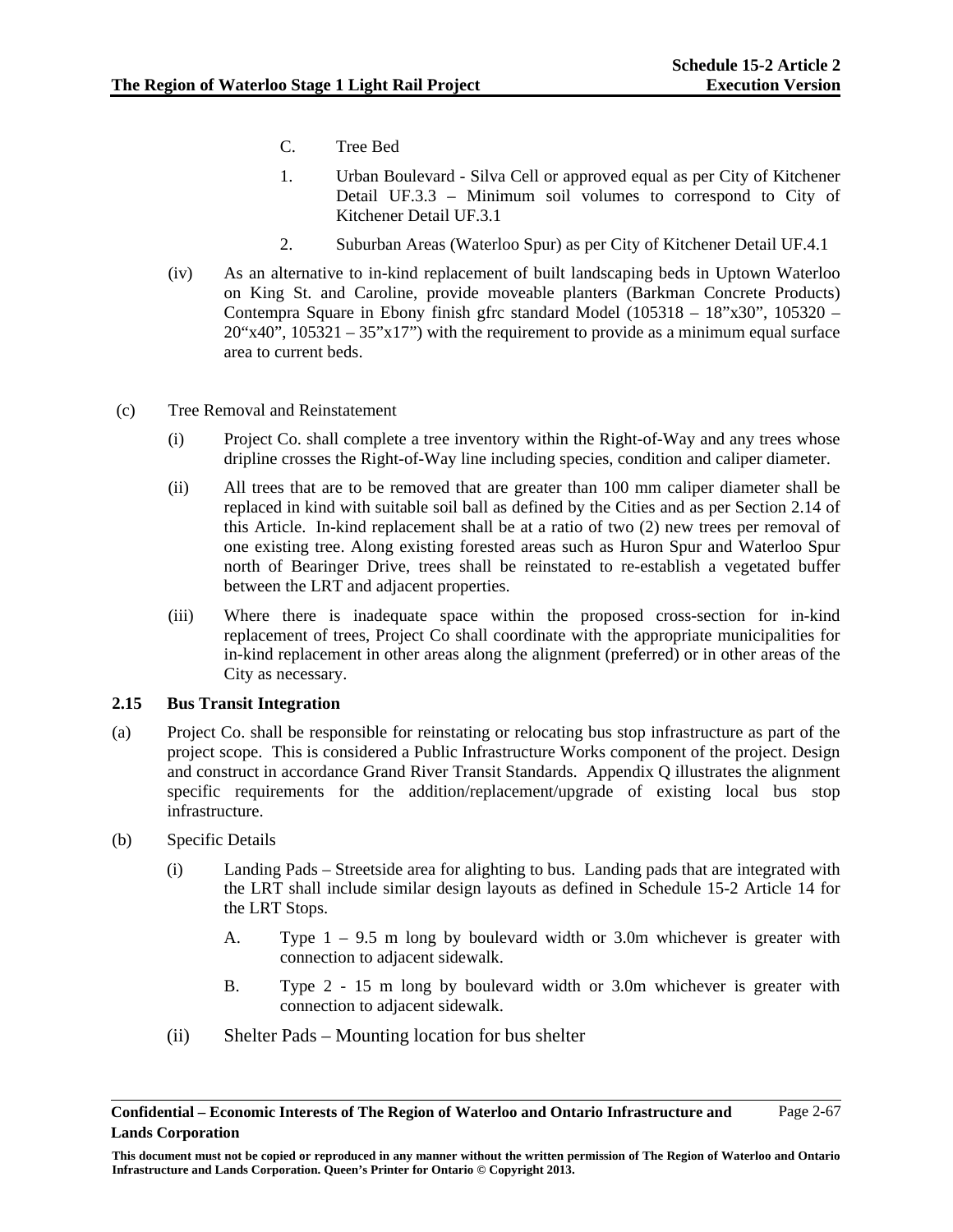- A. Type 1 To match existing shelter dimensions Refer to Drawing C-DET-003 for layout – pad thickness and geotechnical by Project Co.
- B. Type 2 To match proposed shelter dimensions Refer to Drawing C-DET-003 for layout – pad thickness and geotechnical by Project Co.
- (iii) Shelters
	- A. Type 1 Integrated Shelter This design shall be developed by Project Co to match the urban design objectives of the LRT Stop.
	- B. Type 2 Glass Shelter Consistent design to match one of acceptable samples provided (Appendix Q).
	- C. Type  $3 -$  Advertising Shelter To be provided and installed by others as coordinated by Project Co.
	- D. Type 4 Building Overhang Existing
- (iv) Power and Communications For requested bus stops only.
	- A. Power Provide 50mm diameter conduit stubbed up through concrete to 500mm offset from edge of pad in location to be confirmed by Grand River Transit
	- B. Communications Provide 50mm diameter conduit stubbed up through concrete to 500mm offset from edge of pad in location to be confirmed by Grand River Transit
- (v) Variable Message Signs
	- A. To be installed by GRT independent from Project.

## **2.16 Miscellaneous Civil**

- (a) A number of infrastructure elements required to be designed may not be described in the preceding Paragraphs, and/or are subject to more specific requirements than discussed above. These components of the Project are described below, along with the design criteria or reference to be used in this design.
- (b) Parking Facilities
	- (i) Grade Level Relevant Municipality's Urban Design Guidelines for layout, road construction design for infrastructure components.
	- (ii) Structured Parking Ontario Building Code
- (c) Driveways Design according to Regional and Municipal Urban Design Guidelines, as well as specific requirements of jurisdictional agencies.
- (d) Accessibility According to the Ontario Building Code, Municipal Standards and AODA.
- (e) Fencing Fencing and railings shall be provided for safety consistent with Municipal Standards and Urban Design Guidelines.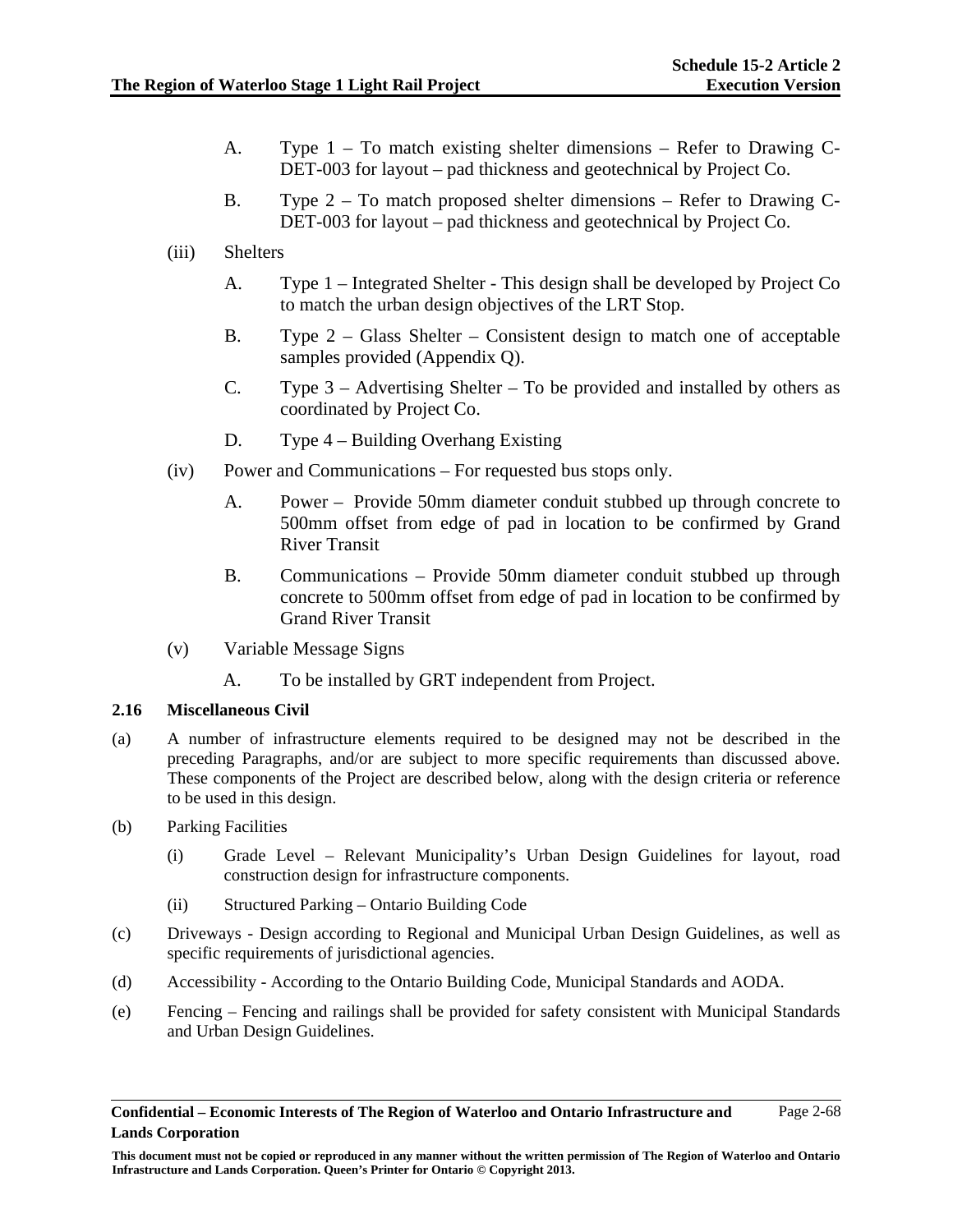- (i) Pedestrian Railing proximate to LRT trackway and non-ornamental retaining walls shall conform to 915.01.
- (ii) Ornamental Fencing to be addressed on a case by case basis with owners based on renderings provided by the Region.

## **2.17 Environmental Considerations**

(a) Environmental investigations and the Contaminant Management Program shall be in accordance the Project Agreement and Articles contained herein.

## **2.18 Noise Mitigation**

(a) Vibration mitigation shall be in accordance with the requirements of Schedule 17 of the Project Agreement and Articles contained herein.

## **2.19 Salvage**

- (a) Salvage of materials as defined in Schedule 15-2 Article 18.
- (b) Demolition/Relocation
	- (i) Project Co. shall be responsible for the demolition and removal of all redundant above and below grade structures within the proposed Right-of-Way. Conduits and pipes underground works where they are not exposed for removal shall be grouted with unshrinkable fill.
	- (ii) Project Co. shall be responsible for the coordination and relocation as appropriate of all private structures that encroach on the proposed Right-of-Way. Signage shall be relocated by the landowner and Project Co. shall be limited to the demolition of the remaining appurtenances as per 2.19(b)(i).

## **2.20 Access Management and Right-of-Way, Perimeter and Security Fencing**

(a) Access management is a set of policies, plans, procedures, personnel, and physical components that provide control and awareness of assets and activities in and around facilities and restricted areas. Access management controls who should be permitted access to facilities and restricted areas; where they can access (e.g., garage or rail yard facilities, vehicles, utility areas within stations or terminals); and when they can access these areas (e.g., certain days of the week or shifts). In addition to controlling passage in and out of facilities or areas, determining who belongs and who does not, access management includes the ability to observe and track movement in and out of controlled areas.

Project Co shall apply reasonable judgement in applying fences and/or railings Project wide. For the Waterloo LRT Project there will be three basic types of fencing, Project Co shall consider: Right-of-Way fences, perimeter fences and security fences. When used, fencing shall be used in conjunction with surveillance and enforcement installation practices to achieve the appropriate level of access control. Perimeter and security type fencing typically encloses to a maximum extent possible the area of concern. Right-of-Way fencing will establish a boundary barrier but due to roadway and pedestrian crossings and passenger stations, a high degree on enclosure is not

**Confidential – Economic Interests of The Region of Waterloo and Ontario Infrastructure and Lands Corporation**  Page 2-69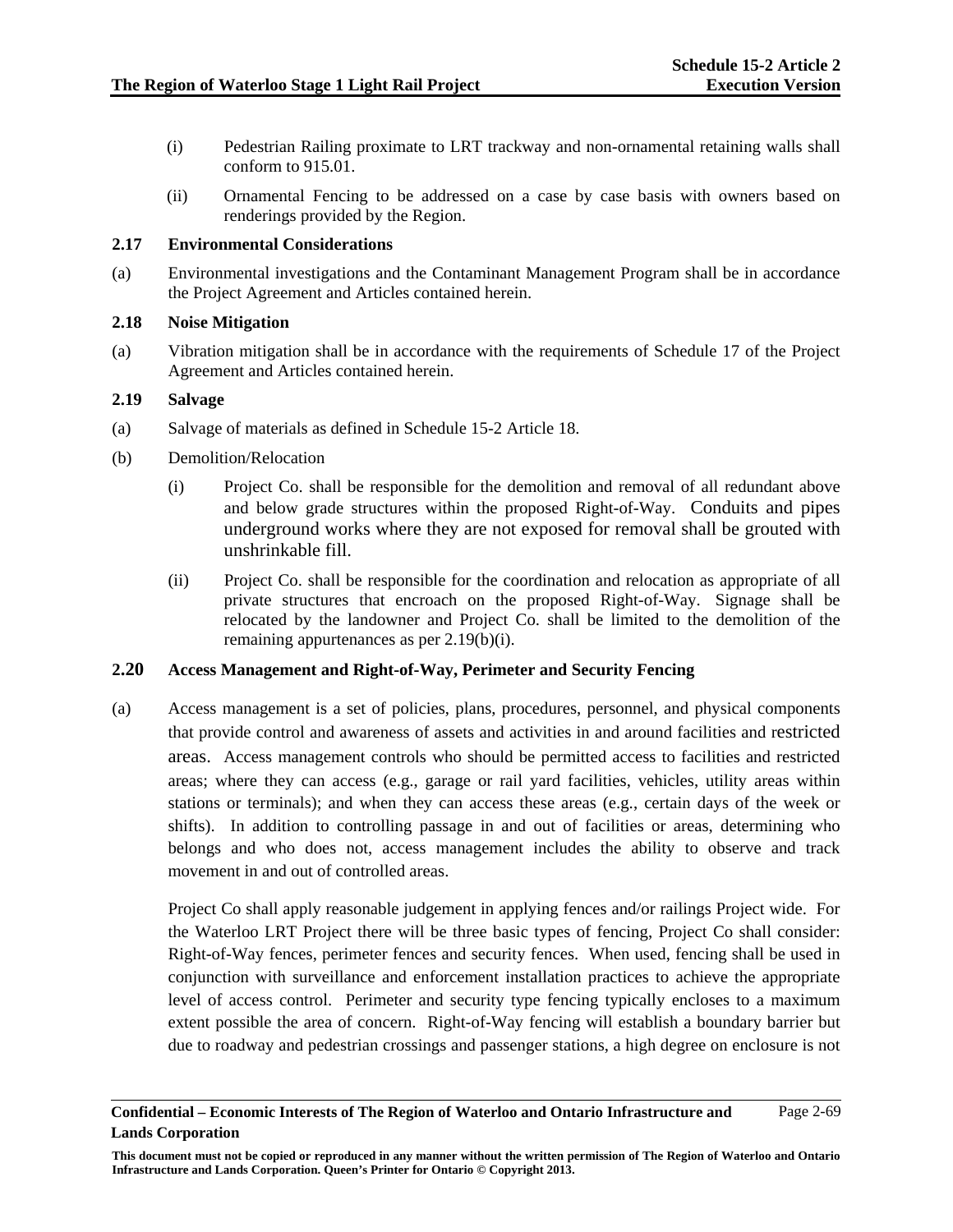practical. Project Co shall consult with Transport Canada and CN regarding fencing requirements along the Huron Park Spur and the Waterloo Park Spurt.

Project Co shall design, construct and maintain Right-of-Way fencing along both sides of the Region's Rights-of-Way in both of these corridors as well as Right-of-Way fencing along the Region's property rights for the Hydro One corridor. In addition to the requirements cited below, Project Co shall adhere to OPSS 1541, OPSS 772, and OPSD 900 Series.

(b) Fencing and Gates

Right-of-Way, perimeter, and security fencing shall be installed as barriers at the following locations and with heights, dimensions, and other requirements, as determined to be necessary by a Threat Vulnerability Assessment (TVA) and agreed to by the Region, including:

- (i) Perimeters of LRT parking lots and structures.
- (ii) Vehicle yards, maintenance depots, etc.
- (iii) Critical facilities and infrastructure (power substations, signal housing, etc.).
- (iv) Along the LRT and railroad track right-of-way (Waterloo Spur, Huron Spur, and Hydro One and where appropriate).
- (v) Fencing can range from high-security grill type fencing to cost-effective chain-link fencing. If the security threat is lower or if aesthetics are a high priority, The Region may request ornamental fencing that is properly designed to prevent scaling as a variation order. Typical fence requirements include:
	- A. Right-of-Way, perimeter fence, and security fences or other barriers shall be located and constructed to deter the introduction of persons, dangerous substances or devices, and shall be of sufficient height and durability to deter unauthorized passage but respectful of visual aesthetics and local concerns.
	- B. Areas adjacent to fences or barriers shall have limited vegetation, objects and debris that could be used to breach the fence or barrier, or hide adversaries or intruders.
	- C. The fence line needs to be inspected regularly for integrity and any damage needs to be repaired promptly.
	- D. If a body of water forms any part of the perimeter barrier, additional security measures shall be provided.
	- E. A fence that is at least 1.4 meters (4.5 feet) high can be used as a Right-of-Way fence or barrier to guide pedestrian movements.

**Confidential – Economic Interests of The Region of Waterloo and Ontario Infrastructure and Lands Corporation**  Page 2-70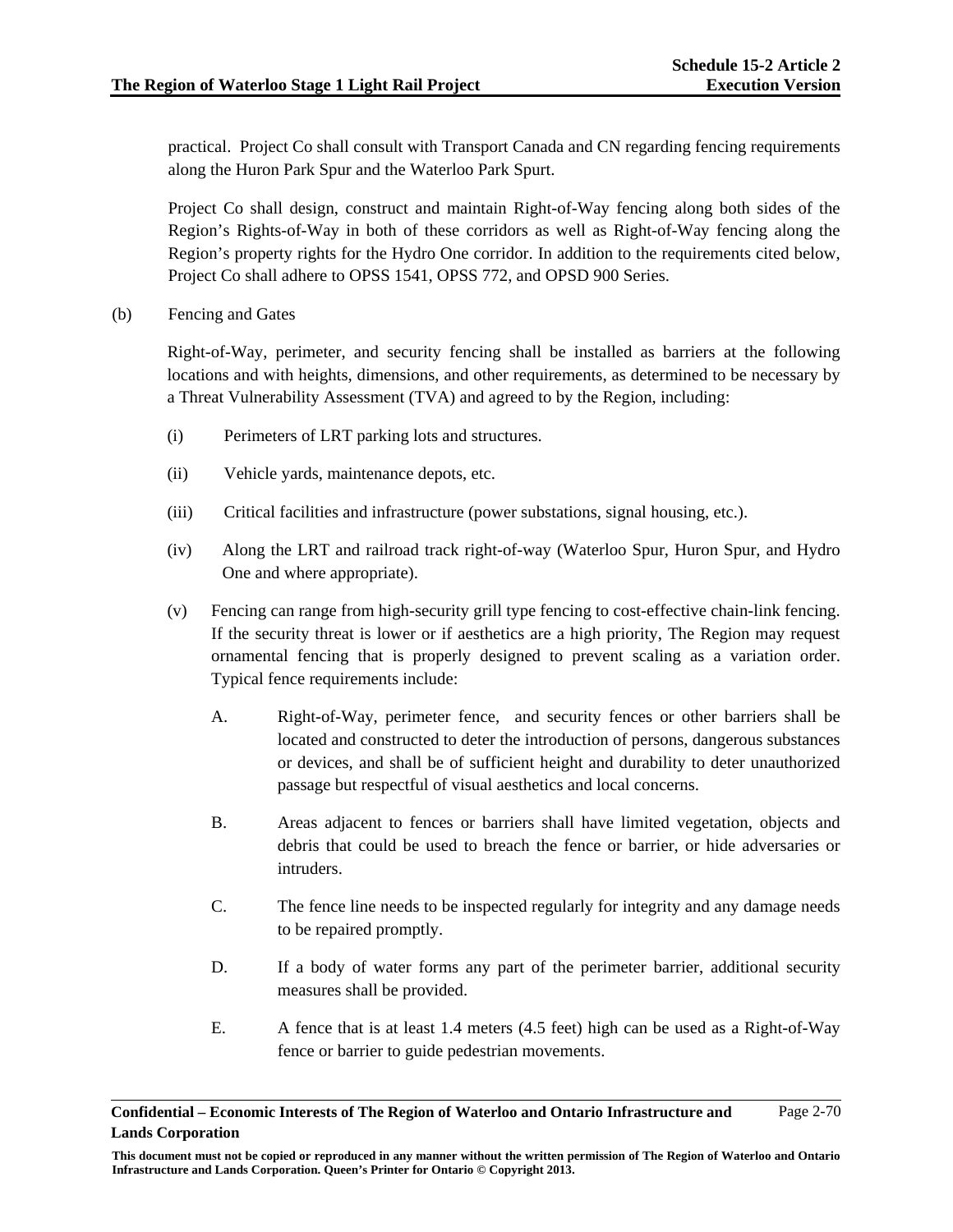F. Proper signage shall be posted along the fence or barrier line advising of the danger of entering LRT Rights-of-Way. Signage shall be spaced no greater than 250 meters and shall provide a contact phone number as well as warning information.

## (c) Clear Zones

Perimeter and Security Fences shall be constructed so that an unobstructed area or "clear zone" is maintained on both sides of the barrier to make it more difficult for a potential intruder to be concealed from observation. Clear zones for security fences shall meet the following requirements:

- (i) Whenever practical, exterior and interior clear zones shall be 3 meters (10 feet) or more.
- (ii) The clear zone shall be free of any object or feature that would offer concealment, such as a physical structure or parking area, or which could facilitate unauthorized access such as an overhanging tree limb.
- (iii) When a clear zone is not practical, other compensatory measures may be necessary to control access to restricted or secured areas. Appropriate supplemental protective measures include increasing the height of portions of the fence, providing increased lighting, CCTV surveillance cameras monitored from a remote location, installation of intrusion-detection system sensors and security patrols.
- (iv) If required, the design shall consider an additional line of security fencing a minimum of 3 meters to 6 meters (10 ft to 20 feet) inside the perimeter fence to create a controlled area and room for sensors or a patrol road between the fences.
- (d) Fence Fabric

Fence fabric shall meet the following requirements designed to increase fence performance:

- (i) Fences, including gate structures, shall be 2.9 mm (9-gauge) or heavier chain-link fabric. Fabric shall be aluminum or zinc-coated steel wire chain link with mesh openings not larger than 5.08 cm (2 inches) on a side.
- (ii) Fence fabric shall be attached to the exterior side of line posts using not less than 2.9 mm (9-gauge) steel ties at the top and bottom of the fence fabric and intermediate ties spaced no greater than 200 mm.
- (iii) Perimeter Fence height shall be a minimum of 1.8 meters (6 feet) to deter unauthorized passage. Security Fence height shall be a minimum of 1.8 meters (6 feet) and may also have barbed-wire/razor wire outrigger extension of 0.3 meters (1 foot). Perimeter fencing and gates for Traction Power Substations shall be 8 foot in height and shall be constructed with materials which provide screening of the TPSS from a street level viewpoint.

## **Confidential – Economic Interests of The Region of Waterloo and Ontario Infrastructure and Lands Corporation**  Page 2-71

**This document must not be copied or reproduced in any manner without the written permission of The Region of Waterloo and Ontario Infrastructure and Lands Corporation. Queen's Printer for Ontario © Copyright 2013.**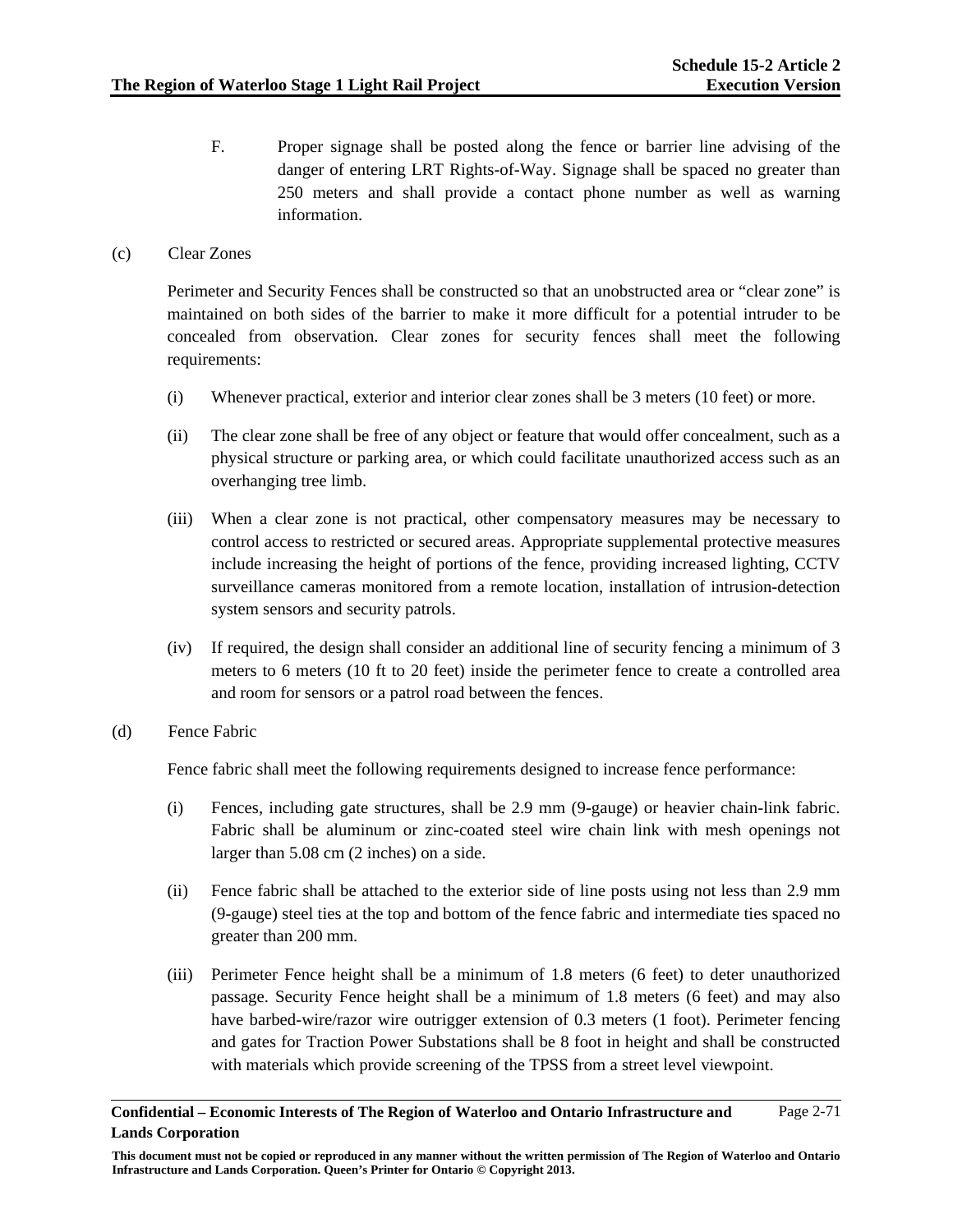- (iv) If barbed wire is to be installed atop a fence, it shall be on the outward facing top guard outrigger at a 45 degree angle to at a minimum of 0.3 m (1 foot) protrusion. The posts for the fence shall accordingly be set back from the property line, if necessary to accommodate such a protrusion
- (v) The distance between the bottom of the fence fabric and firm packed ground shall not exceed 5.08 cm (2 inches)
- (vi) There shall be a top rail and a bottom rail to all fences. The bottom rail shall be properly anchored to prevent intruders from forcing the mesh or fence fabric to crawl under it
- (vii) When the fencing is being installed on soft ground, the fabric shall reach below the surface sufficiently to compensate for shifting soil. To prevent individuals or objects from intruding or penetrating under the fence, a cement apron not less than 15.2 cm (6 inches) thick can be installed under the fence fabric. The fence fabric can also be extended below the bottom rail and set in the concrete. The exposed surface of concrete footings shall be crowned to shed water
- (viii) Pipe framing can be installed on the fabric where it touches the ground, or 0.6 meter (2 foot) long U-shaped stakes can be used to fasten the fabric to the ground
- (ix) Fence fabric shall be attached to terminal posts with stretcher bars that engage each fabric link. The stretcher bars shall be held to the fence post with clamps in such a way as to hold the fabric taut
- (x) If exterior intrusion-detection or a Wayside Intrusion Detection System (WIDS) are provided to be mounted (WIDS), the constant fabric tension shall be maintained at a minimum horizontal tension of 4.45 kN (1,000 pounds) to reduce sensor vibration.
- (xi) To reduce vibrations for a more effective WIDS a tension wire may be stretched from end to end of each section of fence and fastened to the fence fabric. Taut reinforcing wires, a minimum of 2.95 mm (9-gauge), shall be installed and interwoven with or affixed with 2.30 mm (12-gauge) fabric ties spaced 305 mm (12 inches) apart along the fence fabric.
- (xii) On 1.8 meter (6 foot) high fencing the salvage shall be twisted and barbed at top and bottom and shall be knuckled salvage on 1.4 meter (4 foot) fencing.
- (xiii) Metal fencing shall be electrically grounded
- (xiv) If a masonry wall is used as the perimeter or security barrier, it shall be at least 2.44 meters (8 feet) high. Use of additional measures such as installing with broken glass set on edge and cemented to top surface and/or with a top guard of barbed wire shall be determined by a Threat Vulnerability Assessment (TVA) for the facility secured by the perimeter barrier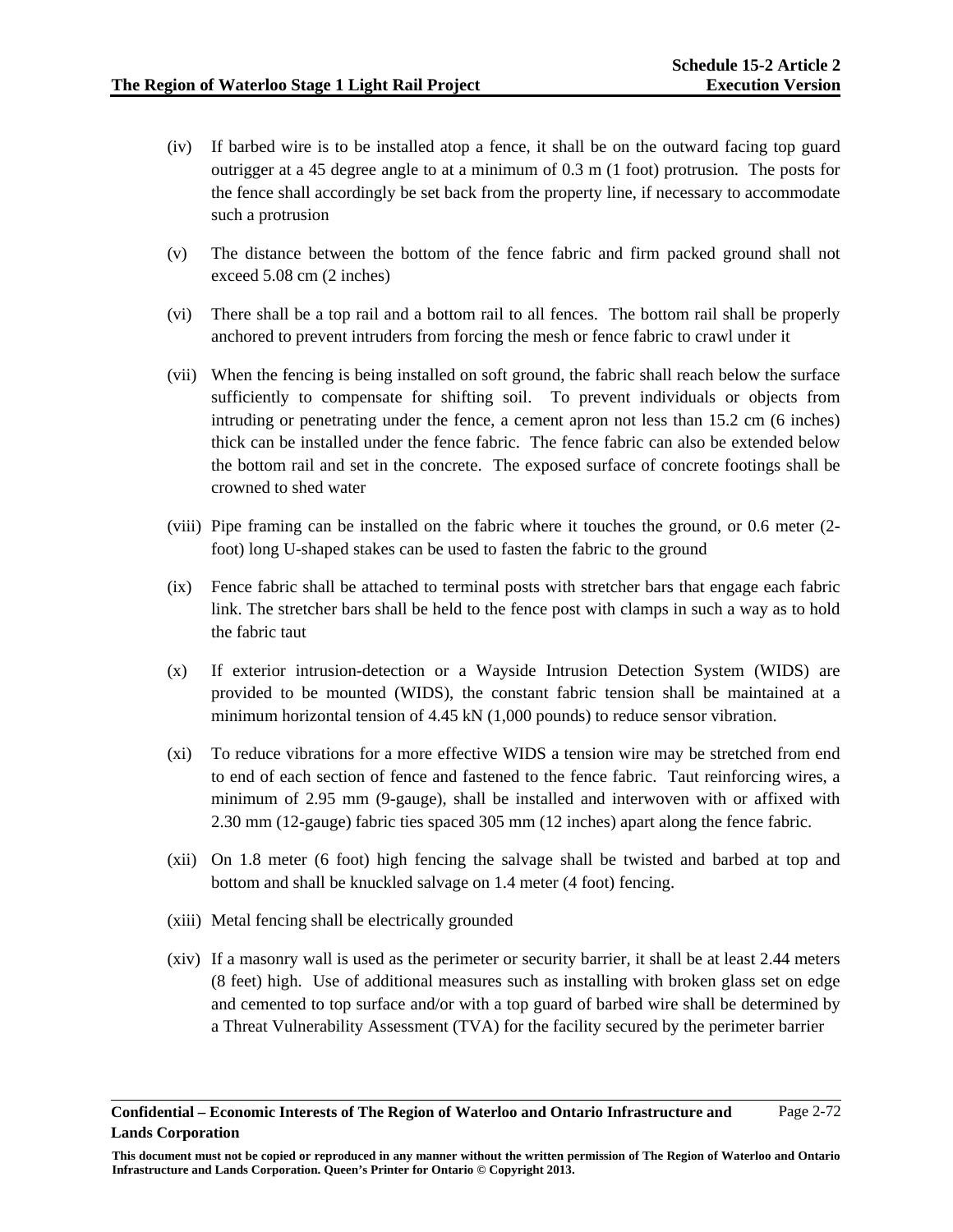- (xv) Barbed or razor tipped wire formed into concertina coils shall be considered for top guards on fences or barriers, only if approved by the Region and if in compliance with building codes
- (xvi) The Right-of-Way fence shall be a color polymer coated chain-link fabric to enhance visibility, especially at night.
- (e) Posts and Hardware

All fence posts, supports, fasteners, and other hardware for Right-of-Way, perimeter and security fences shall meet the following requirements:

- (i) All fastening and hinge hardware shall be secured against attempts at unauthorized removal by peening or spot welding to allow proper operation of the components but deter disassembly of fence sections or removal of gates
- (ii) The bolts securing the clamps to the posts shall be peened or otherwise modified in a manner to deter attempts at unauthorized removal
- (iii) All posts and structural supports shall be located on the interior of the fence. Posts shall be spaced not more than 3 meters (10 feet) apart and shall be embedded in bell-shaped concrete footings to a depth of 0.61 meters (3 feet) to prevent shifting or sagging. The top of concrete footing shall be 25 to 50 mm above the adjacent soil and troweled to a smooth surface to shed water away from the fence post.
- (iv) The minimum diameter or dimension of fence posts shall be 60.3 mm (2.375 inch) for a line post and 73 mm (2.875 inch) for a terminal post (end, corner, or pull), in accordance with ASTM F-2611 -06. All post shall be capped. The design diameter or dimension shall be determined by a Threat Vulnerability Assessment (TVA) and all corner or end posts shall be braced.
- (f) Openings in Fences

The following requirements are required for maintaining the fence's integrity when traversing culverts, troughs, ditches, or other openings:

- (i) Openings shall terminate well within the restricted or secure areas defined by the perimeter security fence barriers. Right-of-Way fencing shall have access gates with a minimum of clear opening of 650 mm spaced approximately every 250 meters. All posts adjacent to openings shall be braced.
- (ii) If perimeter and security fence barriers must traverse culverts, troughs, ditches, or other openings 619.4 sq cm (96 square inches) or greater in area and larger than 1.8 meters (6 feet) in any one dimension, the opening shall be protected by an extension of the fence

**Confidential – Economic Interests of The Region of Waterloo and Ontario Infrastructure and Lands Corporation**  Page 2-73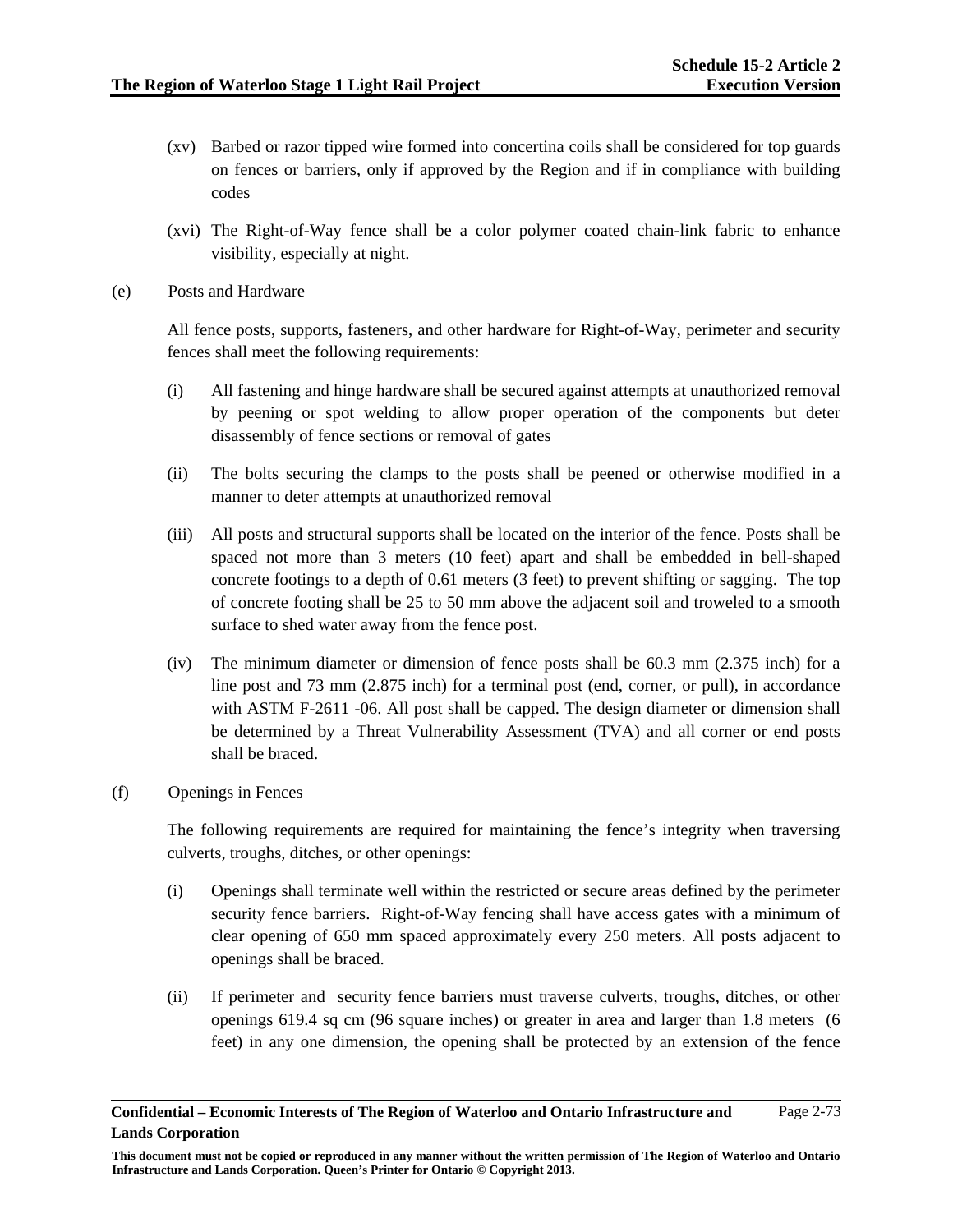construction. This extension may consist of iron grills or other barrier structures designed to prevent unauthorized access

- (iii) Bars and grills shall be installed in such a way that they do not impede required drainage
- (iv) Hinged security grills used with an approved high security hasp, shackle, and padlock, which can be opened when necessary, are often a workable solution to securing drainage structures
- (g) Right-of-Way, Perimeter, and Security Gates

The number of Right-of-Way, perimeter and security gates designated for active use shall be kept to the absolute minimum required for operations. The design shall take into account sufficient entrances to accommodate the peak flow of both pedestrian and vehicular traffic, as well as adequate lighting at egress and ingress points. Gates shall follow the following requirements:

- (i) Gates shall be of such material and installation as to provide protection equivalent to the perimeter barriers of which they are a part.
- (ii) The type/operation of security gates (sliding, automatic, etc.), shall be determined as part of design and functionality in conjunction with a Threat Vulnerability Assessment (TVA).
- (iii) The space between the bottom edge of the gate and the pavement or firm ground shall not exceed 5.08 cm (2 inches).
- (iv) All entry gates shall be capable of being locked and secured when closed or guarded at all times, or shall have an effective entry detection alert system, and be capable of being controlled and monitored at local gate house and at the control centres.
- (v) Gates over 1.8 meters (6 feet) in height shall have locks at the top and bottom to ensure that the gate cannot be pried open a sufficient distance to allow unauthorized entry
- (vi) The space between the bottom edge of the gate and the pavement or firm ground shall not extend more than 5.08 cm (2 inches).
- (vii) Vehicular gates shall be set well back from the public highway or access road in order that temporary delays caused by identification control checks at the gate will not cause undue traffic congestion. Sufficient space is provided at the gate to allow for spot checks, inspections, searches, and temporary parking of vehicles without impeding traffic flow
- (viii) At least one vehicle gate that is at least 4.3 meters (14 feet) wide for each enclosure shall be provided to permit entry of emergency vehicles, or its width shall be determined by the turning radius of the longest emergency vehicle expected to pass through the gate.
- (ix) A small gatehouse can be provided at the main entrance of maintenance facilities. Fenced facilities employing electronic card access systems shall consider configuring the main

## **Confidential – Economic Interests of The Region of Waterloo and Ontario Infrastructure and Lands Corporation**  Page 2-74

**This document must not be copied or reproduced in any manner without the written permission of The Region of Waterloo and Ontario Infrastructure and Lands Corporation. Queen's Printer for Ontario © Copyright 2013.**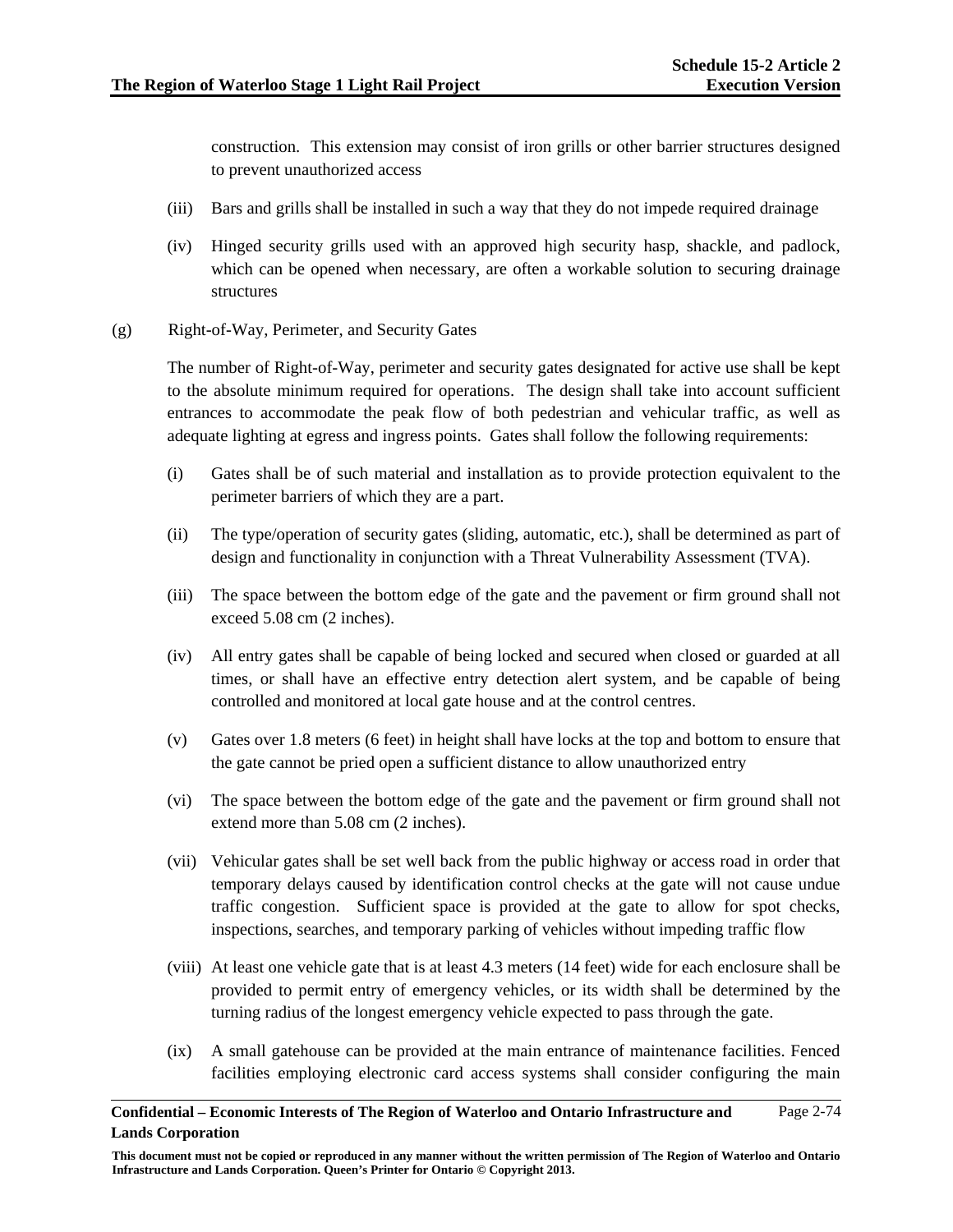employee entrance gate with an automated entry control system with CCTV for visual assessment capability

- (x) Gates shall be designed to be consistent with the fencing or other access control for the purpose of the gate. The materials for the gate shall be consistent or be complementary with the material used for fencing or other access control. The minimum diameter or dimension of gate posts shall be 73 mm (2.875 inch) for a terminal post (end, corner, or pull), in accordance with ASTM F-2611 -06. The design diameter or post dimensions and other dimensions of gates shall be determined by a Threat Vulnerability Assessment (TVA)
- (xi) Gate posts should be as tall in height as the material it supports; be of sufficient strength the hold the gate in place; gate posts shall be braced and be firmly set in the ground to prevent shifting by wind, erosion, or other environmental conditions.
- (xii) Gate frames should be durable enough to hold the fencing material in place and are connected to the fencing system by hinges attached to line or end posts. Operational necessity is a function of gate width and framing.
- (xiii) Outriggers are used to hold barbed, razor, or concertina wire or tape in place at the top of a gate system The arm length, designed to be vertical to clear the fencing system when the gate system is opened, can increase overall height of gate system (also referred to as "Outriggers").
- (xiv) Strands of barbed wire should be attached to outriggers at the top of the gate. Barbed wire may be securely fastened vertically or horizontally to the gate's outrigger, but should be attached in strands of three or more.
- (xv) Stretched out coils may be attached to the top of gate or to pre-installed strands of barbed wire installed to the top of gate. However, coils connected to the gate should be installed to prevent removal or shifting by winds, or other environmental conditions. (Also referred to as "Barbed Tape, Barbed Concertina Wire, or Razor Wire").
- (xvi) Gate mesh fabric should be securely fastened to gate framing and supporting hardware (e.g., bracing bars, rods, wire, etc) to prevent sag, sway, or removal. The smaller the mesh opening – the more difficult it would be to cut; attain a foothold or handgrip. Horizontal gate rails should be secured in place to prevent removal.
- (xvii) Gates should be at least the height of the posts supporting it. Gates installed in a security environment should always be at least the height of the supporting post.
- (xviii) All gate hardware and components (nails, screws, nuts, bolts, hinges, bracing, rods, wire, latch, etc.) should be installed on the inside of the gate system.
- (h) Unattended/Inactive Gates

**This document must not be copied or reproduced in any manner without the written permission of The Region of Waterloo and Ontario Infrastructure and Lands Corporation. Queen's Printer for Ontario © Copyright 2013.**